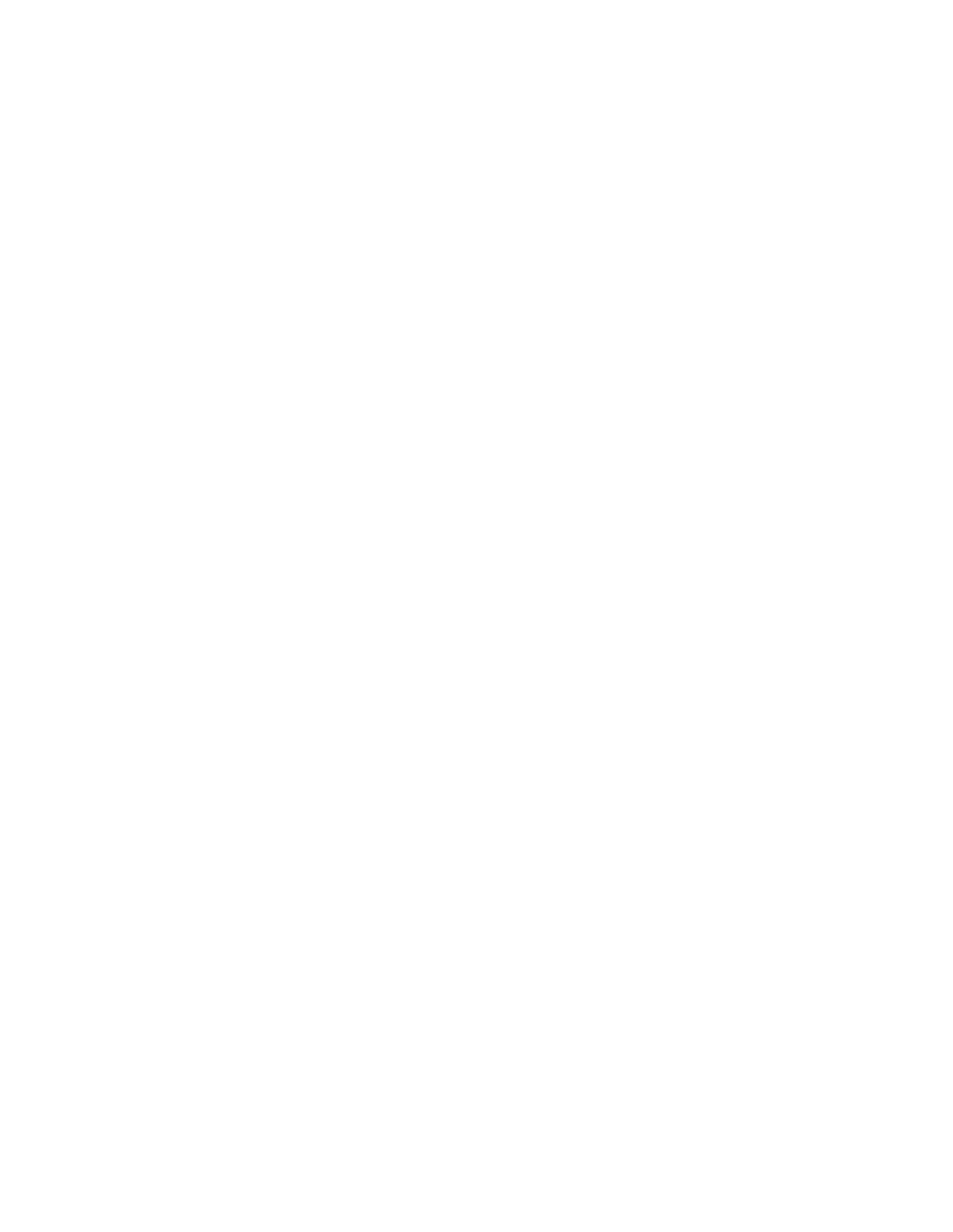### INTERNATIONAL MONETARY FUND

## ICELAND

### **Request for Stand-By Arrangement**

Prepared by the European Department in Consultation with Other Departments

Approved by Poul Thomsen and Tessa van der Willigen

November 25, 2008

#### **Executive Summary**

**Background:** Iceland's economy is in the midst of a banking crisis of extraordinary proportions that is expected to lead to a deep recession, a sharp rise in the fiscal deficit, and a dramatic surge in public sector debt, reflecting a very high fiscal cost of restructuring the banking system. The virtual collapse of the on-shore foreign exchange market poses a serious and immediate risk to the economy considering its very high import dependence.

**Request for Stand-By Arrangement**: The authorities have requested a two-year Stand-By Arrangement from the Fund in the amount of SDR 1.4 billion (1190 percent of quota), with SDR 560 million available upon Board approval and the remainder in eight equal installments of SDR 105 million, subject to quarterly reviews.

**The Program:** The focus is on addressing three key challenges:

- *Preventing a further sharp króna depreciation:* the immediate emphasis of the program is on stabilizing the króna, to reduce the risk of highly adverse balance-sheet effects and attendant further output compression. This risk reflects the high leverage of the economy and very high share of foreign exchange denominated and inflation-indexed debt. To this end, the policy focus in the short-run is on stemming capital flight when access of current account transactions to the foreign exchange market is gradually normalized, by maintaining an appropriately tight monetary stance in the context of a flexible exchange rate policy. Capital controls will be maintained for the time being.
- *Ensuring medium-term fiscal sustainability*: while automatic fiscal stabilizers will be allowed to work in full in 2009, a strong medium-term fiscal consolidation program will be launched in 2010. This is needed to secure medium-term fiscal sustainability following the sharp increase in public sector debt.
- *Developing a comprehensive bank restructuring strategy*: the strategy includes measures to ensure fair valuation of assets, maximize asset recovery, strengthen supervisory practices, among other measures. Settling claims by depositors and other creditors in a fair, collaborative, and best-effort manner is essential to preserve Iceland's integration into the international financial system and restore access to international capital markets.

**Exchange Rate Regime.** Flexible exchange rate regime.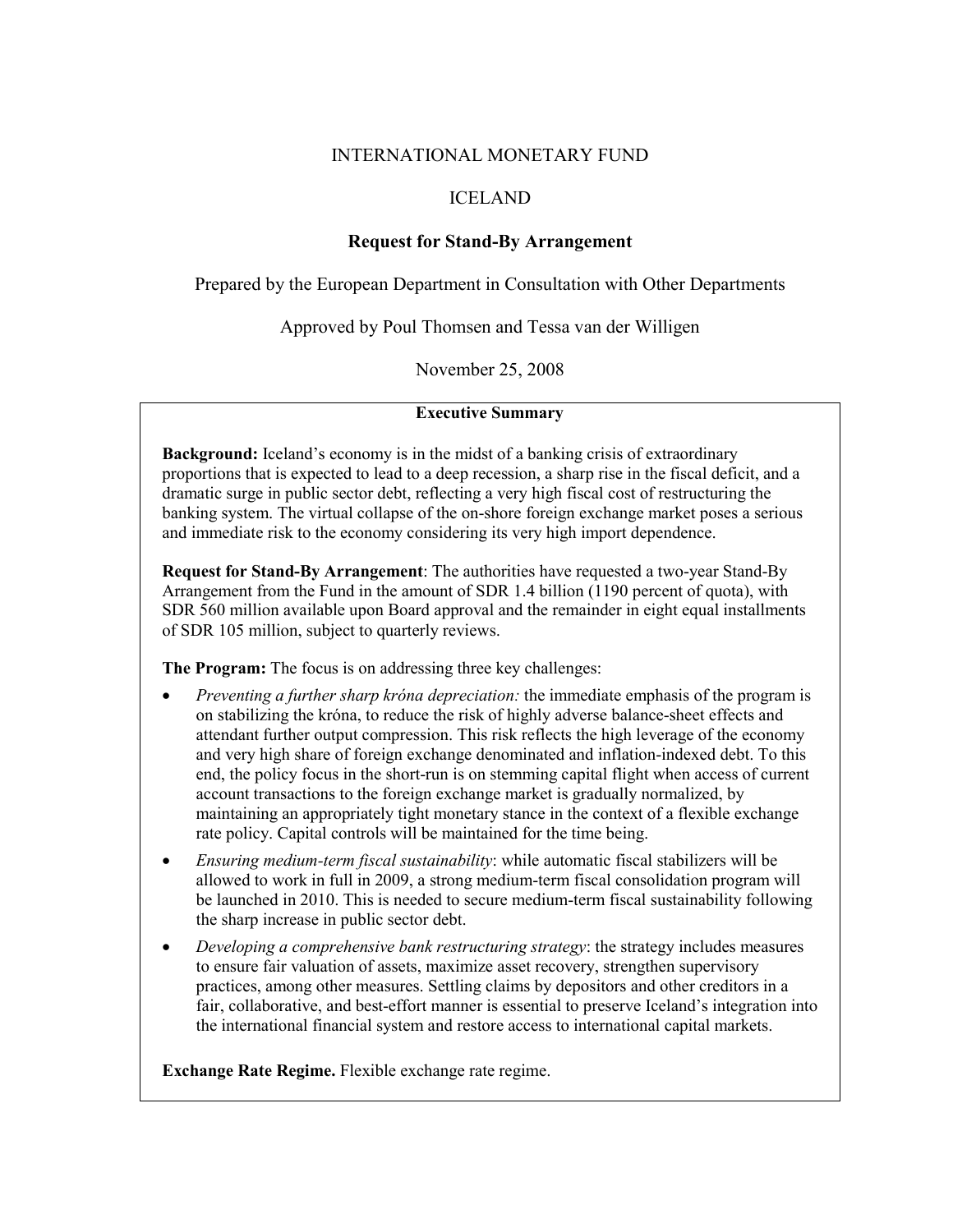| Contents     | Page |
|--------------|------|
|              |      |
|              |      |
|              |      |
|              |      |
|              |      |
|              |      |
|              |      |
|              |      |
|              |      |
|              |      |
|              |      |
| Tables       |      |
|              |      |
|              |      |
|              |      |
|              |      |
|              |      |
|              |      |
|              |      |
|              |      |
| Figures      |      |
|              |      |
|              |      |
|              |      |
|              |      |
| <b>Boxes</b> |      |
|              |      |
|              |      |
|              |      |
|              |      |
|              |      |
| Attachments  |      |
|              |      |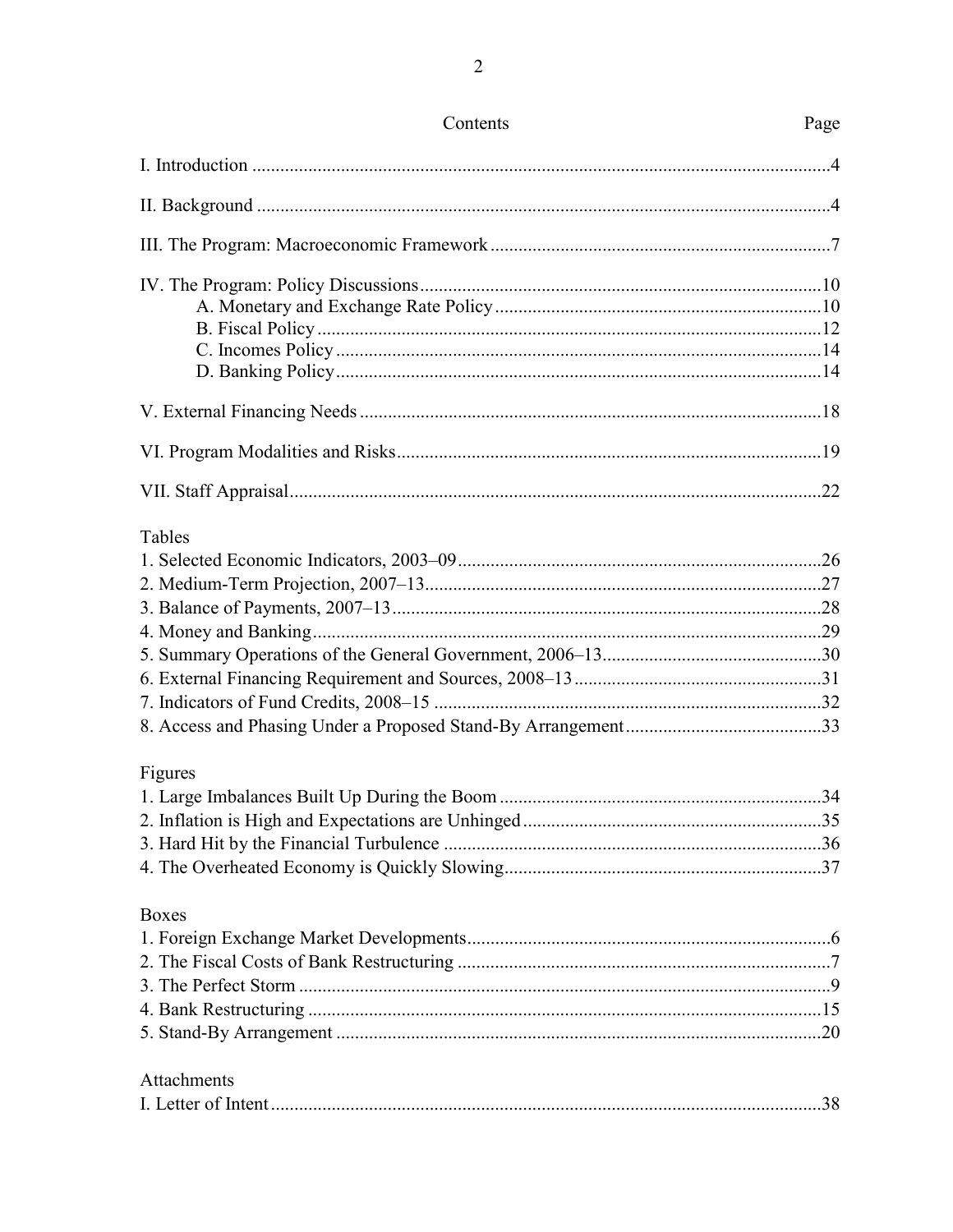| III. External Debt Sustainability Analysis and Fiscal Sustainability Analysis55 |  |
|---------------------------------------------------------------------------------|--|
|                                                                                 |  |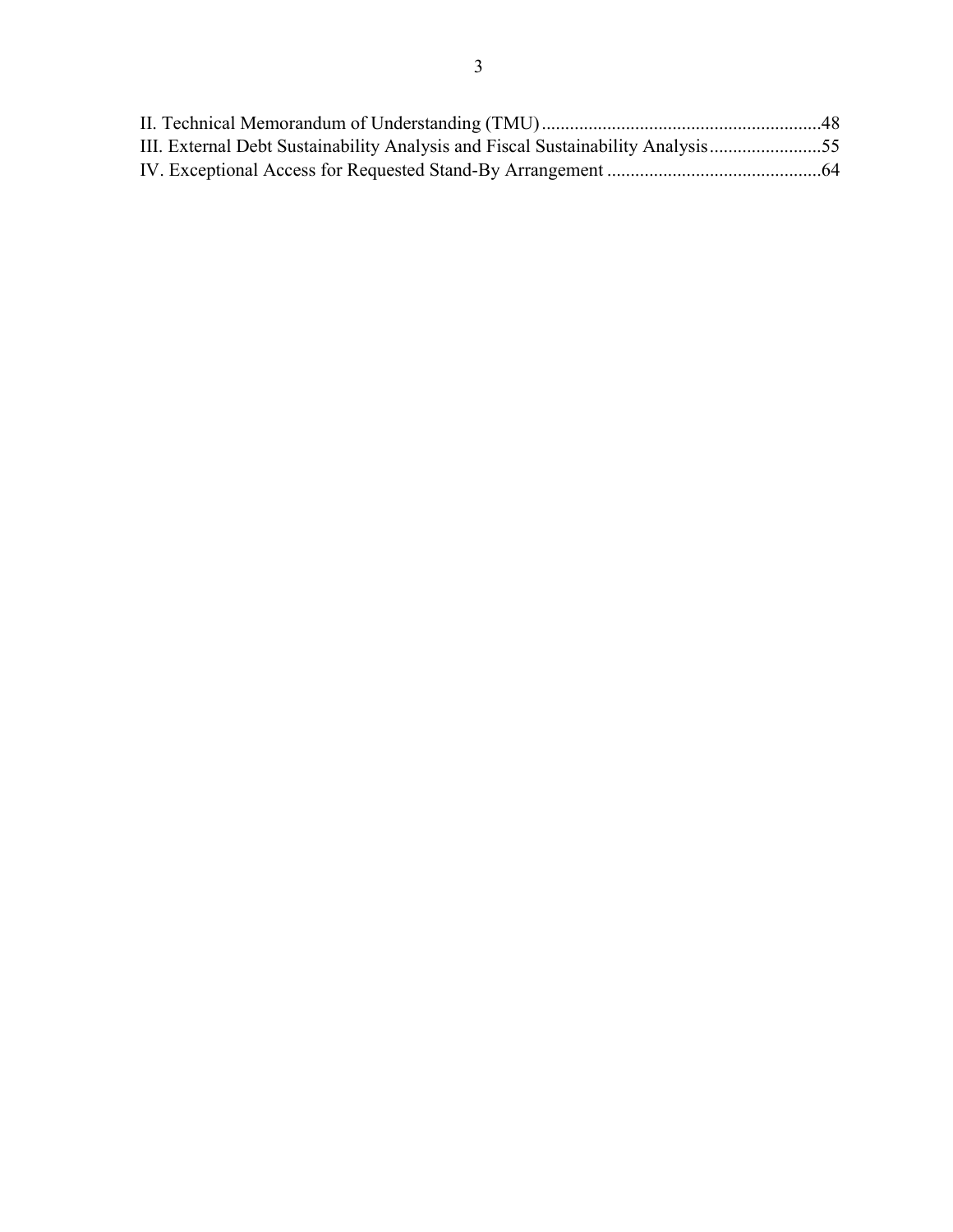## **I. INTRODUCTION**

1. **Iceland's economy is facing a banking crisis of extraordinary proportions**. Triggered by a loss of confidence and fuelled by the financial sector's high leverage and dependence on foreign financing, the crisis swiftly led to the collapse of Iceland's three main banks, accounting for around 85 percent of the banking system. This precipitated an abrupt adjustment in key asset prices and severely disrupted operations in the onshore foreign exchange market and external payment systems. The economy is heading for a deep recession, a sharp rise in the fiscal deficit, and a dramatic surge in gross public sector debt of about 80 percent of GDP—reflecting an unprecedented high fiscal cost of restructuring the banking system.

2. **To restore confidence and stabilize the economy, the authorities have requested a two-year Stand-By Arrangement from the Fund**. The arrangement is in the amount of SDR 1.4 billion (1190 percent of quota), with SDR 560 million available upon Board approval and the remainder in eight equal installments of SDR 105 million, subject to quarterly reviews. The arrangement is in support of a focused program targeted on three main objectives:

- in the near term, restore confidence and stabilize the exchange rate through strong macroeconomic policies. This is essential to contain the negative impact of the crisis on output and employment;
- limit socialization of losses in the collapsed banks and implement a strong multi-year fiscal consolidation program starting in 2010. This is intended to safeguard mediumterm viability by steadily reducing public debt;
- design and implement a comprehensive and sound banking system strategy that is nondiscriminatory and collaborative. This is needed to promote a viable domestic banking sector and safeguard international financial relations.

# **II. BACKGROUND**

3. **Iceland's highly leveraged economy was unprepared to withstand the global financial turmoil.** Over the past several years, a number of underlying imbalances built up, which made the economy vulnerable to adverse external shocks (Figure 1). A long homegrown, foreign-funded boom led to overstretched private sector balance sheets, with high corporate and household leverage and a large share of foreign exchange-linked and inflationindexed debt.<sup>1</sup> The current account deficit surged to over 15 percent of GDP in each of the

 $\overline{a}$ 

<sup>&</sup>lt;sup>1</sup> Corporate debt was over 300 percent of GDP at end-2007, and household debt exceeded 225 percent of disposable income at end-2006. Around 80 percent of household debt is inflation indexed and 13 percent is in foreign currencies. About 70 percent of bank loans to corporations are foreign exchange-linked.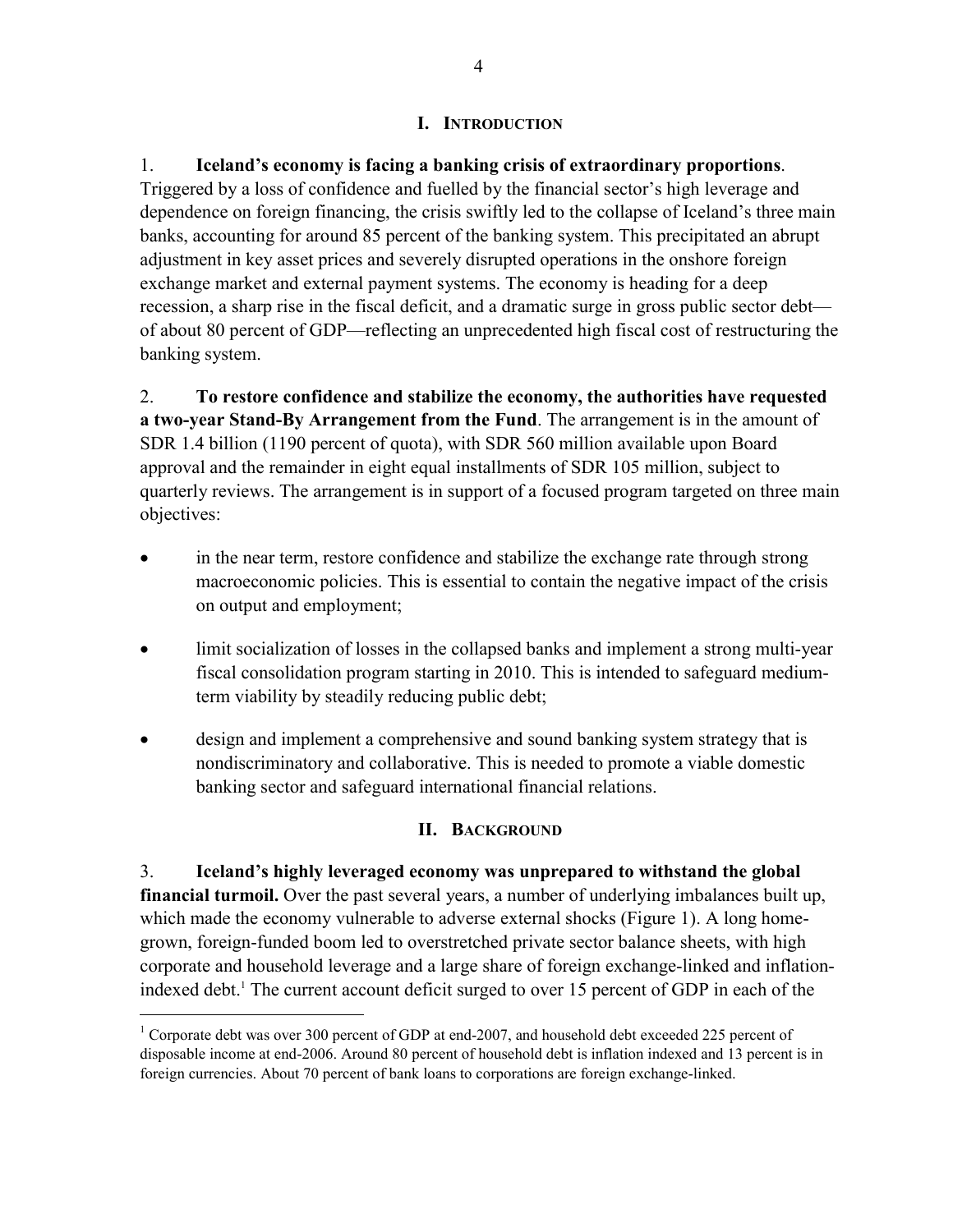past three years, and inflation soared (Figure 2). Completely privatized in 2003, the banking sector relied on the availability of ample foreign wholesale funding to rapidly expand abroad and accumulate almost 900 percent of GDP in assets by end-2007. At the same time, gross external indebtedness reached 550 percent of GDP at end-2007, largely on account of the banks. Given these imbalances and the heightened risk aversion since the onset of the global financial turmoil last year, banks' CDS spreads rose to unprecedented levels, prompting a sharp increase in the sovereign risk premium and contributing to an increased volatility of the exchange rate throughout 2008 (Figure 3).



4. **The crisis hit swiftly and powerfully.** Pressures in international markets and the loss of confidence in Iceland's financial system in October 2008 led to the collapse of its three largest banks in the span of a week. As a result, key asset prices plummeted: the onshore foreign exchange market dried up, the króna depreciated by more than 70 percent in the offshore market, and the equity market tumbled by over 80 percent. The external payment systems were severely disrupted, hampering repatriation of export proceeds. The real economy was threatened with severe disruptions (Figure 4).

5. **The government took a number of initial actions while developing the comprehensive program for which it is seeking Fund support.** The three collapsed banks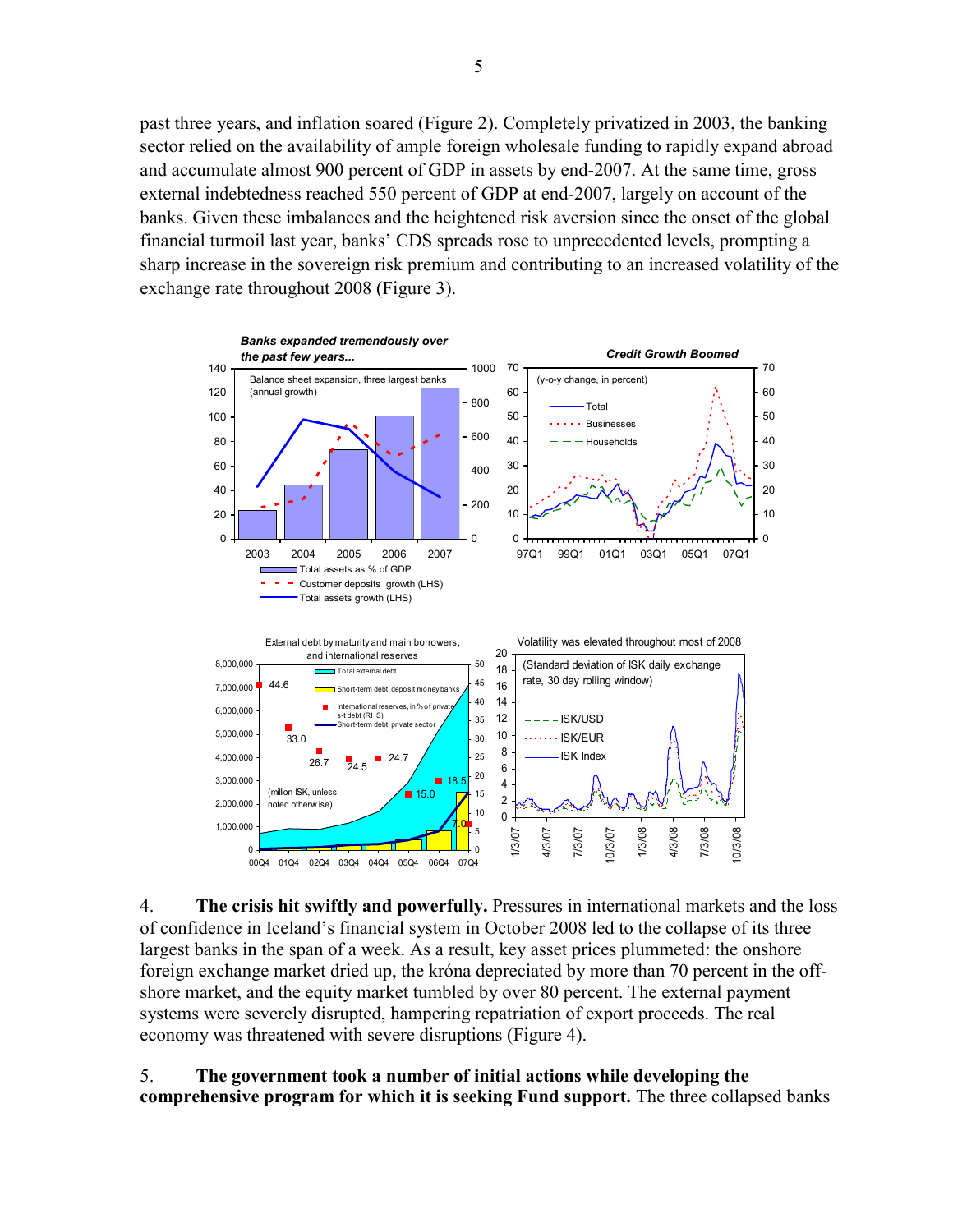were immediately intervened and a "new bank/old bank" approach adopted. The "new" banks are to service domestic banking needs, while most of the foreign liabilities have been allocated to the "old" banks. The domestic payment system is functioning, and access to deposits and ATMs has been maintained throughout the crisis, supported by a new blanket guarantee on domestic deposits. Meanwhile, the Central Bank of Iceland (CBI) bolstered its reserves by partly drawing on the currency swap arrangements with Norway and Denmark (set up in May 2008). At the same time, it imposed current and capital account restrictions and began daily foreign exchange auctions to satisfy the immediate needs of banks and their clients for imports of priority goods (Box 1).

### **Box 1**. **Iceland: Foreign Exchange Market Developments**

From around October 5, the foreign exchange market for ISK, both on-shore and off-shore, ceased operating in the face of uncertainties about bank credit quality, the appropriate exchange rate, and an apparently huge excess supply of ISK. It was judged essential to re-start at least some form of foreign exchange trading, both to provide foreign exchange in support of essential imports and as a starting point from which the market could find its own level. The authorities chose the method of a foreign exchange auction, held daily since October 15, as this maximizes transparency as compared with administrative allotment or bilateral sales. The process was discussed in advance with the major banks. Banks are free to undertake foreign exchange business outside of the auction, provided they adhere to the exchange guidelines issued on October 10. These guidelines indicate that foreign exchange should be used for priority imports, and should not be used to support capital outflows. Banks can use foreign exchange sold to them by exporters to fund their customers' imports, and go to the auction for their net requirements. The authorities hope that the continuation of market trading, albeit for restricted purposes, will support price formation and facilitate the return to normal trading as soon as circumstances permit.

The auction is run on a common-price basis at 10:15 each day, and results are published on the CBI website by 11:00. All banks can participate; they can offer to sell foreign exchange as well as to buy it. Banks are required to supply the CBI with information on their purchases and sales of foreign exchange, as confirmation that they are abiding by the exchange guidelines. Where exporters have a short-term need for foreign exchange, the CBI is facilitating the provision of a foreign exchange swap, rather than an outright sale of foreign exchange. It was agreed that the restrictions on current account transactions should be removed as soon as possible; the CBI is gathering further information from the banks on the backlog of demand. It was also agreed that capital account restrictions will need to remain in place for longer, as the potential demand for foreign exchange could overwhelm official reserves with a knock-on damage to the real economy.

The króna has stabilized around the rate of the first auction (ISK  $150 = EUR$ ). The authorities have made it clear that there is no exchange rate target. That said, broad stability of the exchange rate should, in the short-term, promote some restoration of normality to markets, and support expectations of lower inflation.

It was expected that in the first few auctions, the central bank would be a substantial supplier of foreign exchange, and would remain a net supplier for some weeks. But a rapid turnaround in the current account (on a cash basis) could soon lead to a net surplus supply of foreign exchange in the auction, provided exporters can and will sell foreign exchange earnings into the market. In the meantime, the central bank is restricting the amount of its net foreign exchange sales. This may, depending on short-term developments in net demand, result in a further weakening of the exchange rate of the króna in the short term, although thus far net demand has fallen sufficiently for there to be no price impact. In tandem with this, and bearing in mind the restricted amount of collateral which is held by the new banks in Iceland, the central bank will control supply of additional ISK liquidity to the market.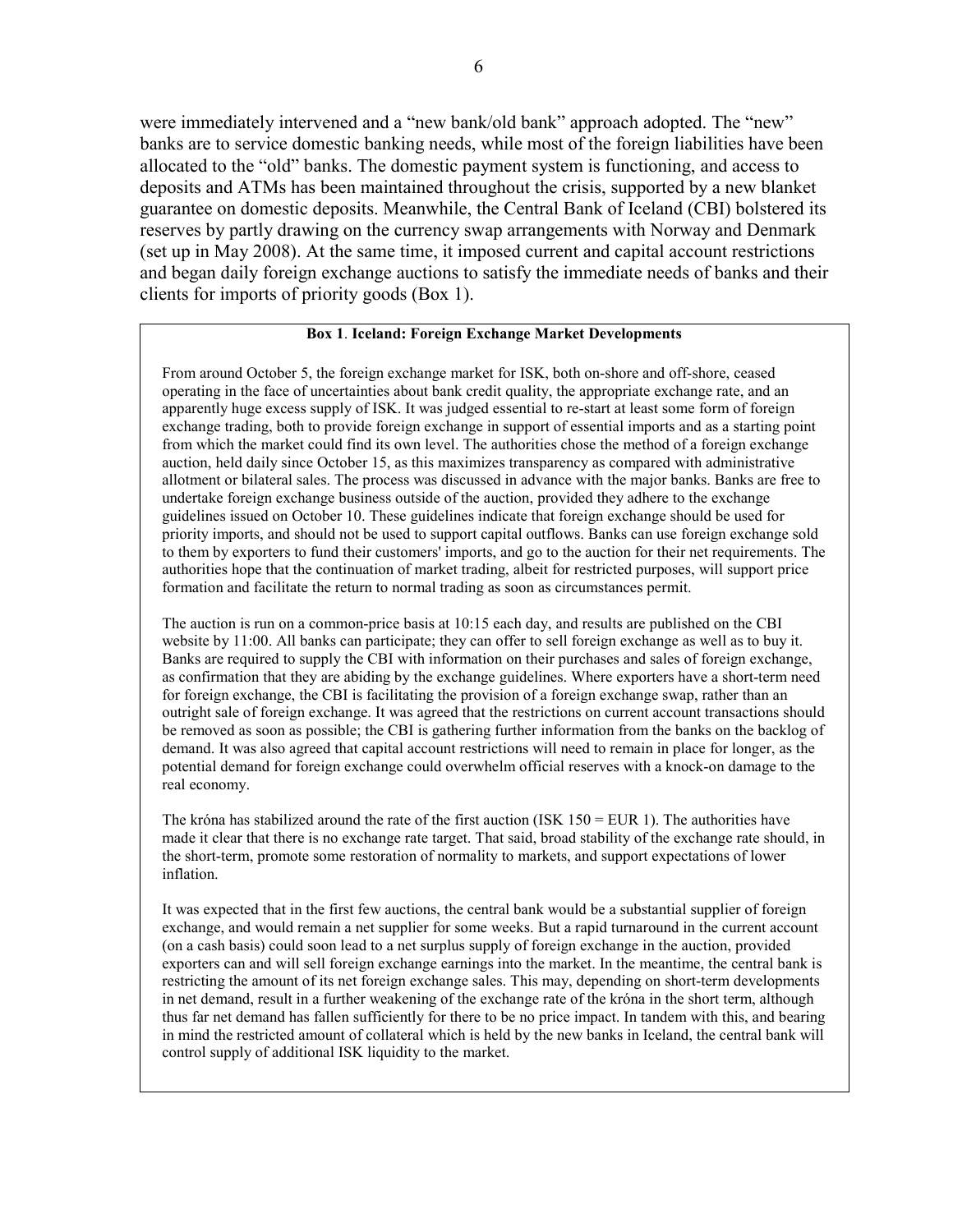### **III. THE PROGRAM: MACROECONOMIC FRAMEWORK**

6. **The macroeconomic baseline is predicated on several key tenets**. First, the program is anticipated to be successful in restoring confidence. This allows the króna to stabilize in the short run and to appreciate in real terms over the program period. Second, the cost to the budget of bank restructuring is expected to be contained, including only the cost of capitalizing the new banks, the compensation of insured depositors, and the recapitalization of the central bank (Box 2). The collapse of the three private banks is expected to not give rise to any other increase in public sector liabilities. Third, bank restructuring is expected to be resolved in a cooperative and non-discriminatory manner, allowing access to international capital markets over the medium-term.

### **Box 2. The Fiscal Costs of Bank Restructuring**

**The fiscal cost of bank restructuring is tentatively estimated at 83 percent of GDP on a gross basis**  (55 percent of GDP on a net basis). These estimates, which are subject to considerable uncertainty, reflect the following assumptions:

• **The cost to the budget of capitalizing the new banks is estimated to be 26 percent of GDP,**  reflecting an estimated capital injection of 385 billion Króna. Consequently, these banks are expected to be relatively well-capitalized, as in determining the capitalization need, the authorities have already assumed asset write-downs for all three banks of about 50 percent. The new banks could still see a significant loss of assets as the sharp króna depreciation and rise in inflation cause a wave of corporate and household defaults due to the very high share of foreign exchange-linked and inflation-indexed loans. The baseline scenario does not assume privatization of the new banks within the projection period.

• **The gross cost to the government of compensating insured foreign depositors is tentatively estimated to reach 47 percent of GDP,** while the net cost is projected at about 19 percent of GDP. Subject to considerable uncertainty, the cost of compensating foreign branch depositors in Icelandic banks is assumed to be about \$8.2 billion, or about 47 percent of GDP in 2008. Staff's baseline scenario assumes that 50 percent of compensation payments to foreign branch depositors will be recovered, entailing a net cost, after taking into account exchange rate developments, of about 19 percent of GDP.

• **Staff's baseline also assumes that the CBI will be recapitalized at a cost of 10 percent of GDP.**  To obtain liquidity earlier this year, the three major banks had used each other's bonds—including through the savings banks—to access the CBI's repo facility. As a result, the CBI's balance sheet contained uncovered bonds of the three intervened banks. The capital injection to compensate the CBI for the incurred losses is estimated at 150 billion Króna.

**The fiscal projections also incorporate higher interest costs due to bank restructuring debt.** Assuming that asset sales occur with a lag (starting in 2009 and taking a total of two years), there will be additional interest costs on the gross debt of 47 percent of GDP related to the payments to insured foreign depositors, next to interest costs from bank restructuring and central bank recapitalization. These interest costs are projected to add in total about 5.4 percent of GDP in 2009 to the fiscal burden.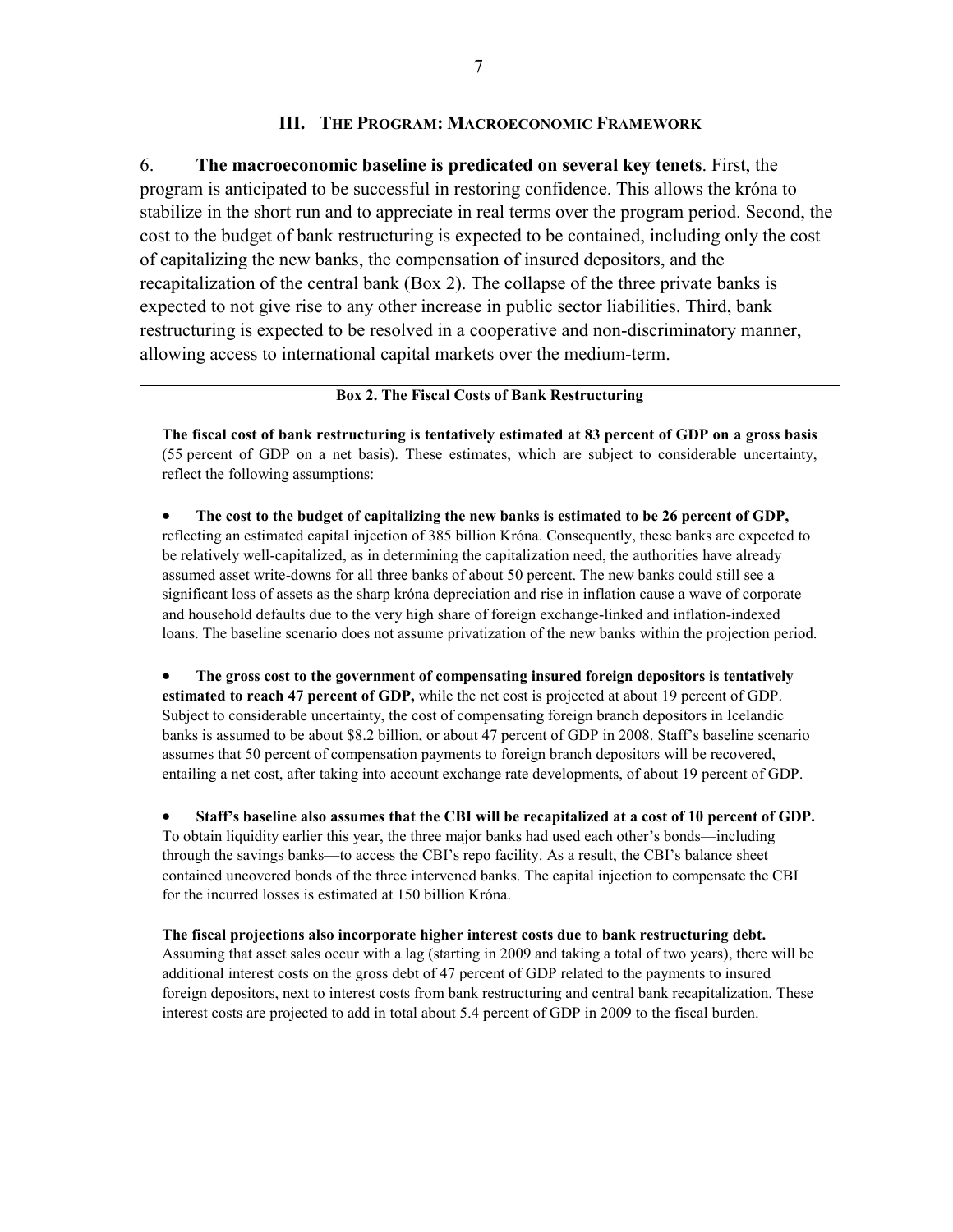7. **Under this baseline, the Icelandic economy is expected to adjust sharply in the near term.** Given the high leverage in the economy and significant dependence of the private sector on inflation-indexed and foreign currency debt, the economy is set to enter into a severe recession in 2009–10. Domestic demand is projected to plunge as private consumption and investment contract massively, reflecting significant corporate and household sector distress (Box 3). The large import compression will, however, lead to a rapid swing in the current account into surplus. Inflation is expected to rise in the next few months, due to the króna depreciation, but then to decline quickly as the króna stabilizes and then appreciates.

| 2007    | 2008                | 2009    | 2010   |
|---------|---------------------|---------|--------|
|         |                     |         |        |
|         |                     |         |        |
| 4.9     | 1.6                 | $-9.6$  | $-0.3$ |
| $-1.5$  | $-9.1$              | $-19.7$ | $-3.6$ |
| 4.3     | $-8.7$              | $-23.7$ | $-5.9$ |
| 4.2     | 3.2                 | 2.9     | 2.5    |
| $-13.7$ | $-19.7$             | $-33.6$ | $-6.8$ |
| 6.6     | 11.7                | 10.0    | 2.9    |
| 5.9     | 20.5                | 4.5     | 2.0    |
| -14.6   | $-10.7$             | 1.0     | 2.8    |
|         | (Percentage change) |         |        |

Iceland: Selected Indicators, 2007–13 (Percentage change, unless otherwise indicated)

Sources: CBI; and IMF staff estimates.

1/ Contributions to growth

2/ In percent of potential output

### 8. **Growth is expected to recover relatively rapidly beyond the near term.** Once

confidence is restored and balance sheets readjust, domestic demand is expected to rebound strongly by 2011. This reflects the economy's flexibility and proven capacity to adjust to large shocks in the past. Both investment, driven by the aluminum sector, and consumption, fuelled by strong growth in disposable income, are expected to pick up following their sharp retrenchment in the near term. Continued strong export growth is projected to sustain a small current account surplus and support growth.

Growth Projections: Components Contributions to Growth

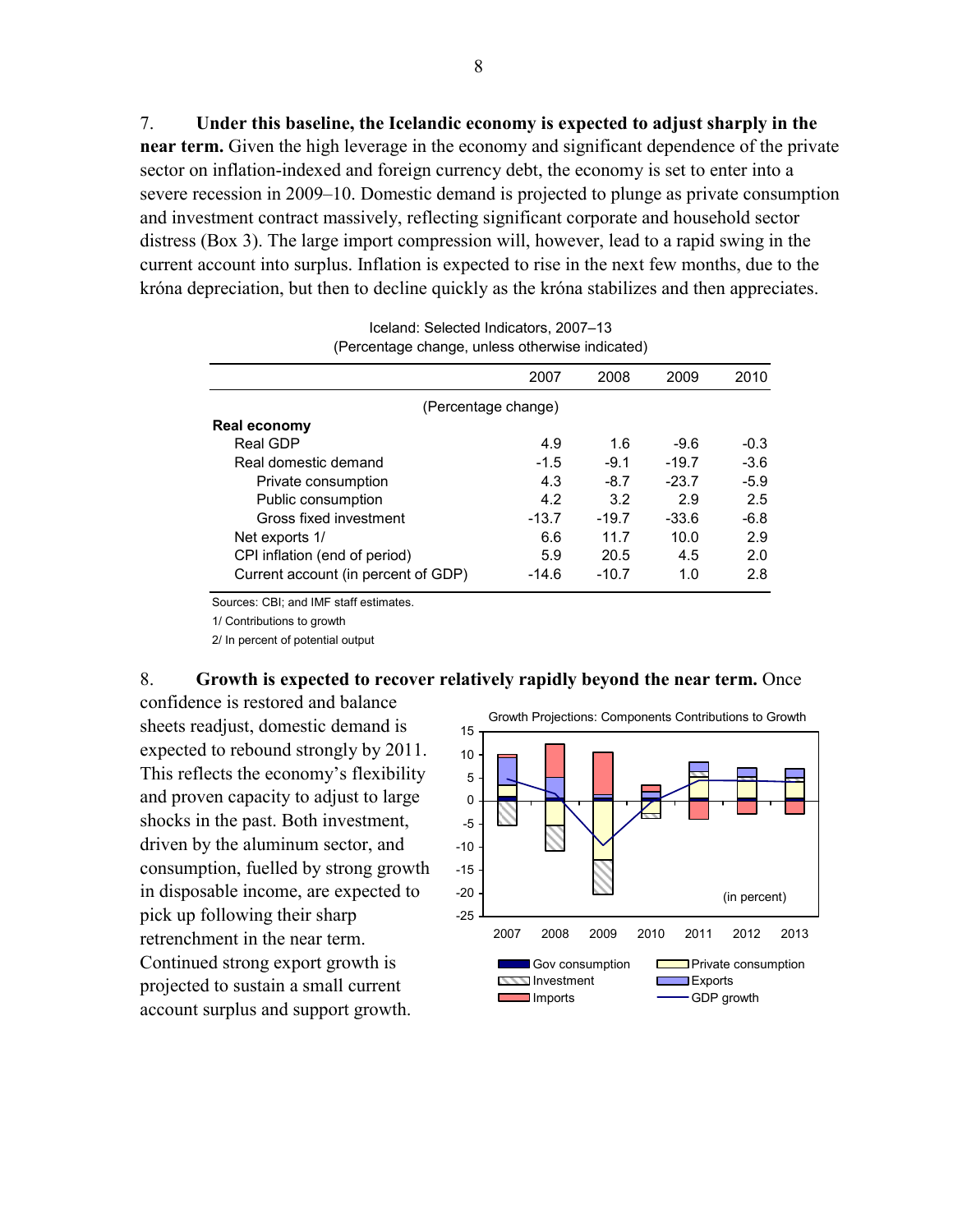#### **Box 3. The Perfect Storm**

Households and firms face a combination of at least five major shocks that are expected to have significant effects on both consumption and investment decisions, mainly due to the large asset price and balance sheet imbalances:

**Exchange rate shock** (over 65 percent depreciation in the nominal exchange rate on a tradedweighted basis so far this year): Households and firms are heavily exposed to foreign exchange with about  $\frac{3}{4}$  of corporate borrowing and 1/5 of household borrowing denominated or linked to foreign currencies. Moreover, the leverage of households and firms is among the highest in developed economies (over 300 percent of GDP and 225 percent of disposable income, respectively). The impact of the depreciation would be non-trivial given the potential default risks, especially in the corporate sector.

| Corporate debt: selected countries, 2007 | (In percent)<br>of GDP) | Household debt: selected countries, 2006 | (In percent)<br>of GDP) | (In percent)<br>of DI) |
|------------------------------------------|-------------------------|------------------------------------------|-------------------------|------------------------|
| Iceland                                  | 308                     | Iceland                                  | 103                     | 225                    |
| Euro area 1/                             | 77                      | Spain                                    | 80                      | 140                    |
| United Kingdom                           | 278                     | Ireland                                  | 90                      | 180                    |
| <b>United States</b>                     | 73                      | <b>United States</b>                     | 89                      | 134                    |

Sources: Central Bank of Iceland, Eurostat, and IMF.

1/ Latest data is for 2005

2/ Financial liabilities

- **Inflation shock** (expected to be over 20 percent by end-2008): Given the inflation-indexation of household debt (about 75 percent of total debt, mostly in mortgages), rising inflation will erode household net worth. That said, the direct flow effect is less significant given that debt service does not rise as fast as inflation as the effects of higher inflation are spread over the whole maturity of the loans.
- **Asset shock**: Equity prices have collapsed. More than 80 percent of the domestic stock market capitalization has been wiped out and corporate debt values have declined. Mutual funds assets held by households were heavily exposed to the domestic market and have suffered massive losses. Moreover, real estate prices are projected to fall by over 25 percent in nominal terms, reducing substantially household assets (possibly by as much as 100–150 percent of GDP).
- **Income and employment shock**: Real wages are expected to fall by as much as 18 percent in 2008–10, and unemployment is expected to jump to over 8-9 percent in 2010 as firms scale back or go bust. In addition, a large share of foreign workers is expected to leave the workforce, thereby reducing total income and consumption. Out-migration will add further downward pressures to housing prices.
- **Credit crunch**: Supported by easy access to credit, private savings plunged during the recent boom. This is likely to reverse sharply in coming years. Credit is expected to grind to a halt in the next few months. The new banks would be expected to be far more cautious in their lending practices. As household assets and incomes decline and firm profits shrink, the access of households and corporations to credit will be greatly reduced.

| Impact of a 10-percent increase in real credit growth and net wealth |  |  |  |  |  |  |  |  |
|----------------------------------------------------------------------|--|--|--|--|--|--|--|--|
|----------------------------------------------------------------------|--|--|--|--|--|--|--|--|

|                      | (In percent)       |            |
|----------------------|--------------------|------------|
|                      | Real credit growth | Net wealth |
| Consumption growth   | 3.0                | $\cdots$   |
| Net wealth           | 15.0               | $\cdots$   |
| Consumption level 1/ | $\cdots$           | 0.75       |

Sources: OECD; IMF estimates.

1/ Percent change compared to baseline.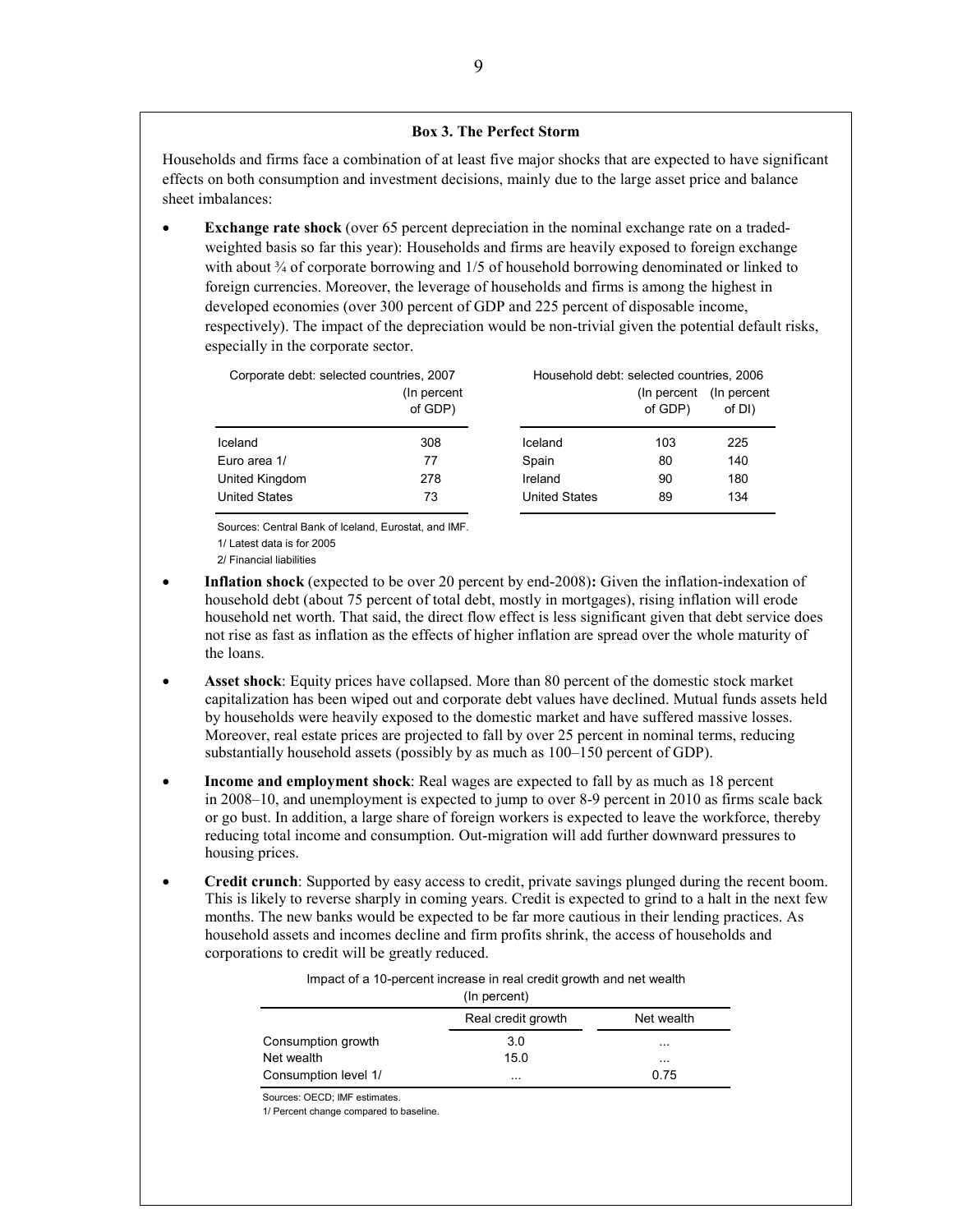9. **The outlook is, however, subject to exceptional uncertainties and risks**. In the near term, output could be further compressed through balance-sheet effects arising from a further króna depreciation and higher-than-expected inflation, especially if capital outflows are larger than anticipated. This also points to the risk of a longer-than-expected period of relatively tight monetary policy if confidence is only returning slowly, particularly in the case of uncertainty about policy commitments. Over the medium term, the recovery could be slower, if the deleveraging process is prolonged. Possible difficulties in maintaining market access could require further large adjustments in the current account.

# **IV. THE PROGRAM: POLICY DISCUSSIONS**

# 10. **The authorities' program is focused on addressing the key challenges at hand**:

- *Preventing a further sharp króna depreciation*: by maintaining a flexible exchange rate policy while using monetary policy and, in the near term, capital controls to stabilize the exchange rate. The immediate emphasis on stabilizing the króna reflects the risk of highly adverse balance-sheet effects.
- *Ensuring medium-term fiscal sustainability*: while automatic fiscal stabilizers will be allowed to work in full in 2009, a strong medium-term fiscal consolidation program will be launched in 2010. This is needed to deal with the dramatic increase in public sector debt.
- *Developing a comprehensive and collaborative strategy for bank restructuring*: by securing continued domestic operations of the banking system, maximizing asset recovery, and strengthening supervisory practices, among others. A collaborative approach is essential to restoring access to international capital markets.

11. **The emphasis on a flexible exchange rate regime is driven by Iceland's ability to adjust rapidly to shocks and by the limited foreign financing.** As in the past, large and quick import compression (due to income and balance sheet effects) will likely lead to sharp improvements in the current account. The supply side response is expected to be moderate in the near-term because of the dependence on fisheries and energy-intensive sectors, not least aluminum, but Iceland's strong record of adjusting to shocks suggests that the economy could bounce back after a relatively short period, especially given its flexible labor market.

# **A. Monetary and Exchange Rate Policy**

12. **Iceland's monetary and foreign exchange framework has unraveled with the collapse of the banking sector**. As confidence faded, the króna depreciation accelerated, and the domestic foreign exchange market dried up, coming to a complete halt. Despite the central bank's large liquidity provisioning, money markets withered as investors rushed to safe haven instruments (mostly government-guaranteed paper). Under these circumstances,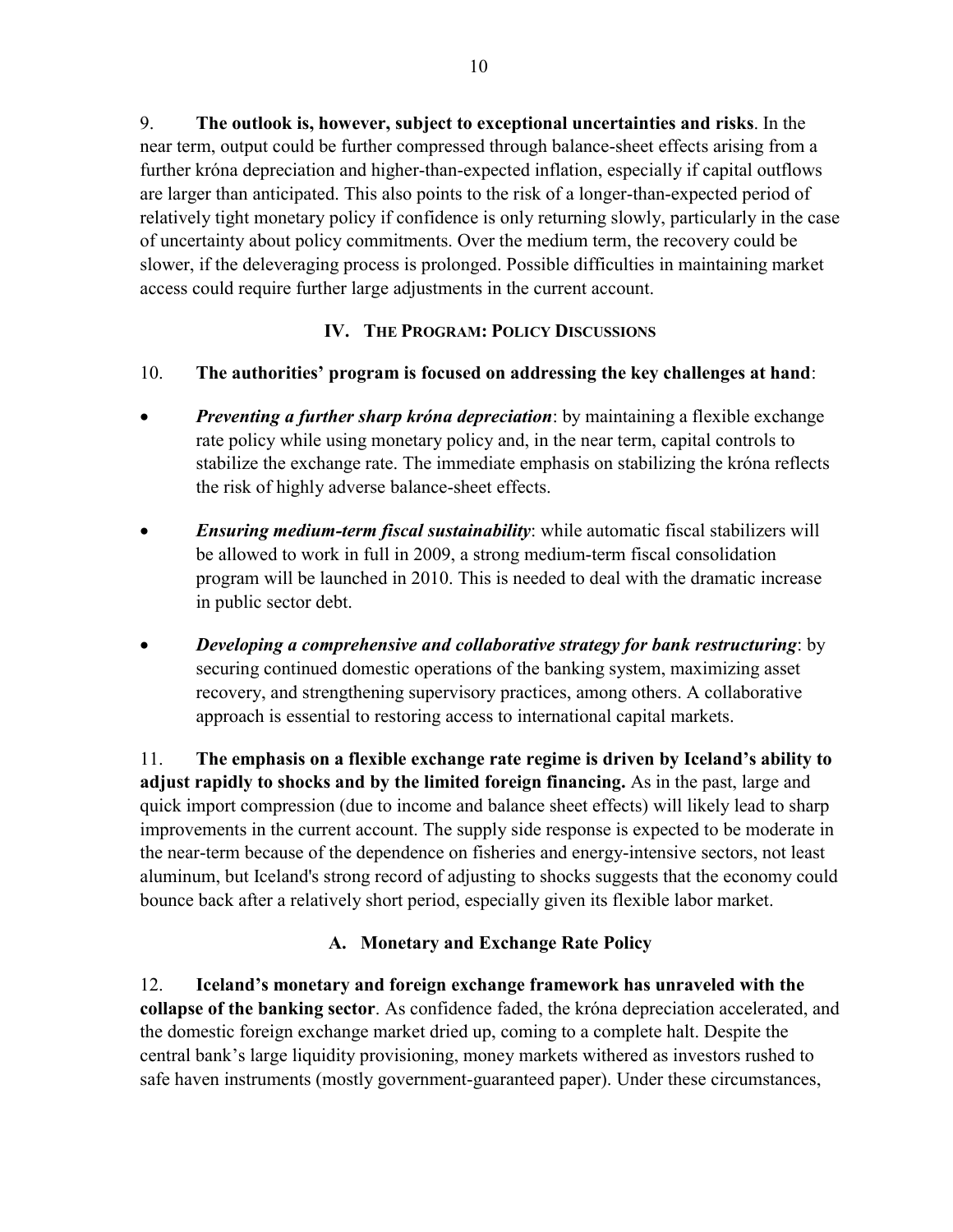the CBI's inflation targeting regime no longer provided a credible anchor for monetary policy, which further fuelled capital outflows.

13. **There was broad agreement on the potential risks of further massive capital outflows and on the need for exchange rate flexibility**. External pressures to unwind króna positions were mounting, and there were significant risks that domestic depositors and investors could lose confidence in the króna, despite the government's blanket guarantee on domestic deposits. These pressures, coupled with a low level of reserves, meant that a fixed foreign exchange regime would not be credible in the prevailing situation.

14. **At the same time, the authorities and staff agreed that the stabilization of the exchange rate needed to be a key priority of the program**. A further significant depreciation of the króna could have devastating effects for the economy, given the high level of corporate and household debt denominated in foreign currency and indexed to inflation.

15. **It was agreed that a pragmatic approach to monetary policy would be needed to stabilize the currency in the short run**. On October 28, the central bank raised its policy rate by 600 basis points to 18 percent, reversing a previous cut of 350 basis points in mid-October. However, with the collapse of confidence and the openness of the economy, interest rate changes were unlikely to be enough to prevent large-scale capital outflows once restrictions on the access to the foreign exchange market for current account transactions were lifted. This pointed to the need for a combination of interest rate policy, liquidity management, foreign exchange intervention, and restrictions on capital flows. However, if these measures were unable to stem pressures for króna depreciation, the exchange rate would have to be allowed to adjust to market forces. While current account restrictions should be lifted very soon, capital account restrictions might have to be maintained for a somewhat longer period

16. **Staff warned against a premature relaxation of monetary policy.** The authorities and staff agreed that —as confidence returns—steps would be taken during 2009 to gradually normalize the monetary and exchange rate policy framework. This would involve increasingly relying on the policy rate as the main monetary policy instrument and gradually easing quantitative restrictions with regard to liquidity management and capital flows. The normalization was likely to be helped by the anticipated rapid improvement in the current account, which would ease pressures on the króna. Inflation pressures were also expected to subside with the emergence of a large output gap. This suggested that the króna should be expected to rebound next year, after its crisis-driven overshooting, with inflation declining relatively fast. However, staff warned against relaxing monetary policy prematurely, noting that in view of the dramatic collapse of the banking system it could take some time for confidence to be restored. In this regard, staff expressed concern that recent policy actions had caused confusion about the monetary policy strategy, and stressed that a determined and well-communicated focus by the CBI on stabilizing the króna would be key to securing the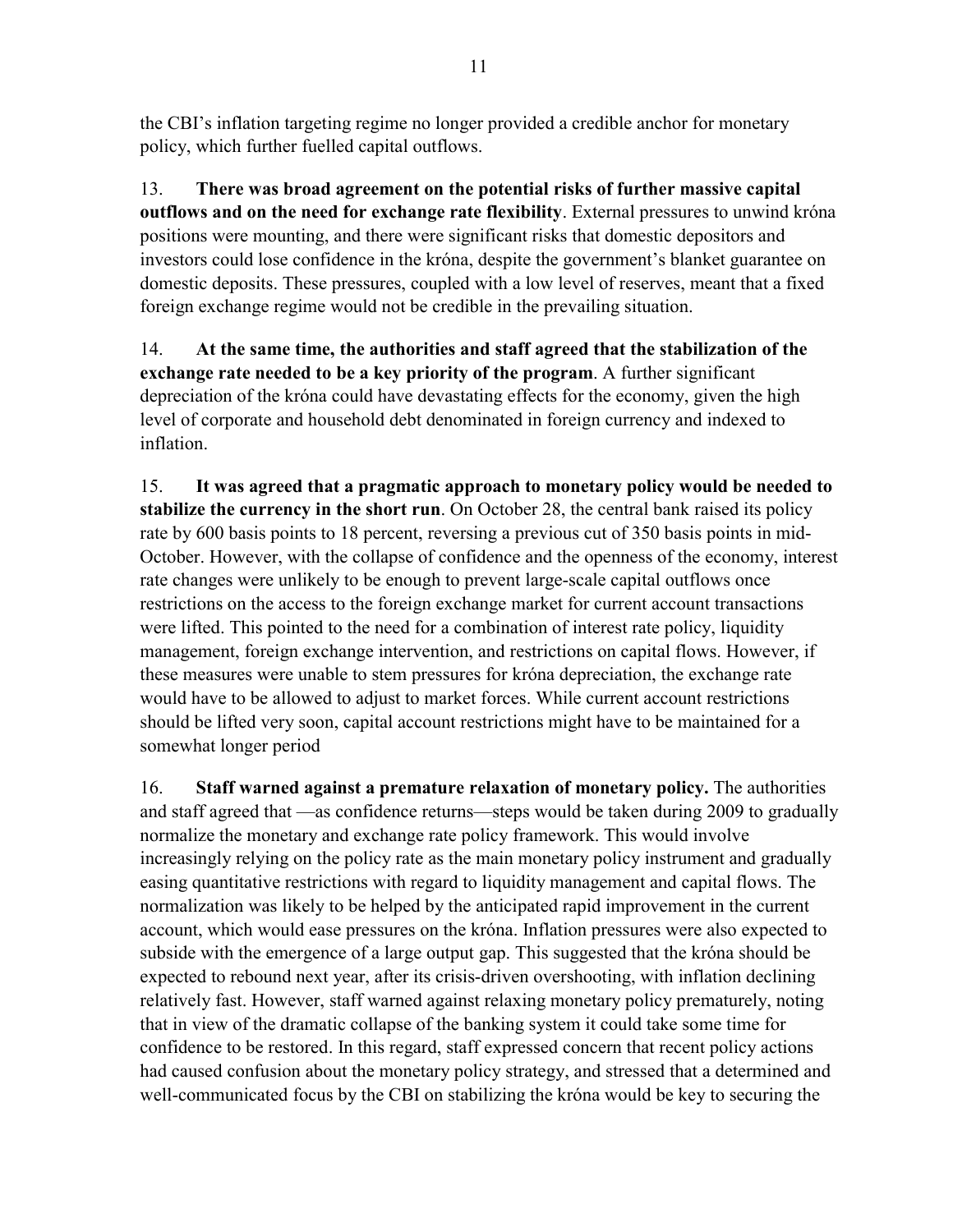return of confidence in policies and in the króna that would eventually allow the CBI to begin an easing cycle.

17. **The assessment of monetary conditions is subject to exceptional uncertainty at this stage**. It is currently unclear how the splitting of the three intervened banks into new and old banks will affect monetary and credit aggregates, overall liquidity conditions, and the stability of monetary parameters. The lack of a monetary survey has hampered the setting and monitoring of the full set of standard monetary performance criteria. For the period beyond December 2008, such performance criteria will be set at the time of the first review when comprehensive monetary data are available.

18. **In the medium term, the authorities recognized the need to reassess the broader monetary policy framework.** Among the options that are being debated in Iceland, there is increasing support for replacing the now-defunct inflation targeting with some form of peg or currency board, including EU membership and eventual adoption of the Euro. However, there is also support for the view that exchange rate flexibility has served Iceland well and remains appropriate due to its dependence on fisheries and energy-intensive production.

### **B. Fiscal Policy**

19. **The fiscal situation is set to deteriorate dramatically**. On unchanged policies, the deep output contraction is projected to lead to a sharp widening of the primary deficit from 0.6 percent of GDP in 2008 to 8.5 percent of GDP in 2009. In addition, the draft 2009 budget proposal, formulated before the crisis, envisages a discretionary relaxation of 2.7 percent of GDP, which would further increase the primary deficit. At the same time, public debt will increase by over 80 percent of GDP on a *gross* basis, due to the costs of recapitalization of both commercial banks and the central bank, and of fulfilling deposit insurance obligations to depositors in foreign branches of Icelandic banks. While the *net* cost can be lower through asset recovery from the "old" banks over the medium-term, prospects for this are uncertain (Box 2).

> Iceland: Summary of the General Government Fiscal Accounts (In percent of GDP)

|                               |      | Staff projection |         |         |        |        |      |  |
|-------------------------------|------|------------------|---------|---------|--------|--------|------|--|
|                               | 2007 | 2008             | 2009    | 2010    | 2011   | 2012   | 2013 |  |
| Total revenue                 | 50.0 | 45.3             | 41.7    | 43.0    | 44.0   | 44.3   | 44.5 |  |
| Total expenditure             | 44.5 | 45.5             | 55.2    | 53.6    | 51.3   | 46.0   | 42.6 |  |
| Overall balance               | 5.5  | $-0.2$           | $-13.5$ | $-10.5$ | $-7.3$ | $-1.7$ | 2.0  |  |
| Primary balance               | 5.8  | $-0.6$           | $-8.5$  | $-5.2$  | $-1.1$ | 2.8    | 6.2  |  |
| Structural primary balance 1/ | 1.8  | $-3.8$           | $-3.9$  | $-1.4$  | 1.1    | 3.7    | 6.1  |  |
| Structural balance 1/         | 1.5  | $-3.4$           | $-8.7$  | $-6.5$  | $-4.8$ | $-0.7$ | 1.9  |  |
| Gross Debt                    | 28.9 | 108.9            | 108.6   | 104.4   | 105.7  | 100.7  | 92.6 |  |
| Net debt                      | 7.3  | 90.6             | 97.0    | 92.8    | 94.8   | 90.5   | 83.0 |  |
| Memorandum items:             |      |                  |         |         |        |        |      |  |
| Output gap 2/                 | 4.8  | 4.6              | $-5.4$  | $-6.3$  | $-3.8$ | $-1.8$ | 0.0  |  |

Sources: Ministry of Finance; and Fund staff estimates and calculations.

1/ In percent of potential GDP. Structural estimates adjusted to account for the effect of the asset price movements.

2/ Actual output less potential in percent of potential.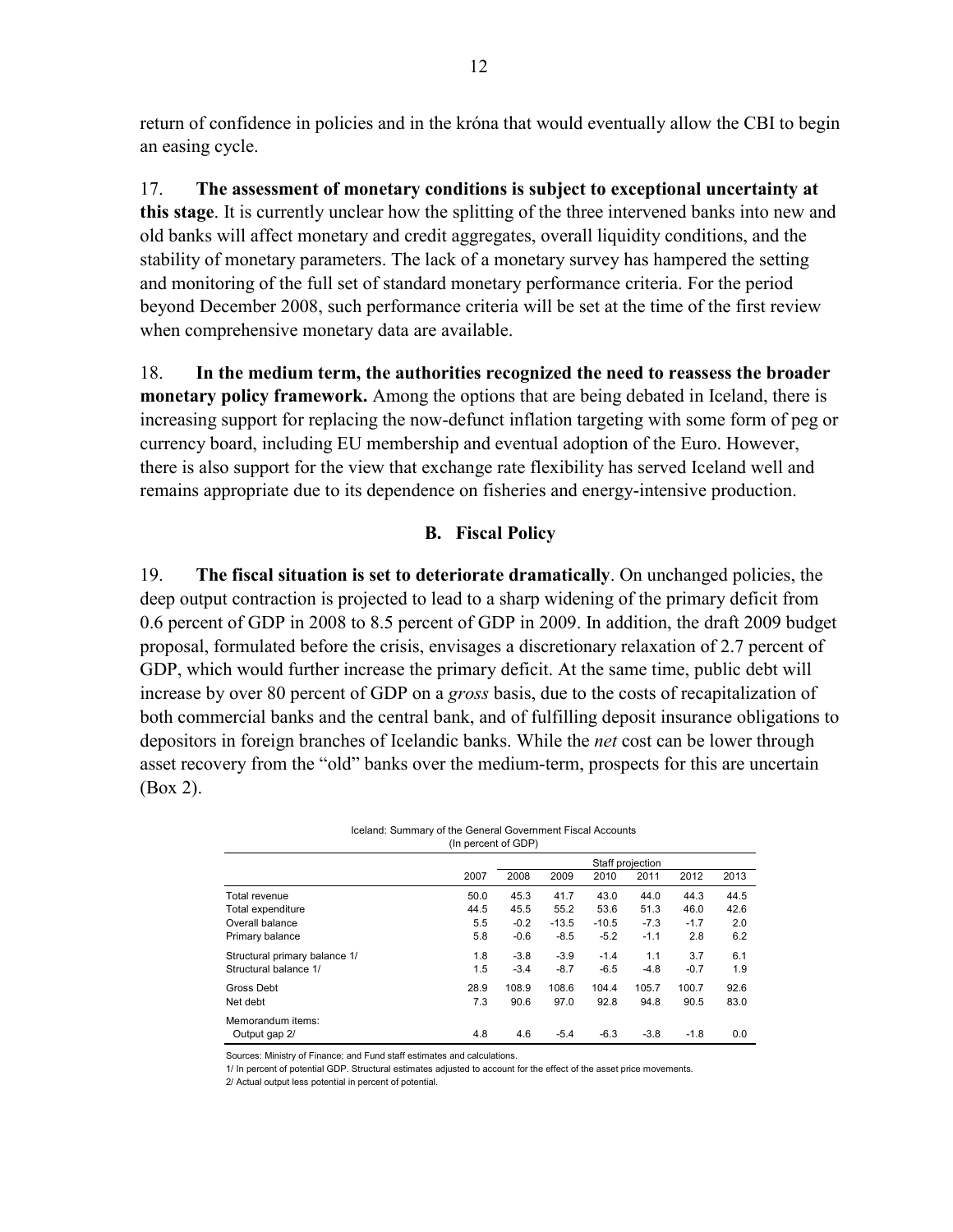20. **The authorities are facing a difficult policy trade-off in the short run**. The need to embark on an ambitious fiscal consolidation program to lower public debt and secure medium-term fiscal viability must be carefully balanced against the risk of exacerbating the recession in the near term. In addition, some new budget initiatives have already been announced and are not easily reversible.<sup>2</sup> The authorities were, however, also mindful of the monetary and financial sector implications of allowing a very large increase in the public sector's borrowing needs. In the event, they decided to allow automatic stabilizers to work in full, but limit the discretionary relaxation to no more than  $\frac{1}{4}$  percent of GDP in 2009. Thus the structural primary balance would be limited to a deficit of 3.9 percent of GDP in 2009 and any revenue overperformance would be saved. The launch of the medium-term consolidation plan would be delayed until 2010, by which time the recession was expected to have bottomed out. Under this scenario, the 2009 deficit would be financed domestically, including through an expected increase of purchases of government securities by public and other pension funds,<sup>3</sup> alongside some drawdown of government deposits with the central bank. Financing and evolving market conditions will be reassessed in subsequent program reviews to ensure that the fiscal program remains supportive of the near-term exchange rate stabilization objective.

21. **The details of a medium-term consolidation program will be developed next year**. Keenly aware that the fiscal consolidation over the medium-term would have to be of a significant magnitude to restore fiscal viability, the authorities stressed that an adjustment effort on such a scale should be based on a broad-based political consensus. They were committed to starting right away the collaborative, consensus-building process that would be required. The authorities were confident that the broad areas of focus would be identified before the end of 2008, with the consolidation plan fully calibrated by mid-2009. Staff stressed that the consolidation should strike an appropriate balance between revenue and expenditure measures and be designed with a view to minimizing distortions and the impact on potential growth. Progress on development of a consolidation plan will be a main focus of the quarterly program reviews during 2009.

22. **The authorities plan to strengthen the fiscal framework.** They believed that this would help reinforce the confidence in their medium-term fiscal consolidation plan. They acknowledged that the current framework is excessively focused on one-year budgets, and that there was a need for medium-term targets and expenditure plans to have stronger bearing on the annual budgets. A number of fiscal institutional arrangements that have supported successful consolidations elsewhere were discussed, and the authorities indicated that they

1

 $2^2$  This includes the lowering of the corporate income tax from 18 to 15 percent, among others.

<sup>&</sup>lt;sup>3</sup> The exchange rate depreciation has increased the share of foreign assets on pension funds' balance sheets closer to the limit on their foreign investments. This would imply they rebalance portfolios toward investment in domestic assets.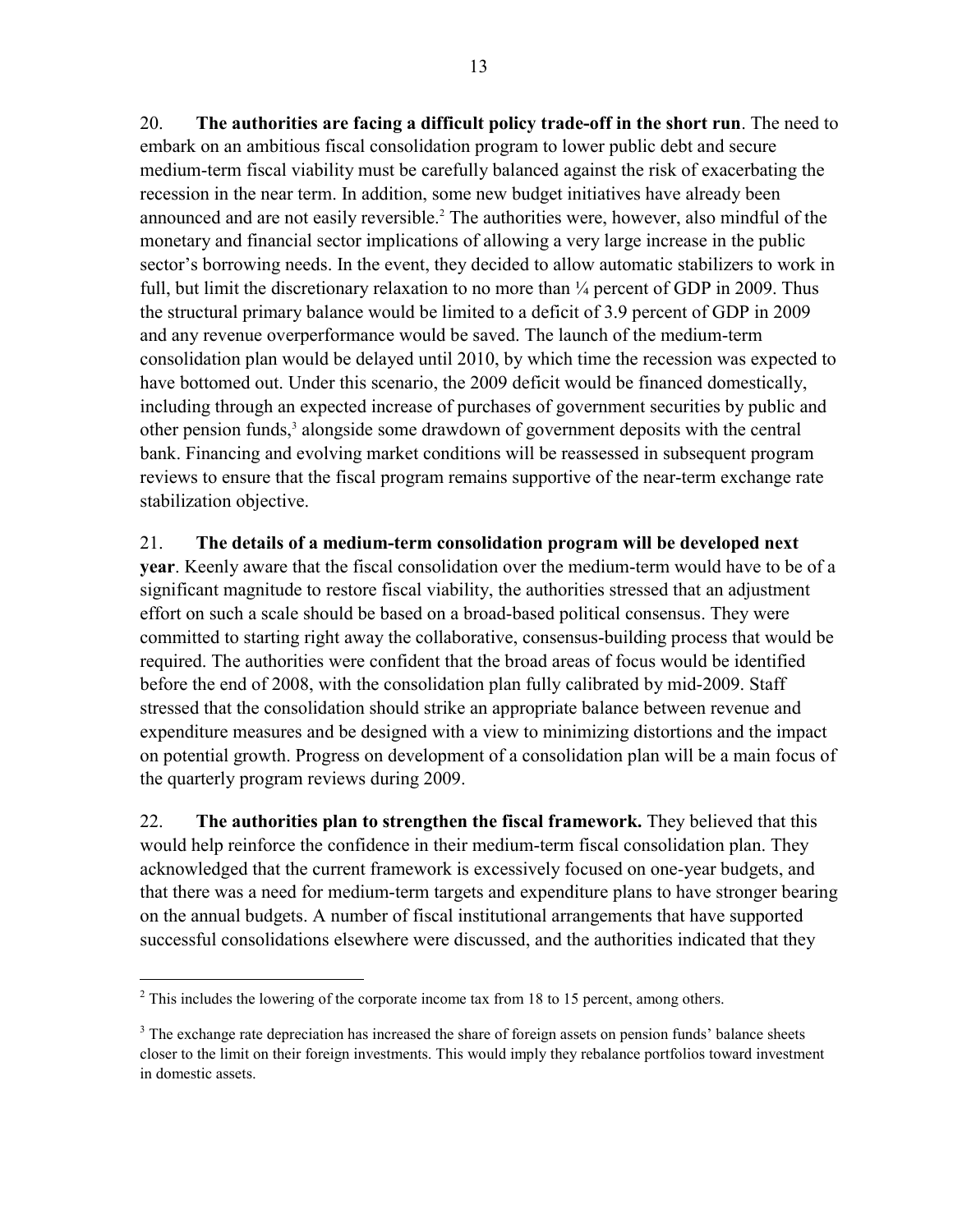are likely to seek technical assistance, including from the Fund, to develop a framework suitable for Iceland. They noted that the new framework will be developed in time for the 2010 budget.

## **C. Incomes Policy**

23. **Wage moderation is expected to help the economy adjust to the shock**. The authorities noted that in the past, income policy in Iceland had been very effective, with previous wage agreements aiding the economic adjustment when difficult circumstances demanded it. The need for a national consensus—consistent with the objectives of the macroeconomic program—was generally acknowledged. Preliminary indications by social partners suggested that they recognize that current circumstances call for wage restraint and that there will be a wage agreement that is commensurate with the seriousness of the situation.

## **D. Banking Policy**

24. **Iceland's overstretched, over-leveraged banking system was ill-positioned to cope with the global financial turmoil.** The Icelandic banking sector experienced a dramatic expansion in just a few years, funded by cheap foreign financing, which allowed it to boost its assets from 100 to almost 900 percent of GDP between 2004 and end-2007. This expansion made the Icelandic banking system one of the largest in the world in relation to GDP. As global conditions deteriorated in early 2008, banks' CDS spreads rose to unprecedented levels. In response, banks slowed lending growth, enhanced liquidity buffers, reduced costs, and started a process of downsizing non-core operations and laying off staff. But their ability to deleverage was limited by the global risk aversion. A recent FSAP update and Article IV Consultation conducted in June 2008 pointed to several risks that were mounting throughout 2008: (i) liquidity and funding risks, associated with the banks' reliance on market funding and their large funding needs over the short run, (ii) credit and market risks, resulting from foreign currency, equity exposures, and high indebtedness of domestic borrowers, as well as collateralized lending, connected lending, and large exposures; (iii) operational risks, associated with the banks' rapid expansion in recent years, and (iv) quality of capital risks, related to complex ownership structures. In this light, the Staff Report concluded that "if risks were to materialize in full, Iceland could face severe financial strains."

25. **Despite the authorities' attempts to prepare for contingencies earlier in the year, the crisis brought down the three main banks within a week.** In May 2008, the central bank entered into swap agreements with other Nordic central banks, in an effort to secure liquid foreign exchange should the need arise. In September, the government borrowed 300 million Euro to further boost reserves. At the same time, the central bank had been increasing liquidity provision, easing rules on eligible collateral (including by accepting uncovered bonds from banks) and reducing reserve requirements. But renewed global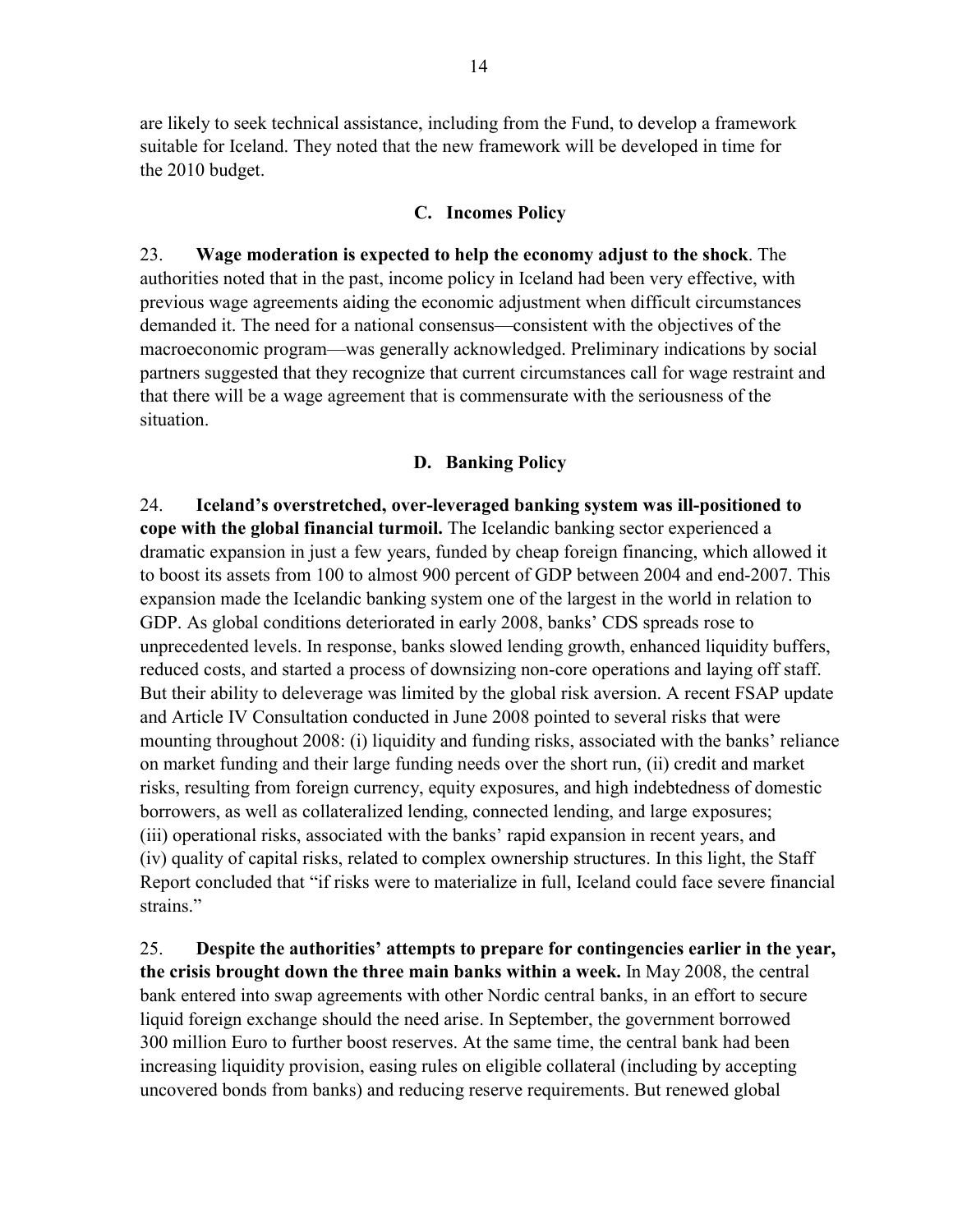pressures in late September led to a swift loss of investor confidence in the Icelandic economy and financial system, and a massive depreciation of the króna. The three main banks could not secure payments for their due obligations, and the government decided to promptly intervene rather than to continue what was considered to be an eventually unsustainable process of supporting the three banks. A "new bank/old bank" approach was adopted, with the "new" bank set to service domestic banking needs, while most of the foreign liabilities would be allocated to the "old" bank (Box 4).

#### **Box 4. Iceland—Bank Restructuring**

**Background**: On Oct 6, 2008 the Parliament of Iceland passed a law, which gave the Iceland Financial Supervisory Authority (FME) far-reaching powers to deal with problem banks. In the following days, the FME took control of Glitnir, Landsbanki and Kaupthing. Though it was unclear if the banks were insolvent, the FME's rationale for intervening was to prevent the problems from escalating further, given growing liquidity pressures. Accounting for about 85 percent of the banking system before the crisis, these banks have a large number of branches and subsidiaries in several European countries.

**Splitting the banks**: The authorities' strategy to downsize the banking system was to split each bank into a new bank and an old bank. The new banks covered the domestic operations funded by local depositors. The old banks included activities in foreign branches and subsidiaries, mainly funded through the issuance of bonds and foreign deposits. Derivatives and unrecoverable assets were not transferred to the new banks. In each of the three banks, the FME replaced the board with a resolution committee in order to ensure the continued operation of the banks as domestic commercial banks. The FME was put in charge of splitting the banks and making a preliminary assessment about asset quality. Large provisions were made in both the new and the old banks, bringing loan values in line with expected market values. Once the split was completed, international auditing firms would, within 90 days, conduct a second valuation to ensure that assets were properly valued. At that point, a tradable bond issued on market terms would be given from the new banks to the old banks, in order to compensate creditors in the old banks.

**New banks**: The Ministry of Finance appointed a new board in each of the new banks. After the second valuation is completed, the government will recapitalize these banks to a capital adequacy ratio of at least 10 percent. The authorities estimate a total capital injection of 385 billion Króna (200 billion in Landsbanki, 110 billion in Glitnir, and 75 in Kaupthing). Looking forward, the intention is to privatize the banks when confidence is restored and the banks are operating normally.

**Old banks**: The resolution committees will be in charge of liquidating the old banks. The amount recovered by depositors and other creditors will depend on the funds collected through the asset sales. The shareholders of the old banks remain the legal owners of these banks, but they are essentially displaced from decision-making under Icelandic bank resolution laws. All important decisions made by the resolution committees are to be confirmed by the FME.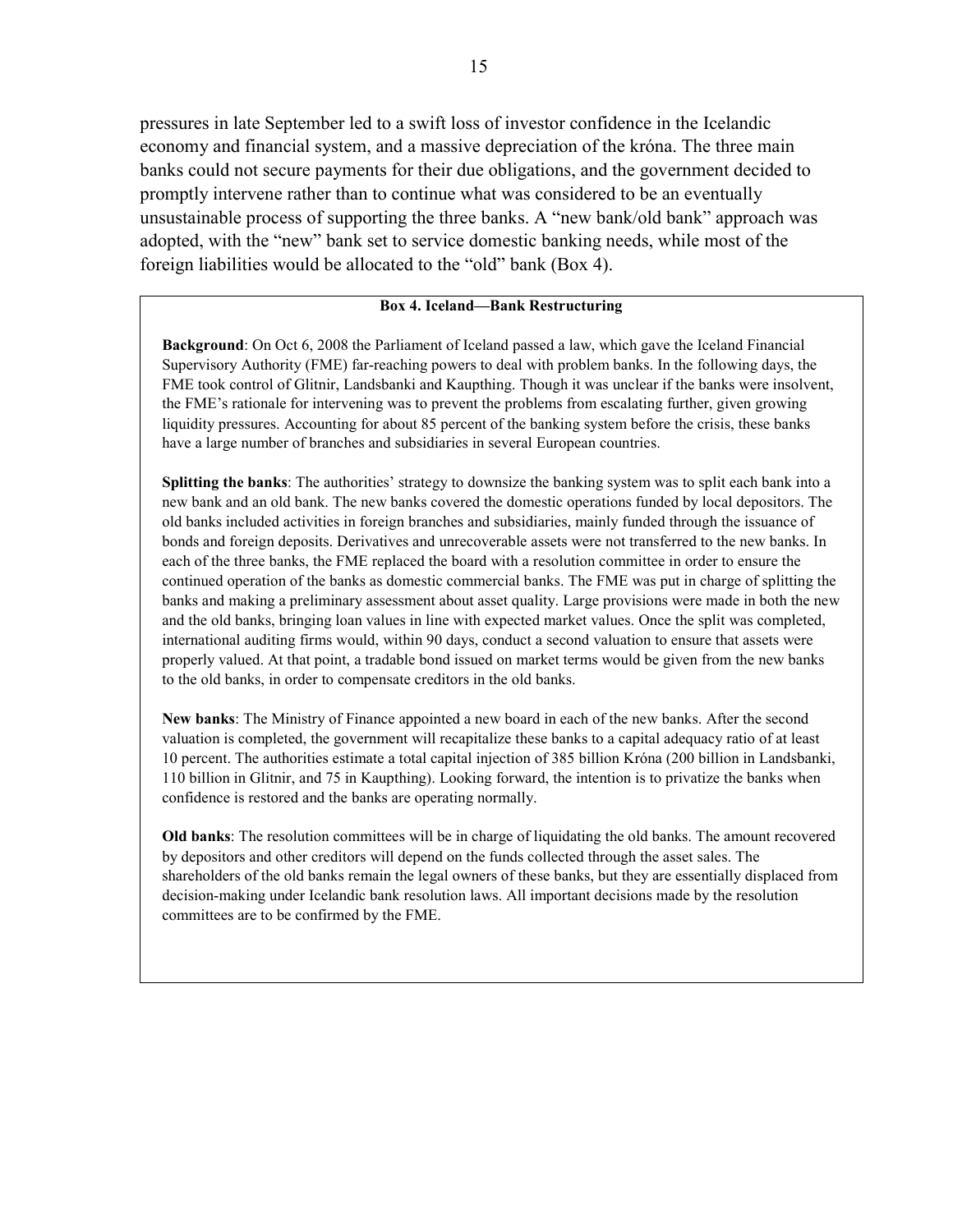Iceland. Balance Sheet of the New and Old Banks 1/ (In billions of krona)

|                                                    | Landsbanki |          | Glitnir  |          | Kaupthing |          |  |
|----------------------------------------------------|------------|----------|----------|----------|-----------|----------|--|
|                                                    | New bank   | Old bank | New bank | Old bank | New bank  | Old bank |  |
| Asset                                              |            |          |          |          |           |          |  |
| Cash and cash balance with financial institutions  | 238        | 3.9      | 146      | 0.1      | 77        | $\Omega$ |  |
| Loans to credit institutions                       | 64         | 603      | 19       | 536      | 27        | 1,021    |  |
| Loans to the public                                | 1,673      | 614      | 632      | 884      | 1,409     | 700      |  |
| Provisions 2/                                      | $-848$     | $-13$    | $\cdots$ | $\cdots$ | $-954$    | $\Omega$ |  |
| Market securities 3/                               | 216        | 183      | 11       | 224      | 65        | 712      |  |
| Derivatives 4/                                     | $-4$       | 196      | 40       | 396      | 0         | 41       |  |
| Other assets                                       | 67         | 156      | 23       | 331      | 76        | 463      |  |
| <b>Total assets</b>                                | 1,406      | 1,743    | 870      | 2,371    | 700       | 2,937    |  |
| <b>Liabilities</b>                                 |            |          |          |          |           |          |  |
| Deposits from credit institutions and central bank | 107        | 700      | 17       | 133      | 78        | 158      |  |
| Deposits                                           | 463        | 1.124    | 338      | 69       | 339       | 47       |  |
| Syndicated loans and other borrowings 5/           | 0          | 1,255    | 0        | 2,464    | 0         | 2,900    |  |
| Derivatives                                        |            | 66       | 0        | 144      | 0         | 208      |  |
| Other liabilities                                  | 48         | 52       | $\Omega$ | 270      | 36        | 457      |  |
| <b>Total liabilities</b>                           | 618        | 3,197    | 355      | 3,080    | 453       | 3,770    |  |
| Bond issue to new bank                             | 586        | $-586$   | 405      | $-405$   | 172       | $-172$   |  |
| Equity                                             | 201        | $-867$   | 110      | $-304$   | 75        | $-661$   |  |
| <b>Total liabilities and equity</b>                | 1,406      | 1,743    | 870      | 2,371    | 700       | 2,937    |  |

Source: Iceland's Financial Supervision Authority.

1/ Data are preliminary and tentative.

2/ Asset impairment in the New Glitnir bank is not available, but is netted out in loans to the public

3/ Includes bonds, equities, and other market instruments.

4/ Includes derivatives held for trading and those held for hedging.

5/ Includes subordinated loans.

26. **Given the swift and massive collapse of the banking sector, discussions focused on the main ingredients of a comprehensive strategy to restructure it**. Following the banks' intervention, it was agreed that key elements of the strategy going forward would include:

- *Putting in place an efficient organizational structure to facilitate the restructuring process*. A new committee to coordinate the restructuring process has been formed. The committee includes representatives from relevant government institutions, notably the Prime Minister's Office, the Financial Supervisory Authority (FME), the CBI, the Ministry of Finance, and the Ministry of Commerce. It will be chaired by a newly appointed, well-reputed expert in banking. Initially, the most important task for the committee will be to collect information about the crisis and its consequences and ensure its dissemination to the relevant policy makers and the public. The experience of other countries suggests that to ensure consistency, one person should be put in charge of making comments to the media, public and market participants.
- *Proceeding promptly with the valuation of banks' assets.* The formal valuation of both new and old banks will proceed expeditiously and in line with international best practice. The authorities noted their plans to hire an international auditing firm to oversee the valuation process and assist the FME in developing a methodology in accordance with international best practice. They intend to hire separately other international auditing firms to conduct the actual valuations using this methodology. The auditing firm overseeing the process would then verify and confirm that the valuations were conducted based on the prescribed methodology and make a final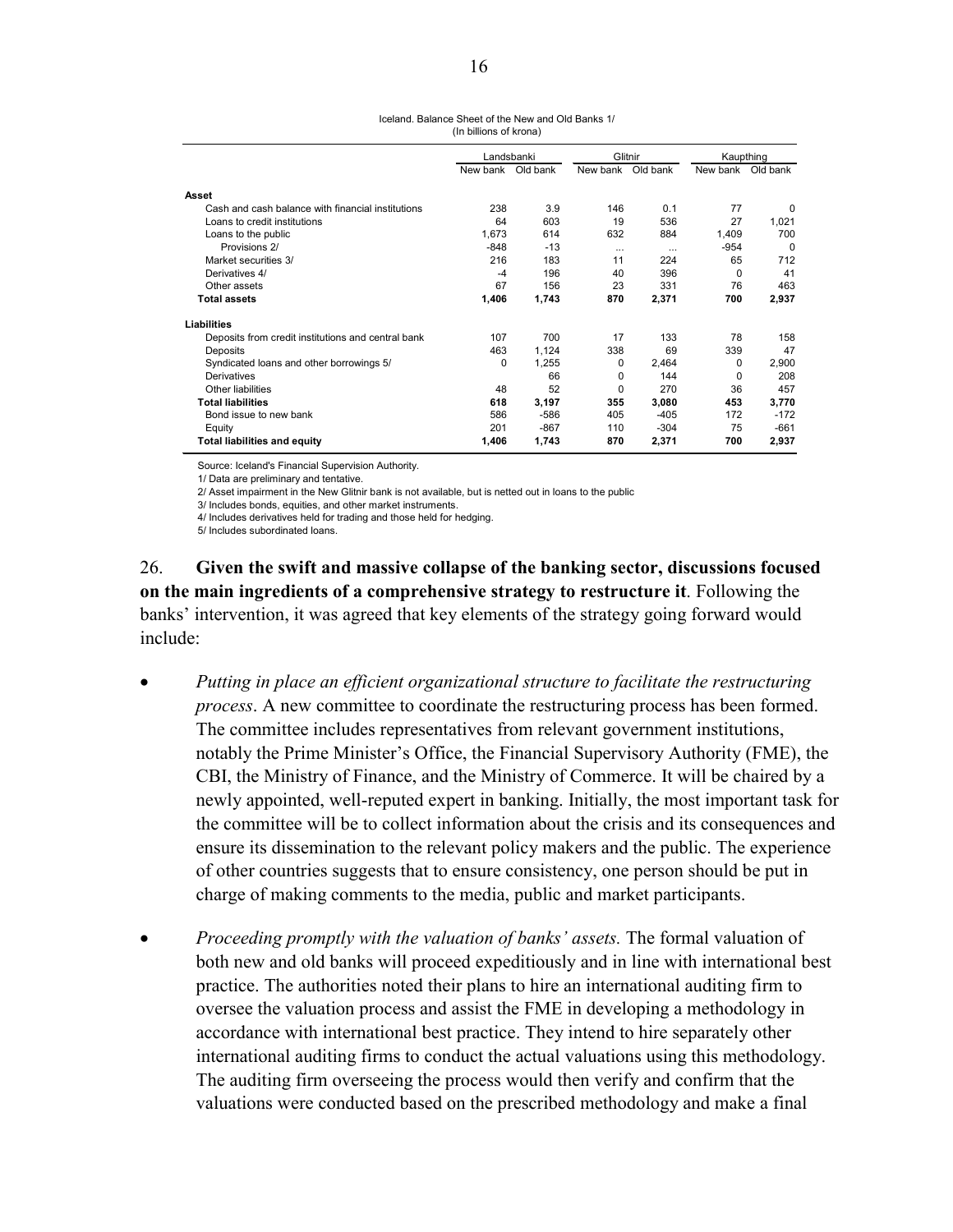decision on the valuation. At that point, a tradeable bond issued on market terms will be given from the new banks to the old banks, in order to ensure equal treatment of creditors. Staff stressed that fair valuation of banks' assets would be key to recovering assets, limiting litigation, and restoring Iceland's access to international capital markets.

- *Putting the new banks on a sound footing*. Once the asset valuation is complete, the new banks will need to be recapitalized and their business strategy examined. The authorities planned to recapitalize the three new banks up to a capital adequacy ratio of at least 10 percent. The total amount of capital needed to be injected was estimated at 385 billion ISK. The injection would be completed by end-February 2009, using tradable government bonds issued on market terms*.* It was also agreed that the FME would closely monitor the operational soundness of the new banks and review their five-year business plans. In addition, the mission welcomed the authorities' intention to sell the government's holdings of bank equity in the future, when market conditions become appropriate.
- *Maximizing asset recovery in the old banks*. The strategy for assets recovery remains to be developed. The authorities plan to put the old banks into a payments moratorium under Icelandic insolvency law, with the resolution committees working on asset recovery under the supervision of a court-appointed administrator. Recognizing that a sound strategy for asset recoveries will be crucial in order to minimize the ultimate cost of bank resolution, the authorities intend to hire an advisor to assist in formulating such a strategy by end-November 2008. In principle, every option should be available to maximize asset recoveries, including the establishment of an asset management company, with the capacity to restructure loans to maintain and increase their values. It was acknowledged, however, that asset recovery will take time, given the currently unfavorable global environment and would likely not cover all creditor claims in the insolvency proceedings. In addition, the authorities expressed concern that the freezing of assets abroad was leading to a rapid deterioration in asset values.
- *Ensuring the fair and equitable treatment of depositors and creditors of the intervened banks*. It was agreed that the treatment of depositors and creditors of the intervened banks should be fair and equitable. To that end, the authorities expressed their commitment to progress on a sound and transparent process as regards depositors and creditors of the intervened banks. They planned to work constructively towards comparable agreements with all international counterparts for the Iceland deposit insurance scheme, in line with the European Economic Area legal framework.
- *Strengthening supervisory practices.* Stressing the need to safeguard against a recurrence of the problems in the banking system, the authorities recognized that the bank regulatory framework and supervisory practice needs to be strengthened. Staff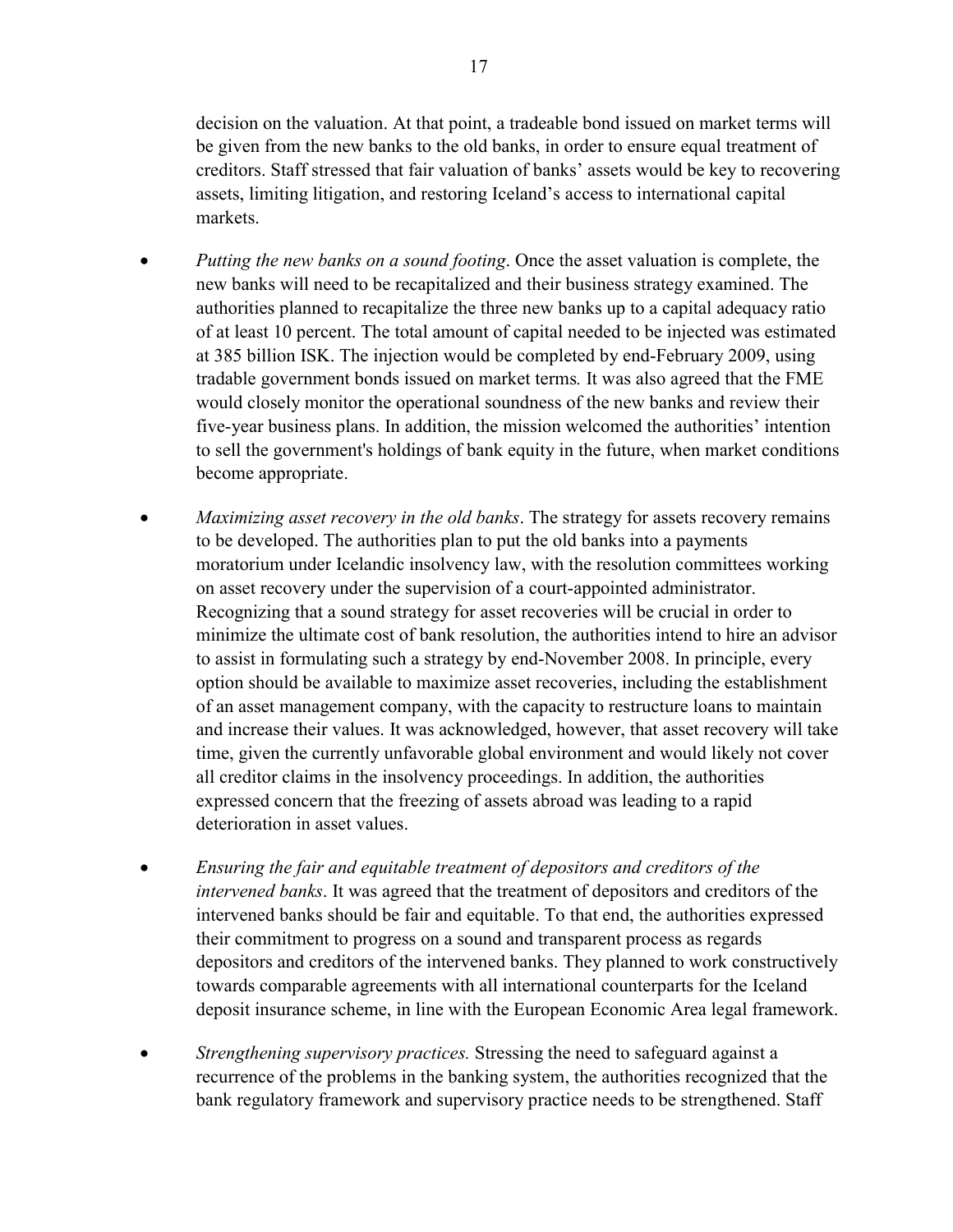agreed with the authorities' plan to invite an experienced bank supervisor to conduct an assessment of the regulatory framework. In particular, the assessment would cover the framework of rules on liquidity management (the responsibility of the central bank), connected lending, large exposures, cross-ownership, and the "fit and proper" status of owners and managers—and propose needed changes. The authorities expected the assessment to be completed and made public by end-March 2009. Previous senior managers and major shareholders in intervened banks who were found to have mismanaged the banks will not be allowed to assume similar roles for at least three years.

• *Improving the insolvency framework*. The insolvency framework will be adjusted. Specifically, the mission underscored the need for a special bank insolvency law, which would resolve the uncertainty over the legal status of intervened banks and provide a coherent framework for the supervisory and debt-resolution aspects of bank insolvencies. There was also general agreement that the corporate insolvency regime should be refined to facilitate out-of-court workouts between creditors and viable firms.4

## **V. EXTERNAL FINANCING NEEDS**

## 27. **The collapse of the banking system has left the economy with a considerable external financing need**. Staff estimates this need to be about \$23.5 billion for 2008–10. Of

this, about \$10.3 billion represent arrears on obligations (amortization and interest due) of the three intervened private banks. Financing earmarked for payments in relation to the foreign branch deposits of the Icelandic banks is tentatively estimated at about \$8.2 billion. The authorities are negotiating bilateral loans that are expected to be earmarked to pay these foreign deposits.<sup>5</sup> The remainder is a cash financing gap of \$5 billion.

 $\overline{a}$ 

| Iceland. Financing Needs, 2008-10<br>(In US \$ billions) |         |      |                |  |  |  |  |
|----------------------------------------------------------|---------|------|----------------|--|--|--|--|
|                                                          | 2008    | 2009 | 2010           |  |  |  |  |
| <b>Overall Balance</b>                                   | $-18.5$ | -20  | 0 <sub>1</sub> |  |  |  |  |
| <b>Financing</b>                                         | 18.5    | 20   | -0.1           |  |  |  |  |
| Reduction in reserves                                    | $-3.0$  | 0 6  | $-07$          |  |  |  |  |
| Accumulation of arrears                                  | 10.3    | 0 O  | 0.0            |  |  |  |  |
| Extraordinary Financing                                  | 112     | 14   | 06             |  |  |  |  |
| Fund                                                     | 0 8     | 0 6  | 06             |  |  |  |  |
| Bilateral (earmarked/non-cash)                           | 8.2     | 0.0  |                |  |  |  |  |
| Residual Financing gap                                   | 22      | 0 8  |                |  |  |  |  |
| Memo: Level of Gross reserves                            | 5.6     | 5.0  | 5.7            |  |  |  |  |

Sources: Central Bank of Iceland; Fund staff estimates and calculations.

<sup>&</sup>lt;sup>4</sup> Provisions to include secured creditors in agreed restructuring plans and to facilitate new financing during a firm's rehabilitation would be critical in this respect.

 $<sup>5</sup>$  Negotiations are ongoing with the concerned authorities on the amounts and terms of such loans. A bilateral</sup> MoU for an official loan earmarked to cover foreign deposit insurance has been agreed in principle with the Netherlands, and the Icelandic authorities are engaged in discussions with the U.K. for a similar type of arrangement.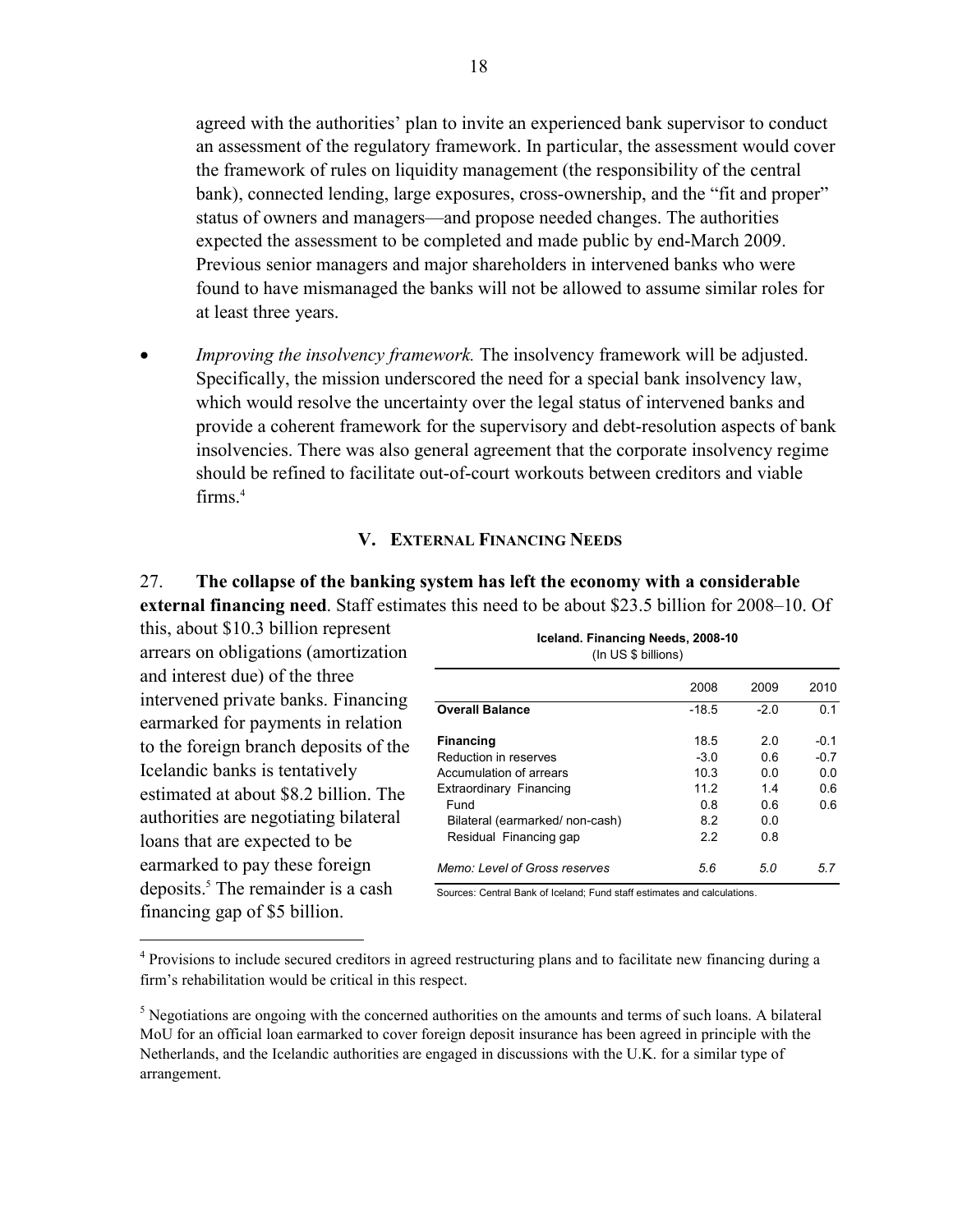28. **The restructuring of the banking sector will increase the external public sector debt burden significantly.** At end-2007, gross external debt amounted to 551 percent of GDP, of which public sector and public sector guaranteed external debt was about 19 percent of GDP. Including the arrears of the banking sector, external debt could reach 670 percent of GDP at end-2008. The private sector external debt burden could be significantly reduced after the bank restructuring. However, public and publicly guaranteed external debt, including the IMF and other expected exceptional balance of payments support, is set to rise steeply, to an estimated 100 percent of GDP by end-2008, reflecting the costs of settling foreign deposit insurance and borrowing to cover the exceptional balance of payments need during the remainder of the year. Although the debt sustainability analysis shows that—with resolute fiscal adjustment over the medium-term—the public sector and public sector guaranteed external debt can be reduced substantially to around 49 percent of GDP by end-2013, this is still high relative to standard external debt thresholds. The large public sector and public sector guaranteed external debt and debt service burdens pose a risk to the outlook, and resiliency is tested particularly in the face of a further exchange rate shock (see Attachment I on the Debt Sustainability Analysis).

## **VI. PROGRAM MODALITIES AND RISKS**

29. **The proposed Stand-By Arrangement entails exceptional access** (Attachment IV). The cash financing needs from 2008 to the end of 2010 are around \$5 billion. The risk of potentially large capital outflows is significant. But the program aims to mitigate this risk by focusing monetary and exchange rate policies on building confidence, by achieving rapid current account adjustment and, until the situation has stabilized, through the imposition of controls on capital outflows. A two-year Stand-By Arrangement of SDR 1.4 billion (US\$ 2.1 billion, 1190 percent of quota) would provide part of the much-needed boost to net international reserves that would underpin confidence in the exchange rate (Box 5).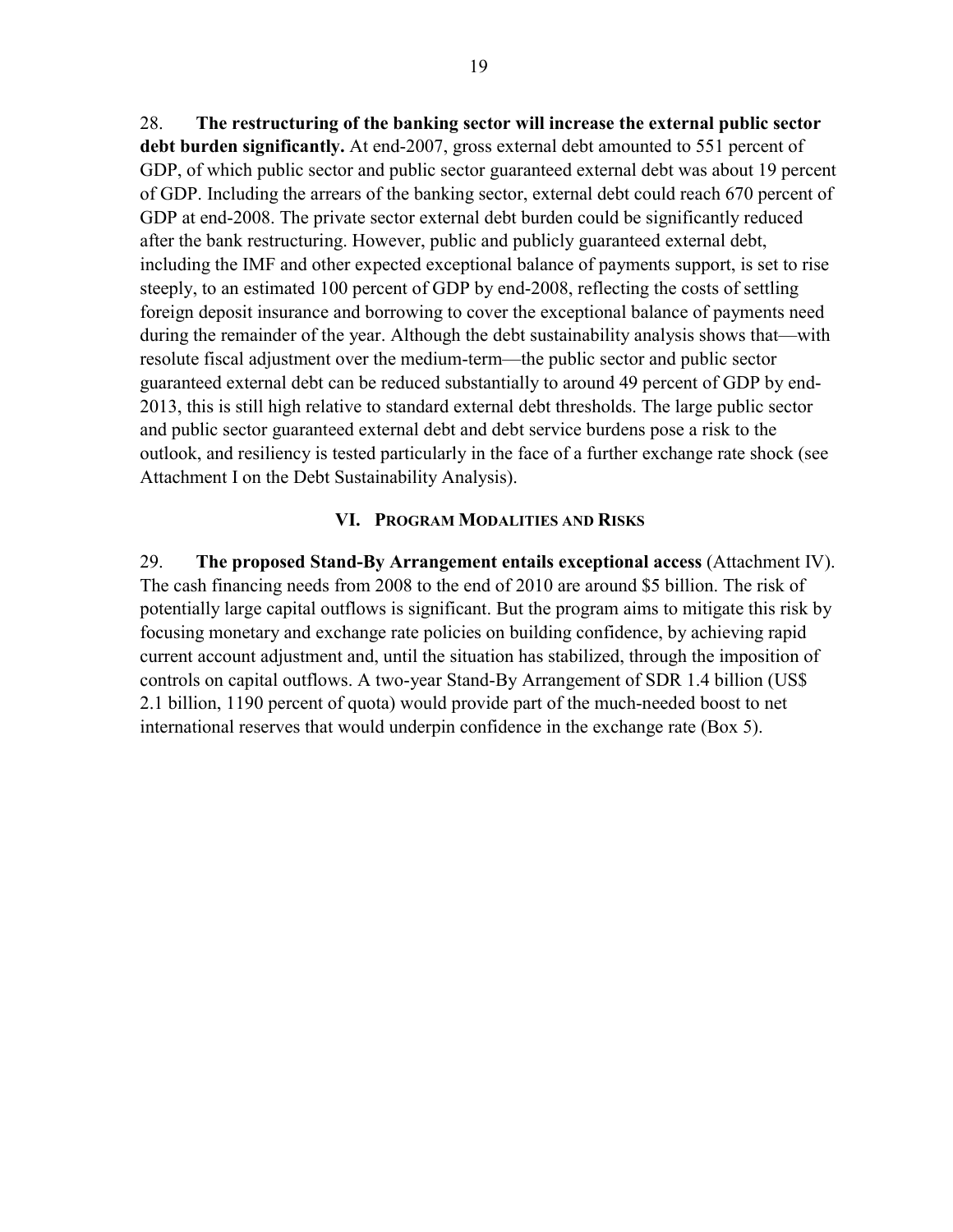#### **Box 5. Iceland: Stand-By Arrangement**

**Access.** SDR 1.4 billion.

**Phasing.** A two year Stand-By arrangement. SDR 560 million will be made available upon the Board's approval of the arrangement to address the need to replenish reserves. The eight subsequent tranches will equal SDR 105 million. The next two tranches could be made available in February and May 2009, and quarterly thereafter.

#### **Conditionality (and rationale for inclusion in the program)**

#### *Prior Actions*

- Raise the policy interest rate to 18 percent. (*Rationale*: help stabilize the exchange rate.)
- Establish a committee comprising representatives from the Prime Minister's Office, the Financial Supervisory Authority, the Central Bank of Iceland, the Ministry of Finance and the Ministry of Commerce to coordinate policy input, chaired by the expert in charge of the bank restructuring process. (*Rationale:* facilitate a coordinated, cohesive process for bank restructuring*.*)

#### *Quantitative Performance Criteria*

- A floor on the central government net financial balance.
- A ceiling on changes in net credit of the Central Bank of Iceland to the private sector.
- A ceiling on changes in net domestic claims of the Central Bank of Iceland to the public sector.
- A floor on net international reserves.
- A ceiling on contracting or guaranteeing new medium and long term external debt.
- A ceiling on short-term debt.
- A ceiling on the accumulation of external arrears by central government.

#### *Structural Performance Criteria*

- A capital injection into the three new banks, made using tradable government bonds issued on market terms, to raise the capital adequacy ratio to at least 10 percent. *By end-February 2009*. (*Rationale*: ensure the financial soundness of the new banks.)
- An experienced banking supervisor to provide an assessment (to be published) of the regulatory framework and supervisory practices, including rules on liquidity management, connected lending, large exposures, cross-ownership, and the "fit and proper" status of owners and managers, and propose needed changes. *By end-March 2009.* (*Rationale*: lay foundations for stronger prudential regulation and banking supervision.)

#### *Structural Benchmarks*

- Develop a strategy for asset recoveries. *By end-November 2008.* (*Rationale*: limit ultimate cost of bank resolution.)
- FME to review the business plans of each of the new banks. *By January 15, 2009.*  (*Rationale*: help achieve financial soundness of the new banks*.)*
- International Auditing Firm to conduct valuations of the old and new banks using a methodology in accordance with international best practice. *Complete by end-January 2009.* (*Rationale*: achieve fair valuation of banks' assets, to help limit litigation and restore market access.)
- Prepare plans to embark on medium-term fiscal consolidation. *By end-2008*. Improve the medium-term fiscal framework. *By end-June 2009*. (*Rationale*: maintain fiscal sustainability.)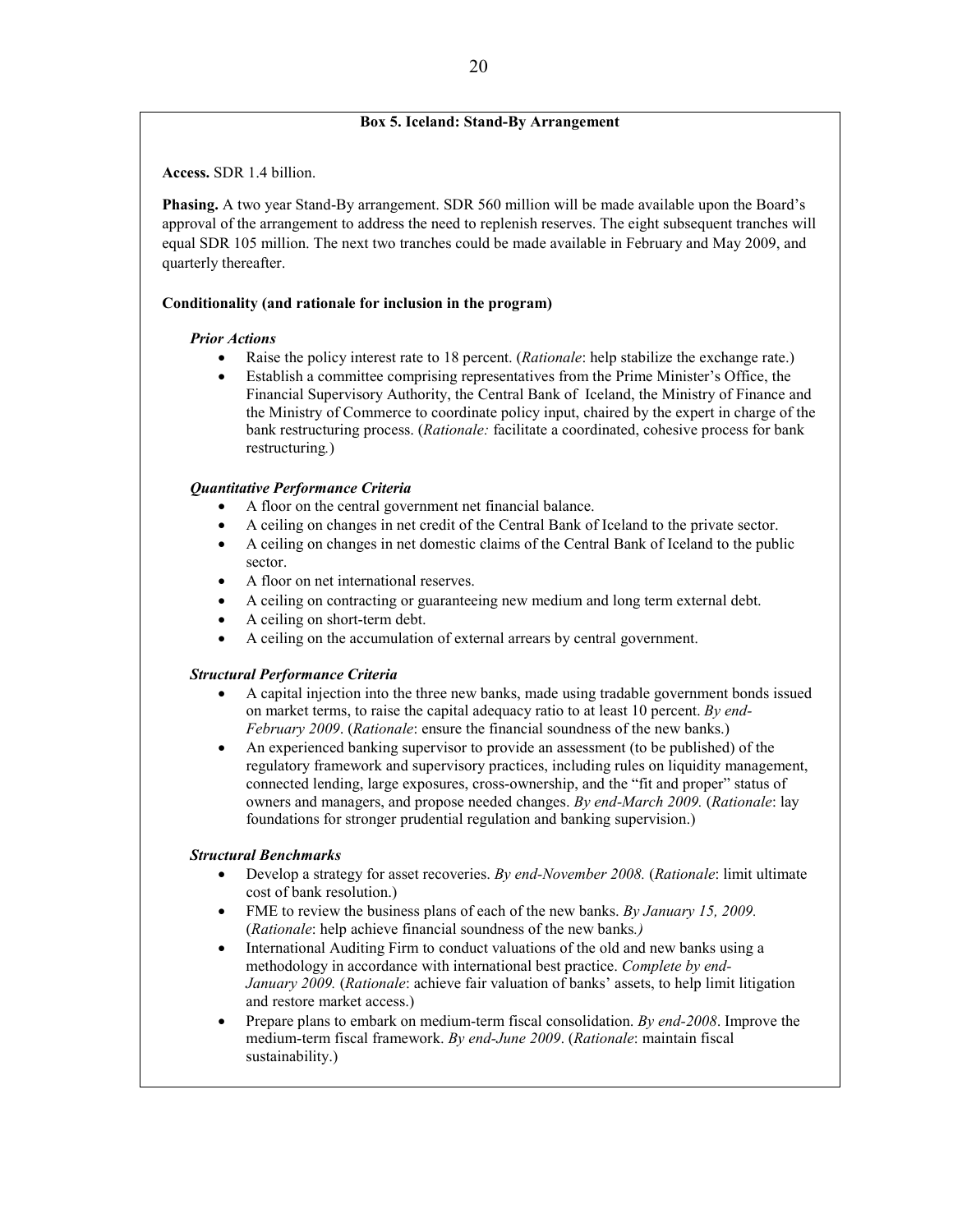30. **The external cash financing gap is expected to be filled by the Fund with substantial support from other official creditors.** The program envisages that the Stand-By Arrangement will fill about 42 percent of the 2008–10 financing gap and around 32 percent of the financing gap to the end of 2009. The remainder is to be met from other official institutions, who are in the process of assessing the size, timing and modalities of their contribution. Discussions in this regard are well-advanced and staff expects to there will be assurances to fill the first-year financing gap by the time of the Board meeting; an update on further financing commitments will be provided at the Board meeting. Discussion of financial assurances will be included in the program reviews.

31. **There is a presumption that exceptional access in capital account crises will be provided using resources of the Supplemental Reserve Facility (SRF) where the conditions for the SRF apply.** While Iceland is suffering from a capital account crisis, this was triggered by a banking sector collapse that is globally unprecedented in scale (relative to the domestic economy) compared to previous banking crises. The SRF is geared towards a "large short-term financing need resulting from a sudden and disruptive loss of confidence reflected in pressure on the capital account and the member's reserves". However, in the case of Iceland it is not likely that these effects will be short-term. Past experience of managing banking crises suggests they are complex and take time to resolve, and the impact on the domestic economy is likely to be severe.<sup>6</sup> As pressures on the capital account are likely to have a longer duration than those envisaged by the SRF, staff instead proposes a two-year SBA arrangement with exceptional access under "credit tranche" terms.

32. **Iceland's capacity to repay the Fund is good, although significant risks arise from the scale of public and public sector guaranteed external debt**. Until March 2008 Iceland's government international bonds were rated as A+ by Fitch and Standard and Poor's but have been downgraded to BBB-/BBB in the aftermath of the banking crisis; Moody's also downgraded Iceland from Aaa to A1. Total access proposed under the program is exceptionally high as a percent of Iceland's quota, and large at 12.5 percent of GDP. Public and publicly guaranteed external debt<sup>7</sup> is expected to jump to  $100$  percent of GDP at the end-2008, from 33 percent of GDP in June. The debt ratio falls back over the forecast horizon, but it remains high in the medium term. Total public sector external debt service costs are also substantial and, including rollover of short term debt, could amount to 20–25 percent of GDP in 2009–11. These numbers are high but the authorities' commitment to the program, and intention not to take on any further fiscal costs of the bank restructuring, provides assurance of timely repayments to the Fund. Policies to further tap Iceland's rich endowment

1

<sup>6</sup> See *Managing Systemic Banking Crises* By a Staff Team led by David.S. Hoelscher and Marc Quintyn (OP 224, 2003)

 $<sup>7</sup>$  Includes IMF and the new loans to fill the financing gap.</sup>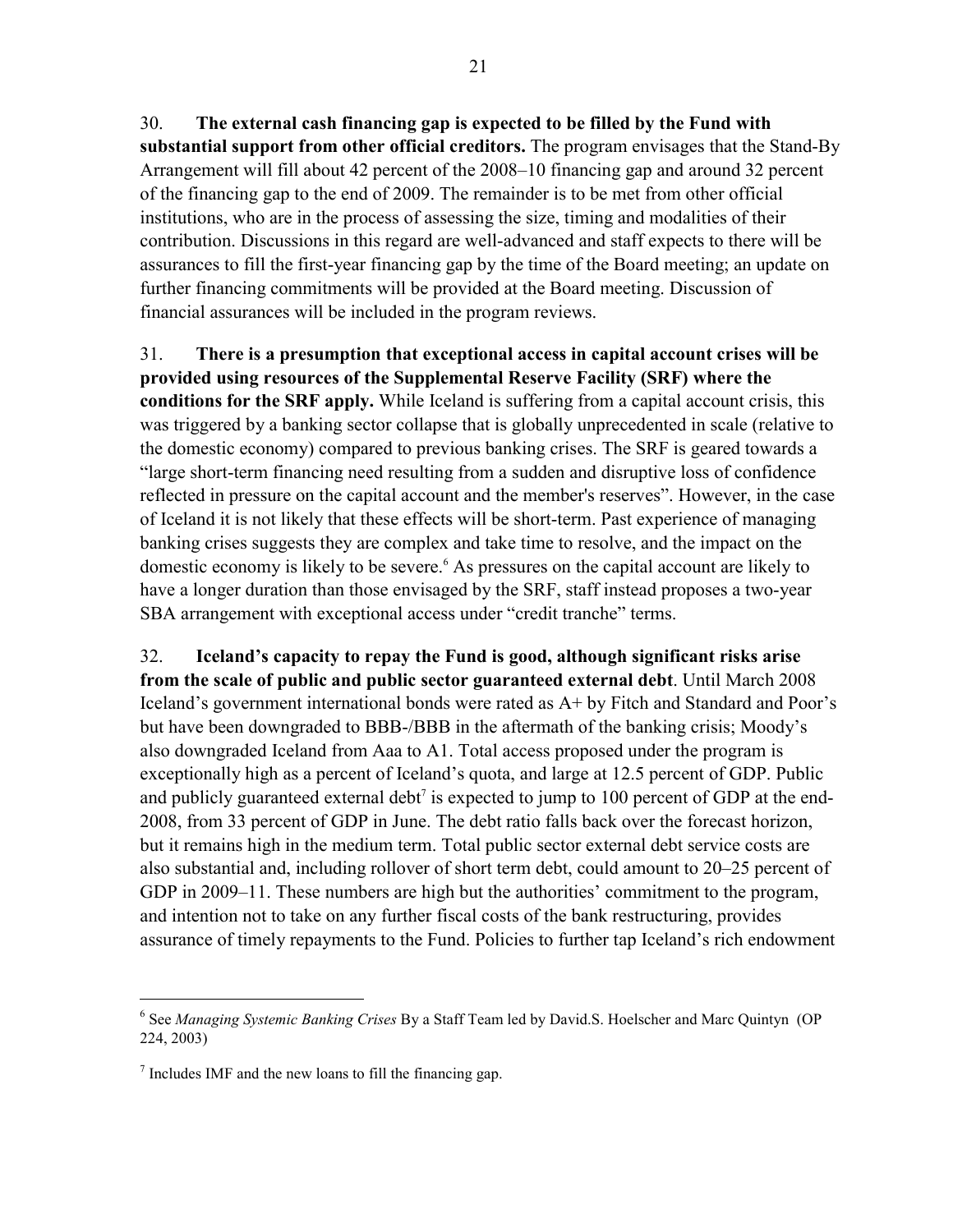of natural resources and tourism potential could potentially provide additional foreign exchange earnings beyond those projected.

33. **Conditionality focuses initially on bank restructuring and restoring confidence, then on medium term fiscal sustainability, all of which are essential for program success**. Two prior actions have been taken and over the next six months the program entails 2 structural performance criteria and 5 structural benchmarks geared towards progress on banking resolution and restoring macroeconomic stability (Box 5). While private external arrears arising from the imposition of exchange controls remain, the Lending into Arrears policy would apply. This would subject each purchase to a financing assurances review assessing whether Iceland continues to make a good faith effort to facilitate collaborative agreement between the relevant private debtors and their creditors and that good prospects exist for removal of the exchange controls.

34. **The program risks are substantial, not least because of large uncertainties about the impact of the banking crisis and its eventual resolution**. The banking sector disruption is of an unprecedented scale and there is a risk that its resolution could be protracted. At this juncture, it is extremely difficult to assess the magnitude of the impact on the real economy or to gauge the potential capital outflows. The sheer scale of the problem brings along significant risks. The program is designed to mitigate these risks by concentrating conditionality on the banking sector, building reserves, launching an ambitious medium-term fiscal consolidation program, and for an interim period, allowing the imposition of exchange controls. Nonetheless, careful monitoring will be needed to ensure that the program adapts to emerging risks and ensure that they are contained.

35. **A first-time safeguards assessment of the CBI will need to be completed no later than the first review under the Stand-By Arrangement.** Financial statements audited by the National Audit Bureau (NBA) are published on the central bank's website. Staff is in the process of obtaining additional information needed to complete the assessment, and has requested that the CBI authorize the NBA to hold discussion with Fund staff and to provide all relevant information needed to complete the assessment.

# **VII. STAFF APPRAISAL**

36. **Iceland faces the daunting task of adjusting to the collapse of its oversized banking system.** Having allowed its banks to rapidly grow to levels that significantly outstrip the CBI's lender-of-last resort capabilities, Iceland is now faced with its public sector having to take on obligations relating to the restructuring of the collapsed banks on a scale that will dramatically circumscribe the medium-term fiscal outlook. More immediately, the loss of confidence and the attendant sharp fall in the value of the króna will severely compress investments and GDP. A deep recession appears unavoidable.

37. **The immediate macroeconomic challenge is to stabilize the króna**. The economy is extremely open and will quickly face wide-spread disruptions unless foreign exchange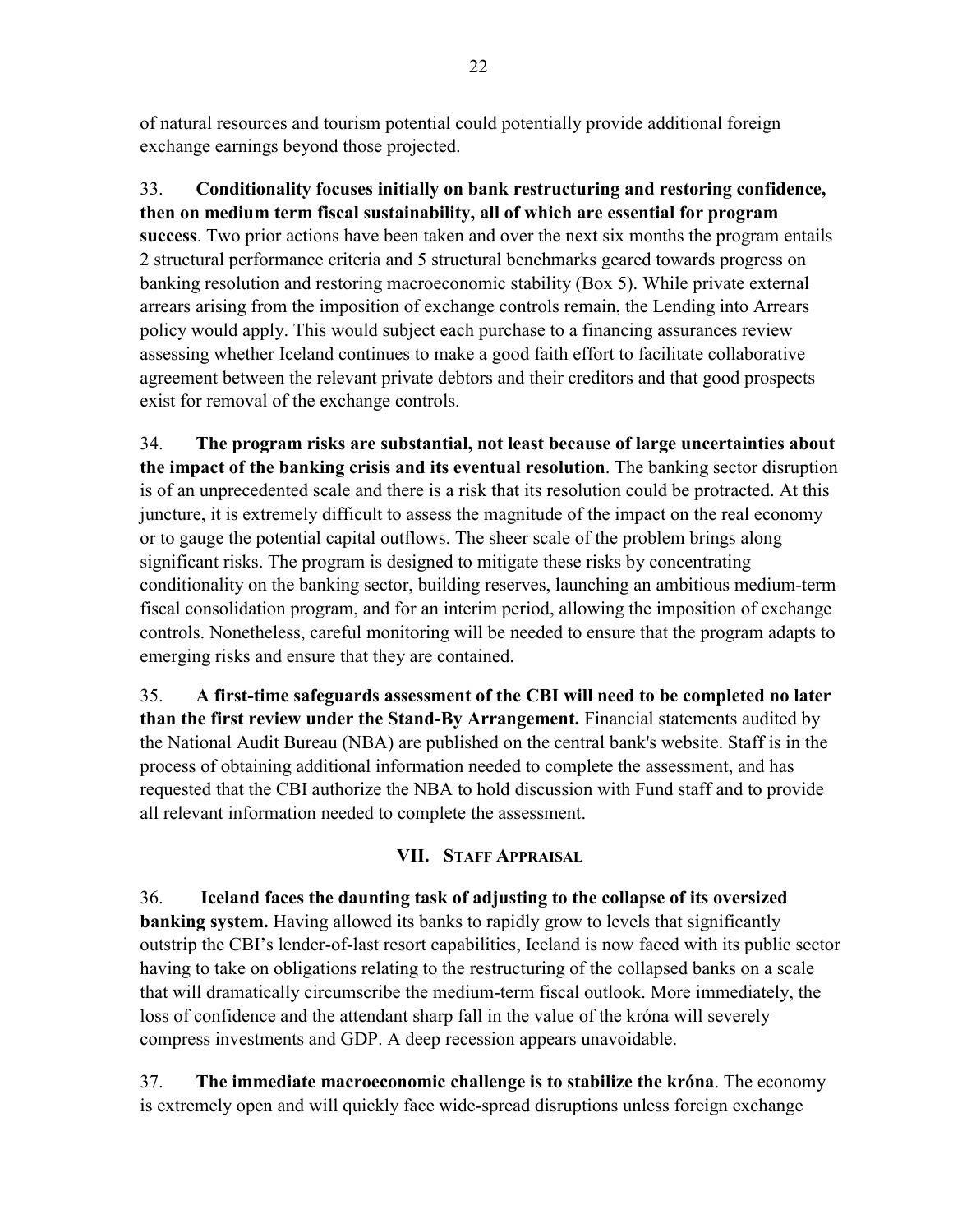restrictions for current account transactions are substantially lifted soon. But doing so risks large balance-sheet-effects, a wave of defaults and a further worsening of the already dire prospects for economic growth next year unless the króna can be stabilized, reflecting very high corporate and household leverage and a high share of foreign exchange linked and inflation-indexed loans. In view of this, the authorities are right in initially focusing their macroeconomic efforts on stabilizing the króna.

38. **Monetary policy is key to stabilizing the exchange rate.** Confidence in the króna has been seriously shaken. Even if capital account restrictions are retained for now, the porosity of Iceland's financial and corporate sectors means that there is a notable risk of large capital outflows as current account transactions are gradually allowed back into the on-shore foreign exchange market. The large foreign obligations of the non-bank sector suggest that the scope for such outflows is very large, dwarfing the CBI's foreign reserves and available foreign assistance from other countries. In view of this, staff believes that the authorities rightly decided that they have no other option at this juncture than restoring confidence in the króna through an appropriately tight monetary policy, in the context of a flexible exchange rate regime.

39. **Prospects for success are good**. The current account is rapidly swinging into surplus and the outlook for the balance of payments is fundamentally strong. This—together with a determined focus of monetary policy on stabilizing the króna, support from the international community, and an ability to smooth foreign exchange volatility through limited and temporary foreign exchange interventions—should lead to an early return of confidence. In staff's view, firm adherence to this approach will open up prospects for a gradual easing of monetary policy during next year, and for steady króna appreciation.

40. **But there are appreciable risks**. High leverage means that the relatively high interest rates needed until confidence returns will seriously burden the economy. This points to the risk of a premature relaxation of monetary policy. In this regard, the untimely reduction in interest rates in mid-October as pressures on the króna mounted, might have weakened confidence in the resolve and ability to focus monetary policy on stabilizing the króna. If this is the case, the cost to the economy going forward will have increased, as it will take a longer period of relatively high interest rates to reestablish confidence in the management of monetary policy and, therefore, in the króna. The program's success hinges, above all, on the CBI's determination to keep monetary policy focused on króna stability, postponing a loosening until there is firm evidence that confidence has returned and the króna can be stabilized without support from current account restrictions and foreign exchange interventions.

41. **The CBI needs to communicate its strategy**. In view of the risk of capital outflows, the CBI has rightly opted for a short-term mix of conventional and unconventional policy measures that are not easily explained to the public. In the absence of a simple and transparent monetary policy framework, a communication strategy would have to involve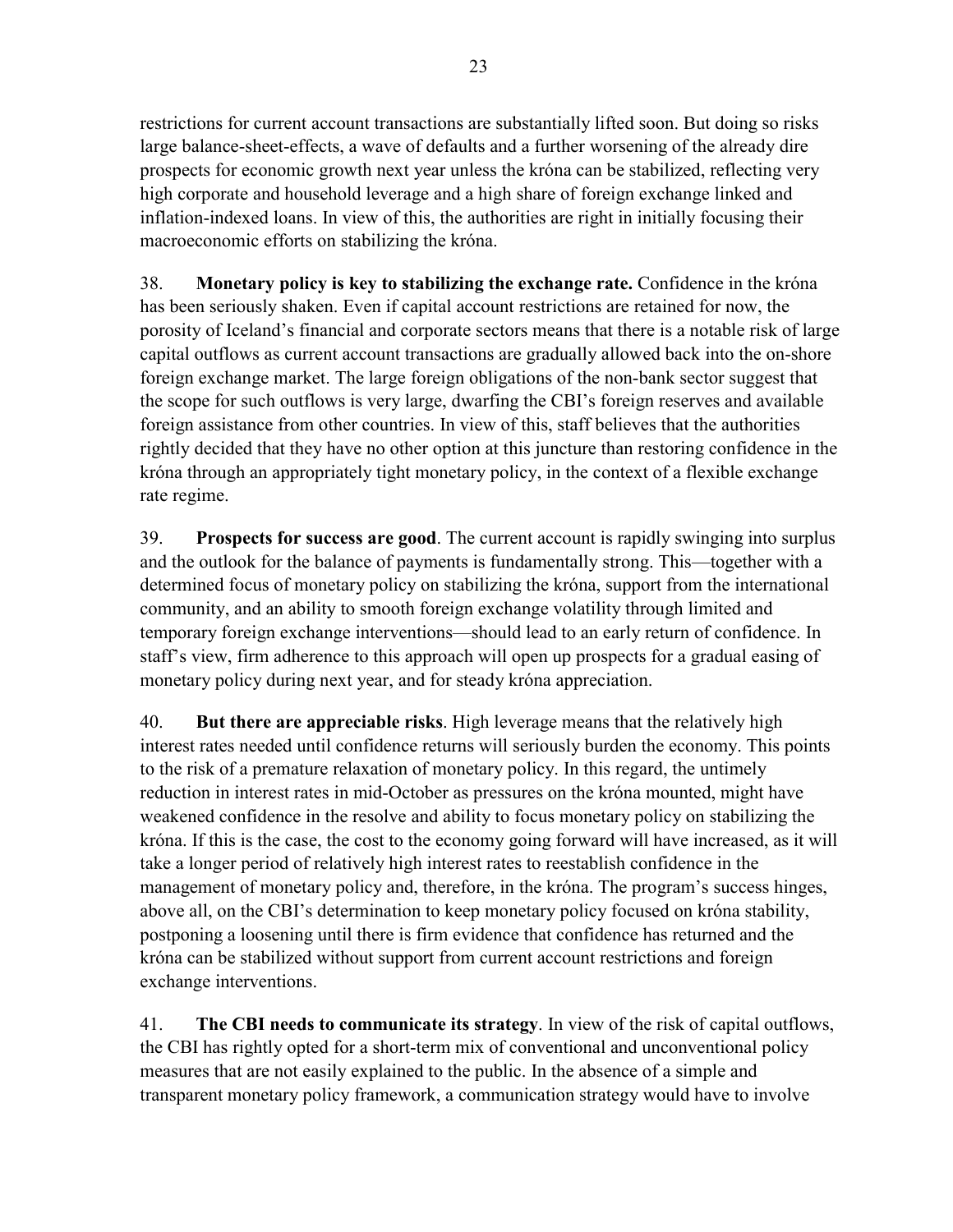convincing announcements about policy intentions and explanations as to why it is crucial to avoid premature interest rate reductions. Policy makers need to explain that the resulting króna depreciation and attendant rise in inflation would not only impose an equally, if not more, devastating burden on the economy in the near-term, but would soon have to be followed by an even more burdensome monetary tightening. The current account adjustment would have to be larger in order to accommodate larger capital outflows, an adjustment that would be brought about mainly through deeper compression of incomes and employment.

# 42. **The exchange controls, temporarily imposed in response to the sharp**

**deterioration in the króna and pressures on reserves, will be removed during the program period** (See Box 1). These controls include exchange restrictions on certain current international transactions, which have contributed to private external payment arrears. Implementation of the key program objective of strengthening the current account position to allow bolstering reserves and reestablishing free international payments through the banking system would support an early removal of the exchange restrictions and clearance of these private external payment arrears. In the meantime, staff supports the authorities' request for temporary Fund approval of the exchange restriction in line with Fund policy, on the basis that it has been imposed for balance of payments reasons and is non-discriminatory. Furthermore, staff notes the authorities' commitment not to impose or intensify restrictions on the making of payments and transfers for current international transactions nor to introduce multiple currency practices.

43. **Turning to fiscal policy, staff supports the decision to allow automatic stabilizers to work in full in 2009.** This will importantly cushion the recession that is in store. Consistent with this, staff supports the decision to delay the launch of an ambitious mediumterm program of fiscal consolidation until 2010. Staff believes that the ambitious targets in this regard are commensurate with the severity of increase in public indebtedness. Developing the details of this program in a manner that minimizes disruptions and distortions of incentives will be the key challenge facing the authorities next year.

44. **The authorities must resist pressures to socialize losses.** Incurring merely the cost of recapitalizing banks and covering guaranteed deposits has virtually overnight transformed the public sector from being low indebted to being very highly indebted, severely circumscribing fiscal policy for years to come. It is, therefore, essential that the Government does not take on responsibility for liabilities of the intervened banks other than those relating to guaranteed deposits. More generally, the public sector should not socialize other losses, however painful the impact of the banking crisis will be on those who have lost substantial wealth, domestically and abroad.

45. **Bank resolution must not discriminate against foreigners.** The size, openness, and high specialization of the Icelandic economy makes it of paramount importance that the strategy for bank resolution does not jeopardize Iceland's integration into the world economy. The evolving bank resolution strategy is beginning to conform with international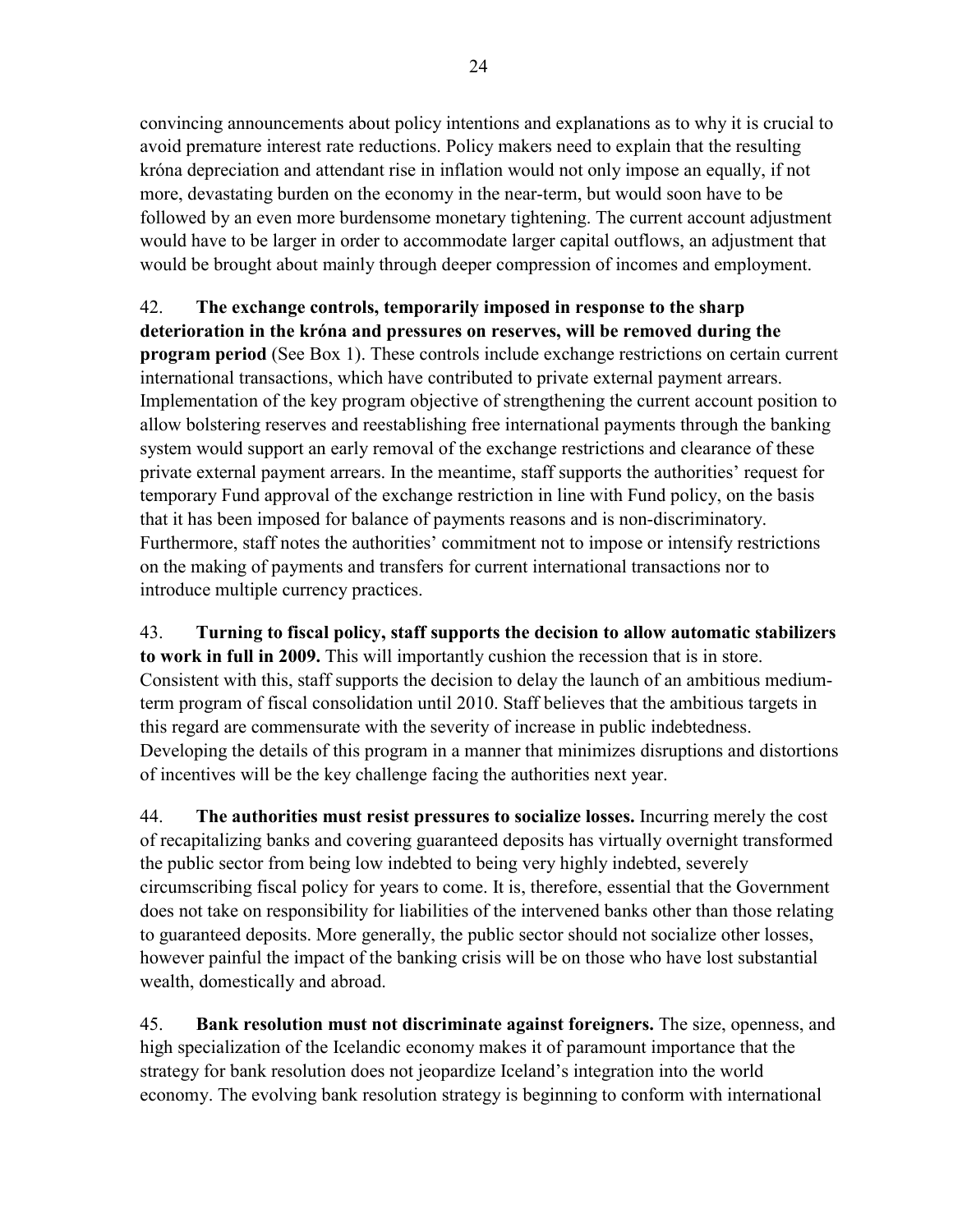best practice in important areas, but for it to be perceived as fair it is essential that the new "domestic" banks do not cherry-pick assets from the old "foreign" banks, and that the bonds to be issued by the new banks and transferred to the old banks be based on a fair assessment of the value of assets and liabilities. It is equally important that the authorities maintain a non-discriminatory, cooperative, and best-effort approach to reaching agreement with other countries on payments on insured deposits in branches of Icelandic banks in these countries.

46. **Iceland has dealt well with shocks in the past.** One important aspect of this is the history of cooperation between the social partners in the labor market, not least when economy is exposed to adverse shocks. A responsible wage agreement will be crucial for limiting the fallout from the current crisis. More generally, strong political and social cohesiveness and a tradition of mobilizing broad political support for difficult policies are among Iceland's great strengths. This, and the proven flexibility of the economy, augur well for the authorities' ability to tackle the daunting tasks ahead.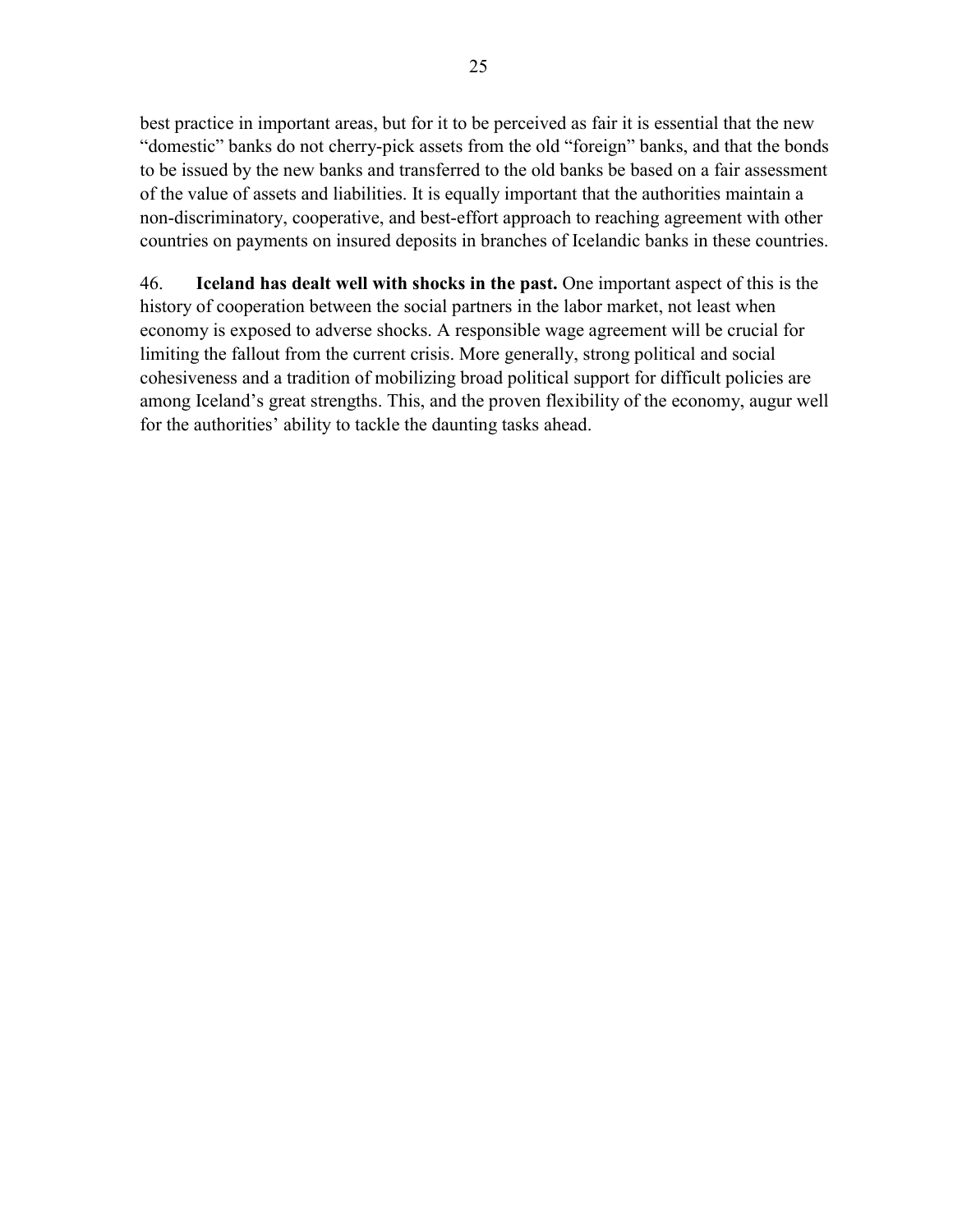|                                                | 2003                                       | 2004   | 2005    | 2006    | 2007    | 2008        | 2009        |
|------------------------------------------------|--------------------------------------------|--------|---------|---------|---------|-------------|-------------|
|                                                |                                            |        |         |         | est.    | staff proj. | staff proj. |
|                                                | (Percentage change unless otherwise noted) |        |         |         |         |             |             |
| <b>National Accounts (constant prices)</b>     |                                            |        |         |         |         |             |             |
| Gross domestic product                         | 2.4                                        | 7.7    | 7.4     | 4.4     | 4.9     | 1.6         | $-9.6$      |
| Total domestic demand                          | 5.6                                        | 10.0   | 16.0    | 9.9     | $-1.5$  | $-9.1$      | $-19.7$     |
| Private consumption                            | 6.1                                        | 7.0    | 12.9    | 4.4     | 4.3     | $-8.7$      | $-23.7$     |
| Public consumption                             | 1.8                                        | 2.2    | 3.5     | 4.0     | 4.2     | 3.2         | 2.9         |
| Gross fixed investment                         | 11.1                                       | 28.1   | 35.7    | 20.4    | $-13.7$ | $-19.7$     | $-33.6$     |
| Export of goods and services                   | 1.6                                        | 8.4    | 7.2     | $-5.0$  | 18.1    | 12.1        | 1.9         |
| Imports of goods and services                  | 10.7                                       | 14.5   | 29.4    | 10.2    | $-1.4$  | $-15.2$     | $-23.1$     |
| Output gap 1/                                  | $-4.7$                                     | $-1.2$ | 2.3     | 3.2     | 4.8     | 4.6         | $-5.4$      |
| <b>Selected Indicators</b>                     |                                            |        |         |         |         |             |             |
| Nominal GDP (bln ISK)                          | 841.3                                      | 928.9  | 1,026.4 | 1,167.9 | 1,293.2 | 1,490.1     | 1,495.1     |
| Central bank gross reserves (bln ISK)          | 58.1                                       | 65.6   | 67.3    | 167.8   | 162.8   | 686.5       | 562.7       |
| Unemployment rate 2/                           | 3.4                                        | 3.1    | 2.1     | 1.3     | 1.0     | 1.4         | 5.7         |
| Real disposable income per capita              | $-1.7$                                     | 3.8    | 6.6     | $-2.0$  | 5.4     | $\dddotsc$  | $\ldots$    |
| Consumer price index                           | 2.1                                        | 3.2    | 4.0     | 6.8     | 5.0     | 12.7        | 14.3        |
| Nominal wage index                             | 5.6                                        | 4.6    | 6.5     | 9.1     | 9.3     | 6.7         | 2.3         |
| Nominal effective exchange rate 3/             | 6.2                                        | 1.8    | 10.4    | $-10.7$ | 2.8     | $\cdots$    | $\ldots$    |
| Real effective exchange rate (CPI) 3/          | 6.3                                        | 2.8    | 12.7    | $-6.8$  | 5.7     | $\cdots$    | $\cdots$    |
| Terms of trade                                 | $-4.1$                                     | $-1.3$ | 1.0     | 3.5     | 0.1     | $\ldots$    | $\ddotsc$   |
| <b>Money and Credit</b>                        |                                            |        |         |         |         |             |             |
| Deposit money bank credit (end-period)         | 26.7                                       | 41.9   | 76.0    | 44.4    | 56.6    | $\ddotsc$   | $\ddotsc$   |
| of which to residents (end-period)             | 20.0                                       | 37.2   | 54.7    | 33.6    | 28.3    | $\ddotsc$   | $\ddotsc$   |
| Broad money (end-period)                       | 17.5                                       | 15.0   | 23.2    | 19.6    | 56.4    | $\cdots$    | $\cdots$    |
| CBI policy rate (period average) 4/            | 5.3                                        | 8.2    | 10.5    | 14.1    | 13.8    | $\cdots$    | $\ldots$    |
| <b>Public Finance</b> (in percent of GDP)      |                                            |        |         |         |         |             |             |
| General government 5/                          |                                            |        |         |         |         |             |             |
| Revenue                                        | 44.6                                       | 45.9   | 48.8    | 49.7    | 50.0    | 45.3        | 41.7        |
| Expenditure                                    | 47.5                                       | 45.9   | 44.0    | 43.4    | 44.5    | 45.5        | 55.2        |
| Balance                                        | $-2.8$                                     | 0.0    | 4.9     | 6.3     | 5.5     | $-0.2$      | $-13.5$     |
| Structural balance                             | 0.5                                        | 1.0    | 2.9     | 3.5     | 1.5     | $-3.4$      | $-8.7$      |
| <b>Balance of Payments</b> (in percent of GDP) |                                            |        |         |         |         |             |             |
| Current account balance                        | $-4.8$                                     | $-9.8$ | $-16.1$ | $-25.4$ | $-14.6$ | $-10.7$     | 1.0         |
| Trade balance (goods)                          | $-1.9$                                     | $-3.9$ | $-9.1$  | $-13.4$ | $-6.8$  | 1.0         | 6.4         |
| Financial and capital account                  | 1.2                                        | 12.7   | 13.5    | 36.4    | 13.2    | $-119.7$    | $-11.4$     |
| $o/w$ : reserve assets $6/$                    | $-2.8$                                     | $-1.5$ | $-0.5$  | $-7.3$  | $-0.5$  | $-17.6$     | 4.1         |
| Net errors and omissions                       | 3.6                                        | $-2.9$ | 2.6     | $-11.0$ | 1.4     | 2.4         | 0.0         |
| Gross external debt                            | 139.6                                      | 179.1  | 285.7   | 445.9   | 551.5   | 670.2       | 159.5       |
| Central bank gross reserves (in months)        |                                            |        |         |         |         |             |             |
| of imports of goods and services) 7/           | 2.2                                        | 2.1    | 1.8     | 3.4     | 3.3     | 11.0        | 9.9         |

Table 1. Iceland: Selected Economic Indicators, 2003–09

Sources: Statistics Iceland; Central Bank of Iceland; Ministry of Finance; and staff estimates.

1/ Staff estimates. Actual minus potential output, in percent of potential output.

2/ In percent of labor force.

5/ National accounts basis.

6/ A positive (negative) sign indicates a decrease (increase) in gross official foreign reserves.

7/ Excluding imports from the construction of hydropower facility and smelters in 2003-04.

<sup>3/</sup> A positive (negative) sign indicates an appreciation (depreciation).

<sup>4/</sup> Data prior to 2007 refers to annual rate of return. 2007 and on, refers to nominal interest rate.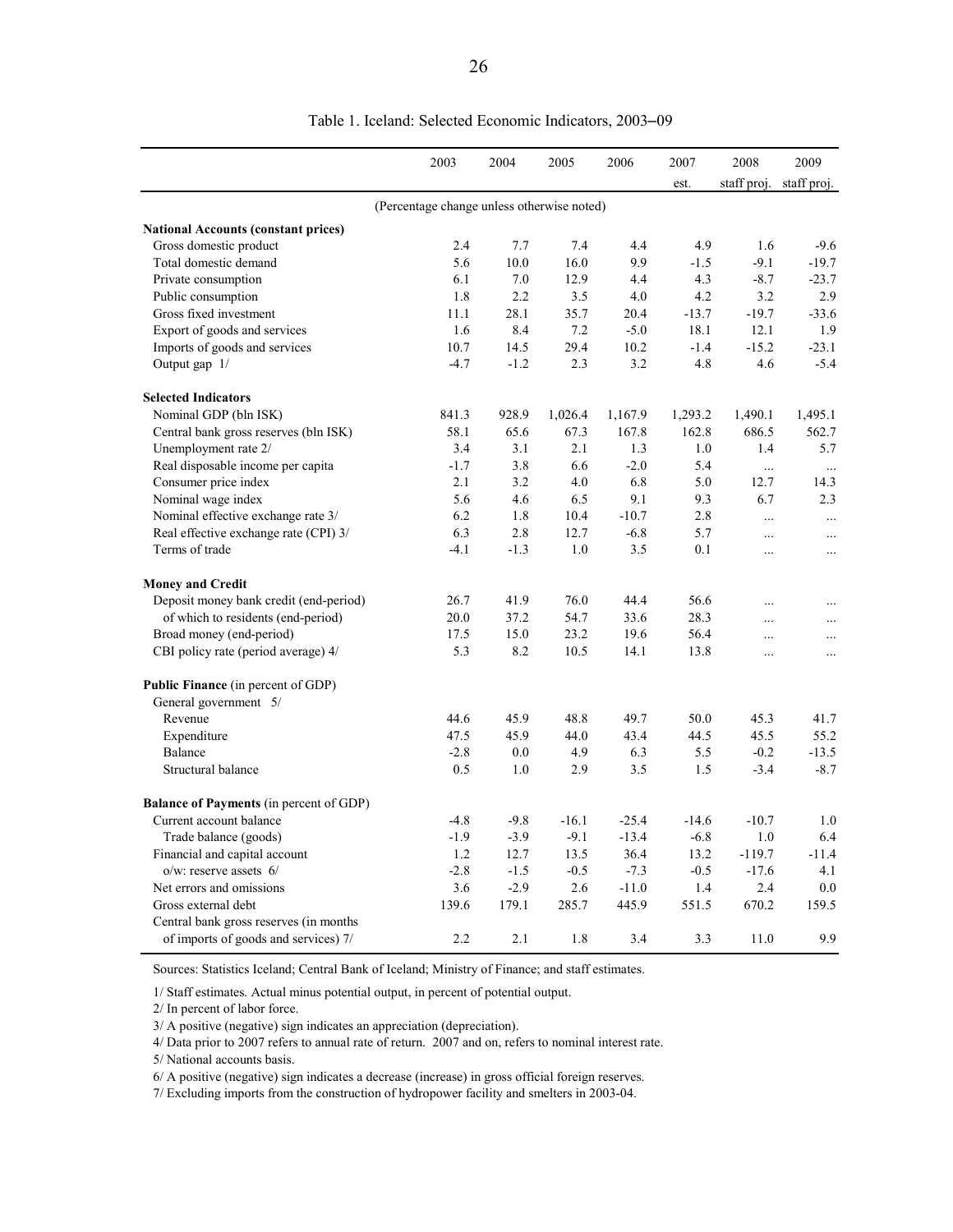|                                      | 2007                                            | 2008                | 2009    | 2010    | 2011   | 2012   | 2013   |
|--------------------------------------|-------------------------------------------------|---------------------|---------|---------|--------|--------|--------|
|                                      |                                                 | (Percentage change) |         |         |        |        |        |
| Real economy                         |                                                 |                     |         |         |        |        |        |
| Real GDP                             | 4.9                                             | 1.6                 | $-9.6$  | $-0.3$  | 4.5    | 4.5    | 4.2    |
| Real domestic demand                 | $-1.5$                                          | $-9.1$              | $-19.7$ | $-3.6$  | 7.5    | 6.0    | 5.7    |
| Private consumption                  | 4.3                                             | $-8.7$              | $-23.7$ | $-5.9$  | 10.7   | 8.0    | 7.5    |
| Public consumption                   | 4.2                                             | 3.2                 | 2.9     | 2.5     | 2.5    | 2.5    | 2.5    |
| Gross fixed investment               | $-13.7$                                         | $-19.7$             | $-33.6$ | $-6.8$  | 7.7    | 6.4    | 5.8    |
| Net exports 1/                       | 6.6                                             | 11.7                | 10.0    | 2.9     | $-1.9$ | $-0.8$ | $-0.9$ |
| Exports of goods and services        | 18.1                                            | 12.1                | 1.9     | 3.1     | 4.3    | 4.2    | 4.1    |
| Imports of goods and services        | $-1.4$                                          | $-15.2$             | $-23.1$ | $-4.3$  | 12.1   | 8.0    | 7.8    |
| Output gap 2/                        | 4.8                                             | 4.6                 | $-5.4$  | $-6.3$  | $-3.8$ | $-1.8$ | 0.0    |
| Unemployment rate 3/                 | 1.0                                             | 1.4                 | 5.7     | 6.9     | 5.4    | 4.0    | 3.0    |
| Real wages                           | 4.3                                             | $-6.0$              | $-12.0$ | 3.0     | 2.0    | 3.0    | 3.0    |
| CPI inflation                        | 5.0                                             | 12.7                | 14.3    | 2.7     | 2.0    | 2.0    | 2.0    |
| CPI inflation (end of period)        | 5.9                                             | 20.5                | 4.5     | 2.0     | 2.0    | 2.0    | 2.0    |
|                                      | (In percent of GDP, unless otherwise indicated) |                     |         |         |        |        |        |
| <b>Balance of Payments</b>           |                                                 |                     |         |         |        |        |        |
| Current account                      | $-14.6$                                         | $-10.7$             | 1.0     | 2.8     | 2.9    | 2.4    | 2.3    |
| Trade balance                        | $-10.1$                                         | 0.1                 | 10.3    | 10.9    | 7.7    | 6.2    | 4.6    |
| Net income balance 5/                | $-4.2$                                          | $-10.5$             | $-9.0$  | $-7.9$  | $-4.5$ | $-3.5$ | $-2.0$ |
| Capital and financial account        | 13.2                                            | $-119.7$            | $-11.4$ | $-7.2$  | $-2.9$ | 1.0    | 2.9    |
| Direct investment, net               | $-44.8$                                         | $-4.4$              | 2.0     | 10.5    | 6.3    | 6.4    | 4.3    |
| Portfolio investment, net            | $-33.7$                                         | 11.6                | $-9.8$  | $-7.2$  | $-5.5$ | $-3.2$ | $-0.9$ |
| Other investment, net 6/             | 92.4                                            | $-109.1$            | $-7.7$  | $-5.3$  | $-3.0$ | $-1.5$ | $-0.4$ |
| Reserve assets                       | $-0.5$                                          | $-17.6$             | 4.1     | $-5.0$  | $-0.5$ | $-0.5$ | $-0.2$ |
| Accumulation of arrears              | 0.0                                             | 61.3                | 0.0     | 0.0     | 0.0    | 0.0    | 0.0    |
| <b>Extraordinary financing</b>       | 0.0                                             | 66.7                | 10.5    | 4.5     | 0.0    | $-3.4$ | $-5.2$ |
| Gross external debt 6/               | 551.5                                           | 670.2               | 159.5   | 147.0   | 135.7  | 118.1  | 101.3  |
| Central bank reserves (US\$ billion) | $-0.1$                                          | $-3.0$              | 0.6     | $-0.7$  | $-0.1$ | $-0.1$ | 0.0    |
| General government accounts 7/       |                                                 |                     |         |         |        |        |        |
| Revenue                              | 50.0                                            | 45.3                | 41.7    | 43.0    | 44.0   | 44.3   | 44.5   |
| Expenditure                          | 44.5                                            | 45.5                | 55.2    | 53.6    | 51.3   | 46.0   | 42.6   |
| Overall balance                      | 5.5                                             | $-0.2$              | $-13.5$ | $-10.5$ | $-7.3$ | $-1.7$ | 2.0    |
| Structural balance                   | 1.5                                             | $-3.4$              | $-8.7$  | $-6.5$  | $-4.8$ | $-0.7$ | 1.9    |
| Gross debt                           | 28.9                                            | 108.9               | 108.6   | 104.4   | 105.7  | 100.7  | 92.6   |
| Net Debt                             | 7.3                                             | 90.6                | 97.0    | 92.8    | 94.8   | 90.5   | 83.0   |

Table 2. Iceland: Medium-Term Projection, 2007–13 (Percentage change, unless otherwise indicated)

Sources: CBI; and IMF staff estimates.

1/ Contributions to growth

2/ In percent of potential output

3/ In percent of labor force.

4/ Icelandic Krona per euro, annual average.

5/ Includes interest payments due from the financial sector and income receipts to the financial sector.

6/ Includes possible arrears accumulated by the financial sector.

7/ Assumes banking sector recapitalization in 2008, depositor insurance-related loans by the government in 2008, central bank recapitalization in 2009, and asset recovery in 2010 and 2011.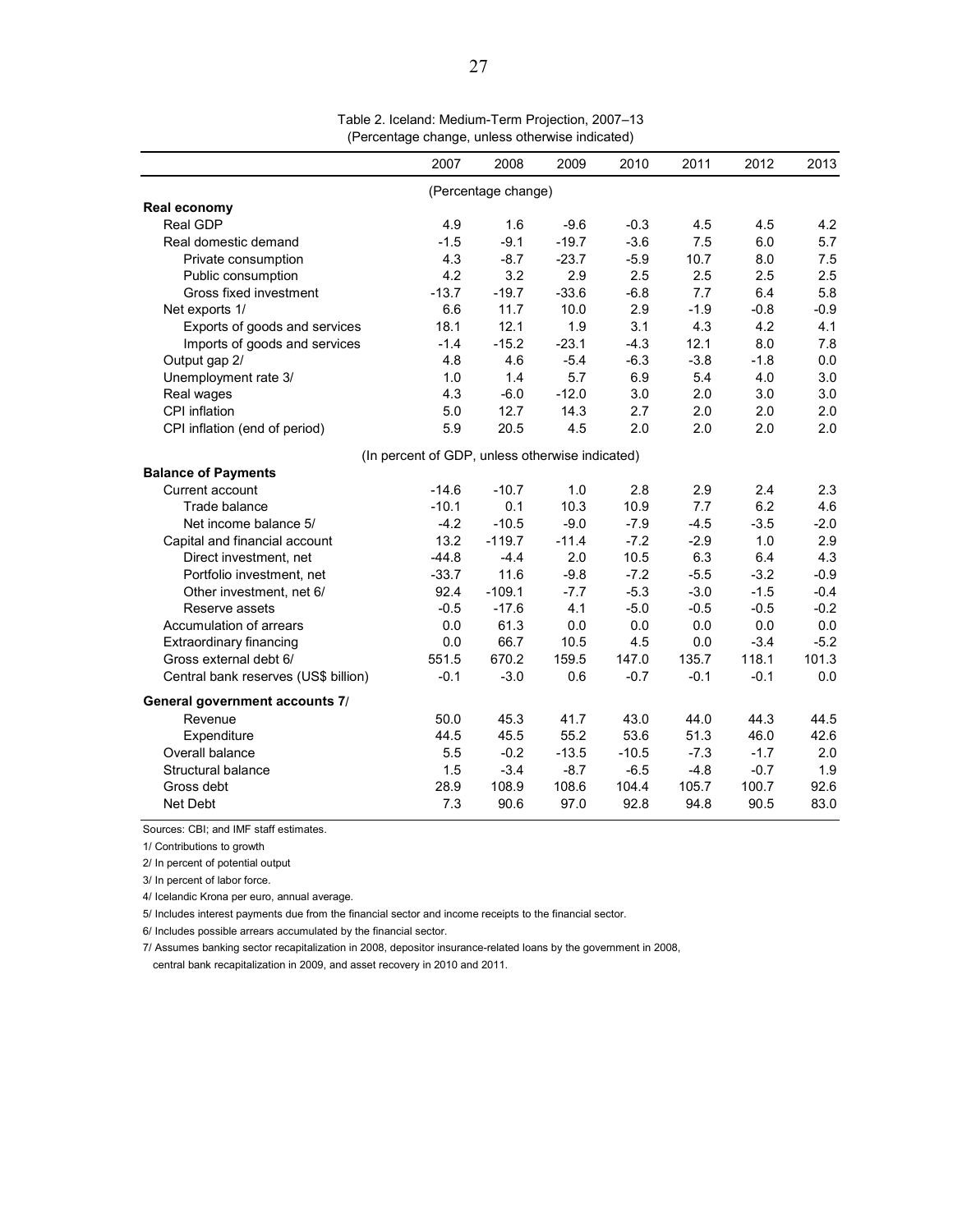#### Table 3. Iceland: Balance of Payments, 2007–13

| (US dollar billions)                    |         |         |        |        |        |        |        |
|-----------------------------------------|---------|---------|--------|--------|--------|--------|--------|
|                                         | 2007    | 2008    | 2009   | 2010   | 2011   | 2012   | 2013   |
| <b>Current Account</b>                  | $-2.9$  | $-1.8$  | 0.1    | 0.4    | 0.4    | 0.4    | 0.4    |
| <b>Balance on Goods</b>                 | $-1.4$  | 0.2     | 0.9    | 0.8    | 0.6    | 0.4    | 0.3    |
| Merchandise exports f.o.b.              | 4.8     | 5.8     | 4.9    | 4.8    | 5.0    | 5.2    | 5.5    |
| Merchandise imports f.o.b.              | $-6.2$  | $-5.6$  | $-4.1$ | $-3.9$ | $-4.4$ | $-4.8$ | $-5.2$ |
| <b>Balance on Services</b>              | $-0.7$  | $-0.1$  | 0.5    | 0.6    | 0.5    | 0.5    | 0.5    |
| Exports of services, total              | 2.2     | 2.7     | 2.6    | 2.6    | 2.7    | 2.8    | 3.0    |
| Imports of services, total              | $-2.9$  | $-2.8$  | $-2.0$ | $-2.0$ | $-2.2$ | $-2.3$ | $-2.5$ |
| Balance on Income 1/                    | $-0.8$  | $-1.8$  | $-1.2$ | $-1.1$ | $-0.6$ | $-0.5$ | $-0.3$ |
| Receipts                                | 5.0     | 3.9     | 0.3    | 0.4    | 0.7    | 0.8    | 0.9    |
| Expenditures                            | $-5.9$  | $-5.6$  | $-1.5$ | $-1.5$ | $-1.3$ | $-1.3$ | $-1.2$ |
| Current transfer, net                   | $-0.1$  | 0.0     | 0.0    | 0.0    | 0.0    | 0.0    | 0.0    |
| <b>Capital and Financial Account</b>    | 2.8     | $-17.1$ | $-2.1$ | $-0.3$ | $-0.3$ | 0.2    | 0.5    |
| Capital transfer, net                   | 0.0     | 0.0     | 0.0    | 0.0    | 0.0    | 0.0    | 0.0    |
| <b>Financial Account</b>                | 2.8     | $-17.1$ | $-2.1$ | $-0.3$ | $-0.3$ | 0.2    | 0.5    |
| Direct investment, net                  | $-9.1$  | $-0.7$  | 0.3    | 1.4    | 0.9    | 1.0    | 0.7    |
| Abroad                                  | $-12.2$ | 0.5     | 0.0    | $-0.1$ | $-0.1$ | 0.0    | 0.0    |
| In Iceland                              | 3.1     | $-1.3$  | 0.3    | 1.5    | 1.0    | 1.0    | 0.8    |
| Portfolio investment, net               | $-6.8$  | 1.9     | $-1.3$ | $-1.0$ | $-0.8$ | $-0.5$ | $-0.1$ |
| Assets                                  | $-7.6$  | 0.1     | $-1.3$ | $-0.5$ | $-0.1$ | 0.0    | 0.1    |
| Liabilities                             | 0.8     | 1.9     | 0.0    | $-0.5$ | $-0.7$ | $-0.5$ | $-0.2$ |
| o/w new borrowing debt securities       |         | 2.5     | 1.5    | 1.7    | 1.7    | 0.3    | 0.0    |
| amortization debt securities            |         | $-0.9$  | $-1.5$ | $-2.3$ | $-2.4$ | $-0.8$ | $-0.3$ |
| other                                   |         | 0.3     | 0.0    | 0.0    | 0.0    | 0.0    | 0.0    |
| Other investment, net 2/                | 18.7    | $-18.3$ | $-1.0$ | $-0.7$ | $-0.4$ | $-0.2$ | $-0.1$ |
| Assets                                  | $-16.8$ | $-3.0$  | 1.1    | 1.4    | $-0.3$ | 0.0    | 0.1    |
| o/w asset recovery                      |         |         | 2.1    | 2.1    |        |        |        |
| other                                   |         |         | $-1.0$ | $-0.7$ | $-0.3$ | 0.0    | 0.1    |
| Liabilities                             | 35.5    | $-15.4$ | $-2.1$ | $-2.1$ | $-0.1$ | $-0.2$ | $-0.1$ |
| o/w new borrowing                       |         | 1.9     | 0.0    | 0.0    | 0.0    | 0.3    | 0.4    |
| amortization                            |         | $-1.5$  | 0.0    | 0.0    | $-0.1$ | $-0.6$ | $-0.5$ |
| short-term debt                         |         | 0.2     | 0.2    | 0.2    | 0.2    | 0.2    | 0.2    |
| short-term debt amortization            |         | $-0.2$  | $-0.2$ | $-0.2$ | $-0.2$ | $-0.2$ | $-0.2$ |
| banks foreign deposits                  |         | $-15.8$ |        |        |        |        |        |
| amortization of deposit insurance loans |         |         | $-2.1$ | $-2.1$ |        |        |        |
| Net errors and omissions                | 0.4     | 0.4     | 0.0    | 0.0    | 0.0    | 0.0    | 0.0    |
| <b>Overall Balance</b>                  | 0.2     | $-18.5$ | $-2.0$ | 0.1    | 0.1    | 0.6    | 0.9    |
| <b>Financing</b>                        | $-0.1$  | 18.5    | 2.0    | $-0.1$ | $-0.1$ | $-0.6$ | $-0.9$ |
| Reduction in reserves                   | $-0.1$  | $-3.0$  | 0.6    | $-0.7$ | $-0.1$ | $-0.1$ | 0.0    |
| Accumulation of arrears 2/              |         | 10.3    | 0.0    | 0.0    | 0.0    | 0.0    | 0.0    |
| Extraordinary Financing 3/              |         | 11.2    | 1.4    | 0.6    | 0.0    | $-0.5$ | $-0.8$ |
| Fund                                    |         | 0.8     | 0.6    | 0.6    | 0.0    | $-0.5$ | $-0.8$ |
| Bilateral (earmarked/ non-cash)         |         | 8.2     | 0.0    |        |        |        |        |
| Residual Financing gap                  |         | 2.2     | 0.8    |        |        |        |        |
|                                         |         |         |        |        |        |        |        |
| Level of Gross reserves (eop)           | 2.6     | 5.6     | 5.0    | 5.7    | 5.8    | 5.9    | 5.9    |
| As a percent of GDP                     | 13      | 33      | 38     | 43     | 41     | 39     | 36     |

Sources: CBI; and IMF staff estimates.

1/ Includes interest payments due from the financial sector and income receipts to the financial sector in 2008.

3/ Debt service payments on extraordinary financing are shown in the capital account, except for repurchases by the Fund. 2/ Includes possible arrears accumulated by the financial sector in 2008. From 2009 onwards, and so as not to prejudge the outcome of the banking sector<br>resolution, arrears are not recorded in the BOP and are assumed to ha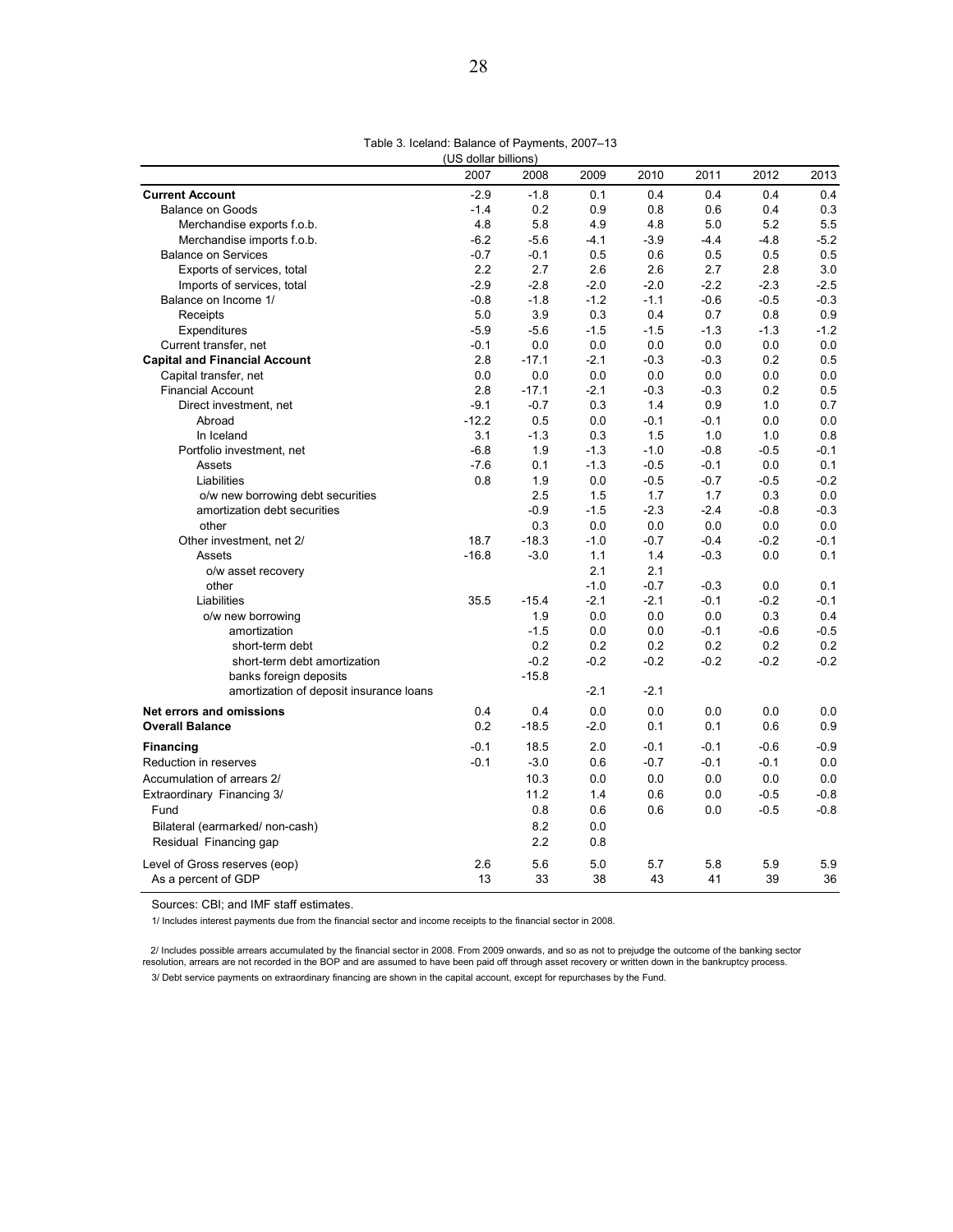|                                                                                                                                       | Sep-08<br>Oct-08<br>Latest       |                                    | Dec-08<br>Mar-09                                                     |                                    | Jun-09<br>Projection               | Sep-09                             | Dec-09                           |
|---------------------------------------------------------------------------------------------------------------------------------------|----------------------------------|------------------------------------|----------------------------------------------------------------------|------------------------------------|------------------------------------|------------------------------------|----------------------------------|
|                                                                                                                                       | Q3-2008                          | Est. 1/                            | Q4-2008                                                              | Q1-2009                            | Q2-2009                            | Q3-2009                            | Q4-2009                          |
| <b>Central Bank</b>                                                                                                                   |                                  |                                    |                                                                      |                                    |                                    |                                    |                                  |
| Net international reserves 2/<br>NIR (in billion of US\$) 3/                                                                          | 97<br>1.0                        | $-48$<br>$-0.4$                    | -84<br>$-0.7$                                                        | $-140$<br>$-1.2$                   | $-196$<br>$-1.7$                   | $-252$<br>$-2.2$                   | $-307$<br>$-2.7$                 |
| Net domestic assets<br>Net claims on the public sector<br>Net credit to banks 4/<br>Other, net                                        | 146<br>$-197$<br>228<br>116      | 378<br>$-200$<br>307<br>271        | 425<br>$-175$<br>330<br>271                                          | 475<br>$-150$<br>354<br>271        | 525<br>$-125$<br>379<br>271        | 574<br>$-100$<br>403<br>271        | 623<br>$-75$<br>428<br>271       |
| <b>Base Money</b><br>Currency issued<br>Reserve deposits                                                                              | 243<br>16<br>227                 | 330<br>32<br>298                   | 341<br>33<br>308                                                     | 334<br>33<br>302                   | 328<br>32<br>296                   | 322<br>31<br>291                   | 317<br>31<br>286                 |
| <b>Banking System</b>                                                                                                                 |                                  |                                    |                                                                      |                                    |                                    |                                    |                                  |
| Net foreign assets                                                                                                                    | $-2,842$                         | $-104$                             | $-104$                                                               | -104                               | $-104$                             | $-104$                             | $-104$                           |
| Net domestic assets<br>Net claims on the central bank<br>Credit to private sector<br>Other items, net                                 | 4,385<br>$-228$<br>5.297<br>-685 | 1,616<br>$-307$<br>2,732<br>$-809$ | 1,720<br>$-330$<br>2,544<br>-494                                     | 1,713<br>$-354$<br>2,517<br>-450   | 1,690<br>$-379$<br>2,491<br>-422   | 1,664<br>$-403$<br>2,465<br>$-397$ | 1,649<br>$-428$<br>2,439<br>-362 |
| Domestic deposits<br>Local currency<br>Foreign currency                                                                               | 1,472<br>1,334<br>138            | 1,512<br>1,370<br>142              | 1,616<br>1,464<br>152                                                | 1,609<br>1,458<br>151              | 1,586<br>1,437<br>149              | 1,560<br>1,413<br>147              | 1,545<br>1,400<br>145            |
| <b>Consolidated Financial System</b>                                                                                                  |                                  |                                    |                                                                      |                                    |                                    |                                    |                                  |
| Net foreign assets                                                                                                                    | $-2,746$                         | $-152$                             | $-189$                                                               | $-245$                             | $-301$                             | $-356$                             | $-411$                           |
| Net domestic assets<br>Net claims on the public sector<br>Net credit to private sector<br>Other, net                                  | 4,531<br>-197<br>5,297<br>-569   | 1,994<br>$-200$<br>2,732<br>$-538$ | 2,146<br>$-175$<br>2,544<br>-223                                     | 2,188<br>$-150$<br>2,517<br>$-179$ | 2,215<br>$-125$<br>2,491<br>$-151$ | 2,239<br>$-100$<br>2,465<br>$-126$ | 2,273<br>$-75$<br>2,439<br>-91   |
| Broad Money (M3)<br>Money and sight deposits (M2)<br>Time deposits                                                                    | 1,488<br>730<br>758              | 1,544<br>758<br>786                | 1,649<br>732<br>917                                                  | 1,641<br>729<br>912                | 1,618<br>718<br>899                | 1,592<br>707<br>885                | 1,576<br>700<br>876              |
| <b>Monetary aggregates</b><br>Base money<br>Broad money (M3)<br>Domestic lending                                                      | 243<br>1,488<br>4,722            | 330<br>1,544<br>2,732              | 341<br>1,649<br>2,544                                                | 334<br>1,641<br>2,517              | 328<br>1,618<br>2,491              | 322<br>1,592<br>2,465              | 317<br>1,576<br>2,439            |
| Money velocity (GDP/base money)<br>Broad money velocity (GDP/M3)<br>Multiplier (M3 / base money)                                      | 5.9<br>1.0<br>6.1                | 4.4<br>1.1<br>4.7                  | 4.4<br>1.1<br>4.8                                                    | 4.5<br>1.1<br>4.9                  | 4.6<br>1.1<br>4.9                  | 4.7<br>1.1<br>4.9                  | 4.7<br>1.1<br>5.0                |
| Memo items<br>Change in NIR (US\$ billion)<br>Change in net claims on the public sector<br>Change in net credit to the private sector | 0.0<br>$-10.7$<br>46.2           | $-1.4$<br>$-3.2$<br>79.6           | $-0.3$<br>25.0<br>22.3<br>(12-month percentage change in real terms) | $-0.5$<br>25.0<br>24.5             | $-0.5$<br>25.0<br>24.8             | $-0.5$<br>25.0<br>24.4             | $-0.5$<br>25.0<br>24.2           |
| Base money                                                                                                                            | 89.4                             | 213.2                              | 65.8                                                                 | 68.7                               | 98.7                               | 18.7                               | $-11.1$                          |
| Broad money (M3)<br>Domestic lending 5/                                                                                               | 10.5<br>20.1                     | 15.1<br>$-35.3$                    | 9.4<br>$-24.3$                                                       | $-3.2$<br>$-39.4$                  | $-2.4$<br>$-39.5$                  | $-4.2$<br>$-43.9$                  | $-8.5$<br>$-8.2$                 |

Table 4. Iceland: Money and Banking (In billion of Krona, unless otherwise noted)

Sources: Central Bank of Iceland; and Fund staff estimates

1/ Estimates using balance sheet data as of Oct. 15 for the 3 new banks, end-Sept. for other banks, and Oct. 21 for the central bank.

2/ Net of Fund and other unidentified financing. Excludes foreign assets stemming from foreign currency deposits of

financial institutions and the general government at the Central Bank of Iceland

3/ Uses program exchange rate of ISK 113.9 per U.S. dollar.

4/ Includes central bank collateral loans net of bank deposits and CBI paper holdings by banks.

5/ Adusted for CPI inflation and foreign exchange changes.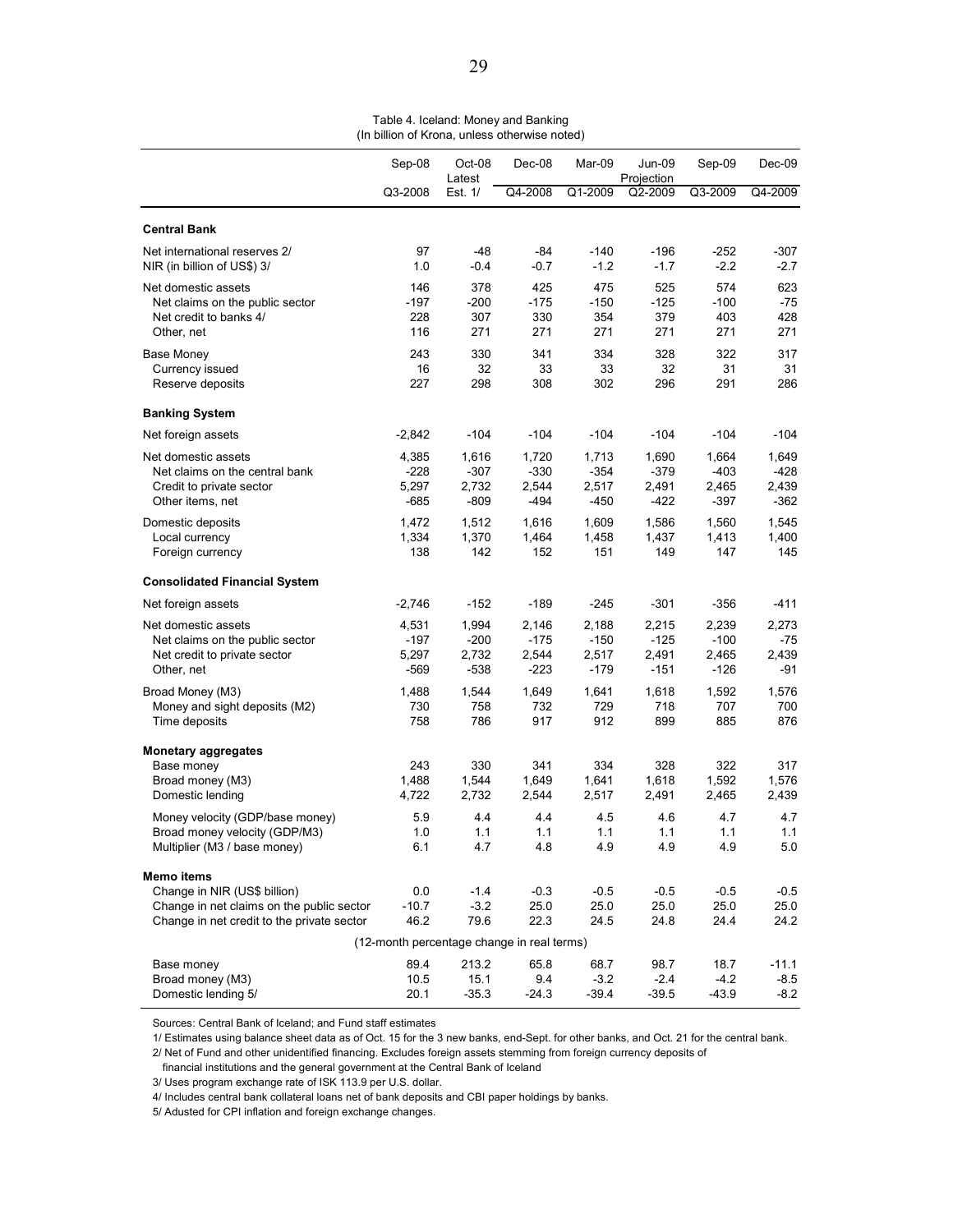Table 5. Iceland: Summary Operations of the General Government, 2006–13

(in percent of GDP)

|                                                                    | Prel.       |             |               | Staff projection |               |                      |                    |                 |
|--------------------------------------------------------------------|-------------|-------------|---------------|------------------|---------------|----------------------|--------------------|-----------------|
|                                                                    | 2006        | 2007        | 2008          | 2009             | 2010          | 2011                 | 2012               | 2013            |
| Total revenue 1/                                                   | 49.7        | 50.0        | 45.3          | 41.7             | 43.0          | 44.0                 | 44.3               | 44.5            |
| Current revenue                                                    | 48.0        | 48.2        | 43.8          | 40.0             | 41.1          | 42.1                 | 42.4               | 42.7            |
| of which:                                                          |             |             |               |                  |               |                      |                    |                 |
| Direct taxes<br>Of which:                                          | 21.6        | 21.8        | 19.2          | 17.5             | 19.1          | 19.2                 | 19.3               | 19.3            |
| Corporate income tax                                               | 2.4         | 2.7         | 1.7           | 1.3              | 2.0           | 2.0                  | 2.0                | 2.0             |
| Personal income tax                                                | 13.9        | 13.9        | 12.6          | 12.4             | 13.1          | 13.1                 | 13.2               | 13.2            |
| Social security contributions                                      | 3.3         | 3.1         | 2.8           | 2.8              | 2.9           | 2.9                  | 2.9                | 2.9             |
| Capital tax and rental income                                      | 1.9         | 2.2         | 2.1           | 1.1              | 1.1           | 1.2                  | 1.2                | 1.3             |
| Indirect taxes                                                     | 19.8        | 19.2        | 17.0          | 15.2             | 14.7          | 15.6                 | 16.0               | 16.3            |
| Interest income                                                    | 1.7         | 2.3         | 2.5           | 2.2              | 2.3           | 2.1                  | 2.0                | 1.9             |
| Other current income                                               | 4.8         | 4.9         | 5.1           | 5.1              | 5.1           | 5.1                  | 5.1                | 5.1             |
| Capital revenue                                                    | 1.8         | 1.8         | 1.5           | 1.7              | 1.9           | 1.9                  | 1.9                | 1.9             |
| Total expenditure (incl. measures needed 1/)                       | 43.4        | 44.5        | 45.5          | 55.2             | 53.6          | 51.3                 | 46.0               | 42.6            |
| Current expenditure<br>of which:                                   | 38.9        | 39.7        | 39.7          | 48.7             | 50.1          | 49.5                 | 46.4               | 44.9            |
| Operational cost                                                   | 27.7        | 27.7        | 27.2          | 29.9             | 30.6          | 29.8                 | 29.0               | 28.4            |
| Of which:<br>Wages and salaries                                    | 15.3        | 15.3        | 16.2          | 17.3             | $\ddotsc$     |                      |                    |                 |
| Purchase of goods and services                                     | 7.3         | 7.2         | 9.5           | 10.8             | $\ldots$      | $\ldots$<br>$\ldots$ | $\sim$<br>$\ldots$ | $\cdots$        |
| Interest expenditure                                               | 2.2         | 2.6         | 2.1           | 7.3              | 7.6           | 8.3                  | 6.5                | $\ldots$<br>6.1 |
| Subsidies                                                          | 1.7         | 1.8         | 1.6           | 1.6              | 1.7           | 1.6                  | 1.5                | 1.5             |
| Income transfers                                                   | 6.3         | 6.4         | 7.3           | 8.4              | 8.6           | 8.2                  | 7.9                | 7.5             |
| Other expense                                                      | 1.0         | 1.2         | 1.4           | 1.6              | 1.6           | 1.6                  | 1.5                | 1.4             |
| Capital expenditure                                                | 4.6         | 4.8         | 5.8           | 6.5              | 6.7           | 6.4                  | 6.1                | 5.9             |
| Discretionary measures needed 1/                                   | 0.0         | 0.0         | 0.0           | 0.0              | $-3.2$        | $-4.7$               | $-6.6$             | $-8.2$          |
| <b>Primary balance</b>                                             | 6.7         | 5.8         | $-0.6$        | $-8.5$           | $-5.2$        | $-1.1$               | 2.8                | 6.2             |
| <b>Overall balance</b>                                             | 6.3         | 5.5         | $-0.2$        | $-13.5$          | $-10.5$       | $-7.3$               | $-1.7$             | 2.0             |
| <b>Financing</b>                                                   | $-6.3$      | $-5.5$      | 0.2           | 13.5             | 10.5          | 7.3                  | 1.7                | $-2.0$          |
| Net domestic financing 2/                                          | $\cdots$    | $\ldots$    | 0.2           | 13.5             | 10.5          | 7.3                  | 1.7                | $-2.0$          |
| Net external financing                                             | $\ldots$    | $\ldots$    | 0.0           | 0.0              | 0.0           | 0.0                  | 0.0                | 0.0             |
| <b>Debt position</b>                                               |             |             |               |                  |               |                      |                    |                 |
| General government gross debt 3/<br>General government net debt 3/ | 30.1<br>7.8 | 28.9<br>7.3 | 108.9<br>90.6 | 108.6<br>97.0    | 104.4<br>92.8 | 105.7<br>94.8        | 100.7<br>90.5      | 92.6<br>83.0    |
| <b>Cyclically adjusted 4/</b>                                      |             |             |               |                  |               |                      |                    |                 |
| Primary revenue                                                    | 46.5        | 45.7        | 41.6          | 41.4             | 41.6          | 42.5                 | 42.5               | 42.7            |
| Primary expenditure                                                | 42.6        | 43.9        | 45.4          | 45.4             | 43.1          | 41.3                 | 38.8               | 36.5            |
| Primary balance                                                    | 3.9         | 1.8         | -3.8          | $-3.9$           | -1.4          | 1.1                  | 3.7                | 6.1             |
| Total revenue 5/                                                   | 48.3        | 48.1        | 44.2          | 43.6             | 43.7          | 44.5                 | 44.4               | 44.5            |
| Total expenditure                                                  | 44.8        | 46.6        | 47.6          | 52.2             | 50.2          | 49.3                 | 45.2               | 42.6            |
| Overall balance                                                    | 3.5         | 1.5         | -3.4          | $-8.7$           | $-6.5$        | -4.8                 | $-0.7$             | 1.9             |
| <b>Memorandum items:</b>                                           |             |             |               |                  |               |                      |                    |                 |
| Output gap 6/                                                      | 3.2         | 4.8         | 4.6           | $-5.4$           | $-6.3$        | $-3.8$               | $-1.8$             | 0.0             |
| Change in structural primary balance                               | $-0.2$      | -2.1        | $-5.6$        | -0.1             | 2.5           | 2.6                  | 2.5                | 2.4             |
| Bank restructuring debt                                            | 0.0         | 0.0         | 25.8          | 25.8             | 25.7          | 24.2                 | 22.7               | 21.3            |
| Assumed liability to honor foreign depositor obligations 3/        | 0.0         | 0.0         | 47.0          | 32.8             | 18.7          | 17.7                 | 16.5               | 15.5            |
| Central Bank recapitalization costs                                | 0.0         | 0.0         | 0.0           | 10.0             | 10.0          | 9.4                  | 8.8                | 8.3             |

Sources: Ministry of Finance; and Fund staff estimates and calculations.

1/ Measures needed have been reflected as expenditure measures, but could also include revenue measures.

2/ In 2009, it is assumed that the government draws down on its deposits at the central bank to finance half of the deficit

3/ Includes the liability assumed by the government from the deposit insurance to honor foreign depositor obligations.

4/ In percent of potential GDP.

5/ Structural revenue estimates were adjusted to account for the impact of the asset boom/bust price cycle.

6/ Actual output less potential in percent of potential.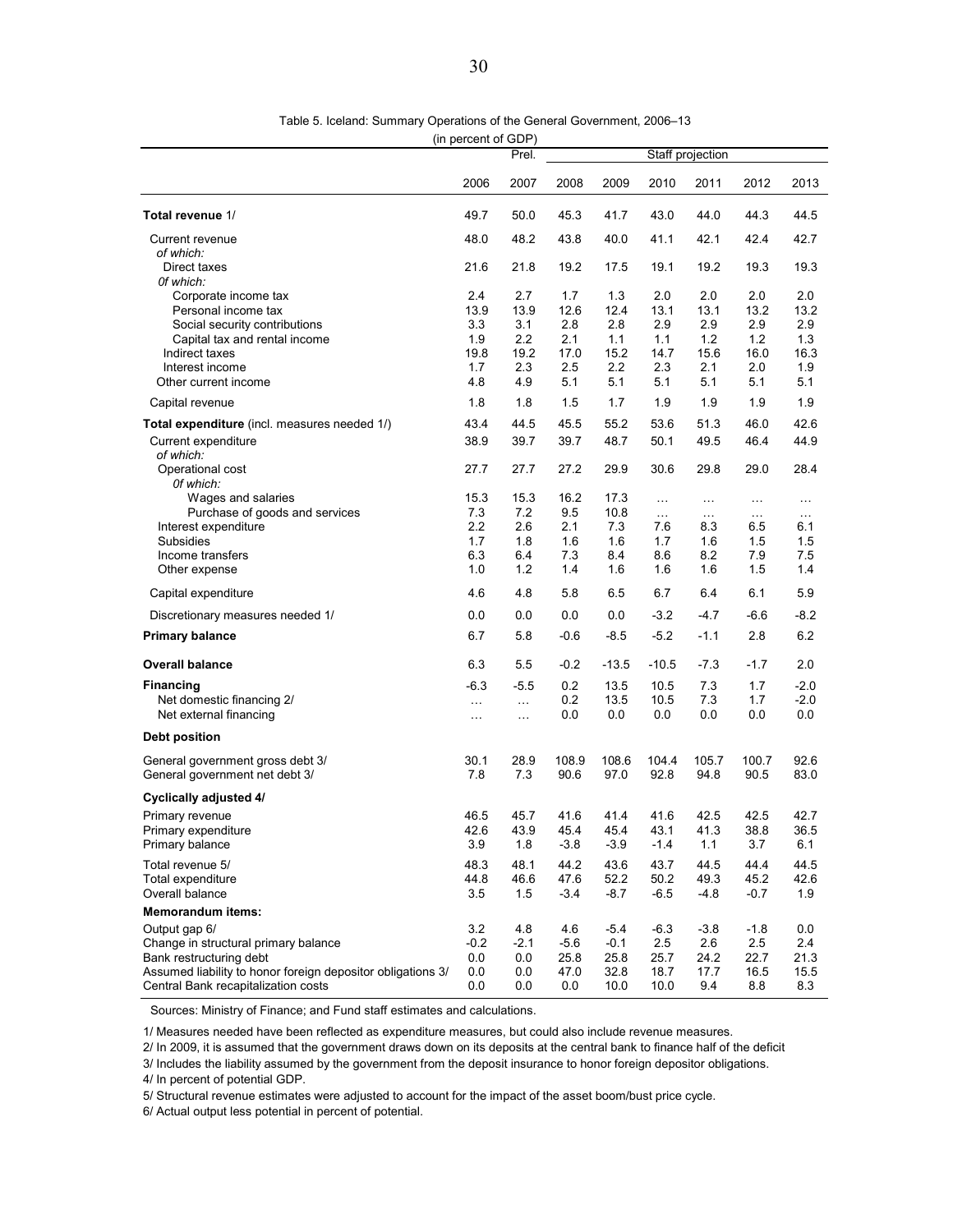| 2008   | 2009                                      | 2010                                   | 2011                                   | 2012                                           | 2013                                            |
|--------|-------------------------------------------|----------------------------------------|----------------------------------------|------------------------------------------------|-------------------------------------------------|
| Proj   | Proj                                      | Proj                                   | Proj                                   | Proj                                           | Proj                                            |
| 23.1   | 3.1                                       | 4.8                                    | 2.3                                    | 1.2                                            | 0.6                                             |
| 1.8    | $-0.1$                                    | $-0.4$                                 | $-0.4$                                 | $-0.4$                                         | $-0.4$                                          |
| 18.3   | 3.8                                       | 4.5                                    | 2.7                                    | 1.5                                            | 0.9                                             |
| 0.8    | 0.5                                       | 0.3                                    | 2.3                                    | 1.1                                            | 0.6                                             |
| 17.3   | 1.0                                       | 1.9                                    | 0.2                                    | 0.3                                            | 0.2                                             |
|        | 2.1                                       | 2.1                                    |                                        |                                                |                                                 |
| 0.2    | 0.2                                       | 0.2                                    | 0.2                                    | 0.2                                            | 0.2                                             |
| 3.0    | $-0.6$                                    | 0.7                                    | 0.1                                    | 0.1                                            | 0.0                                             |
| 1.2    | 1.7                                       | 4.2                                    | 2.4                                    | 1.7                                            | 1.4                                             |
| $-0.7$ | 0.3                                       | 1.4                                    | 0.9                                    | 1.0                                            | 0.7                                             |
| 0.5    | 0.0                                       | $-0.1$                                 | $-0.1$                                 | 0.0                                            | 0.0                                             |
| $-1.3$ | 0.3                                       | 1.5                                    | 1.0                                    | 1.0                                            | 0.8                                             |
| 0.4    | $-1.3$                                    | $-0.5$                                 | $-0.1$                                 | 0.0                                            | 0.1                                             |
|        | 2.1                                       | 2.1                                    |                                        |                                                |                                                 |
| 4.5    | 1.7                                       | 1.9                                    | 1.9                                    | 0.7                                            | 0.5                                             |
| $-3.0$ | $-1.0$                                    | $-0.7$                                 | $-0.3$                                 | 0.0                                            | 0.1                                             |
|        |                                           |                                        |                                        |                                                | $-0.8$                                          |
|        |                                           |                                        |                                        |                                                | 0.0                                             |
|        |                                           |                                        |                                        |                                                | 0.0                                             |
|        |                                           |                                        |                                        |                                                | $-0.8$                                          |
|        |                                           |                                        |                                        |                                                | $-0.8$                                          |
|        |                                           |                                        |                                        |                                                | 0.0                                             |
| 2.2    | 0.8                                       | 0.0                                    | 0.0                                    | 0.0                                            | 0.0                                             |
|        | 21.9<br>0.4<br>10.3<br>11.2<br>0.8<br>8.2 | 1.4<br>0.0<br>0.0<br>1.4<br>0.6<br>0.0 | 0.6<br>0.0<br>0.0<br>0.6<br>0.6<br>0.0 | 0.0<br>0.0<br>0.0<br>0.0<br>$\mathbf 0$<br>0.0 | $-0.5$<br>0.0<br>0.0<br>$-0.5$<br>$-0.5$<br>0.0 |

Table 6. Iceland: External Financing Requirement and Sources, 2008–13 (In billions of US dollars)

Sources: CBI; and IMF staff estimates.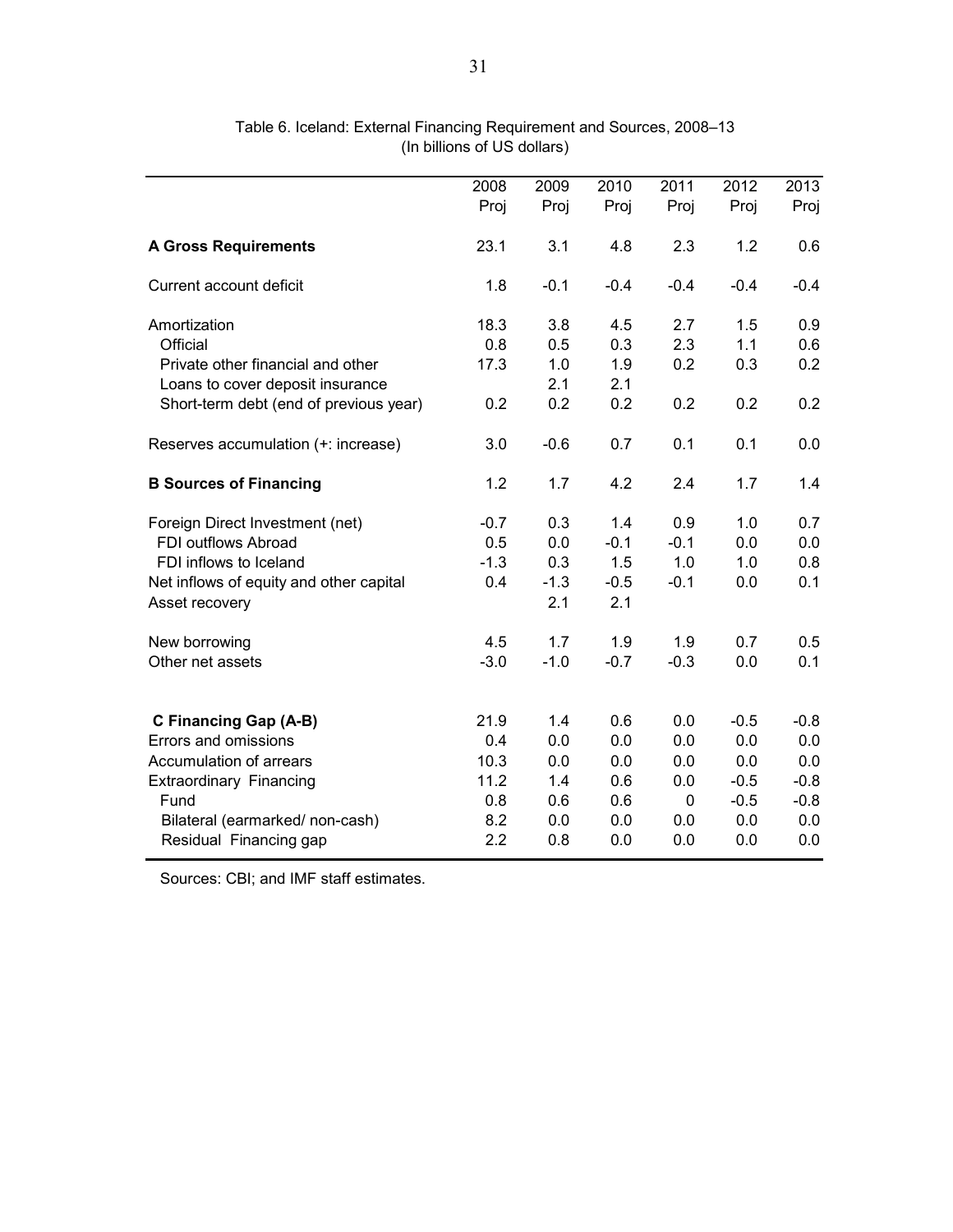Table 7: Indicators of Fund Credit 2008–15

| (in millions of SDR)                        |       |       |        |        |        |       |       |       |
|---------------------------------------------|-------|-------|--------|--------|--------|-------|-------|-------|
|                                             | 2008  | 2009  | 2010   | 2011   | 2012   | 2013  | 2014  | 2015  |
| Proposed SBA                                |       |       |        |        |        |       |       |       |
| <b>Disbursements</b>                        | 560.0 | 420.0 | 420.0  |        |        |       |       |       |
| Stock 1/                                    | 560.0 | 980.0 | 1400.0 | 1400.0 | 1041.3 | 472.5 | 131.3 | 0.0   |
| Obligations 2/                              | 2.9   | 35.5  | 59.4   | 73.5   | 425.9  | 612.0 | 356.1 | 134.3 |
| Principal (repurchases)                     | 0.0   | 0.0   | 0.0    | 0.0    | 358.8  | 568.8 | 341.3 | 131.3 |
| Charges and interest                        | 2.9   | 35.5  | 59.4   | 73.5   | 67.2   | 43.2  | 14.8  | 3.1   |
| Stock of Fund credit                        |       |       |        |        |        |       |       |       |
| In percent of quota                         | 476.2 | 833.3 | 1190.5 | 1190.5 | 885.4  | 401.8 | 111.6 | 0.0   |
| In percent of GDP                           | 5.1   | 11.2  | 16.0   | 15.1   | 10.6   | 4.5   | 1.2   | 0.0   |
| In percent of exports of goods and services | 10.1  | 20.0  | 29.3   | 28.1   | 20.0   | 8.7   | 2.3   | 0.0   |
| In percent of gross reserves                | 15.3  | 29.8  | 37.7   | 37.3   | 27.5   | 12.4  | 3.5   | 0.0   |
| Obligations from Fund arrangements          |       |       |        |        |        |       |       |       |
| In percent of quota                         | 2.5   | 30.2  | 50.5   | 62.5   | 362.2  | 520.4 | 302.8 | 114.2 |
| In percent of GDP                           | 0.0   | 0.4   | 0.7    | 0.8    | 4.3    | 5.8   | 3.2   | 1.1   |
| In percent of exports of goods and services | 0.1   | 0.7   | 1.2    | 1.5    | 8.2    | 11.2  | 6.2   | 2.3   |
| In percent of gross reserves                | 0.1   | 1.1   | 1.6    | 2.0    | 11.2   | 16.1  | 9.4   | 3.5   |

Sources IMF Finance Department and Fund staff estimates and projections.

1/ end of period

2/ Repayment schedule based on repurchase obligations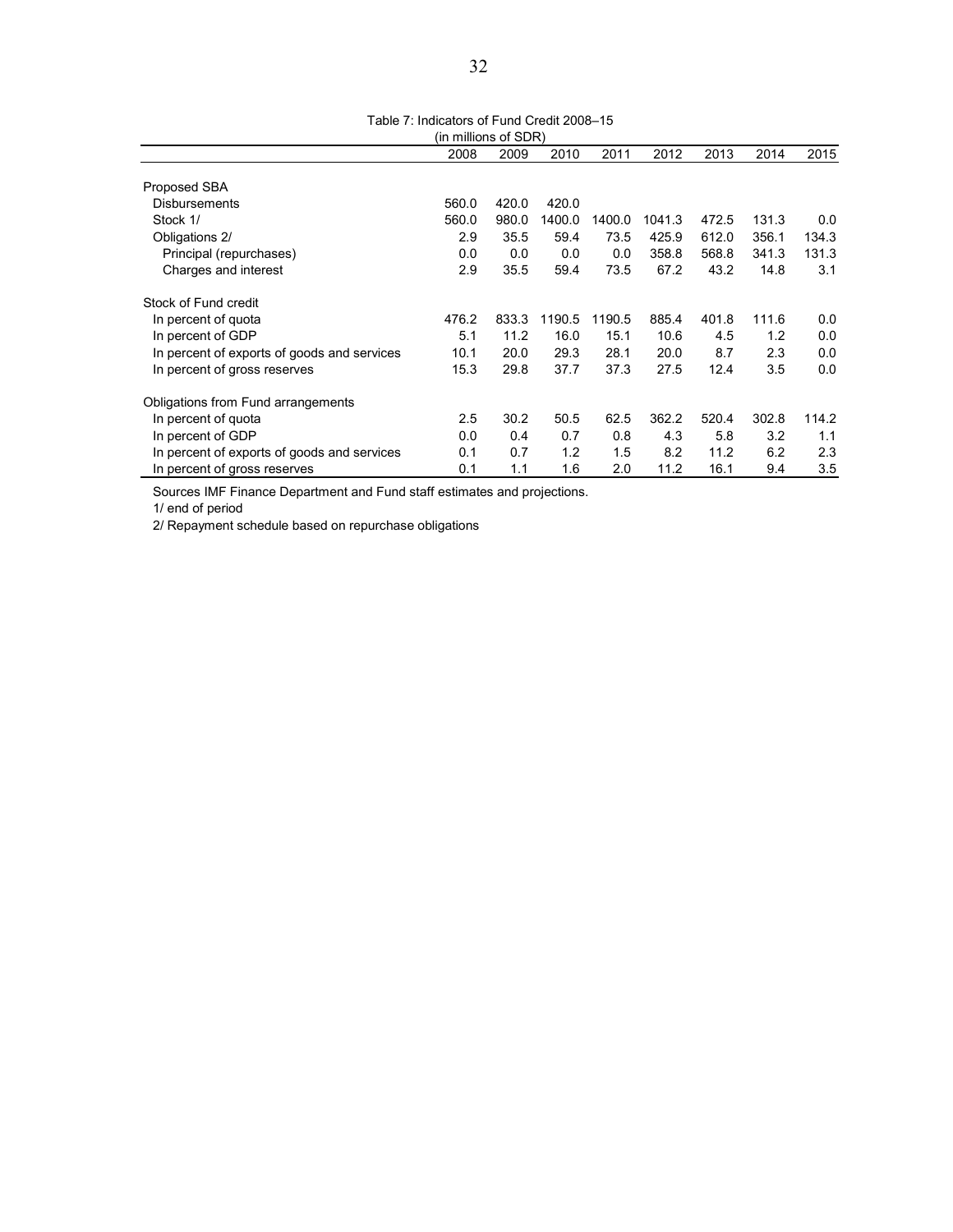|                      |                  | Purchases                         |          |                                                                    |
|----------------------|------------------|-----------------------------------|----------|--------------------------------------------------------------------|
| Review               | Date Available   | In millions In percent<br>of SDRs |          | Conditions include                                                 |
|                      |                  |                                   | of quota |                                                                    |
|                      | November 2008    | 560                               | 476.2    | Board approval of arrangement                                      |
| <b>First Review</b>  | 25 February 2009 | 105                               | 89.3     | Observance of end-December PC and completion of the first review   |
| Second Review        | 25 May 2009      | 105                               | 89.3     | Observance of end-March PC and completion of the second review     |
| <b>Third Review</b>  | 25 August 2009   | 105                               | 89.3     | Observance of end-June PC and completion of the third review       |
| Fourth Review        | 25 November 2009 | 105                               | 89.3     | Observance of end-September PC and completion of the fourth review |
| <b>Fifth Review</b>  | 25 February 2010 | 105                               | 89.3     | Observance of end-December PC and completion of the fifth review   |
| <b>Sixth Review</b>  | 25 May 2010      | 105                               | 89.3     | Observance of end-March PC and completion of the sixth review      |
| Seventh Review       | 25 August 2010   | 105                               | 89.3     | Observance of end-June PC and completion of the seventh review     |
| <b>Eighth Review</b> | 25 October 2010  | 105                               | 89.3     | Observance of end-September PC and completion of the eighth review |
| Total                |                  | 1400                              | 1190     |                                                                    |

Table 8. Iceland: Access and Phasing Under a Proposed Stand-By Arrangement, 2008–10

Sources: Fund staff estimates.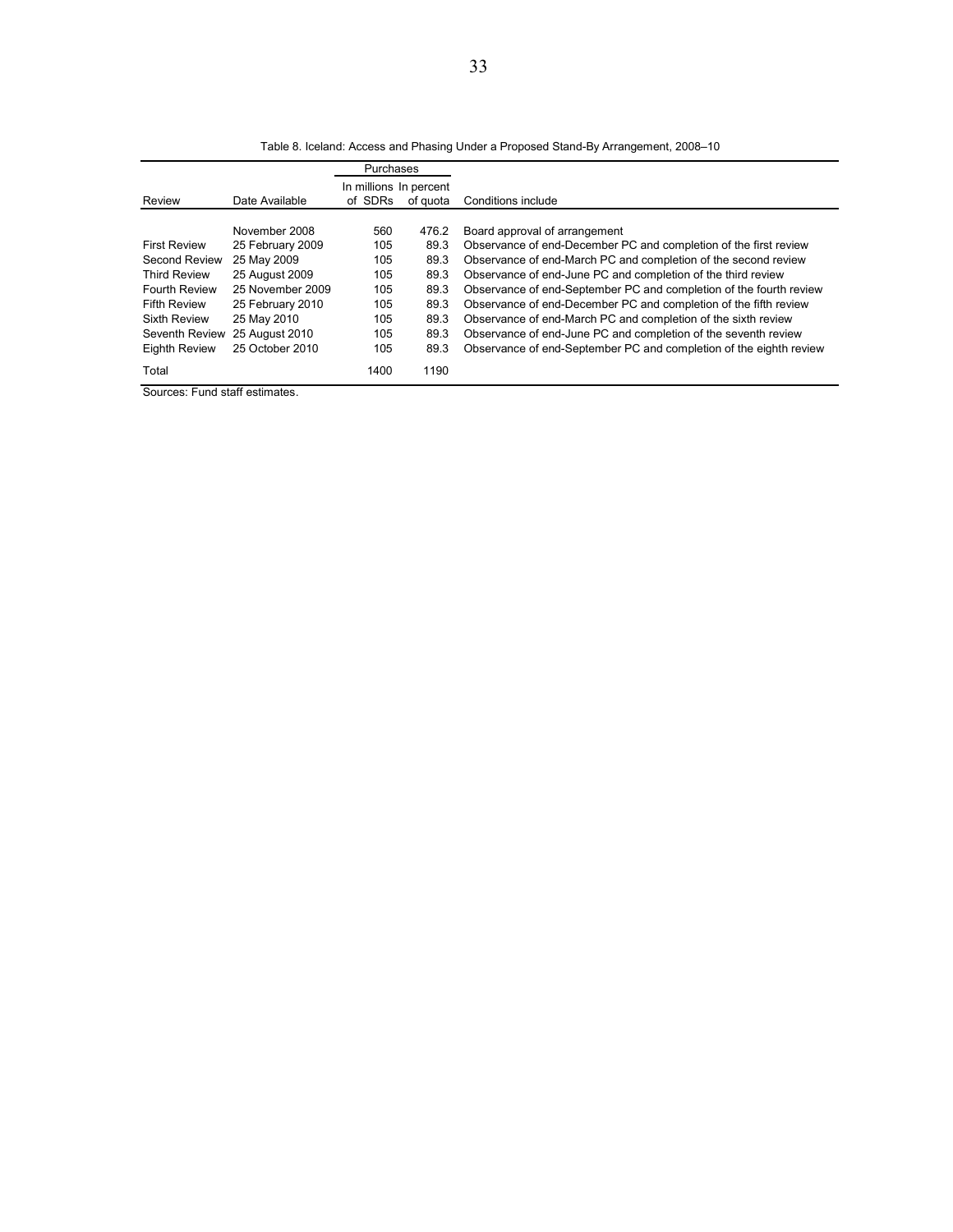

Figure 1. Iceland: Large Imbalances Built Up During the Boom

Source: Haver Analytics, Iceland Central Bank, Land registry of Iceland, OECD, WEO, IMF staff calculations.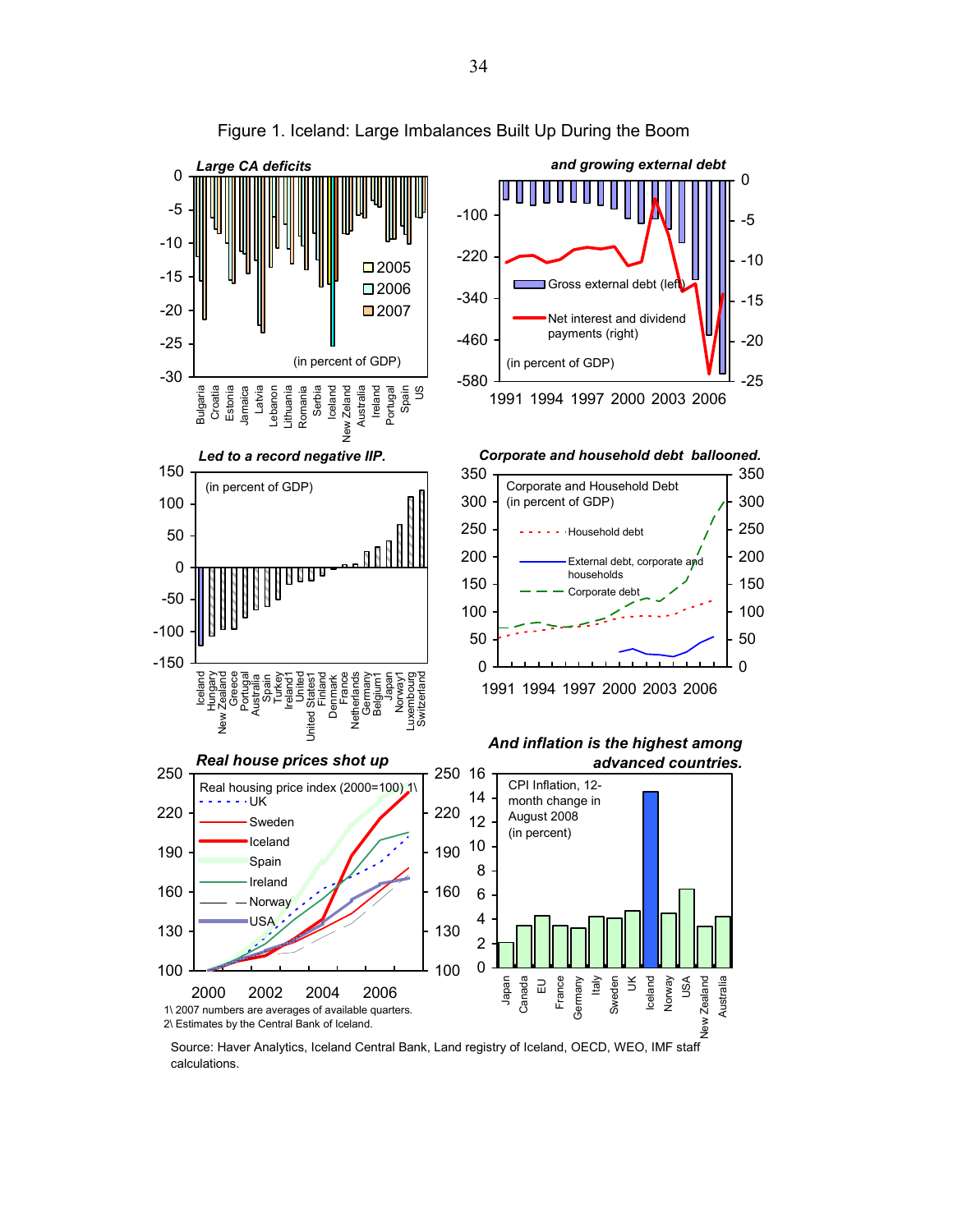

Figure 2. Iceland: Inflation Is High and Expectations Are Unhinged

Source: Central Bank of Iceland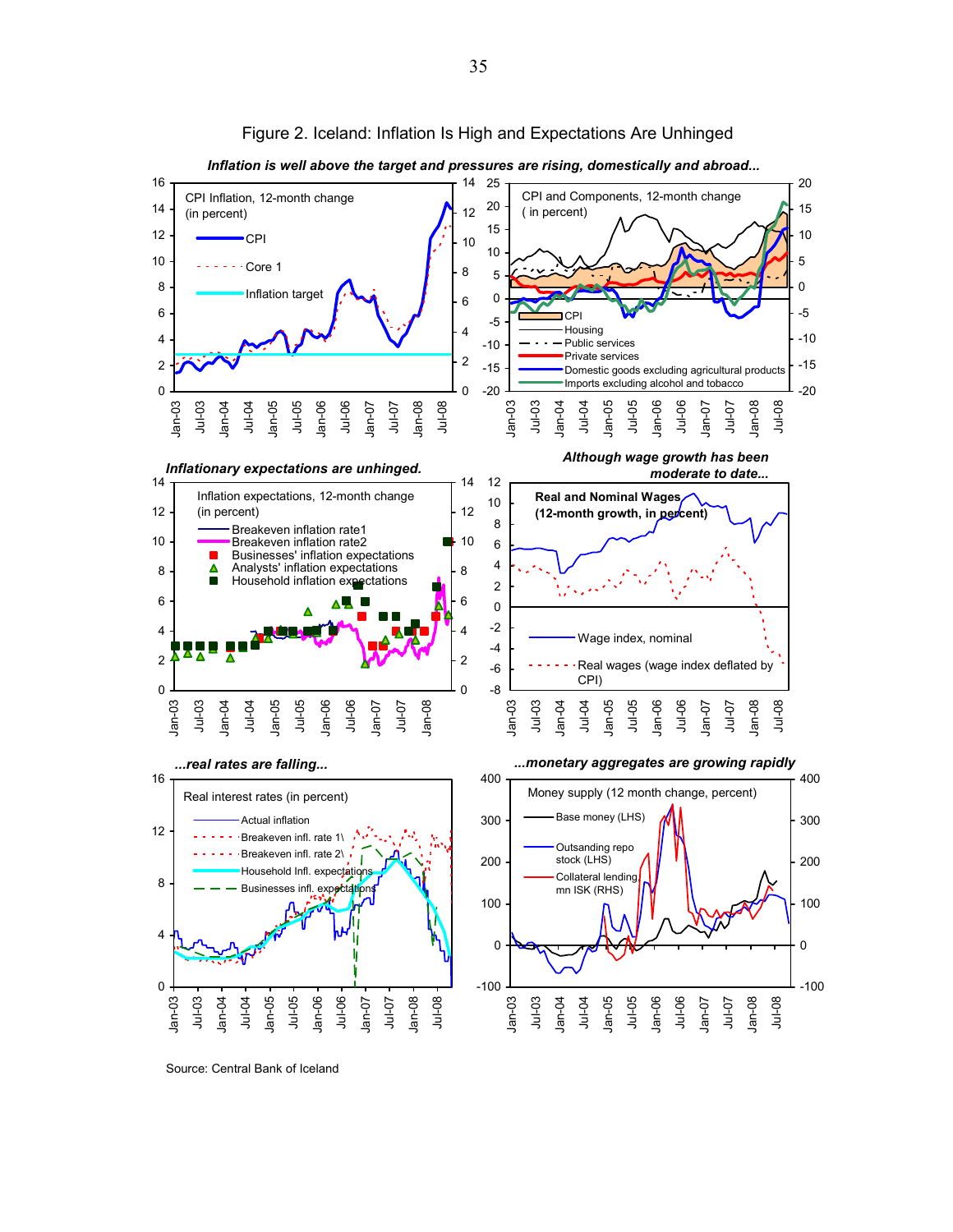

#### Figure 3. Iceland: Hard Hit by the Financial Turbulence

Source: Bloomberg, Datastream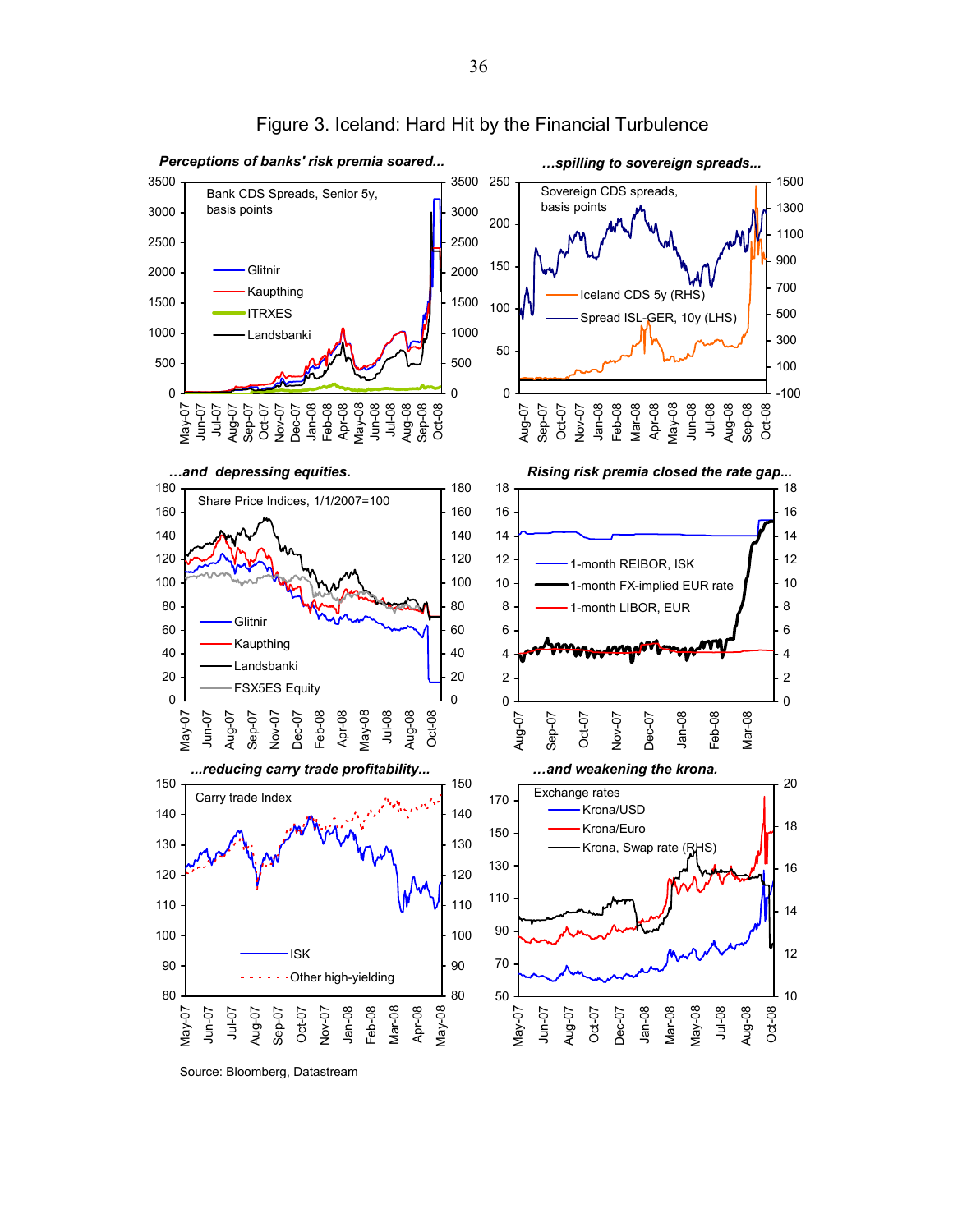

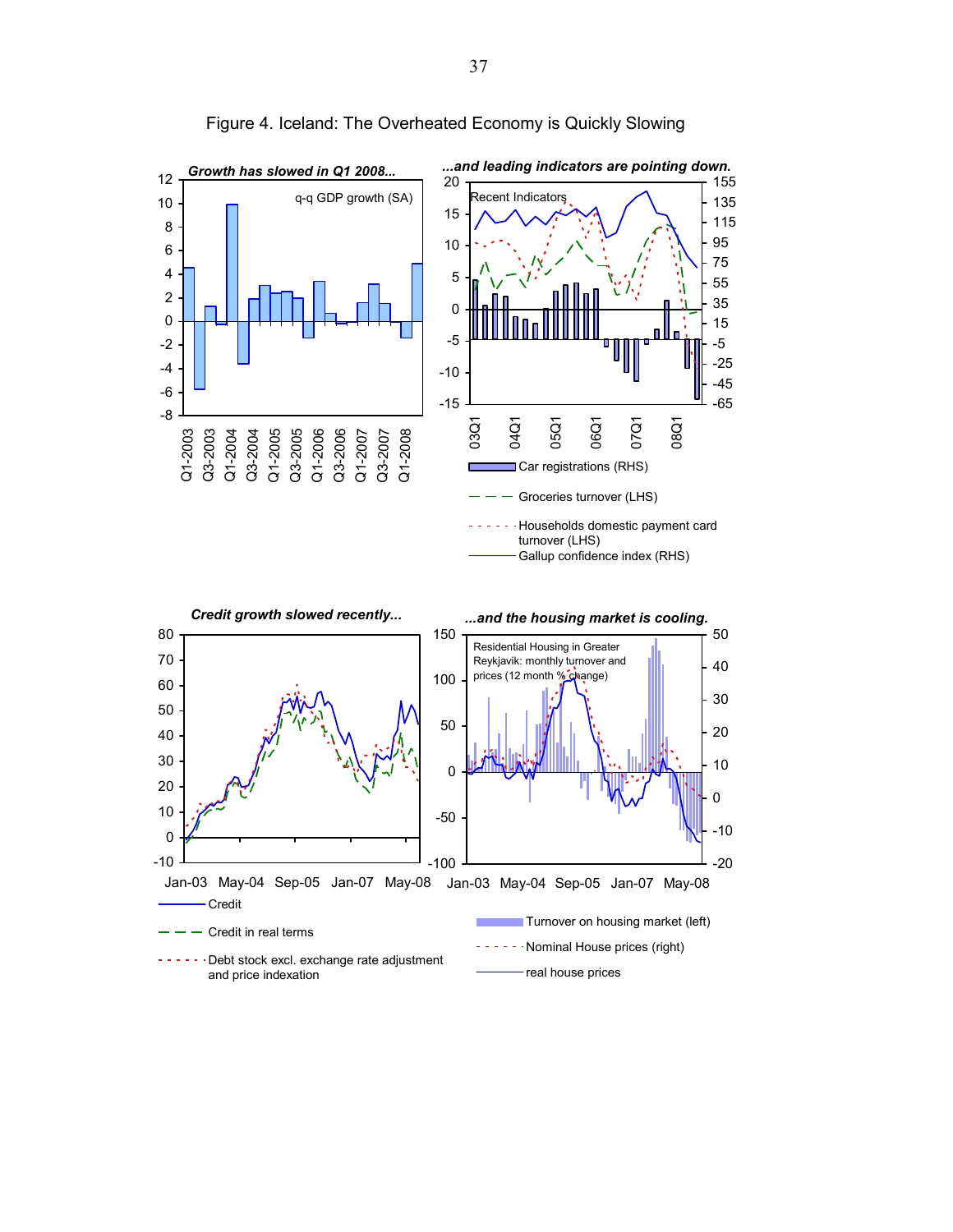## **ATTACHMENT I. LETTER OF INTENT**

Reykjavík, November 15, 2008

Mr. Dominique Strauss-Kahn Managing Director International Monetary Fund Washington, DC 20431

Dear Mr. Strauss-Kahn:

1. **In the wake of the recent international financial turmoil, Iceland's economy is facing a banking crisis of extraordinary proportions**. Triggered by a loss of confidence and fuelled by the financial sector's high leverage and dependence on foreign financing, the crisis led to the collapse of Iceland's three main banks, accounting for around 85 percent of the banking system. This precipitated an abrupt adjustment in key asset prices, while the onshore foreign exchange market dried up, and external payment systems have been severely disrupted. The economy is heading for a deep recession, a sharp rise in the fiscal deficit, and a dramatic surge in public sector debt—by about 80 percent of GDP—reflecting an unprecedented high fiscal cost of restructuring the banking system.

2. **While the economy is flexible, adjustment to this significant shock could be sharp and costly**. The Icelandic economy has a history of quickly adjusting to shocks, mainly through large and swift import compression and strong improvements in the current account. Still, given that confidence has been severely shaken, potentially substantial capital outflows could lead to a further large loss in the value of the króna. In the context of the high leverage in the economy, this would produce massive balance sheet effects and a substantial contraction in domestic activity. The immediate challenges facing us are, therefore, to restore a functioning and viable banking system, and to stabilize the króna. Looking further ahead, the challenge will be to reduce a very high level of public debt, by embarking on a process of sustained fiscal consolidation.

## **Banking sector restructuring and insolvency framework reform**

3. **We have embarked on a comprehensive strategy to address the crisis in the banking sector that has been escalated by the global credit crunch**. As an emergency measure the Parliament of Iceland on October 6, 2008 passed a law that gave the Iceland Financial Supervisory Authority (FME) far-reaching powers, which it used to intervene in three of the larger banks. These banks also had a number of branches and subsidiaries, mainly in several European countries.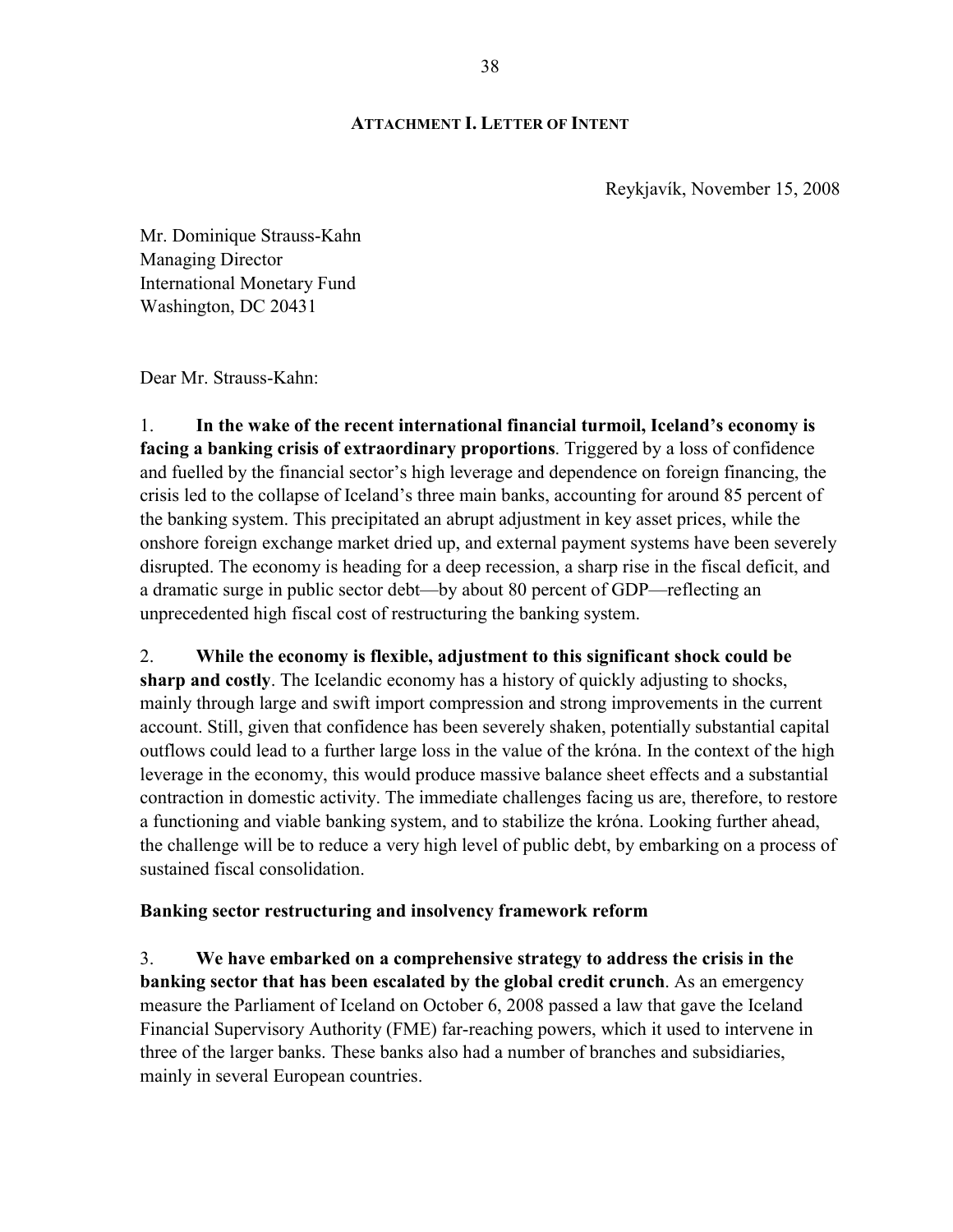4. **The strategy for intervening the banks was driven by the need to secure continued domestic operations and downsize the banking sector to a level consistent with the size of the economy**. To achieve this objective each of the three banks was split into a new bank and an old bank. The new banks included the domestic operations funded by local depositors. The old banks included activities in foreign branches and subsidiaries, mainly funded through the issuance of bonds and foreign deposits. Derivatives were left in the old banks. In each of the three banks, the FME replaced the board with a resolution committee and named a team of professional auditors from three of the major international auditing firms to be in charge of a preliminary assessment about asset quality. In this regard, appropriate loan provisions were made in the new banks, bringing loan values in line with expected market values.

5. **We have decided on the organizational structure to resolve intervened banks and to transparently maximize asset recovery**. Our strategy has developed in recent days. A well-reputed expert in banking was appointed to be in charge of managing the bank restructuring process. The expert reports to the Prime Minister and has the overall responsibility of developing, implementing and communicating a comprehensive strategy for bank restructuring. A committee comprising representatives from the Prime Minister's Office, the Financial Supervisory Authority, the Central Bank of Iceland, the Ministry of Finance, and the Ministry of Commerce has been established to coordinate policy input and will be chaired by the expert*.*

6. **The next step in the restructuring process will be a second valuation of both the new and the old banks to ensure that creditor recovery is not affected by the split.** A well-reputed international auditing firm will be hired to oversee the process and to assist the FME in developing a methodology in accordance with international best practice on which the valuations will be based. The methodology will be finalized by November 15, 2008 after which separately hired international auditing firms will conduct the valuations, to be completed by end-January, 2009*.* The auditing firm overseeing the process will confirm by February 15, 2009 that the valuations have been conducted according to the prescribed methodology and make a final decision on the valuation. The valuation process will also include an assessment of whether or not managers and major shareholders have mismanaged or abused the banks.

7. **After the completion of the second valuation we will recapitalize the three new banks up to a capital adequacy ratio of at least 10 percent**. The total amount of capital to be injected has been estimated at 385 billion ISK. The injection, which will be made using tradable government bonds issued on market terms, will be completed by end-February 2009. Consistent with standard procedures in licensing new banks and to monitor their operational soundness, the FME will review the business plans of each new bank. These five-year business plans will describe banking services, capitalization, staffing, profitability, and branch network. We plan to sell the government's holdings of bank equity—as and when the situation stabilizes and market conditions permit.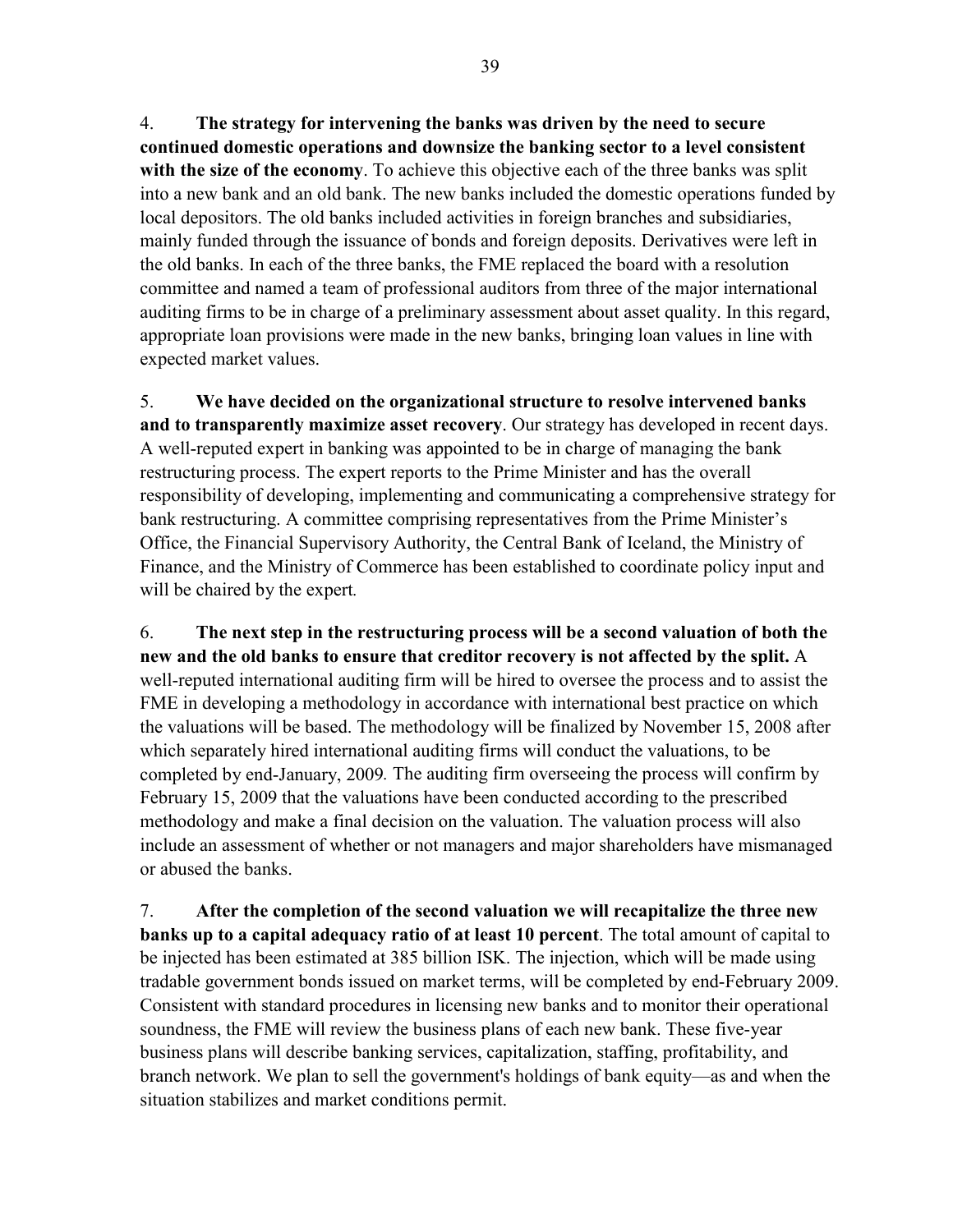8. **The government is determined to ensure that asset recovery is maximized.** To that end, the plan is to put the old banks into Moratorium under the Insolvency Act and the Act on Financial Undertakings, under which the resolution committees will continue to work on maximizing the value of the assets under the supervision of a court-appointed administrator. To ensure asset recoveries are maximized, we will hire an advisor, who will assist us in developing by end-November 2008 a strategy for asset recoveries.

9. **We are committed to progressing a sound and transparent process as regards depositors and creditors in the intervened banks.** We will be working constructively towards comparable agreements with all international counterparts for the Iceland deposit insurance scheme in line with the EEA legal framework. Under its deposit insurance system Iceland is committed to recognize the obligations to all insured depositors. We do so under the understanding that prefinancing for these claims is available by respective foreign governments and that we as well as these governments are committed to discussions within the coming days with a view to reaching agreement on the precise terms for this prefinancing. Furthermore, we recognize that the payment by the new banks of the fair value for the assets transferred from the old banks is a key factor in the fair treatment of depositors and creditors in the intervened banks. Accordingly, we have instituted a transparent process involving two sets of independent auditors to establish the fair value of the assets. More generally, we will ensure the fair, equitable and non-discriminatory treatment of depositors and creditors in line with applicable law.

10. **Going forward, we will review the bank regulatory framework and supervisory practice to strengthen the safeguards against potential new crises**. We will invite an experienced bank supervisor to assess the regulatory framework and supervisory practices and to propose needed changes. In particular, the expert will assess the framework of rules on liquidity management, connected lending, large exposures, cross-ownership, and the "fit and proper" status of owners and managers. Previous senior managers and major shareholders in intervened banks who are found to have mismanaged the banks should not assume similar roles for at least three years. The assessment, which will be made public, should be completed by end-March 2009*.* We will discuss in advance with IMF staff any changes to the adopted strategy.

11. **We need to address the insolvency framework to manage deleveraging and recovery in the banking, corporate and household sectors**. A special bank insolvency law (distinct from the general insolvency law) is needed to resolve the uncertainty over the legal status of intervened banks and to provide a coherent framework for the supervisory and debtresolution aspects of bank insolvencies. The corporate insolvency regime, which has been relatively effective in normal times, should be refined to facilitate out-of-court workouts between creditors and viable firms. In particular, provisions to include secured creditors in agreed restructuring plans and to facilitate new financing during a firm's rehabilitation are critical.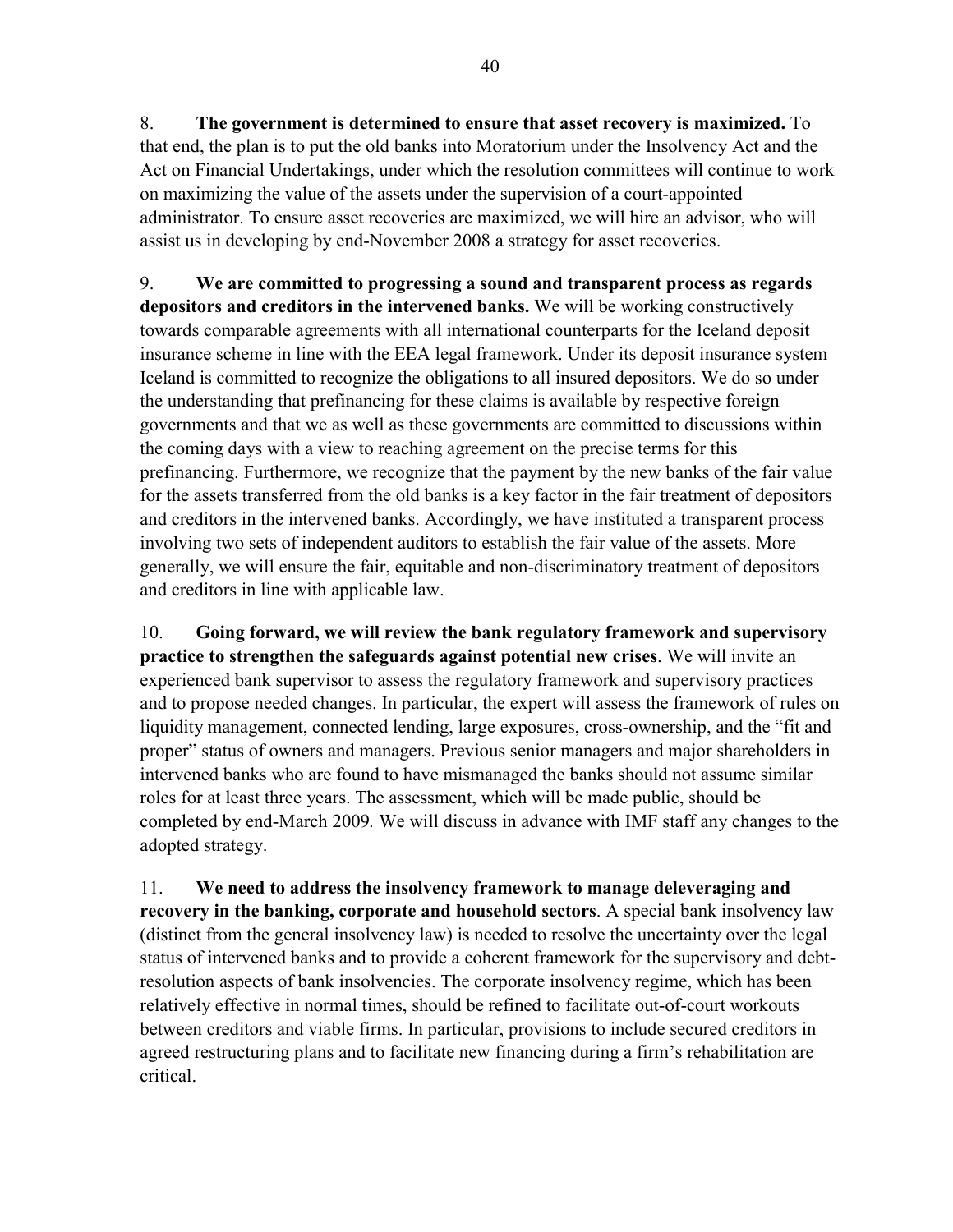# **Fiscal policy**

12. **The resolution of the banking crisis will result in a huge burden being placed on the public sector**. Preliminary estimates suggest that the *gross* cost to the budget of honoring deposit insurance obligations and of recapitalizing both commercial banks and the Central Bank of Iceland could amount to around 80 percent of GDP. The *net* cost will be somewhat lower on the assumption that money can be recovered by selling assets from the old banks. To this cost should be added the surge in the overall deficit of the general government to 13.5 percent of GDP that is expected in 2009 because of the recession that is likely to follow in the wake of the banking crisis. Overall, gross government debt could rise from 29 percent of GDP at end-2007 to 109 percent of GDP by end-2009. Thus, the banking crisis will significantly constrain the public sector and burden the public for years to come.

13. **We plan to let the automatic fiscal stabilizers operate in full in 2009**. In order not to exacerbate the recession, our intention is to allow the fiscal deficit to widen to the extent that this is driven by higher expenditures and lower revenues due to the effects of the economic cycle. But given the high financing need and the dramatic increase in public sector debt, we plan to significantly scale back a planned discretionary fiscal relaxation in 2009, keeping it to a minimum. Should revenues exceed expectations, we intend to save any windfall and lower the deficit accordingly. Pressures on financial markets resulting from the sharp rise in the government's financing need are expected to be limited by increased purchases of government securities by the pension funds. The operations of the central government will be subject to a quarterly ceiling on net borrowing, and agreement on the 2009 budget will be a key condition for the completion of the first review of the Stand-By Arrangement.

14. **We plan to embark on an ambitious medium-term fiscal consolidation program.** Such a plan will start to be implemented with the 2010 budget. Our intention is to take measures that will reduce the structural primary deficit by 2–3 percent annually over the medium-term, with the aim of achieving a small structural primary surplus by 2011 and a structural primary surplus of  $3\frac{1}{2}$ –4 percent of GDP by 2012. We will begin soon the development and consensus-building process around this plan, with the aim of identifying the broad areas of focus before the end of 2008 and having a fully calibrated plan ready by mid-2009. Progress in this regard will be a key condition for completion of each of the quarterly reviews under the Stand-By Arrangement during this period. Icelandic society has a strong track record in responsible fiscal management as evidenced by the very low level of public debt at the outset of this crisis. This policy has been supported by broad social consensus. A significant reduction in government debt through the sale of the government's stake in the new banks could help reduce the needed fiscal adjustment over the medium term.

15. **To underpin confidence in debt sustainability, we will also strengthen our fiscal framework**. For the first time this year, a four-year medium term framework was sent to parliament at the same time as the budget. Moreover, we will undertake a debt sustainability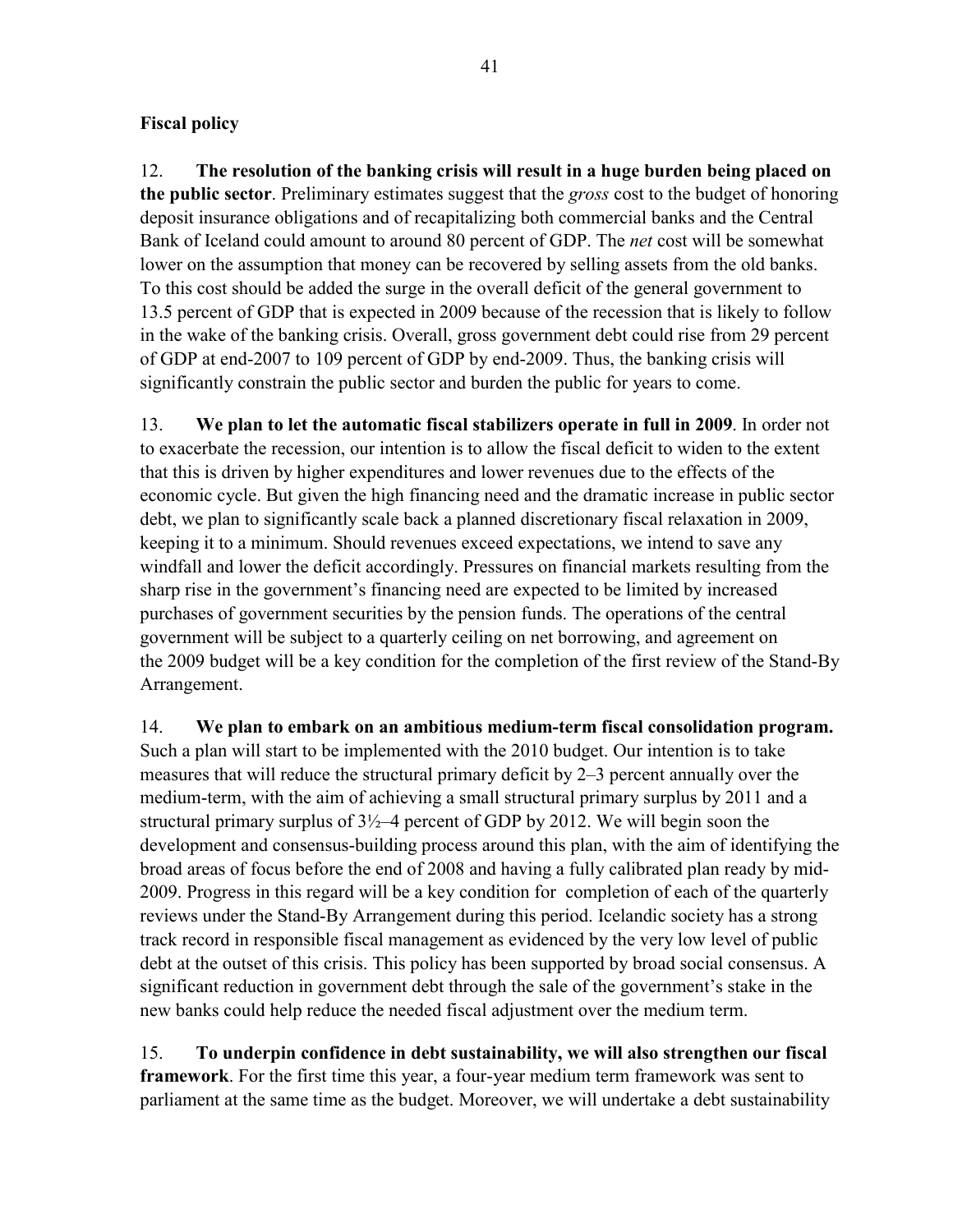analysis and develop a debt strategy. Nonetheless, we realize that more needs to be done to improve the current framework. Therefore, we will conduct a thorough analysis of our fiscal framework and make recommendations, including on how local government finances can be better aligned with the governments' overall fiscal plans. The findings of this analysis will be discussed during the first program review, and progress in improving the fiscal and expenditure frameworks will be a condition for completion of each of the quarterly reviews under the program.

16. **The public sector will not take on additional obligations with regard to the banking crisis.** Unfortunately, the pension funds, domestic money market funds, and various foreign creditors, among others, are set to incur significant losses as a result of the collapse of the private commercial banks. Given the already high debt level, it will be critical not to burden the public sector balance sheet by further socializing such losses.

# **Monetary and exchange rate policy**

17. **The immediate challenge facing the Central Bank of Iceland at this time is to stabilize the króna and set the stage for a gradual appreciation.** During the run-up to the banking crisis, the króna depreciated precipitously, culminating, when the banks collapsed, in the shut-down of the on-shore foreign exchange market and a further sharp depreciation in the off-shore market. The depreciation and the attendant surge in inflation have severely strained household and corporate balance sheets because of the high share of foreigncurrency denominated and inflation-indexed debt. To prevent a wave of defaults from exacerbating what already is set to be a severe recession, we believe that it is a matter of urgency for the Central Bank of Iceland to stabilize the króna.

18. **We are particularly concerned about the near-term risk of pressure on the króna when the normal functioning of the foreign exchange market is restored.** While we believe the króna to be significantly undervalued, the collapse of the three banks has shaken confidence in the currency and the risk of substantial capital outflows in the short term is considerable. Concerns in this regard are heightened by uncertainty about the liquidity of the newly restructured banking system. This suggests that we need extraordinary measures to deal with short-term risks. The next paragraph describes these measures; the subsequent paragraph is devoted to monetary policy once a return of confidence will allow us again to use traditional monetary policy instruments.

# 19. **In the very short-run, we intend to adopt the following pragmatic mix of conventional and unconventional measures to stem capital outflow**:

• **To raise the policy interest rate to 18 percent.** We stand ready to increase it further, but we are aware that higher interest rates alone may not suffice to stem capital outflow in the current exceptional circumstances.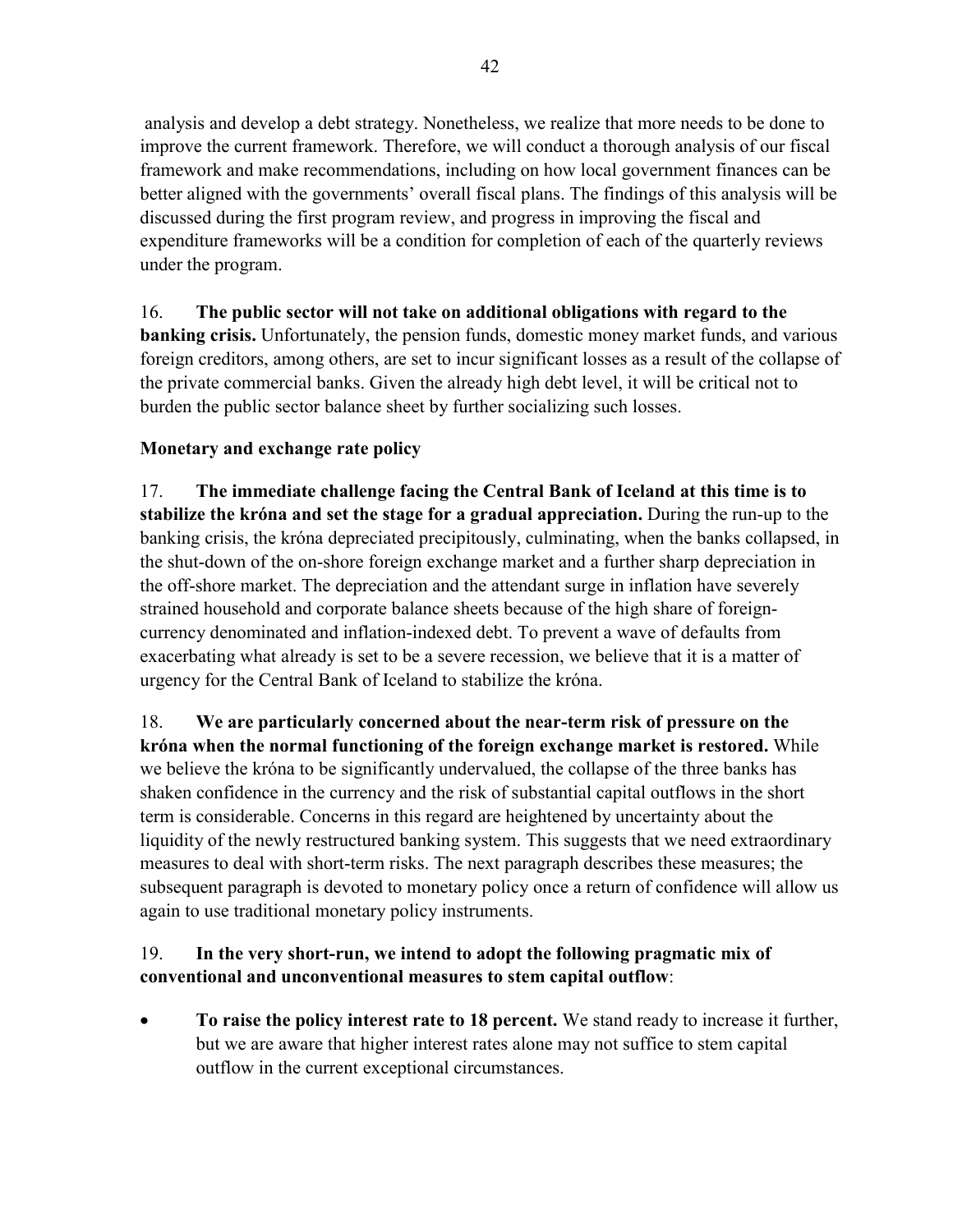- **To maintain tight control over banks' access to Central Bank credits.** We are tightening liquidity management, in particular, by adjusting the structure of our liquidity facilities, so that the Central Bank can manage more proactively the volume of reserve money; and we have raised the spread of the standing facility rate to avoid excessive liquidity being drawn down through this route. We have narrowed the range of instruments accepted by the Central Bank as collateral—newly-issued uncovered bank bonds will no longer be acceptable. If necessary, we are ready to adjust the operational framework for reserve money management further, such as by changing parameters for reserve averaging and collateral requirements. Initially, we will allow little if any increase in the volume of central bank credit.
- **To stand ready to use foreign reserves to prevent excessive króna volatility.**  While we do not have an exchange rate target and are prepared to let the rate move to equilibrate supply and demand, we are conscious that excessive short-run volatility would be undesirable and so are ready to draw on our reserves, to support the market if needed. Our ability to do so has been helped by the augmentation of our reserves, as discussed below.
- **To temporarily maintain restrictions on capital account transactions.** We realize that such restrictions have considerable adverse implications and intend to remove them as soon as possible. But their interim use is necessary until we have ensured that our monetary policy instruments are correctly calibrated to deal with the extreme uncertainty and lack of confidence that followed the banking sector collapse.

20. **We expect confidence to return soon, paving the way for a reduction in interest rates.** This process of normalization can start as soon as the króna stabilizes in the foreign exchange market, all demand for foreign exchange in respect of current account transactions is having unrestricted access to the foreign exchange market, and we no longer need to support the market by drawing on our reserves. With the current account rapidly swinging into a surplus, the króna significantly undervalued, the bank resolution scheme not giving rise to net outflow of foreign exchange in the coming year, and—above all—the policy undertakings and the support from the international community described in this letter, we expect to reach this point soon. This will allow us to begin to ease control over Central Bank's credit volume and increasingly rely on the policy interest rate as the primary monetary policy instrument, in the context of a flexible exchange rate policy. In this regard, we expect to see an early strengthening of the króna and a fast reduction in inflation year-onyear of 4½ percent at end-2009, with additional strengthening of the króna and further disinflation in 2010.

21. **The calibration of monetary policy is hampered by unusual uncertainty about monetary conditions.** Considering the uncertainties about the restructuring of the banking system, overall liquidity conditions, and the stability of monetary parameters, we intend to review comprehensive end-October monetary data with Fund staff as soon as data become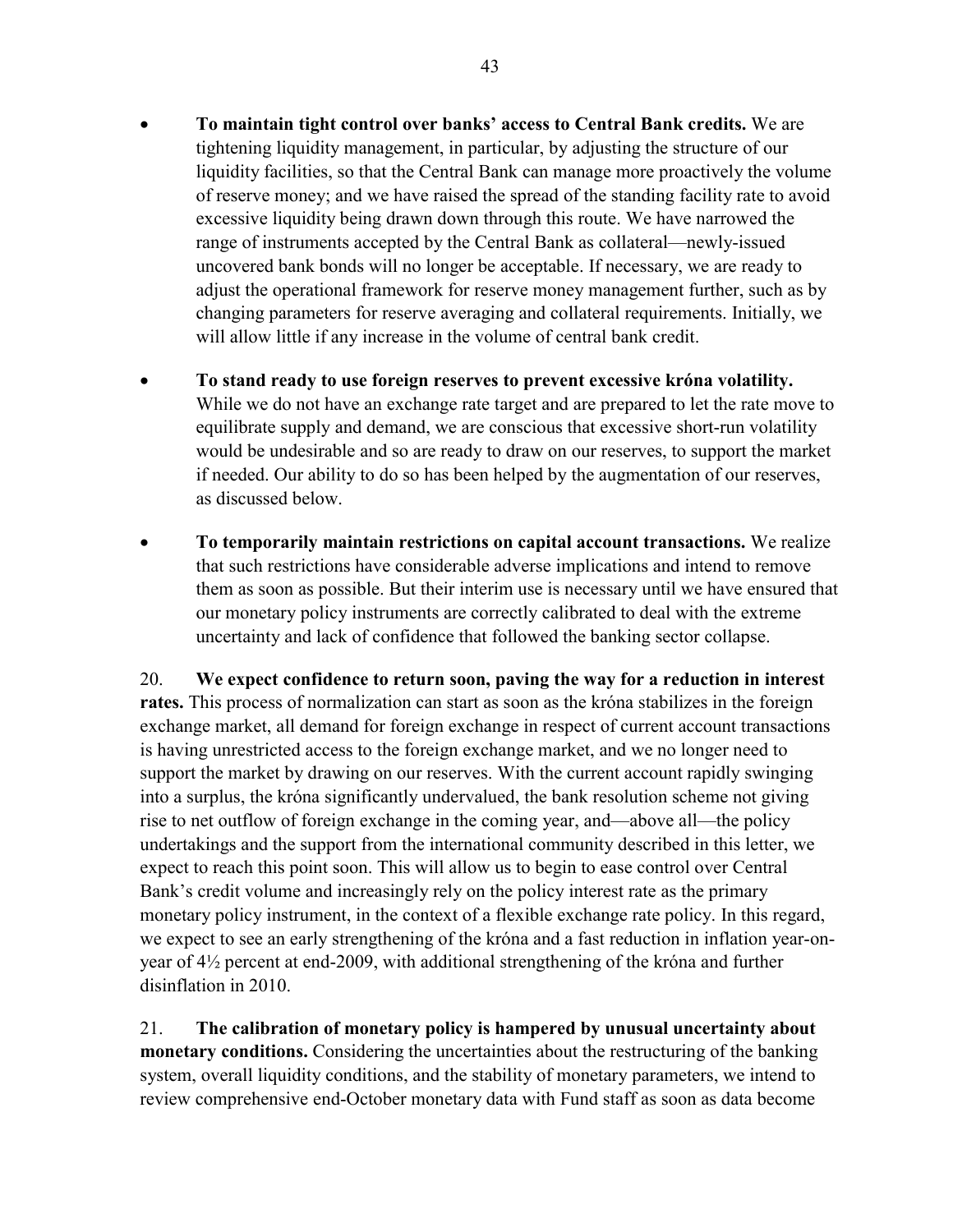available, and will present a modification of the monetary program to the Executive Board if required. Our program contains a quarterly ceiling for net domestic assets and a quarterly floor for net international reserves of the Central Bank of Iceland.

22. **The exchange controls, temporarily imposed on October 10 in response to the sharp deterioration in the króna and pressures on reserves, will be removed during the program period**. These controls include exchange restrictions on certain current international transactions, which have contributed to private external payment arrears. Implementation of the key program objective of strengthening the current account position to allow bolstering reserves and reestablishing free international payments through the banking system would support removal of the exchange restrictions and clearance of these private external payment arrears. In the meantime, we request temporary Fund approval of the exchange restrictions in line with Fund policy, on the basis that they have been imposed for balance of payments reasons and are non-discriminatory. Furthermore, we commit not to impose or intensify restrictions on the making of payments and transfers for current international transactions nor to introduce multiple currency practices. This is a continous performance criteria under the program.

# **Incomes policy**

23. **It will be important to have a national consensus consistent with the objectives of the macroeconomic program**. Historically, income policy in Iceland has been very effective, with past agreements supporting the economic adjustment when difficult circumstances demanded it. Social partners recognize the need to enter an agreement that is commensurate with the severity of the situation.

# **External financing**

24. **The collapse of the banking system has left us with considerable external financing needs**. We estimate this need to be about \$24 billion during the period from now and until the end of 2010. Of this, about \$19 billion are composed by arrears on obligations of the three intervened private banks as well as financing earmarked for payments in relation to foreign deposits, leaving a cash financing need of \$5 billion. We expect purchases from the IMF to amount to about \$2 billion, leaving a residual need of \$3 billion. We expect to cover this through assistance from bilateral creditors, and to obtain concrete commitments in this regard before IMF Board consideration of our program. Progress in covering our financing need will be assessed during the quarterly program reviews.

# **Fund arrangement**

25. **Given our extraordinary financing needs, we request a Stand-By Arrangement for the period of November 2008 to November 2010** in the amount of SDR 1.4 billion, equivalent to 1190 percent of our quota**.** The program will be supported on the basis of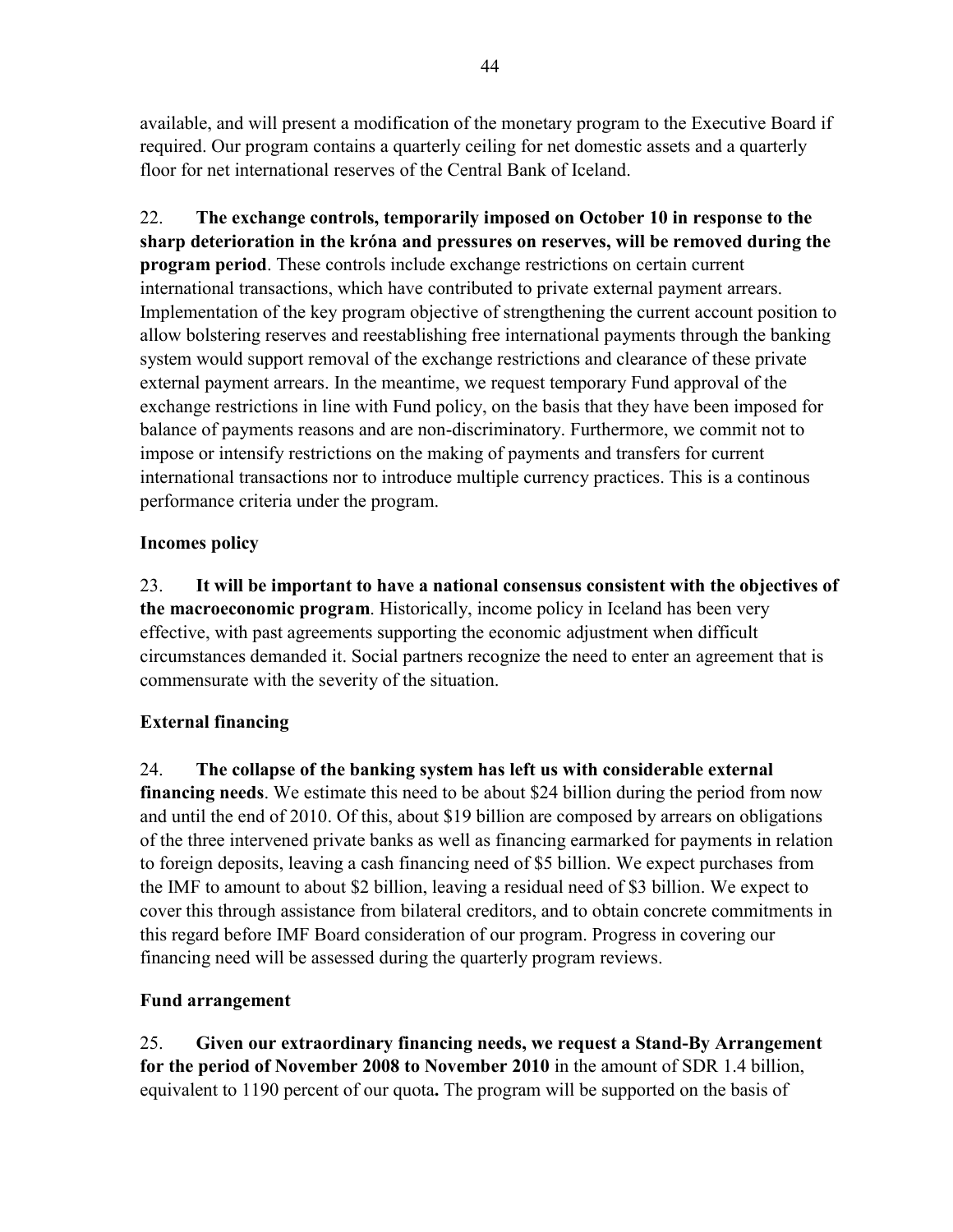policies and specific targets described in this letter. We believe that the policies set forth in this Letter are adequate to achieve the objectives of its program, in particular underpinning renewed confidence in the Iceland economy. However, we will take any further measures that may become appropriate for this purpose. Iceland will consult with the IMF on the adoption of these measures, and in advance of revisions to the policies contained in this Letter, in accordance with the IMF's policies on such consultation. We will maintain a close and proactive dialogue with the Fund, in accordance with Fund policies on such matters.

26. **We recognize the importance of completing a first-time safeguards assessment of the CBI by the first review of the SBA**. In this regard, the Central Bank will receive a safeguards mission from the Fund and provide the information required to complete the assessment by the first review.

# 27. **We authorize the IMF to publish the Letter of Intent and its attachments, and the related staff report**.

Sincerely yours,

Davíd Oddsson /s/ Árni M. Mathiesen /s/ Chairman of the Central Bank Minister of Finance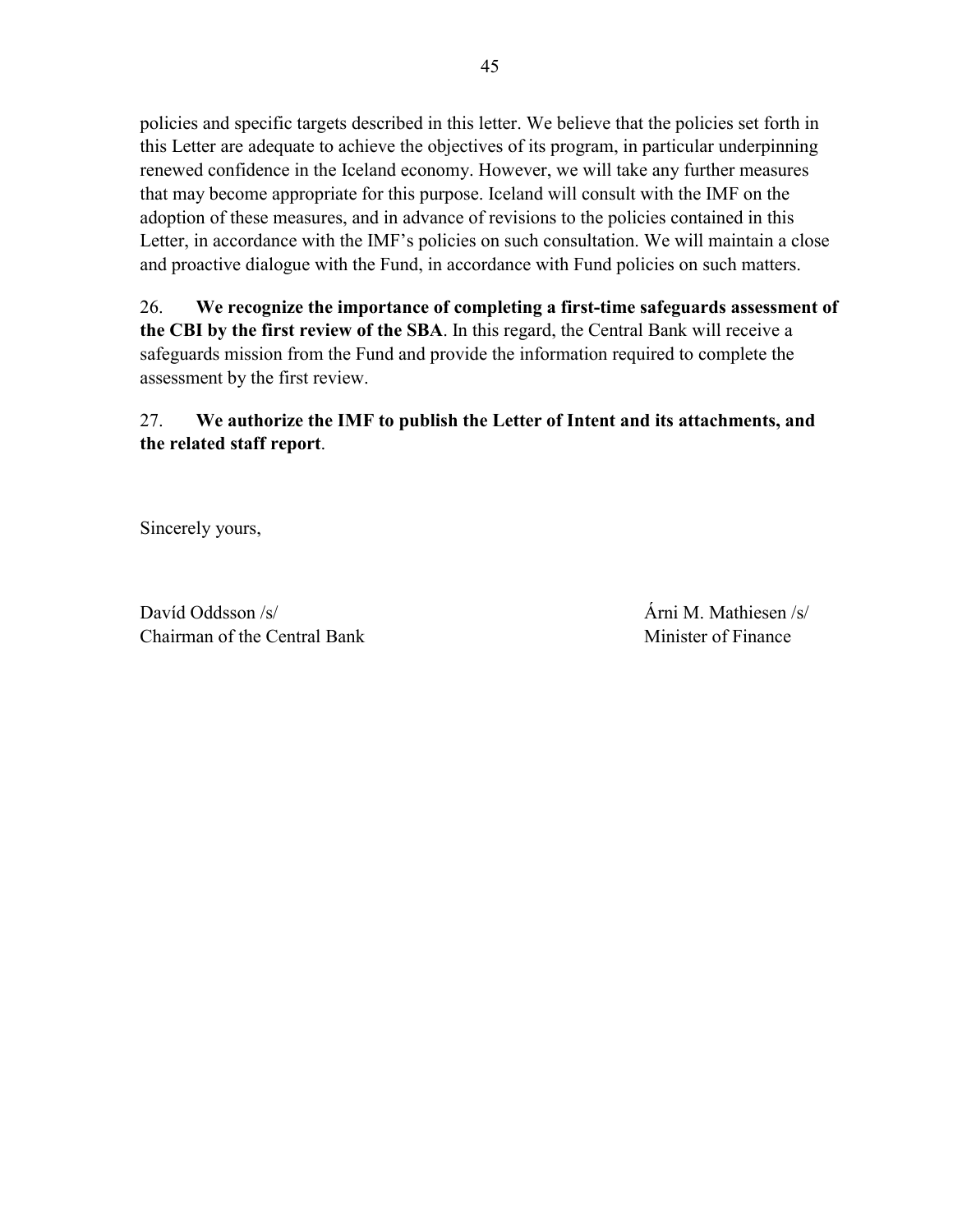|                                                                                                                                                                                                 | <b>Performance</b><br><b>Criteria</b> |                                | <b>Indicative Targets</b>            |
|-------------------------------------------------------------------------------------------------------------------------------------------------------------------------------------------------|---------------------------------------|--------------------------------|--------------------------------------|
|                                                                                                                                                                                                 | December-2008<br>Ceiling/Floor 1/     | March-2009<br>Ceiling/Floor 2/ | <b>June 2009</b><br>Ceiling/Floor 3/ |
|                                                                                                                                                                                                 | (In billions of króna)                |                                |                                      |
| 1. Floor on the change in the central<br>government net financial balance.4/                                                                                                                    | $-12$                                 | $-55$                          | $-55$                                |
| 2. Ceiling on the change in net credit of the<br>Central Bank of Iceland to the private sector.<br>5/                                                                                           | 25                                    | 50                             | 50                                   |
| 3. Ceiling on the change in the domestic<br>claims of the Central Bank of Iceland to the<br>central government                                                                                  | 25                                    | 25                             | 25                                   |
|                                                                                                                                                                                                 | (In millions of US dollars)           |                                |                                      |
| 4. Floor on the change in net international<br>reserves of the Central Bank of Iceland 6/                                                                                                       | .                                     | $\cdots$                       | .                                    |
| 5. Ceiling on the level of contracting or<br>guaranteeing of new medium and long term<br>external debt by central government 7/                                                                 | 4000                                  | 4075                           | 4150                                 |
| 6. Ceiling on the stock of central government<br>short-term external debt 7/8/                                                                                                                  | 650                                   | 650                            | 650                                  |
| 7. Ceiling on the accumulation of new external<br>payments arrears on external debt contracted<br>or guaranteed by central government from<br>multilateral or bilateral official creditors.8/9/ | $\mathbf 0$                           | 0                              | 0                                    |

#### **Table 1. Iceland Quantitative Performance Criteria Under the 2008 Economic Program**

1/ Quantitative performance criteria from October 22, 2008 to December 31, 2008 (unless otherwise indicated).

2/ Indicative targets from January 1, 2009 to March 31, 2009.

3/ Indicative targets from April 1, 2009 to June 30, 2009.

4/ From October 1 to December 31. At end-September, the central government net financial balance was króna 4.28 billion. After contributions to the government employees pension fund. The net financial balance excludes the capital injection cost of bank and central bank recapitalization and excludes the increase in debt from guaranteeing the repayment of depositors in foreign branches of Icelandic banks.

5/ On October 21, net credit of the central bank to the private sector was króna 438 billion.

6/ (-) indicates decrease. On October 21 net international reserves stood at - \$ 0.425 billion. NIR is the difference of gross foreign assets and foreign liabilities (including all foreign currency deposits and other liabilities of financial institutions and the general government at the CBI).

7/ Cumulative from October 1 contracting medium and long-term external borrowing. Excludes IMF and excludes official bilateral loans for deposit insurance. On September 30, medium and long term external debt of the central government was \$ 2,678 million and short term external debt was \$ 619.8 million. Short term external debt has an original maturity of up to and including one year. Medium and long-term external debt has an original maturity of more than one year.

8/ Applies on a continuous basis.

9/ On October 20 the central government had no arrears to multilateral and official bilateral creditors.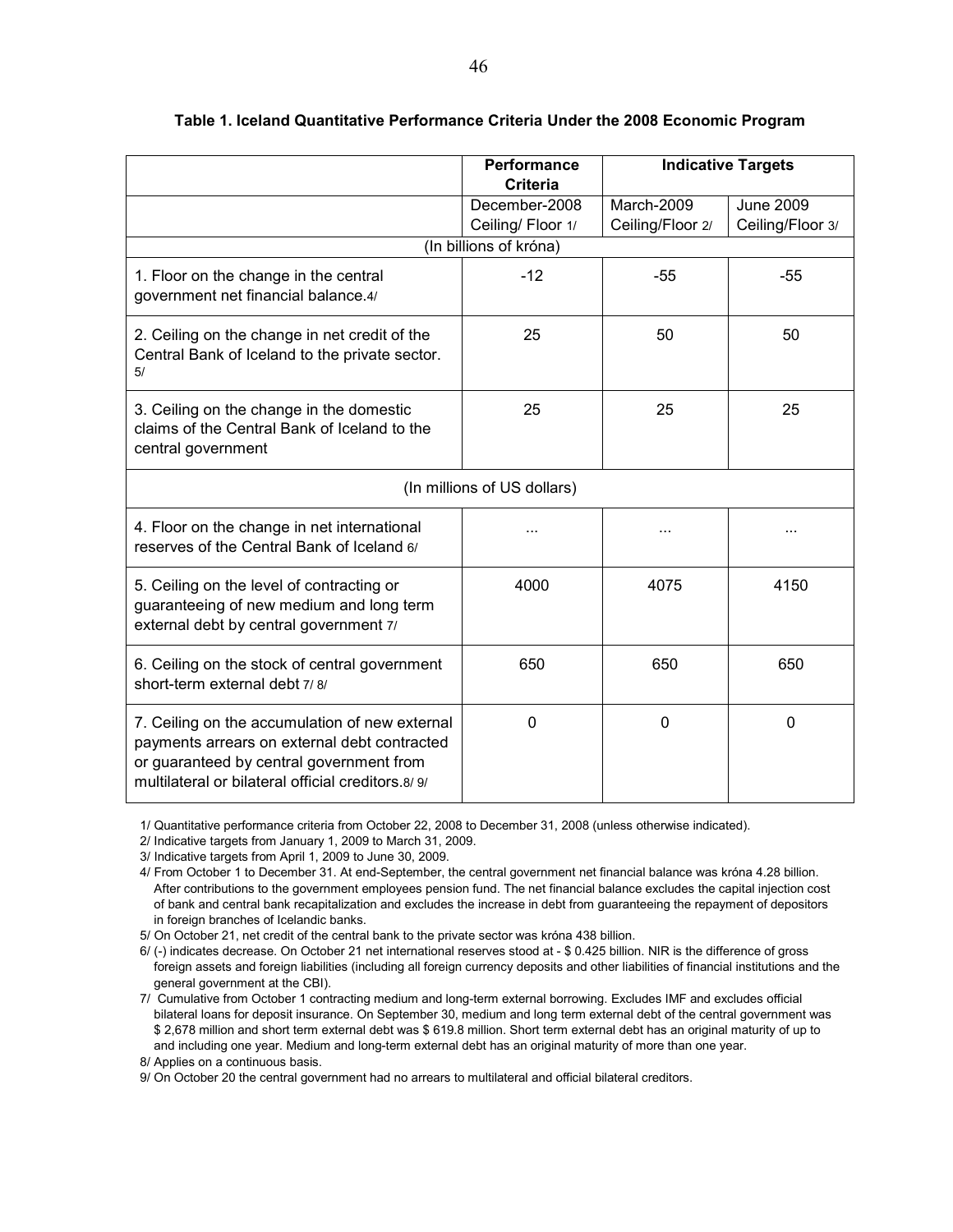## **Table 2. Iceland Structural Conditionality Under the 2008 Economic Program**

#### *Prior Actions*

- Raise the policy interest rate to 18 percent.
- Establish a committee comprising representatives from the Prime Minister's Office, the Financial Supervisory Authority, the Central Bank of Iceland, the Ministry of Finance and the Ministry of commerce to coordinate policy input and will be chaired by the expert in charge of the bank restructuring process.

#### *Structural Performance Criteria*

- A capital injection into the three new banks, made using tradable government bonds issued on market terms, to raise the capital adequacy ratio to at least 10 percent. *By end-February 2009*.
- An experienced banking supervisor to provide an assessment (to be published) of the regulatory framework and supervisory practice, including the framework of rules on liquidity management, connected lending, large exposures, cross-ownership, and the "fit and proper" status of owners and managers, and propose needed changes. *By end-March 2009.*

#### *Structural Benchmarks*

- Develop a strategy for asset recoveries. *By end-November 2008.*
- FME to review the business plans of each of the new banks. *By January 15, 2009.*
- International Auditing Firm to conduct valuations of the old and new banks using a methodology in accordance with international best practice. *Complete by end-January 2009.*
- Prepare plans to embark on medium-term fiscal consolidation. *By end-2008*. Improve the medium-term fiscal framework. *By end-June 2009*.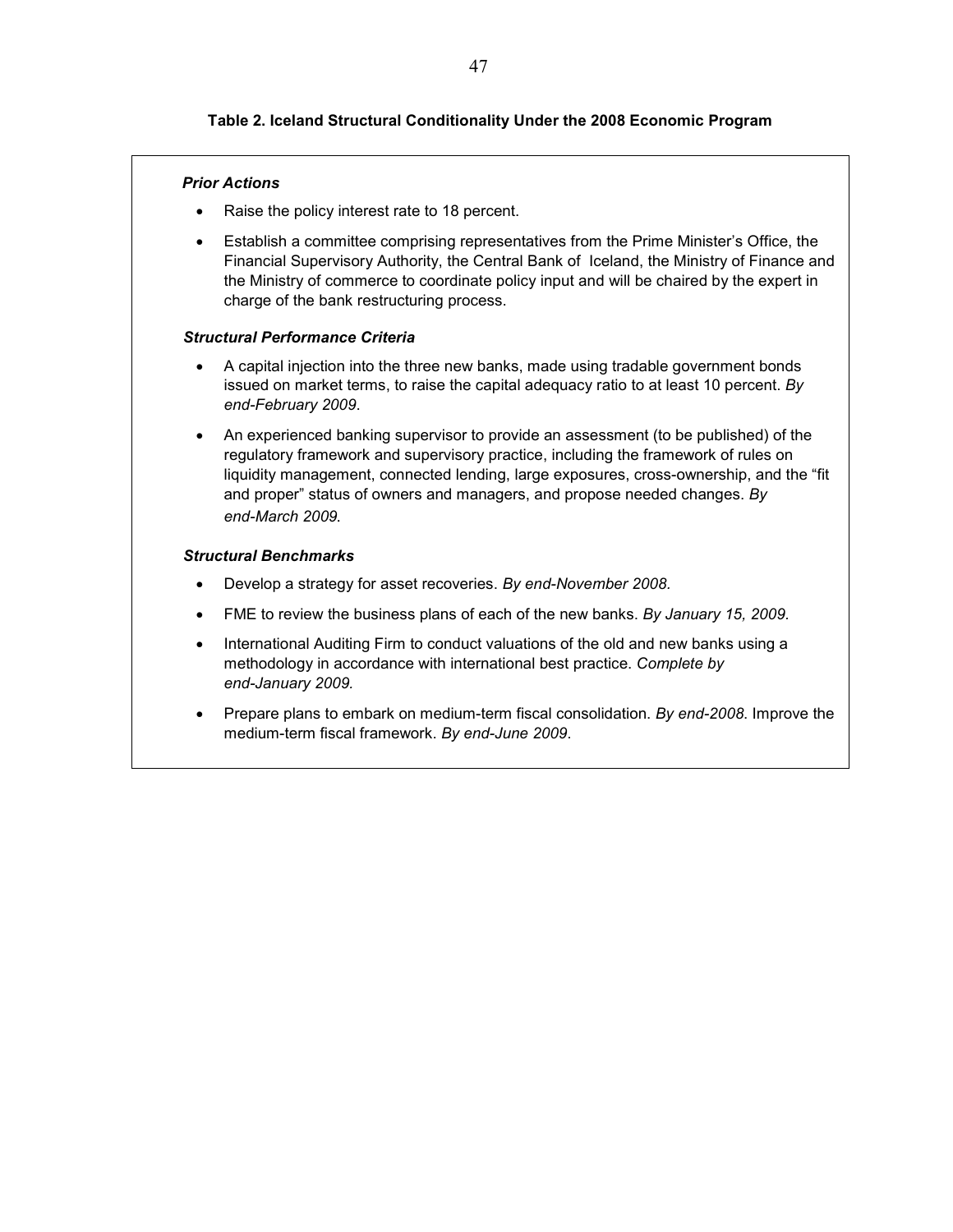# **ATTACHMENT II. ICELAND: TECHNICAL MEMORANDUM OF UNDERSTANDING (TMU)**

November 15, 2008

1. This memorandum sets out the understandings between the Icelandic authorities and the IMF staff regarding the definitions of quantitative and structural performance criteria, as well as respective reporting requirements for the Stand-By Arrangement (SBA). These performance criteria and indicative targets are reported in Tables 1 and 2.

2. The exchange rate for the purposes of the program dollar is set at 113.9 Icelandic króna per U.S. dollar. The corresponding cross exchange rates are provided in Table 3.

# **Central Government**

3. **Definition:** For the purposes of the program the government includes the central government, which includes government entities of group "A" as defined in the Government Financial Reporting Act No.88/1997.

4. **Supporting material:** The Ministry of Finance (MOF) will provide to the IMF detailed information on monthly revenues and expenditures both on a cash and accrual basis, domestic and foreign debt redemptions, new domestic and foreign debt issuance, change in the domestic and foreign cash balances of the central government at the central bank of Iceland, all other sources of financing including capital transactions, and arrears of the central government.

# **Quantitative Performance Criteria, Indicative Targets, and Continuous Performance**

# **Criteria: Definitions and Reporting Standards**

# **A. Floor on the Net Financial Balance of the Central Government**

5. The net financial balance of the central government will be measured from the financing side at current exchange rates, and will be defined after contributions to the government employees pension fund. The net financial balance will be defined as the negative of the sum of (i) net domestic financing, and (ii) net external financing.

Net domestic financing (NDF) consists of financing by the banking system (the central bank of Iceland and commercial banks) and non-bank financial institutions to the central government. NDF consists of treasury bills, government bonds, promissory notes and other domestic debt instruments issued by the government, and loans and advances net of government deposits with the central bank of Iceland and commercial banks. NDF is calculated as the sum of (i) financing to the government by the central bank of Iceland, including any interest arrears, minus the change in all central government deposits with the central bank of Iceland, from the balance sheet of the central bank of Iceland; (ii) loans and advances to the central government by the commercial banks, including any interest arrears,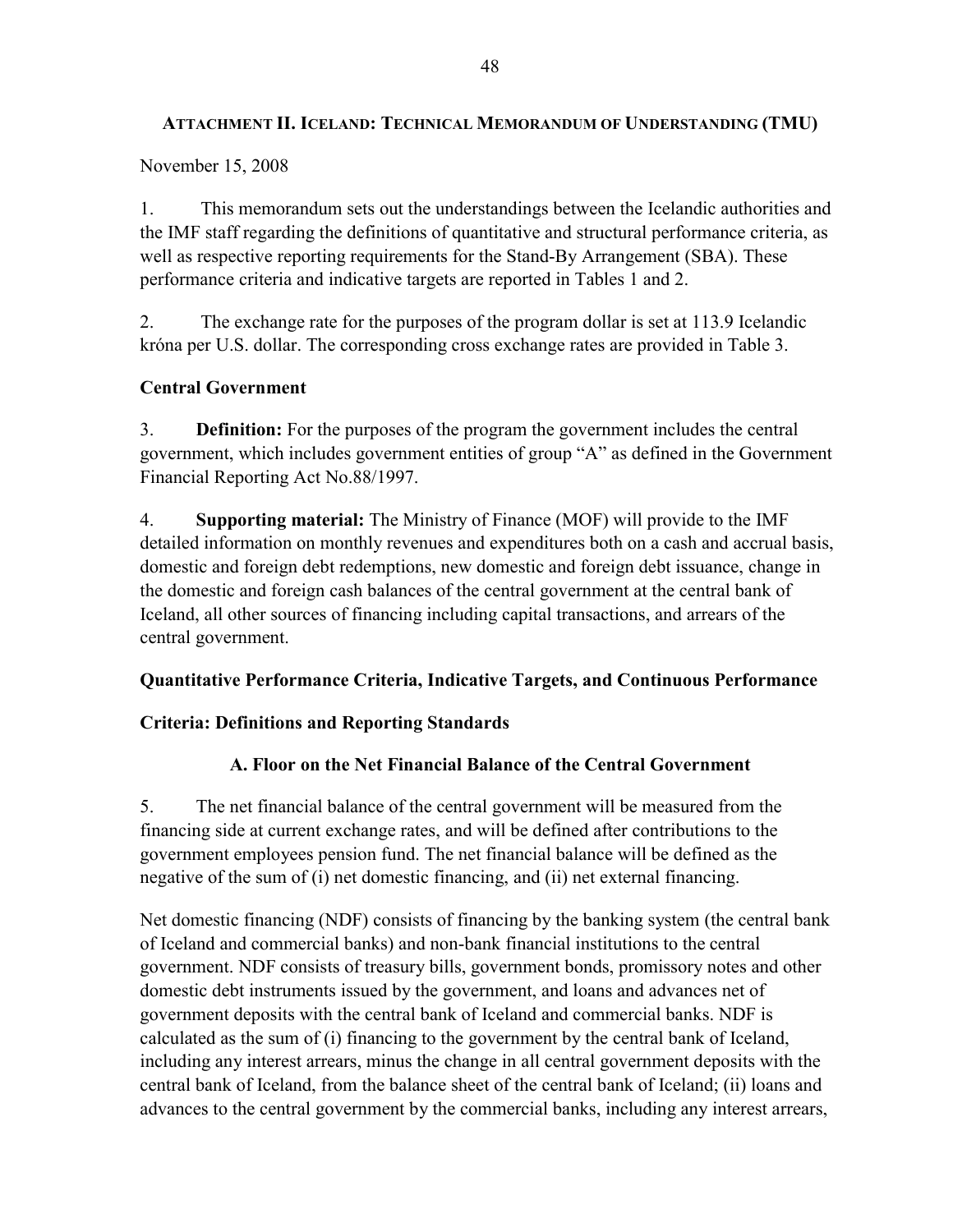minus the change in all government deposits held with the banks, from the balance sheet of the commercial banks; (iii) the changes in the outstanding stock of treasury bills, government bonds, promissory notes and other domestic debt instruments issued by the government, including any interest arrears.

Net external financing is defined as the total of financing disbursed to the central government, net change in external arrears, minus amortization. Amortization includes all external debt-related payments of principal by the central government.

For the purposes of the program, the net financial balance will exclude any debt issuance for the purposes of bank restructuring, central bank recapitalization, and exclude debt accumulation for honoring obligations to depositors in foreign branches of Icelandic banks.

## **Supporting material:**

- Data on domestic bank and nonbank financing will be provided to the IMF by the Central Bank of Iceland and the Financial Management Department of the MOF within three weeks after the end of the month. This will include data on redemptions of domestic central government liabilities and data on the cash balances in domestic currency of the MOF at the Central Bank of Iceland and in commercial banks.
- Data on net external financing as well as other external borrowing will be provided to the IMF monthly by the Financial Management Unit at the MOF within three weeks of the end of each month. This will include data on redemptions of foreign central government liabilities and data on the foreign exchange cash balances of the MOF at the Central Bank of Iceland and in commercial banks.
- Data will be provided at the actual exchange rates.

# **B. Floor on the Net International Reserves of the Central Bank of Iceland**

6. **Definition:** Net international reserves (NIR) of the Central Bank of Iceland (CBI) are defined as the U.S. dollar value of gross foreign assets minus foreign liabilities of the CBI.

• **Gross foreign assets** are defined consistently with SDDS as readily available claims on nonresidents denominated in foreign convertible currencies. They include the CBI's holdings of monetary gold, SDRs, foreign currency cash, foreign currency securities, deposits abroad, and the country's reserve position at the Fund. Excluded from reserve assets are any assets that are pledged, collateralized, or otherwise encumbered, claims on residents, precious metals other than gold, assets in nonconvertible currencies, and illiquid assets**.**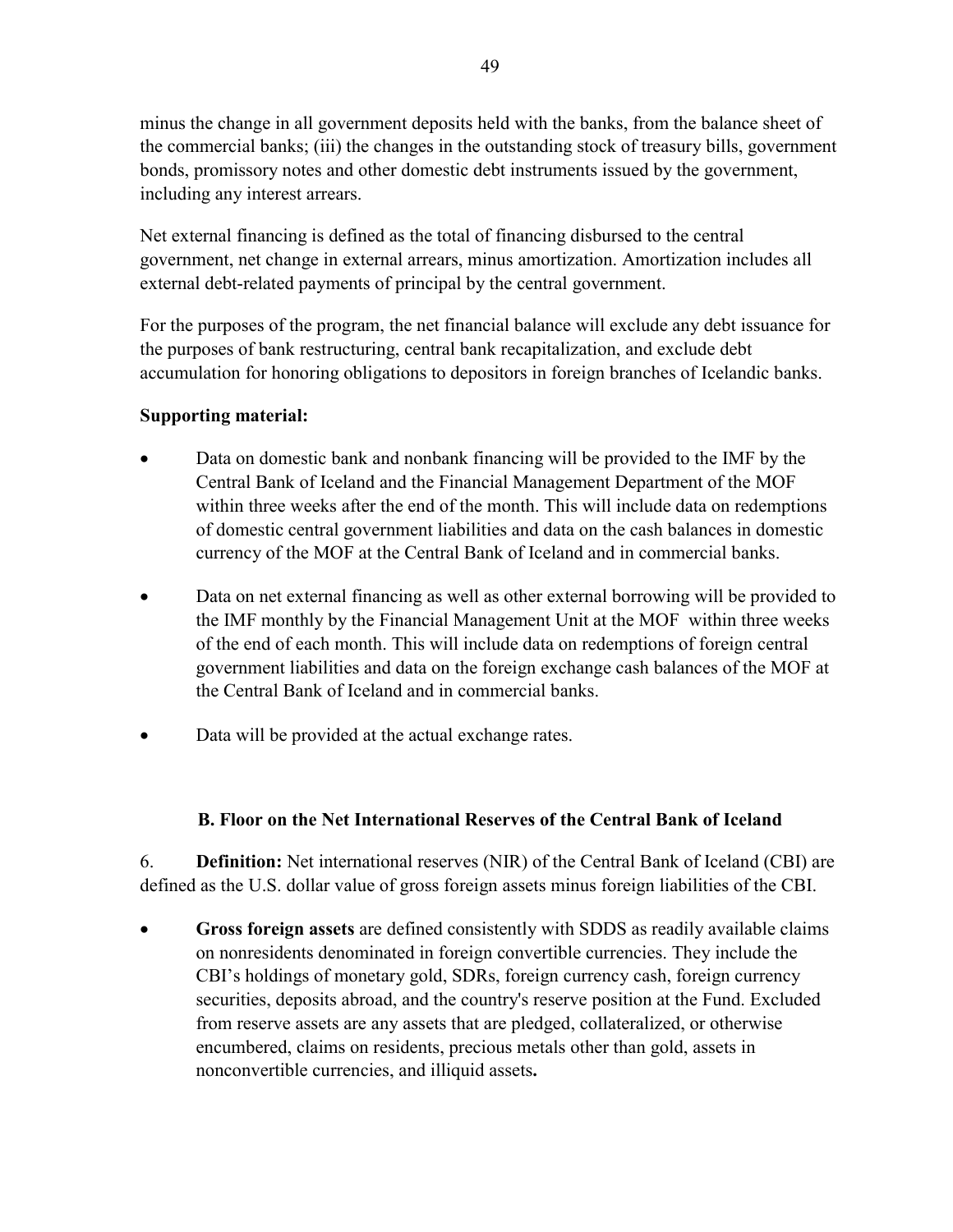- **Gross foreign liabilities** are defined consistently with SDDS as all foreign exchange liabilities to residents and nonresidents, including commitments to sell foreign exchange arising from derivatives, and all credit outstanding from the Fund. Foreign currency deposits and other liabilities of financial institutions and the general government at the CBI will be included in gross foreign liabilities.
- **For program monitoring purposes**, the stock of foreign assets and foreign liabilities of the Central Bank of Iceland shall be valued at program exchange rates as described on paragraph 2 above. The stock of NIR amounted to - \$ 425 million as of October 21, 2008 (at the program exchange rate).

7. **Supporting material:** Data on net international reserves (both at actual and program exchange rates) and on net foreign financing (balance of payments support loans; cash grants to the consolidated government; amortization (excluding repayments to the IMF); interest payments on external debt by the MOF and the CBI) will be provided to the IMF in a table on the Central Bank of Iceland's foreign exchange flows (which include details of inflows, outflows, and net international reserves) on a monthly basis within two weeks following the end of the month. Flows of net international reserves will be provided on a daily basis.

# **C. Ceiling on Net Credit of the Central Bank of Iceland to the Private Sector**

8. **Definition:** Net credit of the central bank to the private sector is defined as the difference between CBI lending to private banks through its overnight and weekly collateral facilities and any other instruments to which the CBI would extend credit to the private sector, and current account balances of the banks at the CBI and central bank CDs in issuance. Performance against the net credit will be measured at program exchange rates.

9. **Supporting material**: The CBI will provide to the IMF with data on central bank lending to private banks through its overnight and weekly collateral facilities, any other instruments to which the CBI would extend credit to the private sector, current account balances of the banks at the CBI, and central bank CDs in issuance, on a daily basis.

# **D. Ceiling on Net Credit of the Central Bank of Iceland to the Central Government**

10. **Definition**. Net credit of the Central Bank of Iceland to the public sector is defined as the difference between CBI lending to the central government and central government deposits at the CBI in domestic currency.

11. **Supporting material**: The CBI will provide the IMF with data on central bank lending to the central government and central government deposits at the central bank, on a daily basis.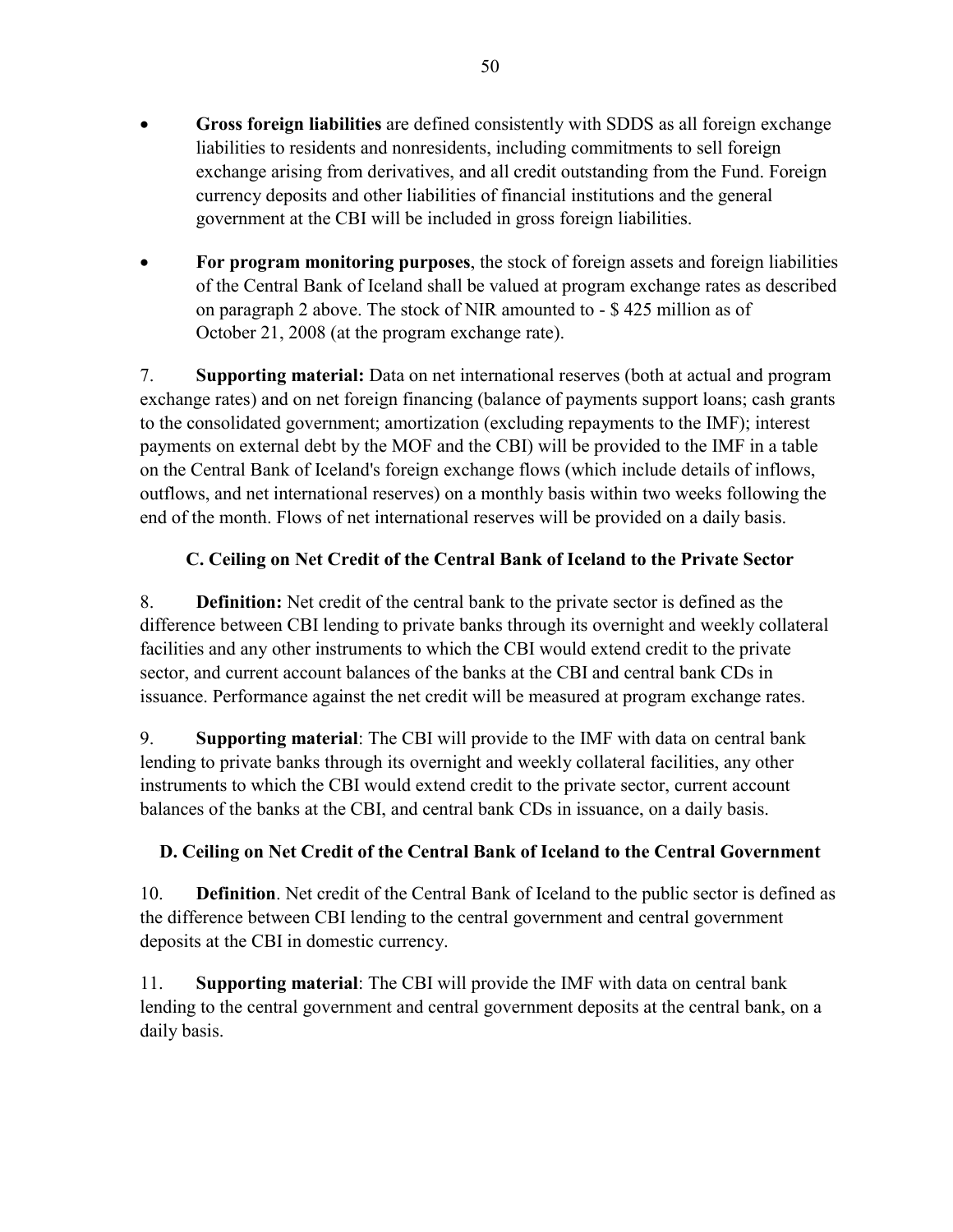## **E. Ceiling on Contracting or Guaranteeing of New Medium and Long Term External Debt by Central Government**

12. **Definition:** This performance criterion applies not only to debt as defined in point No. 9 of the IMF's Guidelines on Performance Criteria with Respect to External Debt (Decision No. 12274-(00/85) August 24, 2000) but also to commitments contracted or guaranteed for which value has not been received.<sup>8</sup> Previously contracted debt that has been rescheduled will be excluded from the definition of "new debt" for the purposes of this performance criterion. The performance criterion covers public and publicly guaranteed external debt with an original maturity of more than one year. Excluded from the limits are purchases from the IMF Stand-By Arrangement and bilateral official loans extended and earmarked for payments on foreign deposit guarantees. Debt falling within the limit shall be valued in US dollars at the time the contract or guarantee becomes effective.

13. **Supporting material:** Details of all new commitments and government guarantees for external borrowing, with detailed explanations, will be provided by the MOF to the IMF on a monthly basis within two weeks of the end of each month. Data will be provided using actual exchange rates.

# **F. Ceiling on the Stock of Central Government Short-Term External Debt**

14. **Definition:** The limit on short-term external debt applies on a continuous basis to the stock of short-term external debt owed or guaranteed by the central government of Iceland,

 $\overline{a}$ 

<sup>8</sup> Point No. 9 of the IMF's guidelines reads as follows: "(a) For the purpose of this guideline, the term "debt" will be understood to mean a current, i.e., not contingent, liability, created under a contractual arrangement through the provision of value in the form of assets (including currency) or services, and which requires the obligor to make one or more payments in the form of assets (including currency) or services, at some future point(s) in time; these payments will discharge the principal and/or interest liabilities incurred under the contract. Debts and take a number of forms, the primary ones being as follows: (i) loans, i.e., advances of money to obligor by the lender made on the basis of an undertaking that the obligor will repay the funds in the future (including deposits, bonds, debentures, commercial loans and buyers' credits) and temporary exchanges of assets that are equivalent to fully collateralized loans under which the obligor is required to repay the funds, and usually pay interest, by repurchasing the collateral from the buyer in the future (such as repurchase agreements and official swap arrangements); (ii) suppliers' credits, i.e., contracts where the supplier permits the obligor to defer payments until some time after the date on which the goods are delivered or services are provided; and (iii) leases, i.e., arrangements under which property is provided which the lessee has the right to use for one or more specified period(s) of time that are usually shorter than the total expected service life of the property, while the leaser retains the title to the property. For the purpose of the Guideline, the debt is the present value (at the inception of the lease) of all lease payments expected to be made during the period of the agreement excluding those payments that cover the operation, repair, or maintenance of the property. (b) Under the definition of debt set out in point 9a above, arrears, penalties, and judicially awarded damages arising from the failure to make payment under a contractual obligation that constitutes debt are debt. Failure to make payment on an obligation that is not considered debt under this definition (e.g., payment on delivery) will not give rise to debt."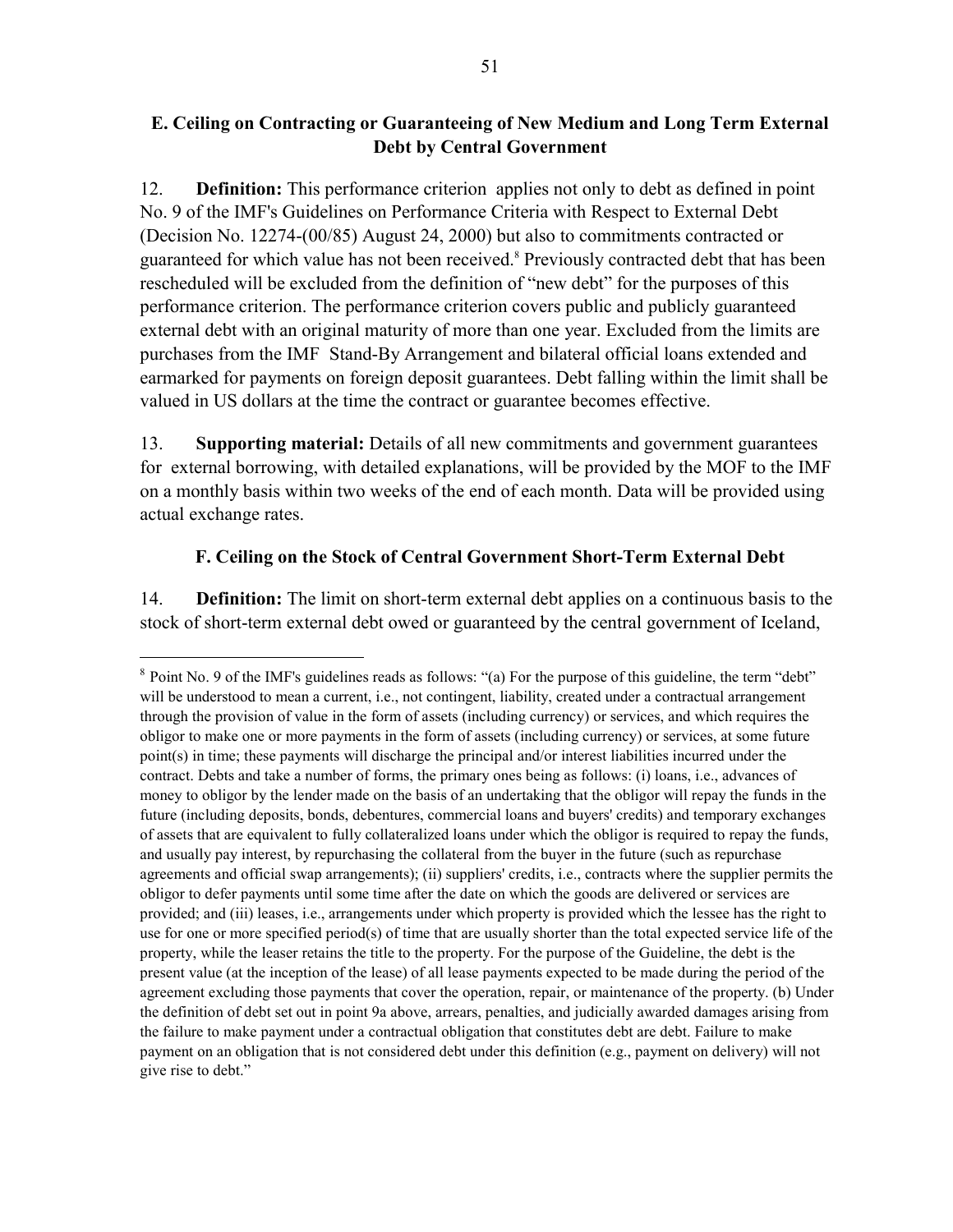with an original maturity of up to and including one year. It applies to debt as defined in paragraph 10 above. Excluded from the limit are any rescheduling operations (including the deferral of interest on commercial debt). Debt falling within the limit shall be valued in US dollars at the time the contract or guarantee becomes effective.

15. **Ceiling on the accumulation of new external payments arrears on external debt contracted or guaranteed by central government from multilateral or bilateral official creditors.** This performance criterion applies on a continuous basis. External payment arrears consist of external debt service obligations (principal and interest) falling due after October 20, 2008 and that have not been paid at the time due, taking into account the grace periods specified in contractual agreements.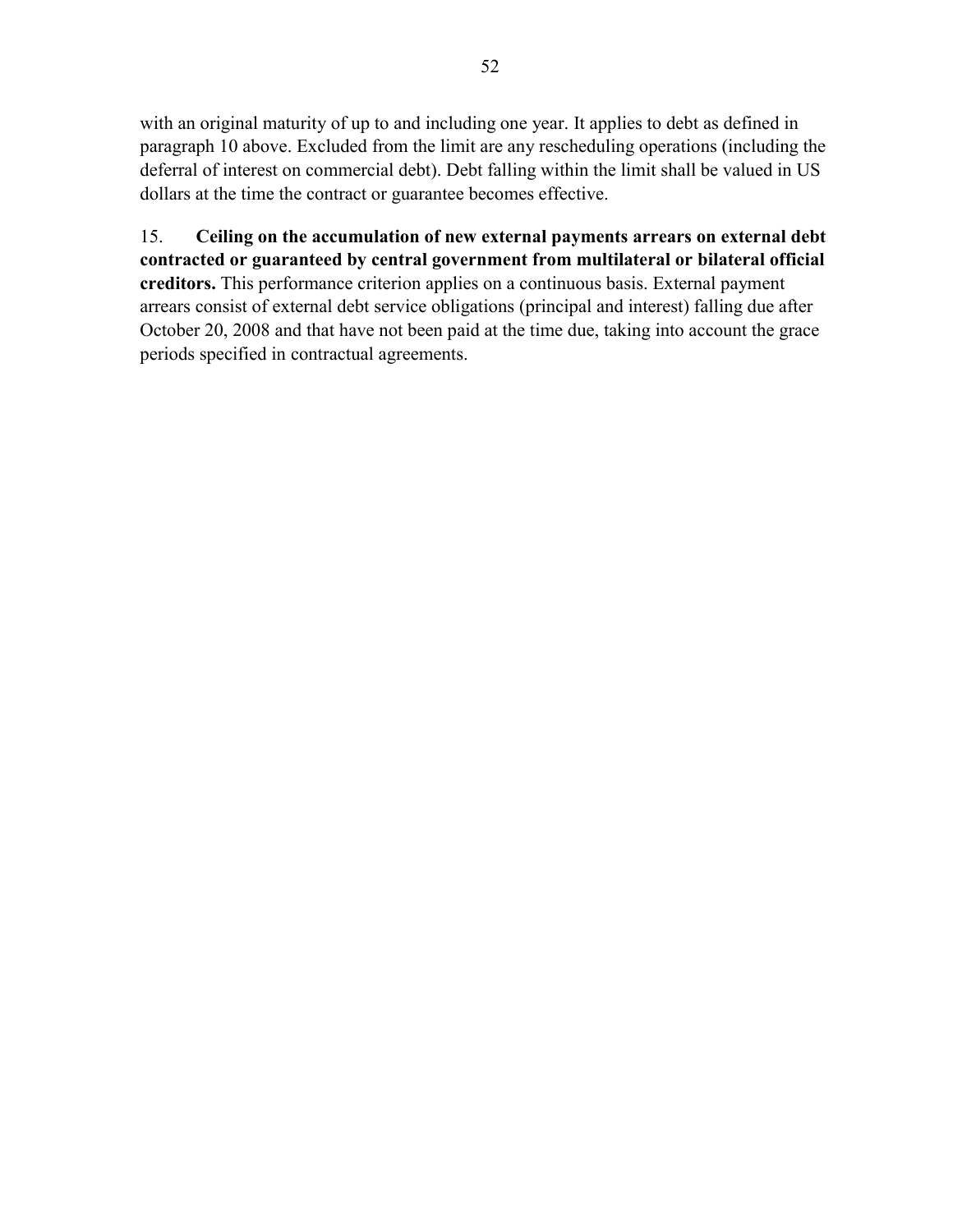|                                                                                                                                                                                                  | <b>Performance</b><br><b>Criteria</b> |                                | <b>Indicative Targets</b>            |
|--------------------------------------------------------------------------------------------------------------------------------------------------------------------------------------------------|---------------------------------------|--------------------------------|--------------------------------------|
|                                                                                                                                                                                                  | December-2008<br>Ceiling/Floor 1/     | March-2009<br>Ceiling/Floor 2/ | <b>June 2009</b><br>Ceiling/Floor 3/ |
|                                                                                                                                                                                                  | (In billions of Krona)                |                                |                                      |
| 1. Floor on the change in the central<br>government net financial balance.4/                                                                                                                     | $-12$                                 | $-55$                          | $-55$                                |
| 2. Ceiling on the change in net credit of the<br>Central Bank of Iceland to the private sector.<br>5/                                                                                            | 25                                    | 50                             | 50                                   |
| 3. Ceiling on the change in the domestic<br>claims of the Central Bank of Iceland to the<br>central government                                                                                   | 25                                    | 25                             | 25                                   |
|                                                                                                                                                                                                  | (In millions of US dollars)           |                                |                                      |
| 4. Floor on the change in net international<br>reserves of the Central Bank of Iceland 6/                                                                                                        | .                                     | $\cdots$                       |                                      |
| 5. Ceiling on the level of contracting or<br>guaranteeing of new medium and long term<br>external debt by central government 7/                                                                  | 4000                                  | 4075                           | 4150                                 |
| 6. Ceiling on the stock of central government<br>short-term external debt 7/8/                                                                                                                   | 650                                   | 650                            | 650                                  |
| 7. Ceiling on the accumulation of new external<br>payments arrears on external debt contracted<br>or guaranteed by central government from<br>multilateral or bilateral official creditors. 8/9/ | 0                                     | 0                              | 0                                    |

#### **Table 1. Iceland Quantitative Performance Criteria Under the 2008 Economic Program**

1/ Quantitative performance criteria from October 22, 2008 to December 31, 2008 (unless otherwise indicated).

2/ Indicative targets from January 1, 2009 to March 31, 2009.

3/ Indicative targets from April 1, 2009 to June 30, 2009.

4/ From October 1 to December 31. At end-September, the central government net financial balance was króna 4.28 billion. After contributions to the government employees pension fund. The net financial balance excludes the capital injection cost of bank and central bank recapitalization and excludes the increase in debt from guaranteeing the repayment of depositors in foreign branches of Icelandic banks.

5/ On October 21, net credit of the central bank to the private sector was króna 438 billion.

6/ (-) indicates decrease. On October 21 net international reserves stood at - \$ 0.425 billion. NIR is the difference of gross foreign assets and foreign liabilities (including all foreign currency deposits and other liabilities of financial institutions and the general government at the CBI).

7/ Cumulative from October 1 contracting of medium and long-term external borrowing. Excludes IMF and excludes official bilateral loans for deposit insurance. On September 30, medium and long term external debt of the central government was \$ 2,678 million and short term external debt was \$ 619.8 million. Short term external debt has an original maturity of up to and including one year. Medium and long-term external debt has an original maturity of more than one year.

8/ Applies on a continuous basis.

9/ On October 20 the central government had no arrears to multilateral and official bilateral creditors.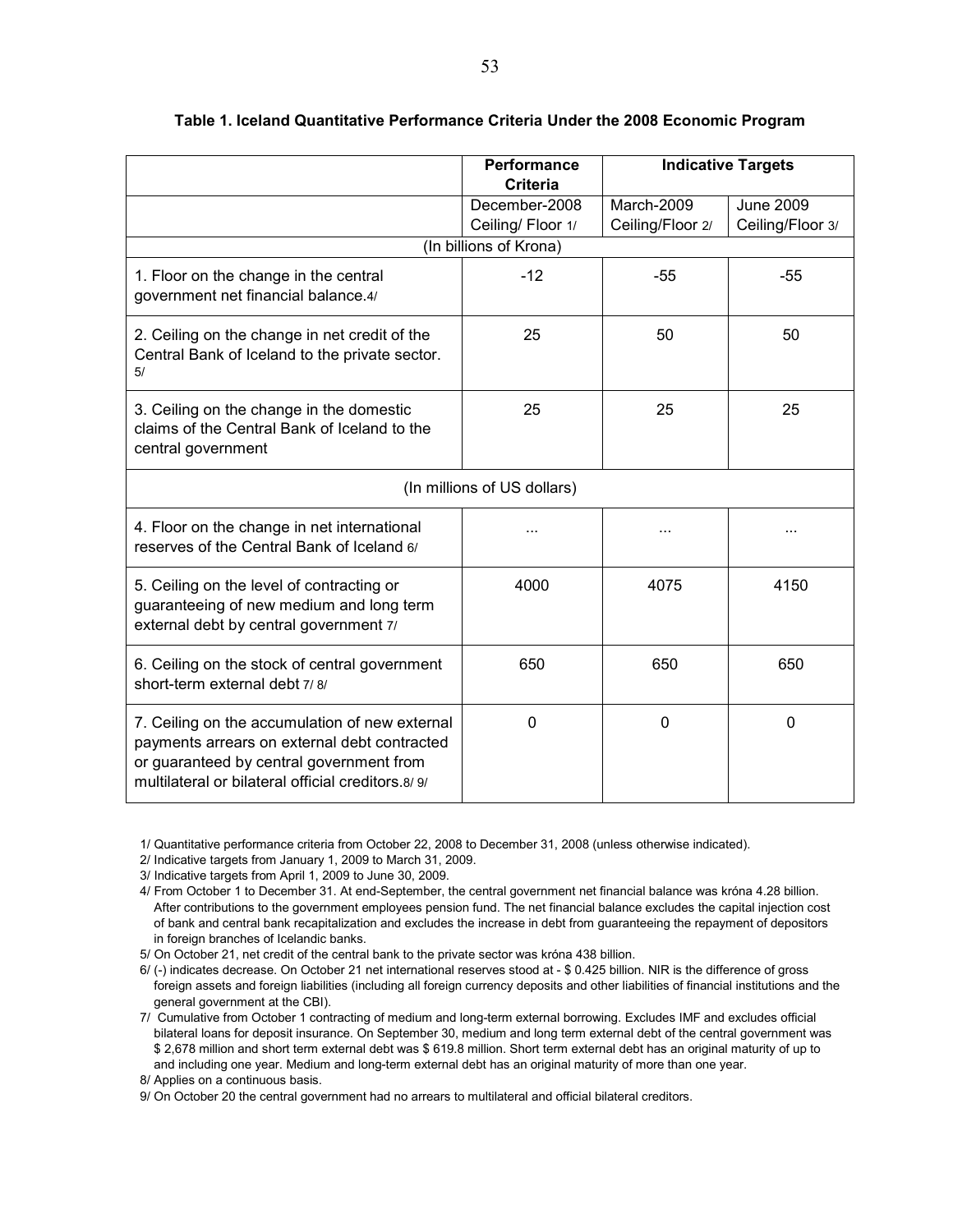## **Table 2. Iceland Structural Conditionality Under the 2008 Economic Program**

#### *Prior Actions*

- Raise the policy interest rate to 18 percent.
- Establish a committee comprising representatives from the Prime Minister's Office, the Financial Supervisory Authority, the Central Bank of Iceland, the Ministry of Finance and the Ministry of commerce to coordinate policy input and will be chaired by the expert in charge of the bank restructuring process.

#### *Structural Performance Criteria*

- A capital injection into the three new banks, made using tradable government bonds issued on market terms, to raise the capital adequacy ratio to at least 10 percent. *By end-February 2009*.
- An experienced banking supervisor to provide an assessment (to be published) of the regulatory framework and supervisory practice, including the framework of rules on liquidity management, connected lending, large exposures, cross-ownership, and the "fit and proper" status of owners and managers, and propose needed changes. *By end March 2009.*

#### *Structural Benchmarks*

- Develop a strategy for asset recoveries. *By end November 2008.*
- FME to review the business plans of each of the new banks. *By January 15, 2009.*
- International Auditing Firm to conduct valuations of the old and new banks using a methodology in accordance with international best practice. *Complete by end-January 2009.*
- Prepare plans to embark on medium-term fiscal consolidation. *By end-2008*. Improve the medium-term fiscal framework. *By end-June 2009*.

#### **Table 3. Program Exchange Rates**

| Icelandic króna per U.S. dollar | Icelandic króna per pound | Icelandic króna per euro |
|---------------------------------|---------------------------|--------------------------|
| 113.9                           | 193.6                     | 150.5                    |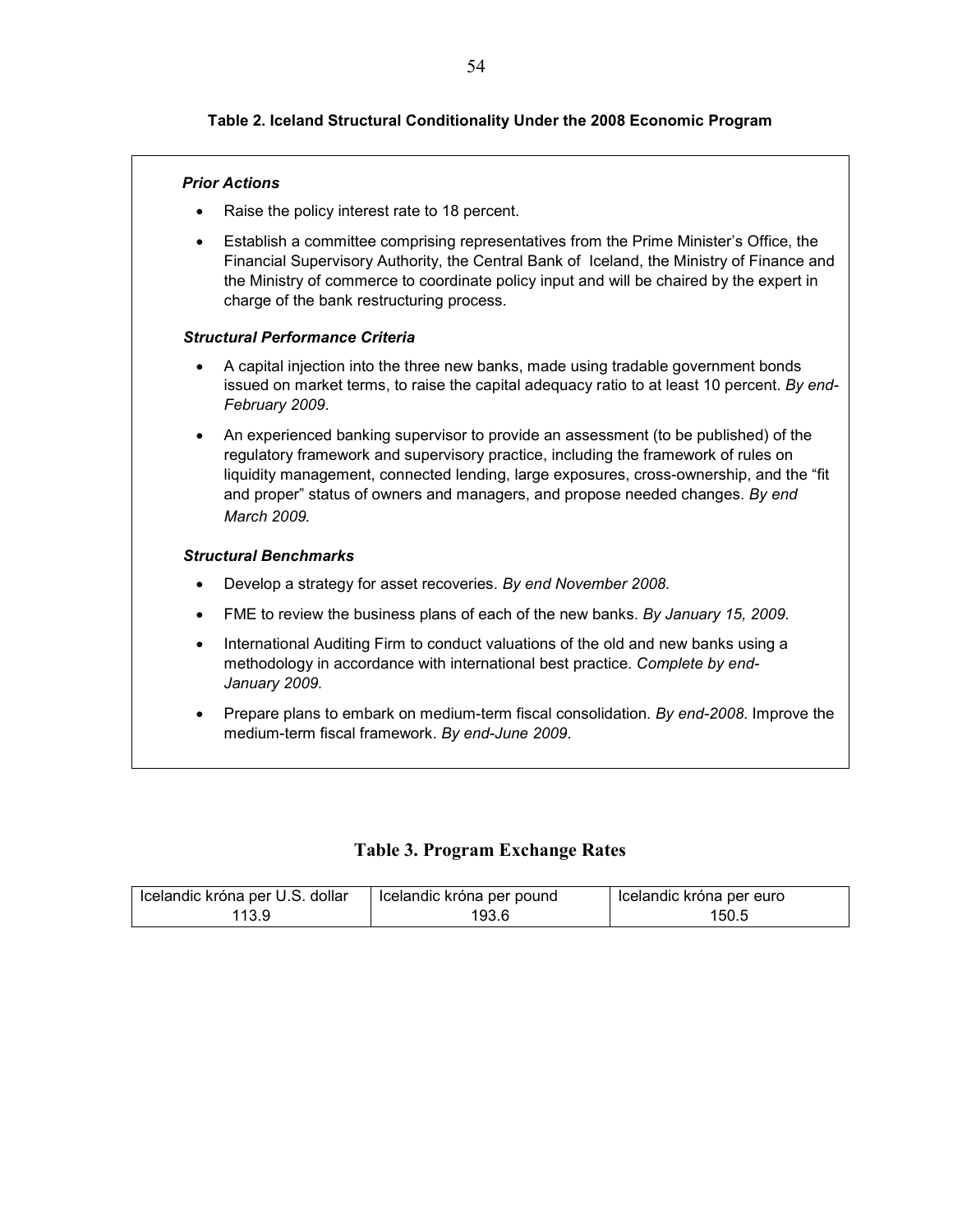## **ATTACHMENT III. EXTERNAL DEBT SUSTAINABILITY ANALYSIS AND FISCAL SUSTAINABILITY ANALYSIS**

1. **Prior to the banking crisis, Iceland's external debt had ballooned, and by end 2007 it had reached 551 percent of GDP.** The external debt of the banking sector had risen at an astronomical pace from around 131 percent of GDP in 2004 to an estimated 464 percent at end 2007. While the banking sector accounted for the bulk of the debt stock (around 85 percent), the nonbank private sector also expanded its external borrowing rapidly. Following the intervention of the three main banks in October debt sustainability has become exceptionally difficult to assess.

2. **After the banking crisis, the external debt increases and remains vulnerable to shocks.** The baseline is predicated on the assumption that external banking sector activity does not resume over the forecast horizon. The main analysis therefore covers *only* the activity of the nonbank private sector and public sector.<sup>9</sup> Based on the baseline scenario which assumes program success, a quick turnaround in the current account, stabilization of the exchange rate, and that borrowers are able to rollover or reduce outstanding debt, the DSA shows debt on a downward path but from very high levels. The key points are:

- The external debt ratio is estimated at 160 percent of GDP in 2009 as the public sector takes on loans to finance reimbursement of foreign deposit insurance, and new loans to fill the financing gap. Thereafter some net debt repayments are made and external debt falls back as a percent of GDP.
- While the external debt ratio falls back significantly over the forecast horizon, it remains very high at 101 percent of GDP by 2013.
- Within the total, public sector external debt declines to 49 percent of GDP by 2013 from 100 percent in 2008, as a result of debt repayments and a resumption in GDP growth over the medium term.

External debt remains extremely vulnerable to shocks—most notably the exchange rate. A further depreciation of the exchange rate of 30 percent would cause a further precipitous rise in the debt ratio (to 240 percent of GDP in 2009) and would clearly be unsustainable.

 $\overline{a}$ 

 $9$  The public sector includes public and publicly guaranteed external debt. It includes IMF and includes amounts of financing that are needed to cover the financing gap over 2008–10. This is wider than the definition of general government used in the fiscal DSA.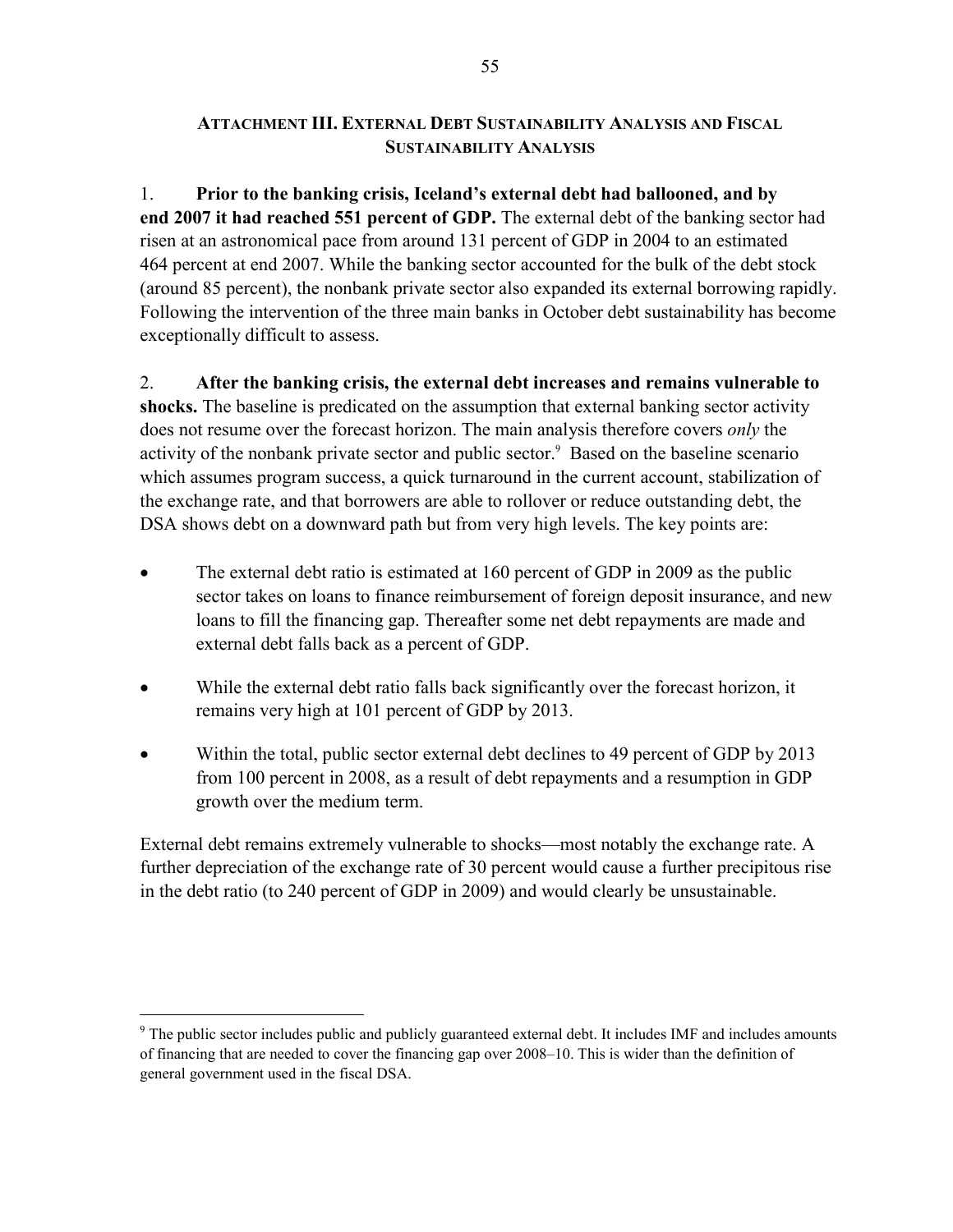3. **An alternative analysis including the banking sector shows a similar picture, but starting from a higher initial point**. Debt starts off at extremely high levels (see chart), given the precrisis level of bank's external debt. It then reverts to the same path as that described above, as banks' external arrears initially accumulate and then are eventually resolved. Future banking activity is assumed to be focused on the domestic economy.

# 4. **External sustainability could turn out to be healthier than presented in the baseline over the medium term, although there are also other potential risks. On the one hand,** asset recoveries

<u>.</u>



could help reduce debt significantly. In addition, Iceland's rich endowment of natural resources and tourism potential could provide additional foreign exchange earnings that could permit further reductions in external debt over the medium term. On the other hand, there is also a risk that bank creditors seek to attach assets which could lead to the government's asset recoveries being tied up in litigation for a protracted period. That would create uncertainty regarding Iceland's net debt and reduce the prospect of an early return to market access.

5. **At end-2007, Iceland's gross public debt (of general government) reached 28.9 percent of GDP**. Debt had fallen steadily since 2001 from 45.9 percent of GDP to below 30 percent in 2007, thanks to high growth, an appreciating exchange rate, and prudent fiscal policies which resulted in fiscal surpluses. The share of external government debt in total public debt had also fallen from 63 percent in 2001 to 47 percent at end-2007. During 2006 and 2007, a large amount of deposits accumulated at the central bank such that net debt amounted to less than 10 percent of GDP at end-2007.

6. **Under the baseline, the fiscal cost of the banking crisis dramatically changes public indebtedness**. Debt rises to 108.9 percent of GDP in 2008, due to the immediate cost of bank restructuring payments to depositors from foreign branches of Icelandic banks. In 2009, debt would further rise due to the cost of recapitalizing the central bank and the widening fiscal deficit.<sup>10</sup> However, asset recovery is assumed to start in 2009, and its proceeds lower public debt in 2009, such that on balance the debt ratio remains broadly constant as a share of GDP in 2009. Subsequently, fiscal

<sup>&</sup>lt;sup>10</sup> Please note that the large residual in 2009 reflects the difference between the average and end of period exchange rate.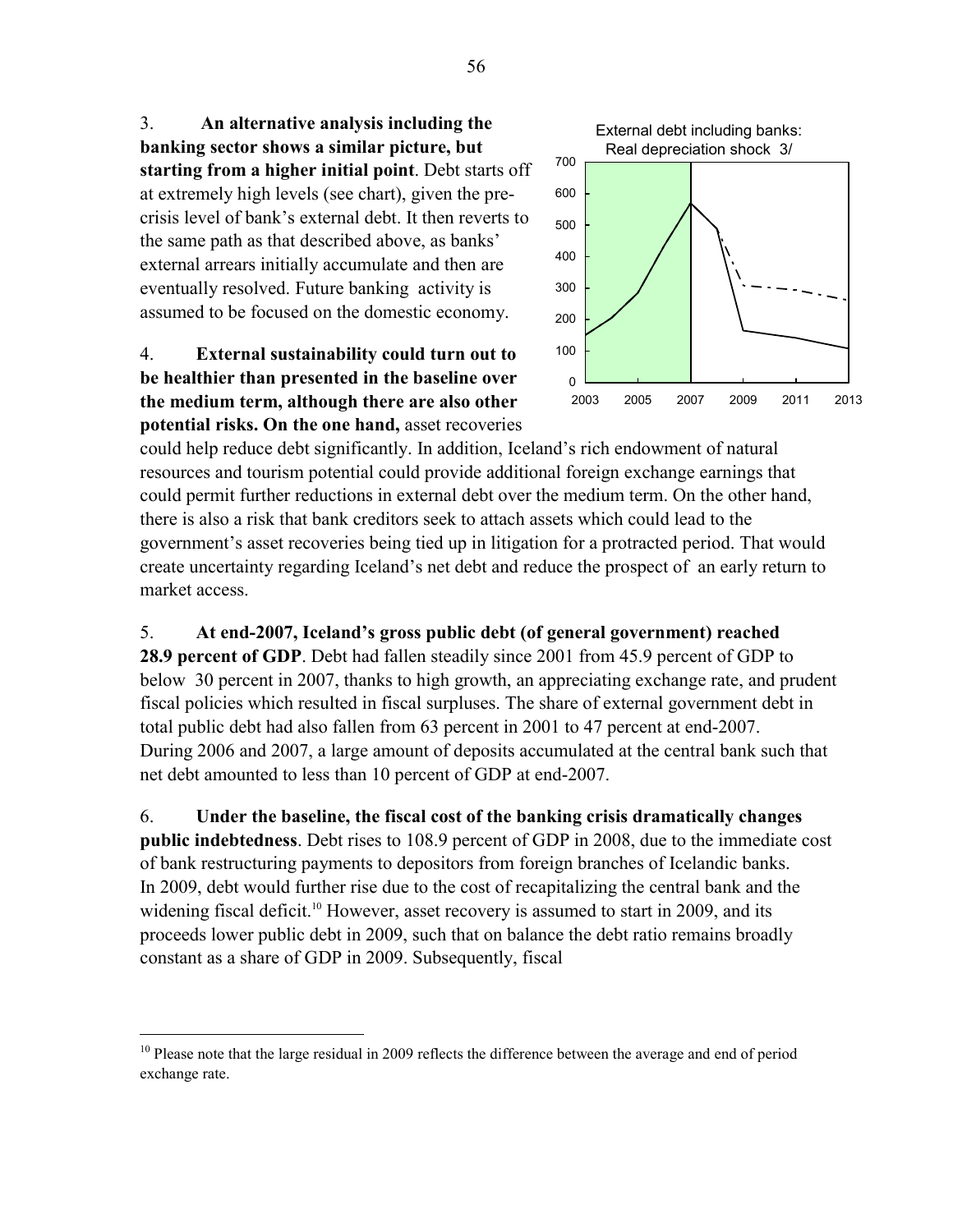consolidation, and further asset recovery help achieve a gradual lowering of the debt to 93.6 percent of GDP by end-2013.

7. **Alternative scenarios and stress tests indicate that Iceland's debt indicators remain on a declining path, but that debt is particularly vulnerable to further exchange rate depreciation**. While the historical scenario would indicate much more favorable debt dynamics, reflecting the past economic growth episode with large fiscal surpluses, further shocks would leave the debt-to-GDP ratio at a higher level, even though under all alternative scenarios, the debt-to-GDP ratio remains on a declining path after the shock. Under a 30 percent real exchange rate depreciation shock in 2009, debt-to-GDP would peak at 144.7 percent of GDP in 2009, and decline after that to 133.1 percent of GDP by 2013, hence staying well above the baseline debt-to-GDP level. A growth shock and contingent liability shock would also leave the debt in excess of 100 percent of GDP by end-2013.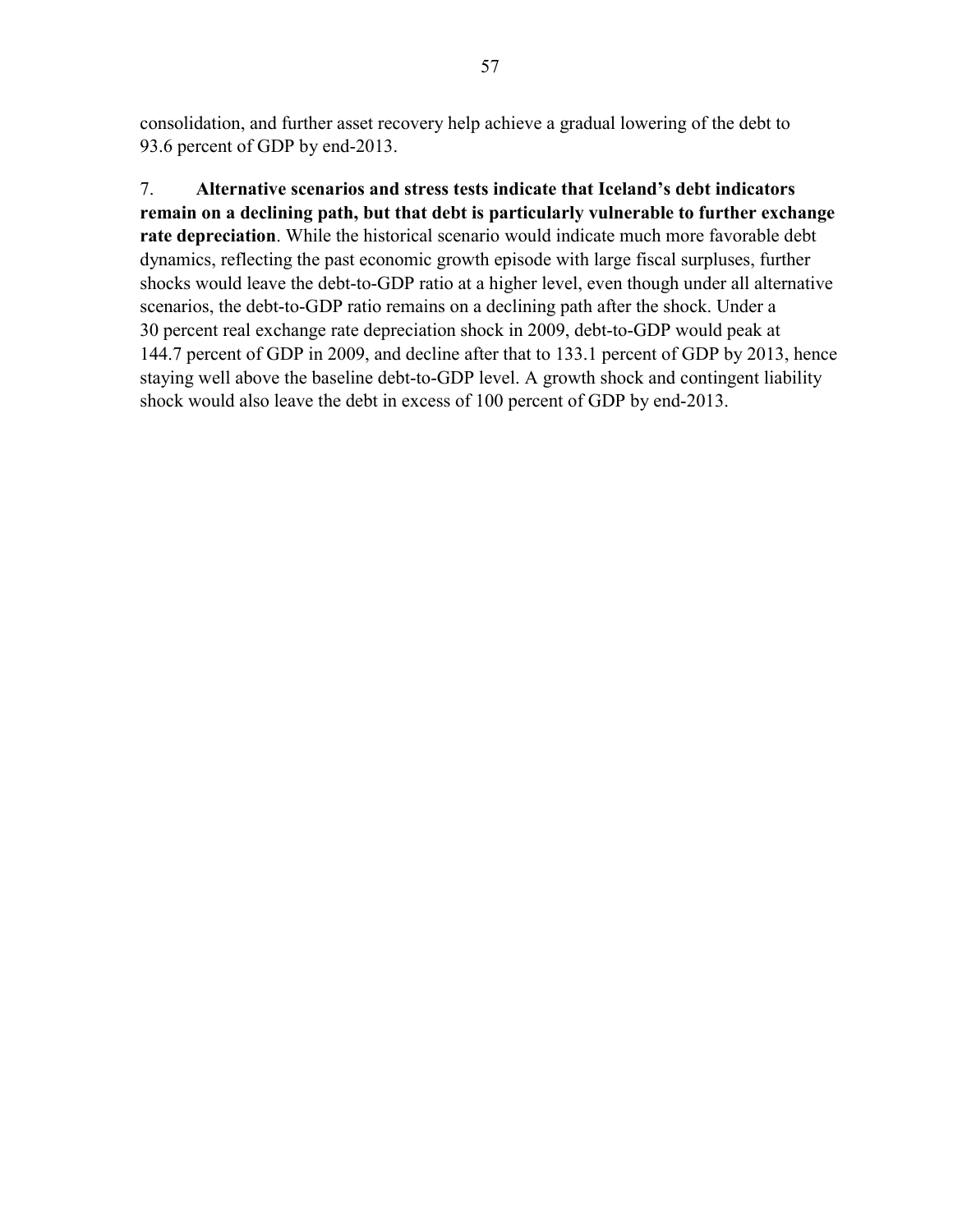|                                                              |         |         | Actual  |         |         |          |          |          |          | <b>Projections</b> |          |                                                        |
|--------------------------------------------------------------|---------|---------|---------|---------|---------|----------|----------|----------|----------|--------------------|----------|--------------------------------------------------------|
|                                                              | 2003    | 2004    | 2005    | 2006    | 2007    | 2008     | 2009     | 2010     | 2011     | 2012               | 2013     | Debt-stabilizing<br>non-interest<br>current account 6/ |
| 1 Baseline: External debt (excludes banking sector)          | 57.9    | 47.7    | 51.4    | 80.9    | 87.7    | 165.0    | 159.5    | 147.0    | 135.7    | 118.1              | 101.3    | $-4.1$                                                 |
| 2 Change in external debt                                    | $-4.4$  | $-10.2$ | 3.7     | 29.4    | 6.8     | 77.4     | $-5.5$   | $-12.6$  | $-11.3$  | $-17.6$            | $-16.8$  |                                                        |
| 3 Identified external debt-creating flows (4+8+9)            | $-5.9$  | 11.6    | 31.3    | 25.2    | 44.3    | 11.0     | 14.7     | $-12.9$  | $-15.2$  | $-14.0$            | $-11.0$  |                                                        |
| Current account deficit, excluding interest payments<br>4    | 3.4     | 8.8     | 15.1    | 22.8    | 11.1    | 2.4      | $-12.4$  | $-13.8$  | $-12.3$  | $-10.9$            | $-9.8$   |                                                        |
| $\sqrt{5}$<br>Deficit in balance of goods and services       | 3.0     | 5.5     | 12.2    | 17.7    | 10.1    | $-0.1$   | $-10.3$  | $-10.9$  | $-7.7$   | $-6.2$             | $-4.6$   |                                                        |
| 6<br>Exports                                                 | 34.3    | 34.1    | 31.5    | 31.9    | 34.8    | 50.5     | 56.0     | 54.7     | 53.9     | 52.9               | 52.0     |                                                        |
| $\overline{7}$<br>Imports                                    | 37.2    | 39.6    | 43.7    | 49.5    | 44.9    | 50.4     | 45.7     | 43.7     | 46.2     | 46.7               | 47.4     |                                                        |
| 8<br>Net non-debt creating capital inflows (negative)        | 0.9     | 11.8    | 24.1    | 1.0     | 43.9    | 2.4      | $-2.0$   | $-10.5$  | $-6.3$   | $-6.4$             | $-4.3$   |                                                        |
| 9<br>Automatic debt dynamics 1/                              | $-10.2$ | $-8.9$  | $-7.8$  | 1.4     | $-10.7$ | 6.2      | 29.1     | 11.4     | 3.4      | 3.2                | 3.1      |                                                        |
| Contribution from nominal interest rate                      | 1.3     | 1.0     | 1.1     | 2.6     | 3.5     | 7.9      | 10.6     | 11.0     | 9.4      | 8.5                | 7.4      |                                                        |
| Contribution from real GDP growth                            | $-1.2$  | $-3.7$  | $-2.9$  | $-2.2$  | $-3.2$  | $-1.7$   | 18.5     | 0.4      | $-6.0$   | $-5.3$             | $-4.3$   |                                                        |
| Contribution from price and exchange rate changes 2/         | $-10.3$ | $-6.3$  | $-6.0$  | 1.1     | $-10.9$ | $\ldots$ | $\ddots$ | $\ldots$ | $\ddots$ | $\ddots$           | $\cdots$ |                                                        |
| 13 Residual, incl. change in gross foreign assets (2-3) 3/   | 1.4     | $-21.8$ | $-27.6$ | 4.2     | $-37.5$ | 66.3     | $-20.2$  | 0.3      | 3.9      | $-3.6$             | $-5.8$   |                                                        |
| External debt-to-exports ratio (in percent)                  | 169.0   | 140.1   | 163.4   | 253.8   | 252.2   | 326.8    | 285.0    | 268.8    | 251.5    | 223.2              | 194.8    |                                                        |
| Gross external financing need (in billions of US dollars) 4/ | 2.1     | 2.4     | 3.6     | 5.2     | 4.4     | 3.8      | 4.3      | 4.2      | 2.2      | 1.6                | 1.4      |                                                        |
| in percent of GDP                                            | 19.0    | 18.4    | 22.2    | 31.1    | 21.5    | 21.5     | 28.8     | 27.5     | 14.0     | 9.6                | 7.5      |                                                        |
| Scenario with key variables at their historical averages 5/  |         |         |         |         |         | 165.0    | 150.3    | 158.0    | 168.1    | 173.5              | 177.1    | $-2.6$                                                 |
| Key Macroeconomic Assumptions Underlying Baseline            |         |         |         |         |         |          |          |          |          |                    |          |                                                        |
| Real GDP growth (in percent)                                 | 2.4     | 7.7     | 7.4     | 4.4     | 4.9     | 1.6      | $-9.6$   | $-0.3$   | 4.3      | 4.2                | 3.9      |                                                        |
| GDP deflator in US dollars (change in percent)               | 19.7    | 12.1    | 14.5    | $-2.0$  | 15.6    | $-14.5$  | $-5.5$   | 0.9      | 1.8      | 2.5                | 2.5      |                                                        |
| Nominal external interest rate (in percent)                  | 2.6     | 2.1     | 2.8     | 5.1     | 5.2     | 7.8      | 5.5      | 7.0      | 6.8      | 6.7                | 6.7      |                                                        |
| Growth of exports (US dollar terms, in percent)              | 12.3    | 20.0    | 13.7    | 3.5     | 32.3    | 20.6     | $-11.5$  | $-2.2$   | 4.7      | 4.8                | 4.6      |                                                        |
| Growth of imports (US dollar terms, in percent)              | 27.6    | 28.3    | 35.9    | 16.0    | 9.8     | $-6.7$   | $-27.6$  | $-4.2$   | 12.1     | 8.0                | 8.0      |                                                        |
| Current account balance, excluding interest payments         | $-3.4$  | $-8.8$  | $-15.1$ | $-22.8$ | $-11.1$ | $-2.4$   | 12.4     | 13.8     | 12.3     | 10.9               | 9.8      |                                                        |
| Net non-debt creating capital inflows                        | -0.9    | $-11.8$ | $-24.1$ | $-1.0$  | $-43.9$ | $-2.4$   | 2.0      | 10.5     | 6.3      | 6.4                | 4.3      |                                                        |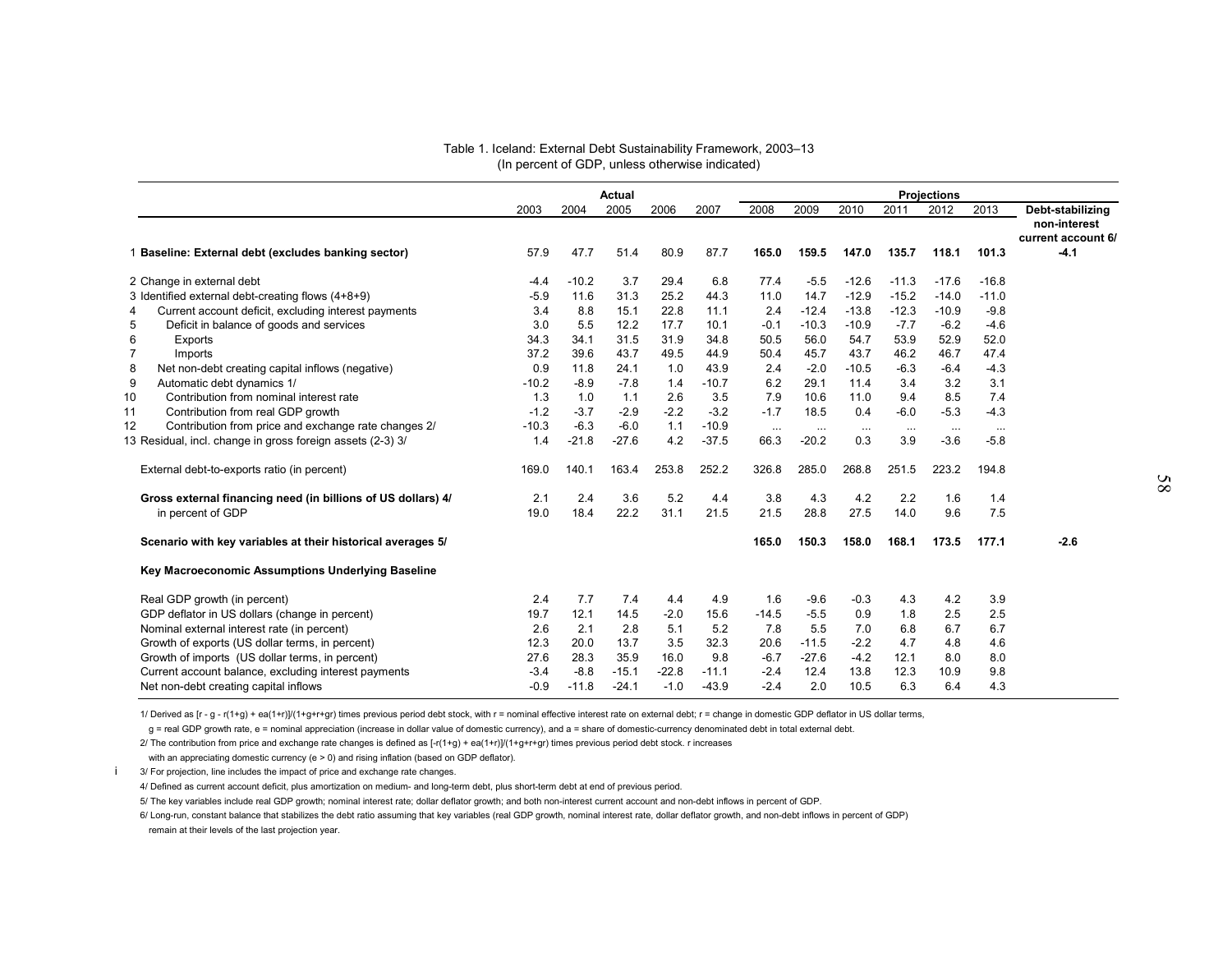#### Table 2. Iceland: External Sustainability Framework--Gross External Financing Need, 2003–13

|                                                                                                                                                             |      |      | Actual |      |      |                         |              | <b>Projections</b> |              |              |              |  |  |  |
|-------------------------------------------------------------------------------------------------------------------------------------------------------------|------|------|--------|------|------|-------------------------|--------------|--------------------|--------------|--------------|--------------|--|--|--|
|                                                                                                                                                             | 2003 | 2004 | 2005   | 2006 | 2007 | 2008                    | 2009         | 2010               | 2011         | 2012         | 2013         |  |  |  |
|                                                                                                                                                             |      |      |        |      |      | I. Baseline Projections |              |                    |              |              |              |  |  |  |
| Gross external financing need in billions of U.S. dollars 1/                                                                                                | 2.1  | 2.4  | 3.6    | 5.2  | 4.4  | 3.8                     | 4.3          | 4.2                | 2.2          | 1.6          | 1.4          |  |  |  |
| in percent of GDP                                                                                                                                           | 19.0 | 18.4 | 22.2   | 31.1 | 21.5 | 22.5                    | 32.3         | 30.9               | 15.8         | 10.8         | 8.4          |  |  |  |
|                                                                                                                                                             |      |      |        |      |      | <b>II. Stress Tests</b> |              |                    |              |              |              |  |  |  |
| Gross external financing need in billions of U.S. dollars 2/                                                                                                |      |      |        |      |      |                         |              |                    |              |              |              |  |  |  |
| A. Alternative Scenarios                                                                                                                                    |      |      |        |      |      |                         |              |                    |              |              |              |  |  |  |
| A1. Key variables are at their historical averages in 2008-2013 3/                                                                                          |      |      |        |      |      | 3.9                     | 8.5          | 10.6               | 8.7          | 8.8          | 9.6          |  |  |  |
| <b>B. Bound Tests</b>                                                                                                                                       |      |      |        |      |      |                         |              |                    |              |              |              |  |  |  |
| B1. Nominal interest rate is at baseline plus one-half standard deviations                                                                                  |      |      |        |      |      | 3.9                     | 4.9          | 4.9                | 2.8          | 2.1          | 1.8          |  |  |  |
| B2. Real GDP growth is at baseline minus one-half standard deviations<br>B3. Non-interest current account is at baseline minus one-half standard deviations |      |      |        |      |      | 3.9<br>3.9              | 4.8<br>5.3   | 4.9<br>5.5         | 2.8<br>3.5   | 2.1<br>2.9   | 1.9<br>2.7   |  |  |  |
| B4. Combination of B1-B3 using 1/4 standard deviation shocks                                                                                                |      |      |        |      |      | 3.9                     | 5.2          | 5.4                | 3.3          | 2.7          | 2.5          |  |  |  |
| B5. One time 30 percent real depreciation in 2009                                                                                                           |      |      |        |      |      | 3.9                     | 5.4          | 5.8                | 3.6          | 3.0          | 2.8          |  |  |  |
| Gross external financing need in percent of GDP 2/                                                                                                          |      |      |        |      |      |                         |              |                    |              |              |              |  |  |  |
| A. Alternative Scenarios                                                                                                                                    |      |      |        |      |      |                         |              |                    |              |              |              |  |  |  |
| A1. Key variables are at their historical averages in 2008-2013 3/                                                                                          |      |      |        |      |      | 21.9                    | 43.4         | 49.0               | 36.2         | 32.8         | 32.4         |  |  |  |
| <b>B. Bound Tests</b>                                                                                                                                       |      |      |        |      |      |                         |              |                    |              |              |              |  |  |  |
| B1. Nominal interest rate is at baseline plus one-half standard deviations                                                                                  |      |      |        |      |      | 21.9                    | 32.5         | 32.4               | 17.2         | 12.3         | 9.8          |  |  |  |
| B2. Real GDP growth is at baseline minus one-half standard deviations                                                                                       |      |      |        |      |      | 21.9                    | 32.3         | 33.4               | 17.9         | 13.0         | 10.8         |  |  |  |
| B3. Non-interest current account is at baseline minus one-half standard deviations<br>B4. Combination of B1-B4 using 1/4 standard deviation shocks          |      |      |        |      |      | 21.9<br>21.9            | 35.4<br>34.8 | 36.6<br>36.5       | 21.5<br>20.9 | 16.9<br>16.2 | 15.0<br>14.2 |  |  |  |
| B5. One time 30 percent real depreciation in 2009                                                                                                           |      |      |        |      |      | 21.9                    | 52.2         | 55.7               | 32.7         | 25.3         | 22.1         |  |  |  |

1/ Defined as non-interest current account deficit, plus interest and amortization on medium- and long-term debt, plus short-term debt at end of previous period.

2/ Gross external financing under the stress-test scenarios is derived by assuming the same ratio of short-term to total debt as in the baseline scenario and the same average maturity on medium- and long term

debt. Interest expenditures are derived by applying the respective interest rate to the previous period debt stock under each alternative scenario.

3/ The key variables include real GDP growth; nominal interest rate; dollar deflator growth; and both non-interest current account and non-debt inflows in percent of GDP.

4/ The implied change in other key variables under this scenario is discussed in the text.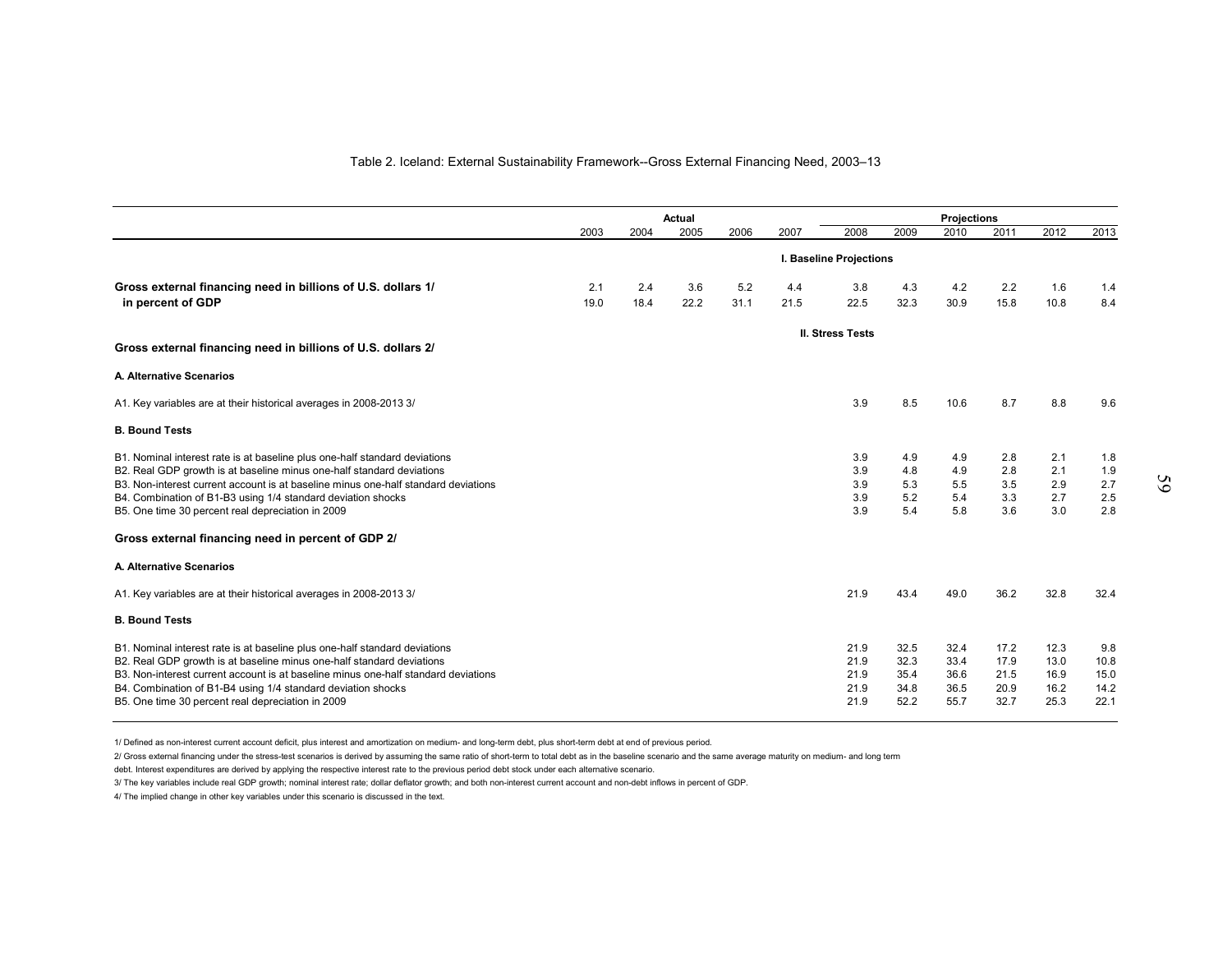

#### Figure 1. Iceland: External Debt Sustainability: Bound Tests 1/ (External debt in percent of GDP)

Sources: International Monetary Fund, Country desk data, and staff estimates.

1/ Shaded areas represent actual data. Individual shocks are permanent one-half standard deviation shocks. Figures in the boxes represent average projections for the respective variables in the baseline and scenario being presented. Ten-year historical average for the variable is also shown.

2/ Permanent 1/4 standard deviation shocks applied to real interest rate, growth rate, and current account balance.

3/ One-time real depreciation of 30 percent occurs in 2009.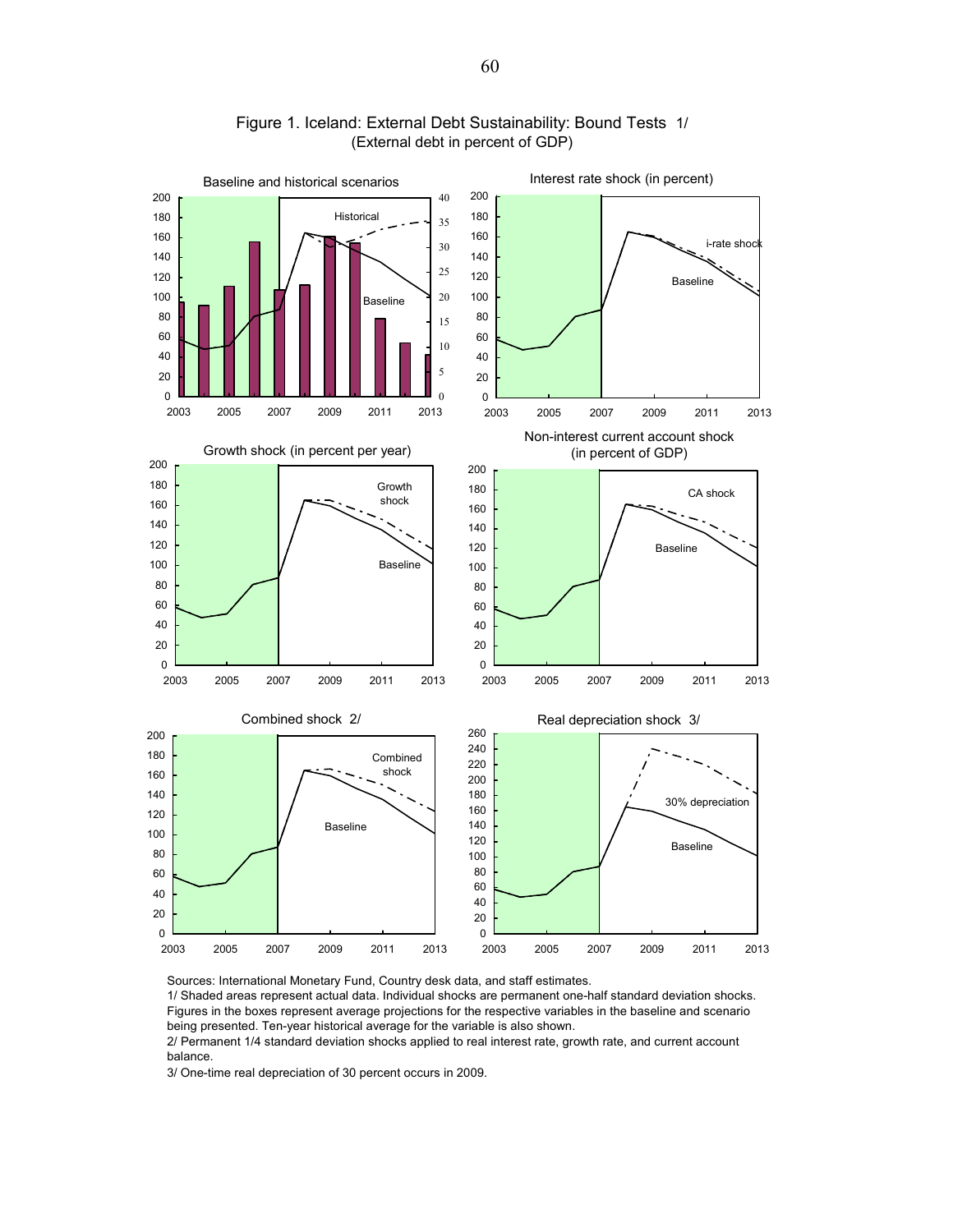|                                                                                    |        |        | Actual |         |        |          |          | Projections |          |          |          |                                           |
|------------------------------------------------------------------------------------|--------|--------|--------|---------|--------|----------|----------|-------------|----------|----------|----------|-------------------------------------------|
|                                                                                    | 2003   | 2004   | 2005   | 2006    | 2007   | 2008     | 2009     | 2010        | 2011     | 2012     | 2013     | Debt-stabilizing<br>primary<br>balance 9/ |
| 1 Baseline: Public sector debt 1/                                                  | 40.8   | 34.5   | 25.4   | 30.1    | 28.9   | 108.9    | 108.6    | 104.4       | 105.7    | 100.7    | 92.6     | $-0.2$                                    |
| o/w foreign-currency denominated                                                   | 22.9   | 17.9   | 10.4   | 16.8    | 13.5   | 65.2     | 48.2     | 33.5        | 31.6     | 29.6     | 27.8     |                                           |
| 2 Change in public sector debt                                                     | $-1.2$ | $-6.4$ | $-9.1$ | 4.7     | $-1.2$ | 80.0     | $-0.3$   | $-4.2$      | 1.3      | $-5.0$   | $-8.1$   |                                           |
| 3 Identified debt-creating flows (4+7+12)                                          | $-2.6$ | $-5.7$ | $-9.9$ | $-8.3$  | $-9.8$ | 69.2     | 9.1      | $-3.6$      | 1.3      | $-5.0$   | $-8.1$   |                                           |
| Primary deficit 2/                                                                 | 0.1    | $-2.5$ | $-7.1$ | $-8.5$  | $-8.1$ | $-1.9$   | 6.2      | 2.9         | $-1.0$   | $-4.8$   | $-8.0$   |                                           |
| Revenue and grants                                                                 | 44.6   | 45.9   | 48.8   | 49.7    | 50.0   | 45.3     | 41.7     | 43.0        | 44.0     | 44.3     | 44.5     |                                           |
| Primary (noninterest) expenditure                                                  | 44.7   | 43.4   | 41.8   | 41.3    | 41.9   | 43.4     | 47.9     | 46.0        | 42.9     | 39.5     | 36.5     |                                           |
| Automatic debt dynamics 3/                                                         | $-2.7$ | $-3.3$ | $-2.8$ | 0.2     | $-1.7$ | $-1.7$   | 6.9      | 7.4         | 2.3      | $-0.2$   | 0.0      |                                           |
| Contribution from interest rate/growth differential 4/                             | 1.5    | $-1.4$ | $-1.1$ | $-0.9$  | $-0.3$ | $-1.7$   | 6.9      | 7.4         | 2.3      | $-0.2$   | 0.0      |                                           |
| Of which contribution from real interest rate                                      | 2.5    | 1.4    | 1.2    | 0.1     | 1.0    | $-1.3$   | $-3.5$   | 7.1         | 6.8      | 4.2      | 3.9      |                                           |
| Of which contribution from real GDP growth                                         | $-1.0$ | $-2.8$ | $-2.3$ | $-1.0$  | $-1.3$ | $-0.4$   | 10.4     | 0.3         | $-4.4$   | $-4.4$   | $-3.9$   |                                           |
| Contribution from exchange rate depreciation 5/                                    | $-4.2$ | $-1.9$ | $-1.7$ | 1.1     | $-1.4$ | $\cdots$ | $\ldots$ |             | $\cdots$ |          | $\cdots$ |                                           |
| Other identified debt-creating flows                                               | 0.0    | 0.0    | 0.0    | 0.0     | 0.0    | 72.8     | $-4.0$   | $-14.0$     | 0.0      | 0.0      | 0.0      |                                           |
| Privatization receipts (negative)                                                  | 0.0    | 0.0    | 0.0    | 0.0     | 0.0    | 0.0      | 0.0      | 0.0         | 0.0      | 0.0      | 0.0      |                                           |
| Recognition of implicit or contingent liabilities                                  | 0.0    | 0.0    | 0.0    | 0.0     | 0.0    | 47.0     | $-14.0$  | $-14.0$     | 0.0      | 0.0      | 0.0      |                                           |
| Other (specify, e.g. bank recapitalization)                                        | 0.0    | 0.0    | 0.0    | 0.0     | 0.0    | 25.8     | 10.0     | 0.0         | 0.0      | 0.0      | 0.0      |                                           |
| 6 Residual, including asset changes (2-3) 6/                                       | 1.4    | $-0.6$ | 0.8    | 13.0    | 8.6    | 10.8     | $-9.4$   | $-0.6$      | 0.0      | 0.0      | 0.0      |                                           |
| Public sector debt-to-revenue ratio 1/                                             | 91.5   | 75.0   | 52.0   | 60.6    | 57.9   | 240.4    | 260.3    | 242.7       | 240.4    | 227.5    | 207.9    |                                           |
| Gross financing need 7/                                                            | 11.9   | 8.1    | 1.9    | $-1.2$  | 0.6    | 7.6      | 37.5     | 34.5        | 36.3     | 22.1     | 18.9     |                                           |
| in billions of U.S. dollars                                                        | 1.3    | 1.1    | 0.3    | $-0.2$  | 0.1    | 1.4      | 5.7      | 5.3         | 6.0      | 3.9      | 3.6      |                                           |
| Scenario with key variables at their historical averages 8/                        |        |        |        |         |        | 108.9    | 92.1     | 74.8        | 69.6     | 64.5     | 59.5     | -0.9                                      |
| Scenario with no policy change (constant primary balance) in 2008-2013             |        |        |        |         |        | 108.9    | 100.5    | 90.9        | 91.0     | 88.8     | 86.9     | $-0.1$                                    |
| Key Macroeconomic and Fiscal Assumptions Underlying Baseline                       |        |        |        |         |        |          |          |             |          |          |          |                                           |
| Real GDP growth (in percent)                                                       | 2.4    | 7.7    | 7.4    | 4.4     | 4.9    | 1.6      | $-9.6$   | $-0.3$      | 4.5      | 4.5      | 4.2      |                                           |
| Average nominal interest rate on public debt (in percent) 9/                       | 6.7    | 6.6    | 7.1    | 9.7     | 9.6    | 8.5      | 6.7      | 7.0         | 8.5      | 6.5      | 6.4      |                                           |
| Average real interest rate (nominal rate minus change in GDP deflator, in percent) | 6.1    | 4.1    | 4.2    | 0.7     | 4.0    | $-4.9$   | $-4.3$   | 6.6         | 6.9      | 4.3      | 4.2      |                                           |
| Nominal appreciation (increase in US dollar value of local currency, in percent)   | 19.0   | 9.4    | 11.3   | $-10.1$ | 9.5    | $\cdots$ | $\ldots$ | $\cdots$    | $\ldots$ | $\cdots$ |          |                                           |
| Inflation rate (GDP deflator, in percent)                                          | 0.6    | 2.5    | 2.8    | 9.0     | 5.6    | 13.4     | 11.0     | 0.4         | 1.5      | 2.2      | 2.2      |                                           |
| Growth of real primary spending (deflated by GDP deflator, in percent)             | 6.5    | 4.7    | 3.3    | 3.2     | 6.5    | 5.2      | 0.0      | $-4.4$      | $-2.3$   | $-3.9$   | $-3.7$   |                                           |
| Primary deficit 2/                                                                 | 0.1    | $-2.5$ | $-7.1$ | $-8.5$  | -8.1   | $-1.9$   | 6.2      | 2.9         | $-1.0$   | $-4.8$   | $-8.0$   |                                           |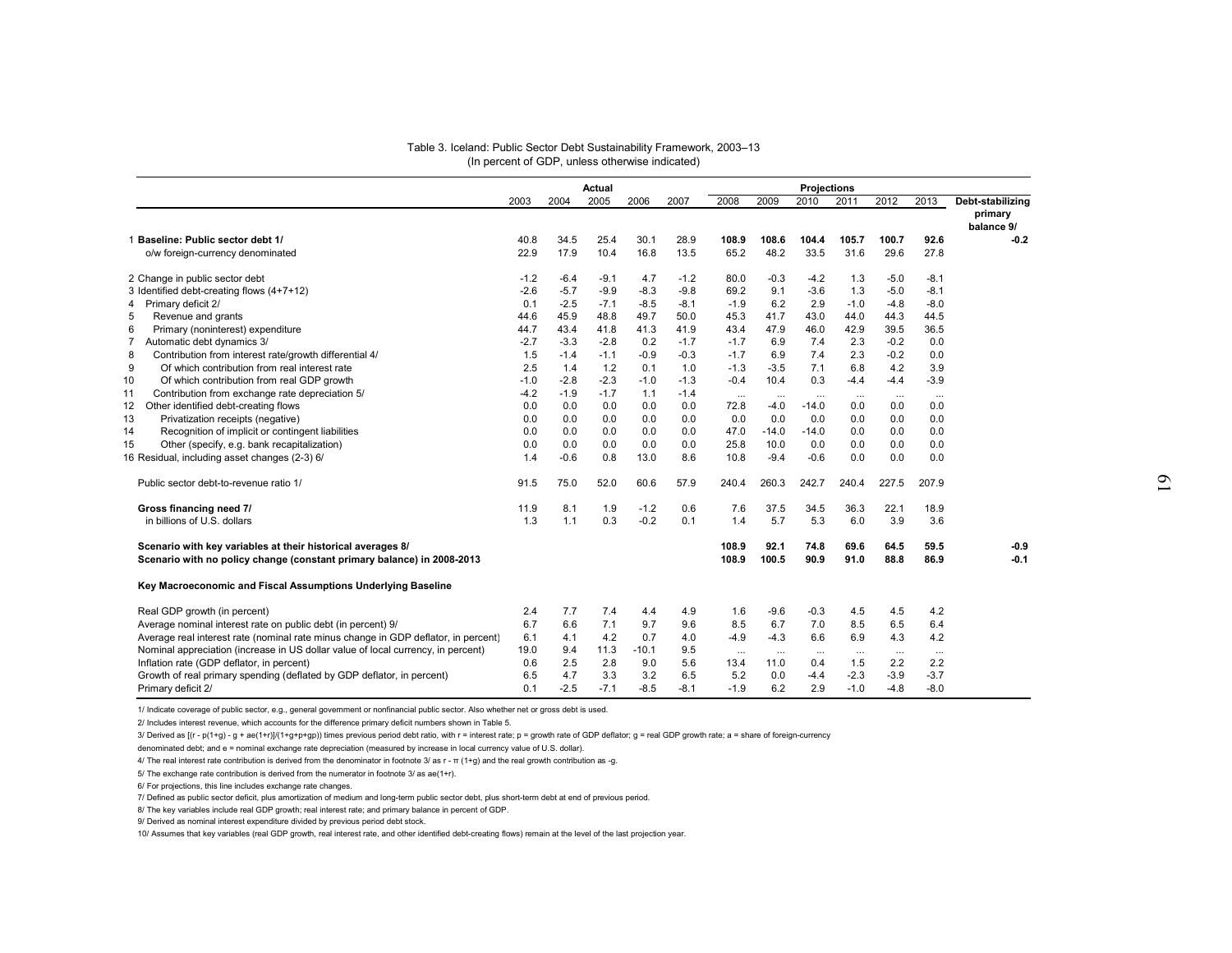#### Table 4. Country: Public Sector Debt Sustainability Framework--Gross Public Sector Financing Need, 2003–13 (In percent of GDP, unless otherwise indicated)

|                                                                                                                                                                                                                                                                                                                                                                                                                          |             |            | Actual     |                  |                         | <b>Projections</b>                     |                                              |                                              |                                              |                                              |                                              |
|--------------------------------------------------------------------------------------------------------------------------------------------------------------------------------------------------------------------------------------------------------------------------------------------------------------------------------------------------------------------------------------------------------------------------|-------------|------------|------------|------------------|-------------------------|----------------------------------------|----------------------------------------------|----------------------------------------------|----------------------------------------------|----------------------------------------------|----------------------------------------------|
|                                                                                                                                                                                                                                                                                                                                                                                                                          | 2003        | 2004       | 2005       | 2006             | 2007                    | 2008                                   | 2009                                         | 2010                                         | 2011                                         | 2012                                         | 2013                                         |
|                                                                                                                                                                                                                                                                                                                                                                                                                          |             |            |            |                  | I. Baseline Projections |                                        |                                              |                                              |                                              |                                              |                                              |
| Gross financing need 1/<br>in billions of U.S. dollars                                                                                                                                                                                                                                                                                                                                                                   | 11.9<br>1.3 | 8.1<br>1.1 | 1.9<br>0.3 | $-1.2$<br>$-0.2$ | 0.6<br>0.1              | 7.6<br>1.4                             | 37.5<br>5.7                                  | 34.5<br>5.3                                  | 36.3<br>6.0                                  | 22.1<br>3.9                                  | 18.9<br>3.6                                  |
| Gross financing need 2/                                                                                                                                                                                                                                                                                                                                                                                                  |             |            |            |                  |                         | <b>II. Stress Tests</b>                |                                              |                                              |                                              |                                              |                                              |
| A. Alternative Scenarios                                                                                                                                                                                                                                                                                                                                                                                                 |             |            |            |                  |                         |                                        |                                              |                                              |                                              |                                              |                                              |
| A1. Key variables are at their historical averages in 2008-2013 3/<br>A2. No policy change (constant primary balance) in 2008-2013                                                                                                                                                                                                                                                                                       |             |            |            |                  |                         | 7.6<br>7.6                             | 29.9<br>29.2                                 | 18.2<br>27.2                                 | 19.4<br>30.4                                 | 12.8<br>21.2                                 | 12.4<br>21.9                                 |
| <b>B. Bound Tests</b>                                                                                                                                                                                                                                                                                                                                                                                                    |             |            |            |                  |                         |                                        |                                              |                                              |                                              |                                              |                                              |
| B1. Real interest rate is at baseline plus one-half standard deviations<br>B2. Real GDP growth is at baseline minus one-half standard deviations<br>B3. Primary balance is at baseline minus one-half standard deviations<br>B4. Combination of B1-B3 using 1/4 standard deviation shocks<br>B5. One time 30 percent real depreciation in 2009 5/<br>B6. 10 percent of GDP increase in other debt-creating flows in 2009 |             |            |            |                  |                         | 7.6<br>7.6<br>7.6<br>7.6<br>7.6<br>7.6 | 38.6<br>38.6<br>39.1<br>39.0<br>38.3<br>37.8 | 35.9<br>36.6<br>36.5<br>36.6<br>45.1<br>37.5 | 38.1<br>39.8<br>39.0<br>39.2<br>50.0<br>40.1 | 23.9<br>26.1<br>24.8<br>25.0<br>32.1<br>24.9 | 20.9<br>24.1<br>22.1<br>22.3<br>29.4<br>21.8 |
| Gross financing need in billions of U.S. dollars 2/                                                                                                                                                                                                                                                                                                                                                                      |             |            |            |                  |                         |                                        |                                              |                                              |                                              |                                              |                                              |
| A. Alternative Scenarios                                                                                                                                                                                                                                                                                                                                                                                                 |             |            |            |                  |                         |                                        |                                              |                                              |                                              |                                              |                                              |
| A1. Key variables are at their historical averages in 2008-2013 3/<br>A2. No policy change (constant primary balance) in 2008-2013                                                                                                                                                                                                                                                                                       |             |            |            |                  |                         | 1.4<br>1.4                             | 5.3<br>4.5                                   | 3.4<br>4.2                                   | 3.9<br>5.0                                   | 2.7<br>3.7                                   | 2.8<br>4.1                                   |
| <b>B. Bound Tests</b>                                                                                                                                                                                                                                                                                                                                                                                                    |             |            |            |                  |                         |                                        |                                              |                                              |                                              |                                              |                                              |
| B1. Real interest rate is at baseline plus one-half standard deviations<br>B2. Real GDP growth is at baseline minus one-half standard deviations<br>B3. Primary balance is at baseline minus one-half standard deviations<br>B4. Combination of B1-B3 using 1/4 standard deviation shocks<br>B5. One time 30 percent real depreciation in 2009 5/<br>B6. 10 percent of GDP increase in other debt-creating flows in 2009 |             |            |            |                  |                         | 1.4<br>1.4<br>1.4<br>1.4<br>1.4<br>1.4 | 5.9<br>5.8<br>6.0<br>5.9<br>4.1<br>5.8       | 5.5<br>5.5<br>5.6<br>5.6<br>4.8<br>5.8       | 6.3<br>6.3<br>6.4<br>6.3<br>5.7<br>6.6       | 4.2<br>4.4<br>4.4<br>4.3<br>3.9<br>4.4       | 3.9<br>4.3<br>4.2<br>4.1<br>3.9<br>4.1       |

1/ Defined as public sector deficit, plus amortization of medium and long-term public sector debt, plus short-term debt at end of previous period.

2/ Gross financing under the stress test scenarios is derived by assuming the same ratio of short-term to total debt as in the baseline scenario and the same average maturity on medium- and long

term debt. Interest expenditures are derived by applying the respective interest rate to the previous period debt stock under each alternative scenario.

3/ The key variables include real GDP growth; real interest rate; and primary balance in percent of GDP.

4/ The implied change in other key variables under this scenario is discussed in the text.

5/ Real depreciation is defined as nominal depreciation (measured by percentage fall in dollar value of local currency) minus domestic inflation (based on GDP deflator).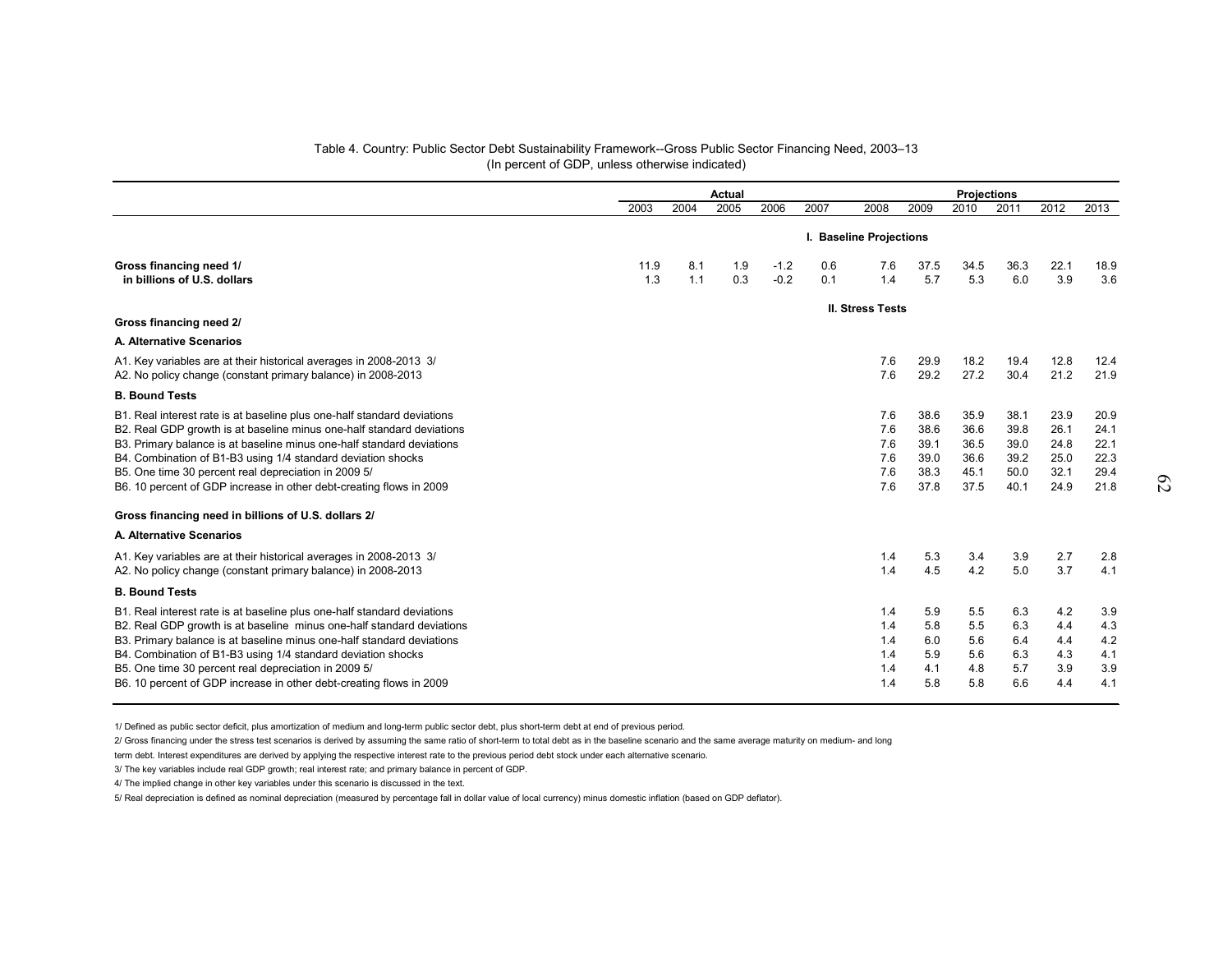

#### Figure 2. Iceland: Public Debt Sustainability: Bound Tests 1/ (Public debt in percent of GDP)

Sources: International Monetary Fund, country desk data, and staff estimates.

1/ Shaded areas represent actual data. Individual shocks are permanent one-half standard deviation shocks. Figures in the boxes represent average projections for the respective variables in the baseline and scenario being presented. Ten-year historical average for the variable is also shown.

2/ Permanent 1/4 standard deviation shocks applied to real interest rate, growth rate, and primary balance.

3/ One-time real depreciation of 30 percent and 10 percent of GDP shock to contingent liabilities occur in 2009, with real depreciation defined as nominal depreciation (measured by percentage fall in dollar value of local currency) minus domestic inflation (based on GDP deflator).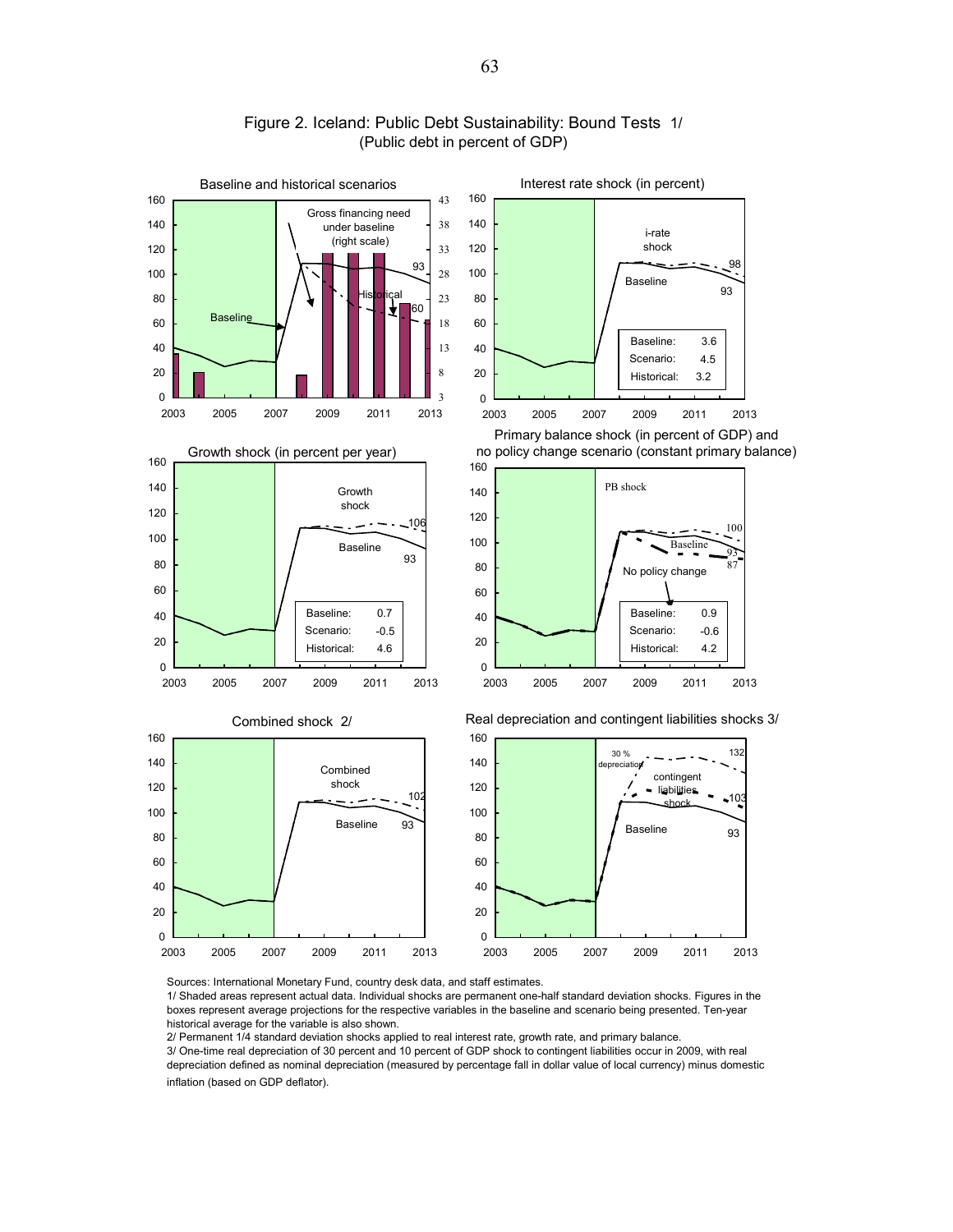## **ATTACHMENT IV. ICELAND: EXCEPTIONAL ACCESS FOR REQUESTED STAND-BY ARRANGEMENT**

## **A. Introduction**

1. **The amount of Fund resources requested by Iceland under the proposed SBA constitutes exceptional access.** The total access under the SBA would equal SDR 1.4 billion  $(1190)$  percent of quota)<sup>11</sup>, of which SDR 560million would become available upon the Board's approval of the program.<sup>12</sup> Both cumulative and annual access under the program would exceed the normal access limits, requiring an evaluation of the case for exceptional access.

2. **This appendix evaluates the case for exceptional access under the proposed SBA.** The evaluation is based on the four substantive exceptional access criteria in capital account crises as required under the Fund's framework for exceptional access.

3. **There is a presumption that exceptional access in capital account crises will be provided using resources of the Supplemental Reserve Facility (SRF) where the conditions for the SRF apply.** While Iceland is suffering from a capital account crisis, this was triggered by a banking sector collapse that is globally unprecedented in scale (relative to the domestic economy) compared to previous banking crisis. The SRF is geared towards "large short-term financing need resulting from a sudden and disruptive loss of confidence reflected in pressure on the capital account and the member's reserves". However, in the case of Iceland it is not likely that these effects will be short-term. Past experience of managing banking crises suggests they are complex and take time to resolve, and the impact on the domestic economy is likely to be severe.<sup>13</sup> Thus the pressures on the capital account are likely to have a longer duration than those envisaged by the SRF. Staff therefore proposes a twoyear arrangement with exceptional access under "credit tranche" terms.

## **B. Exceptional Access Criteria in Capital Account Crises**

4. **Criterion 1—The member is experiencing exceptional balance of payments pressures on the capital account resulting in a need for Fund financing that cannot be met within normal limits**. The disintegration of the banking system has prompted significant capital outflows, as illustrated by the massive króna depreciation. Recent rating downgrades and dramatically elevated sovereign spreads indicate restricted market access.

<u>.</u>

 $11$  Iceland's quota is SDR 117.6 million.

<sup>&</sup>lt;sup>12</sup> SDR 875 million (744 percent of quota) would be made available during the first year of the arrangement.

<sup>13</sup> See *Managing Systemic Banking Crises* By a Staff Team led by David.S. Hoelscher and Marc Quintyn (OP 224, 2003)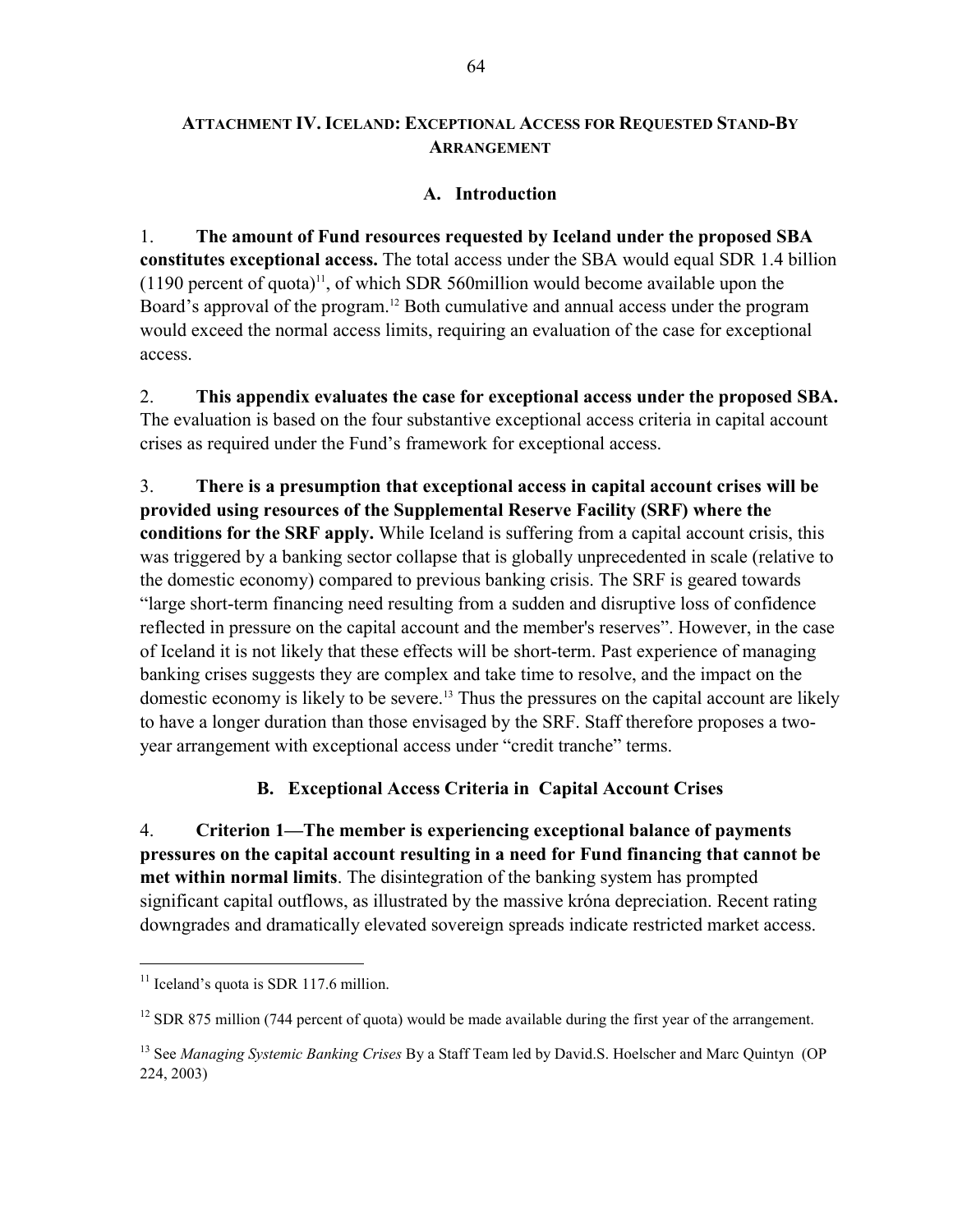Default on banking sector liabilities could trigger further large capital outflows outside the banking system. Given the currently low level of international reserves, absent a Fund program, the authorities have limited scope (beyond the imposition of exchange controls) to stem an additional flight of capital. There is an urgent need to build a reserves buffer to help to restore confidence and reverse the overshooting exchange rate.

5. **Criterion 2—A rigorous and systematic analysis indicates that there is a high probability that debt will remain sustainable.** Prior to the crisis Iceland's gross and net public debt ratios were low (gross debt was 19 percent of GDP at end-2007). The króna depreciation, imminent recession, and banking sector restructuring will all raise the debt level substantially with gross public sector external debt expected to be 95 percent of GDP in 2009 and total external debt expected to be 160 percent of GDP. However, the authorities' intention not to take on additional obligations from the banking crisis, resolute fiscal adjustment in the medium-term supported by the Fund program, and the potential for asset recoveries to finance claims on foreign deposits, should all help to reduce the public sector debt back to sustainable levels in 2013 with gross public external debt estimated at around 49 percent of GDP, and total external debt at 101 percent of GDP. There are however risks to this assessment. The required medium-term fiscal adjustment is large, there are uncertainties as to how the bank restructuring will play out, and the overall external debt burden remains high albeit on a downward path.

6. **Criterion 3— The member has good prospects of regaining access to private capital markets within the time Fund resources would be outstanding, so that the Fund's financing would provide a bridge.** Until earlier this year, Iceland had a AAA rating from Moodys on its sovereign debt. But the global turbulence exposed vulnerabilities (outsized banking sector, large macroeconomic imbalances, overstretched private sector balance sheets, and high dependence on foreign financing) and triggered a financial crisis. Once the current crisis resolves, capital controls are removed, and the economy adjusts, it is expected that Iceland would be able to regain market access relatively quickly—within the maturity of credit tranche resources—provided that the bank resolution is done in the collaborative and cohesive manner envisaged in the Fund-supported program and which is subject to conditionality.

7. **Criterion 4—The policy program of the member country provides reasonably strong prospects of success, including not only the member's adjustment plans but also its institutional and political capacity to deliver that adjustment.** The program is focused on the three critical goals: resolution of the banking sector and restoration of confidence in the exchange rate, and medium-term fiscal adjustment. While there are implementation risks, given the inherently complex nature of the economic challenges being faced, Iceland's sound institutions and consensus-based approach to policy formulation should underpin the proposed program. Preliminary indications suggest that social partners (labor unions and employers) recognize the severity of the crisis and would be willing to support a wage agreement that is consistent with the objectives of the program.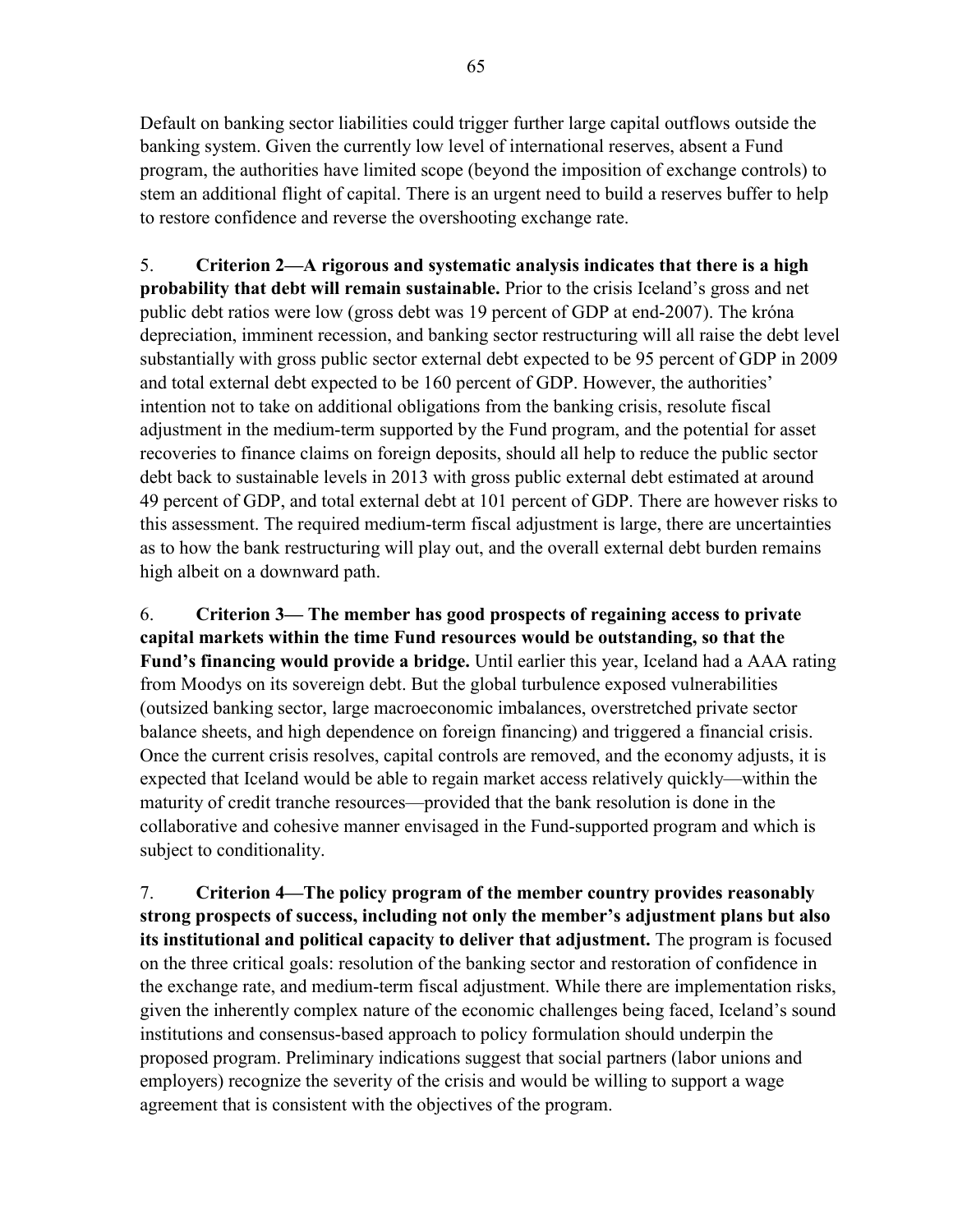### **C. Overall Assessment**

8. **Staff supports the authorities request for a two year SBA**. The proposed access is exceptionally high relative to quota (see Table 1). Staff believes that such high access is warranted, given the urgent need to build a reserves buffer and provide confidence in the exchange rate in the face of potentially large and unpredictable pressures on the balance of payments. The authorities have formulated a strong set of policies that forcefully tackle the banking sector problems on a non discriminatory basis, and a monetary policy that should underpin the restoration of confidence. There are program risks, given the large scale of the uncertainties. However, by providing financing support at this critical juncture, when financing needs are large, the Fund can assist Iceland in the needed buildup of reserves and pave the way for an early exit from the crisis.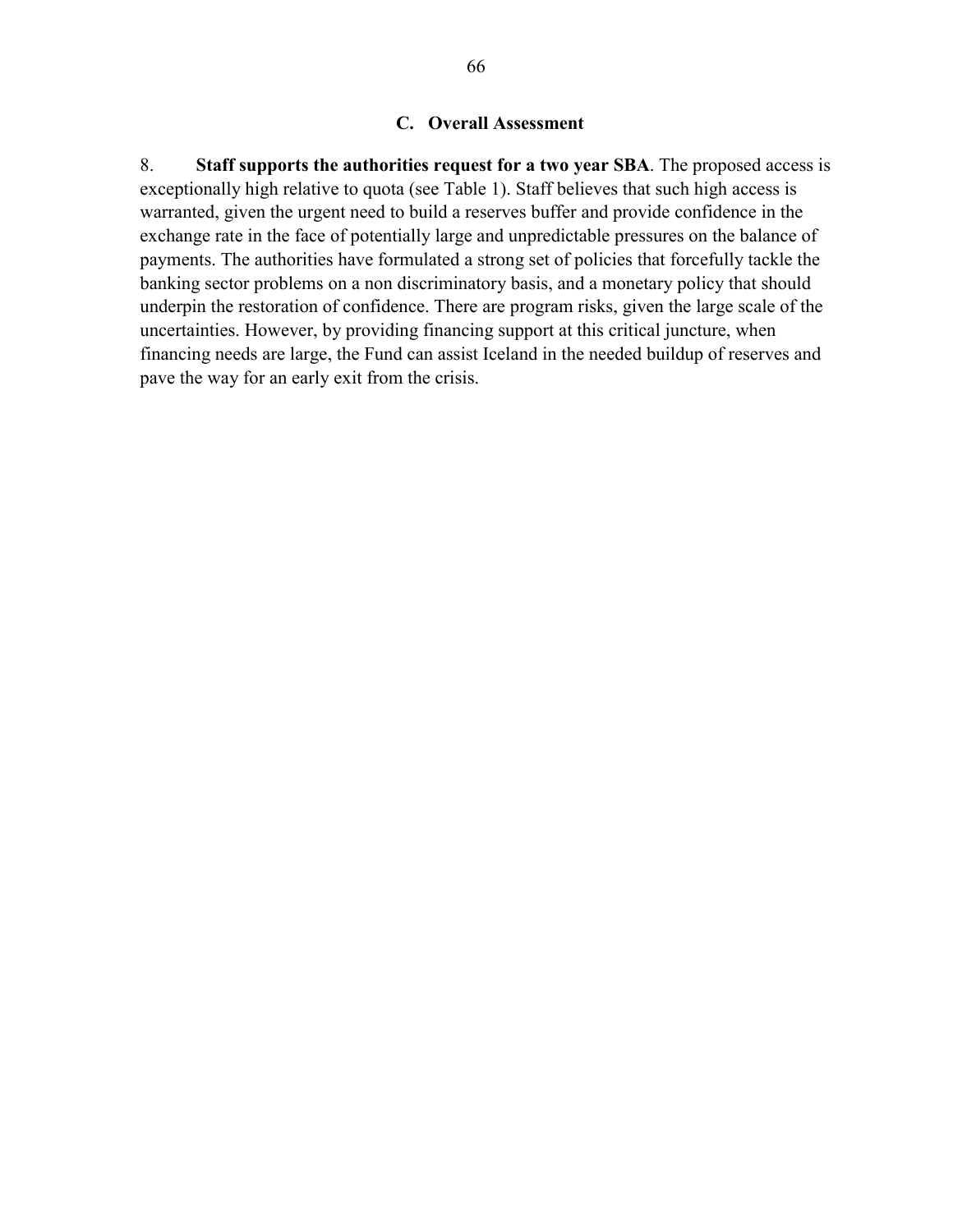|                                         |                         |                                         | High-Access Cases 1/ |                    |         |  |  |  |  |
|-----------------------------------------|-------------------------|-----------------------------------------|----------------------|--------------------|---------|--|--|--|--|
|                                         | Proposed<br>Arrangement | Proposed<br>Arrangement<br>(Percentile) | 20th<br>Percentile   | 80th<br>Percentile | Average |  |  |  |  |
| Access                                  |                         |                                         |                      |                    |         |  |  |  |  |
| In millions of SDRs                     | 1.400                   | 10                                      | 2.749                | 13.427             | 8.975   |  |  |  |  |
| Average annual access                   | 700                     | 93                                      | 116                  | 457                | 435     |  |  |  |  |
| Total access in percent of: 2/          |                         |                                         |                      |                    |         |  |  |  |  |
| Actual quota                            | 1,190                   | 90                                      | 293                  | 822                | 621     |  |  |  |  |
| Gross domestic product                  | 12                      | 85                                      | 3                    | 9                  | 11      |  |  |  |  |
| Gross international reserves            | 37                      | 28                                      | 27                   | 103                | 91      |  |  |  |  |
| Exports of goods and nonfactor services | 25                      | 50                                      | 12                   | 46                 | 34      |  |  |  |  |
| Imports of goods and nonfactor services | 37                      | 71                                      | 12                   | 61                 | 34      |  |  |  |  |

Table 1. Iceland: Proposed Access, 2008–10

Source: Executive Board documents, MONA database, and Fund staff estimates.

1/ High access cases include data at approval and on augmentation for the 29 requests to the Board since 1994, involving the use of the exceptional circumstances clause or SRF resources. Exceptional access augmentations are counted as separate observations.

For the purpose of measuring access as a ratio of different metrics, access includes augmentations and previously approved and drawn amounts. 2/ The data used to calculate ratios is the actual value for the year prior to approval for public and short-term debt,

*Of which:* Public 20<br> **Definition 12** 35 86 7 27 20<br>
External 12 52 6 17 13 External 12 52 6 17 13 Short-term 312 100 19 55 54 M2 29 20 21 33 6 24 29

and the projection at the time of program approval for the year in which the program was approved for all other variables.

3/ Phasing is based on program years.

Total debt stock 5/

4/ Amounts include augmentations.

5/ For Iceland 2007 data exclude the banking sector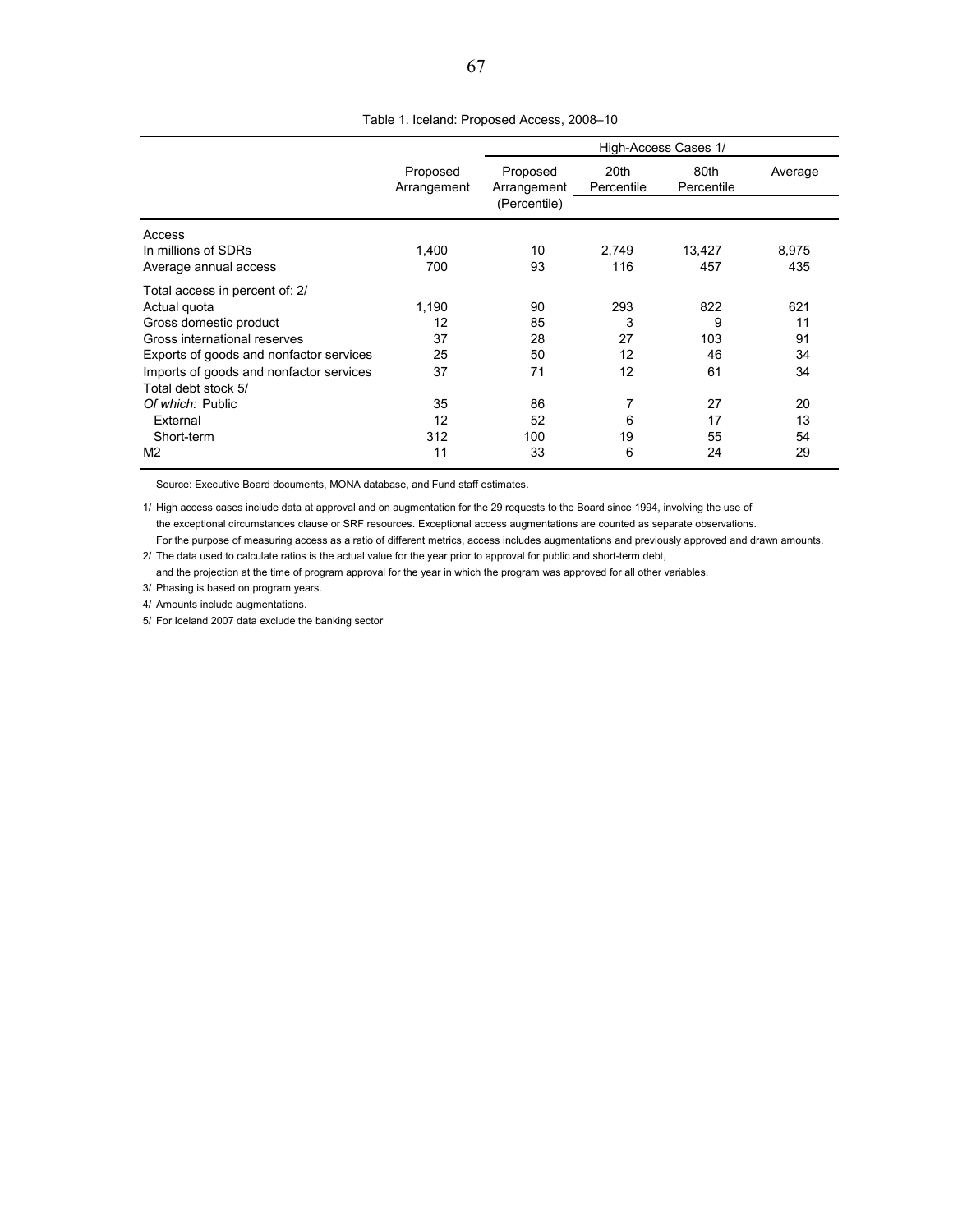### INTERNATIONAL MONETARY FUND

#### **Iceland—Assessment of the Risks to the Fund and the Fund's Liquidity Position**

Prepared by the Finance and Strategy, Policy, and Review Departments

In consultation with other Departments

Approved by Andrew Tweedie and Tessa van der Willigen

November 17, 2008

1. This note assesses the risks to the Fund arising from the proposed Stand-By Arrangement (SBA) for Iceland and its effects on the Fund's liquidity, in accordance with the policy on exceptional access.<sup>12</sup> The authorities are requesting a two-year SBA with access of SDR 1.4 billion (1,190 percent of quota). A front-loaded purchase of SDR 560 million (about 476 percent of quota) would be made available upon approval of the arrangement; this would be followed by eight quarterly purchases of SDR 105 million each. The last purchase is scheduled to take place in October 2010 (Table 1).

|              |                     | Purchases        |         |            |  |  |  |  |
|--------------|---------------------|------------------|---------|------------|--|--|--|--|
|              |                     | Percent of quota |         |            |  |  |  |  |
| Availability | Date 1/             | SDR mn           | Annual  | Cumulative |  |  |  |  |
| 2008         | November (Approval) | 560.0            | 476.2   | 476.2      |  |  |  |  |
| 2009         | February            | 105.0            | 89.3    | 565.5      |  |  |  |  |
|              | May                 | 105.0            | 89.3    | 654.8      |  |  |  |  |
|              | August              | 105.0            | 89.3    | 744.0      |  |  |  |  |
|              | November            | 105.0            | 89.3    | 833.3      |  |  |  |  |
| 2010         | February            | 105.0            | 89.3    | 922.6      |  |  |  |  |
|              | May                 | 105.0            | 89.3    | 1.011.9    |  |  |  |  |
|              | August              | 105.0            | 89.3    | 1,101.2    |  |  |  |  |
|              | October             | 105.0            | 89.3    | 1,190.5    |  |  |  |  |
|              | Total               | 1.400.0          | 1.190.5 | 1.190.5    |  |  |  |  |

**Table 1. Iceland: Proposed SBA—Access and Phasing**

Source: Finance Department.

 $\overline{a}$ 

1/ Starting from February 2009, purchases will depend on the completion of a review.

<sup>1</sup> See The Acting Chair's Summing Up of the Review of Access Policy Under the Credit Tranches and the Extended Fund Facility, and Access Policy in Capital Account Crises—Modifications to the Supplemental Reserve Facility and Follow-Up Issues Related to Exceptional Access Policy.

 $2^2$  The analysis in this supplement is based on information on Fund arrangements as of end-September 2008. Except where specifically noted, it does not take into account the effects of other arrangements that may be put forward for the consideration of the Board.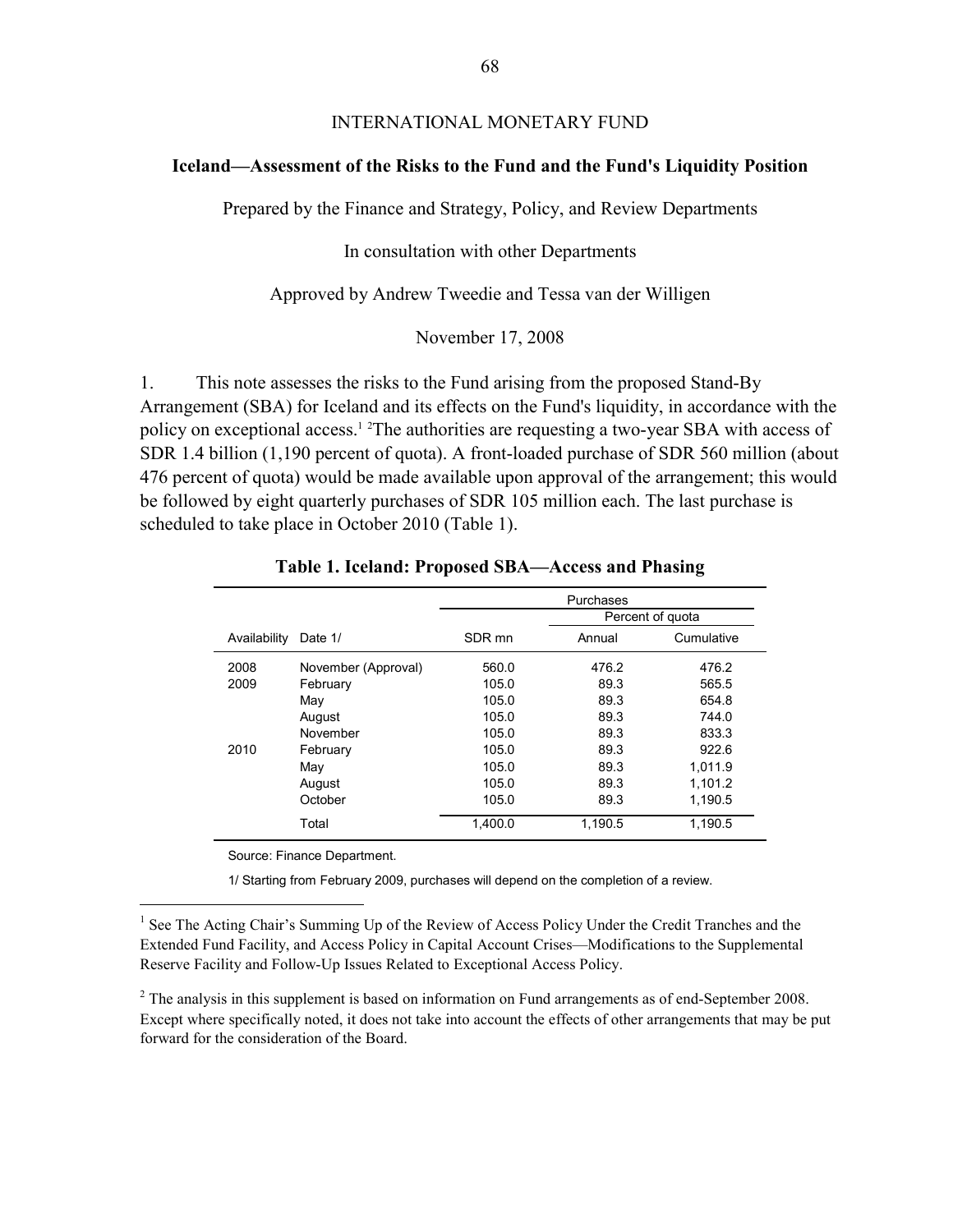## **I. BACKGROUND**

2. **Reflecting its prosperity and sound macroeconomic performance, Iceland has not borrowed from the Fund for over two decades.** The last time it used resources of the Fund was under the Compensatory Financing Facility (CFF) in 1982, on account of a temporary shortfall in fish and aluminum export earnings.<sup>3</sup> Iceland has had no outstanding obligations to the Fund since 1987.

3. **However, Iceland is currently facing a banking crisis of extraordinary** 

**proportions.** External debt ballooned in recent years, largely on account of borrowing by the banking sector. Bank borrowing rose by about US\$55 billion during 2005–07, pushing total external debt to some 550 percent of GDP by end-2007 (Table 2).

|                            |                 | $1000C$ E. ICCIDITO. EXIGITION DUDIT, $2000 - 00C$ |                               |         |         |
|----------------------------|-----------------|----------------------------------------------------|-------------------------------|---------|---------|
|                            |                 | 2005                                               | 2006                          | 2007    | 2008 1/ |
|                            |                 |                                                    | (In billions of U.S. dollars) |         |         |
| <b>Total External Debt</b> |                 | 46.6                                               | 74.4                          | 111.5   | 112.5   |
| of which:                  | Public          | 2.5                                                | 3.5                           | 3.8     | 16.8    |
|                            | Private         | 44.1                                               | 70.9                          | 107.7   | 95.7    |
|                            | of which: banks | 38.2                                               | 60.9                          | 93.8    | 84.8    |
| Adjustment (banks):        |                 | (38.2)                                             | (60.9)                        | (93.8)  | (84.8)  |
| Adjusted External Debt 2/  |                 | 8.4                                                | 13.5                          | 17.7    | 27.7    |
|                            |                 |                                                    | (In percent of GDP)           |         |         |
| <b>Total External Debt</b> |                 | 285.7                                              | 445.9                         | 551.5   | 670.2   |
| of which:                  | Public          | 15.0                                               | 20.9                          | 18.8    | 99.9    |
|                            | Private         | 270.7                                              | 424.9                         | 532.6   | 570.3   |
|                            | of which: banks | 234.3                                              | 365.0                         | 463.8   | 505.2   |
| Adjustment (banks):        |                 | (234.3)                                            | (365.0)                       | (463.8) | (505.2) |
| Adjusted External Debt 2/  |                 | 51.4                                               | 80.9                          | 87.7    | 165.0   |
|                            |                 |                                                    |                               |         |         |

**Table 2. Iceland: External Debt, 2005–08**

Sources: Icelandic authorities and IMF staff estimates.

1/ Projected to end-2008.

 $\overline{a}$ 

2/ Sum of public and nonbank private external debt. Series used to assess external debt sustainability in the accompanying staff report (see Attachment III).

<sup>&</sup>lt;sup>3</sup> Iceland's purchase in 1982 under the CFF amounted to SDR 21.5 million and was fully repaid in December 1987. Prior to that, Iceland used Fund resources under the Oil Facility and the CFF in the 1970s, and made purchases under Stand-By Arrangements in the 1960s.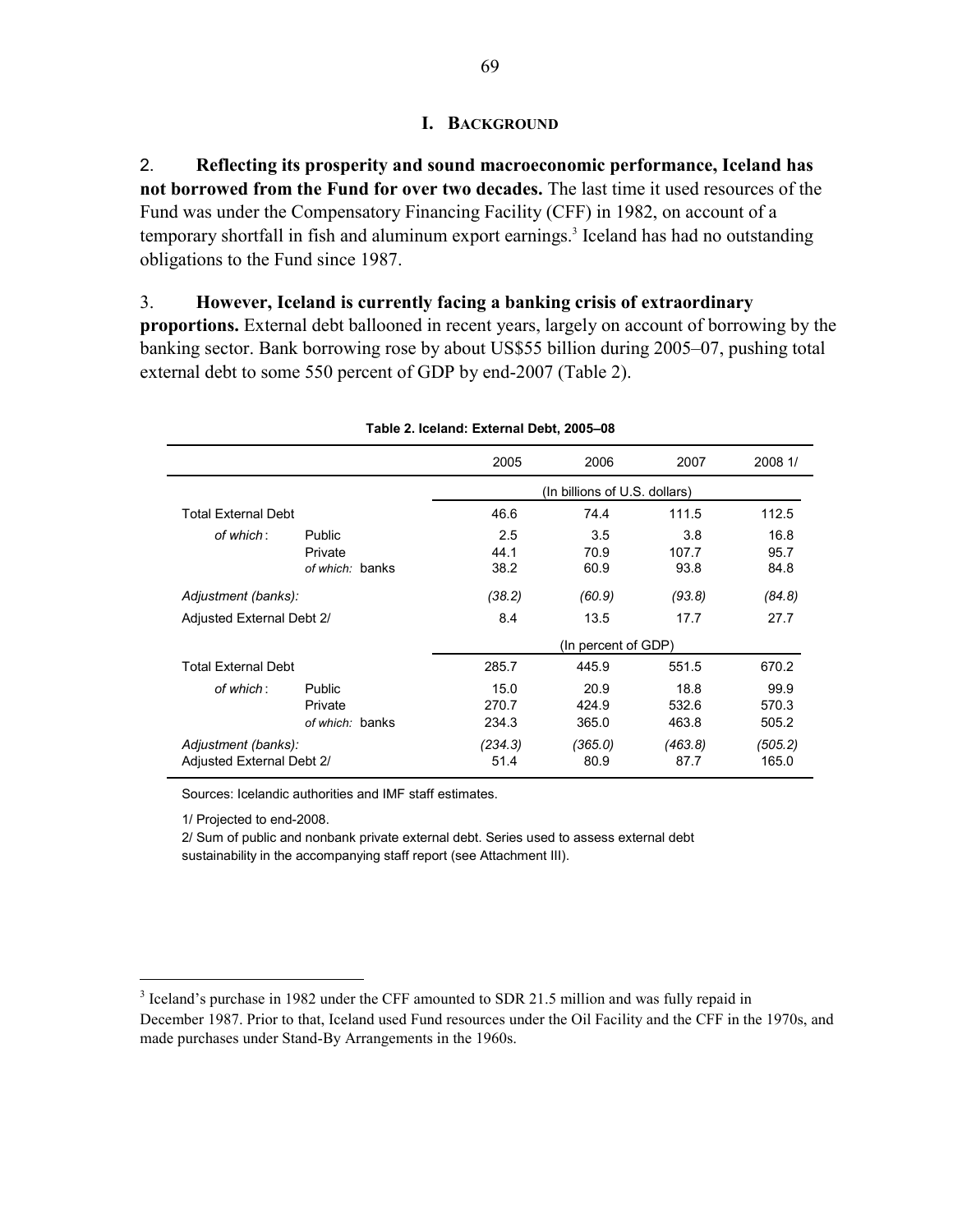4. With the onset of global financial market turbulence in 2007, the large funding risks associated with Iceland's banking sector debt came to the fore. CDS spreads on banks were very high since early 2008, reflecting growing market concerns about the banks' solvency (Figure 1). Sovereign spreads were significantly lower until September, when the government intervened the three largest banks, one after the other, to mitigate the costs of the crisis. Shortly thereafter, the government split each bank into an "old bank" and a "new bank." The former are to be liquidated, and creditors to be paid with the proceeds from the sale of the banks' assets. A tradable bond to be issued by the new banks to the old banks will also be used to compensate creditors.





1/ Simple average of CDS spreads of individual banks. Data through end-September, when the banks were intervened.

5. Compared to recent exceptional access cases, Iceland's external debt–to–GDP ratio is very high, even after excluding the banks' external debt (Table 3).<sup>45</sup> Reflecting Iceland's

1

<sup>&</sup>lt;sup>4</sup> The exceptional access cases used as comparators in this paper are those approved since this policy was put in place. The 2008 extended arrangement for Liberia also involved exceptional access. However, Liberia is excluded since this arrangement was different in that exceptional access was granted in the context of Liberia's clearance of arrears to the Fund.

 $<sup>5</sup>$  The proposed SBA assumes that the Icelandic authorities will make payments on the costs of compensating</sup> insured foreign depositors up to the statutory limit of the deposit insurance. Other liabilities, including external debt (projected to amount to about US\$85 billion at end-2008) are envisaged to be extinguished through some combination of asset recovery (in excess of the amounts that will be used to cover insured deposits), a tradable bond issued by the new banks to the old banks, and the write-down of the value of the claims in bankruptcy. To avoid making explicit assumptions about the timing and modalities of this process, the external debt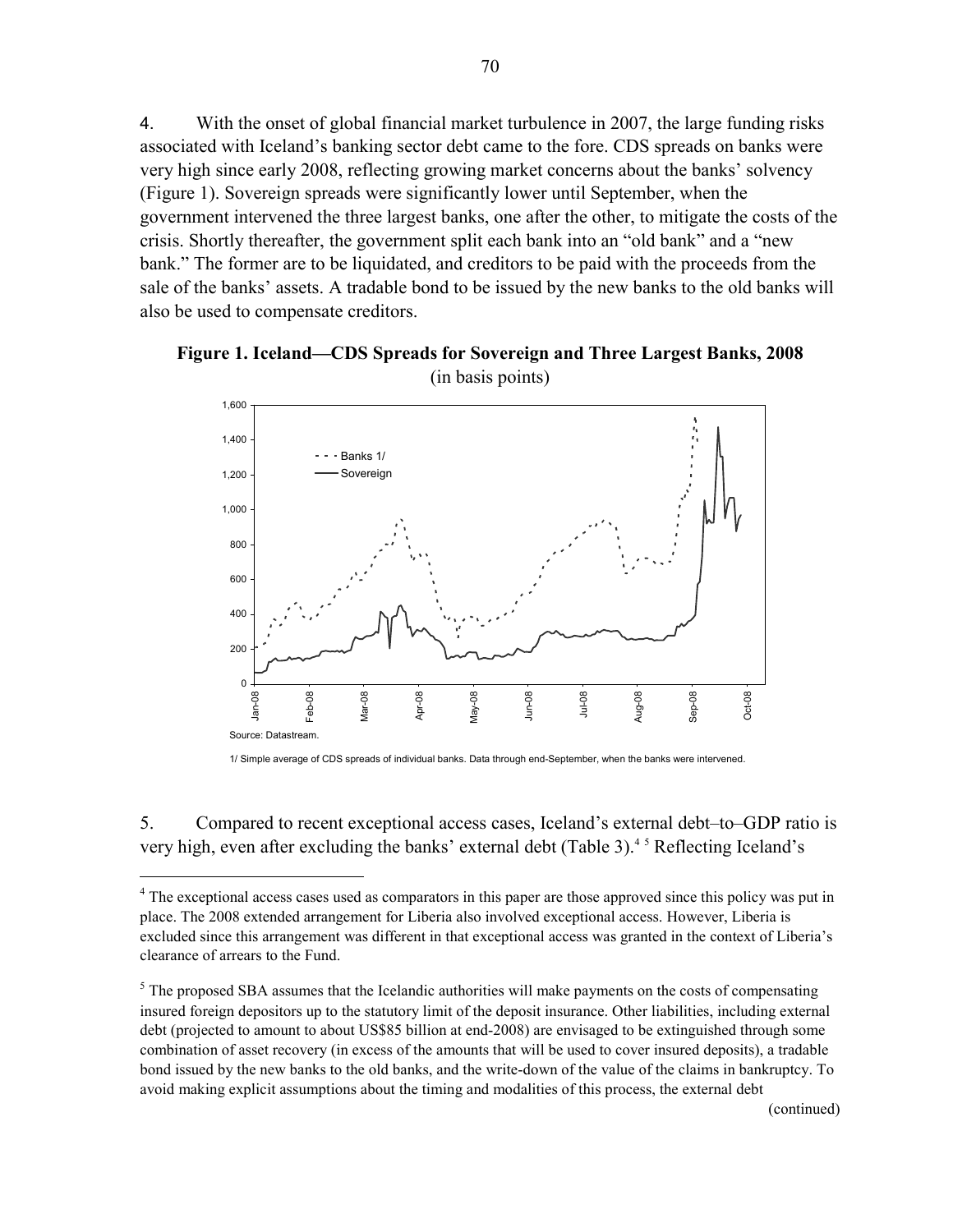adherence to prudent fiscal policies, public external debt was very low (less than 20 percent of GDP in gross terms—and less than half of that in net terms) at end-2007. However, the depreciation of the króna, the slowdown in economic activity and the (limited) bank recapitalization during 2008 is projected to push the public external debt-to-GDP ratio to about 100 percent of GDP by year-end; this ratio would be higher than in all recent exceptional access cases.

|                   | <b>Total External Debt</b> | <b>Public External Debt</b> | Debt to IMF |
|-------------------|----------------------------|-----------------------------|-------------|
| Argentina (2003)  | 129.0                      | 82.5                        | 12.2        |
| Brazil (2003)     | 38.6                       | 21.5                        | 5.1         |
| Turkey (2005)     | 35.0                       | 17.8                        | 3.0         |
| Uruguay (2005)    | 82.0                       | 60.8                        | 13.8        |
| Georgia (2008) 2/ | 34.6                       | 21.0                        | 2.8         |
| Hungary (2008) 3/ | 106.4                      | 37.6                        | 4.2         |
| Ukraine (2008) 4/ | 54.3                       | 10.4                        | 2.5         |
| Iceland (2008) 5/ | 165.0                      | 99.9                        | 5.1         |

| Table 3. Debt Ratios in Recent Exceptional Access Arrangements 1/ |  |
|-------------------------------------------------------------------|--|
| (in percent of GDP)                                               |  |

Sources: Board documents and IMF staff estimates.

1/ Ratios for the year indicated in parenthesis. Year in parenthesis corresponds to the year of approval of the last IMF arrangement with each country.

2/ End-2008 projection, including PRGF resources.

 $\overline{a}$ 

3/ End-2008 projection, see Country Report No. 08/361 (11/4/08).

4/ End-2008 projection, see Ukraine Staff Report (11/03/08).

5/ End-2008 projection, assuming first drawing under proposed SBA. Estimate excludes US\$84.8 billion (505 percent of GDP) of banks' external debt (see Table 2).

#### **II. THE NEW SBA—RISKS AND IMPACT ON THE FUND'S FINANCES**

6. If the proposed program is drawn in full, Iceland's outstanding use of Fund resources would exceed the cumulative access limit until May 2014. Iceland's outstanding use of the Fund's GRA resources would peak at 1,190 percent of quota in October 2010, and remain at this level through January 2012 (Table 4). $6$  In terms of quota, this peak borrowing would be

sustainability analysis in the accompanying staff report excludes banks' external liabilities from total external debt—see Attachment III––External Debt Sustainability Analysis and Fiscal Sustainability Analysis, in pg. 55.

<sup>6</sup> The figures on debt service to the Fund used in this report correspond to the schedule on an obligation basis, in line with the guidelines stipulated in *Review of Fund Facilities—Proposed Decisions and Implementation Guidelines* (11/3/00). Under the obligations schedule, the first repurchase should take place in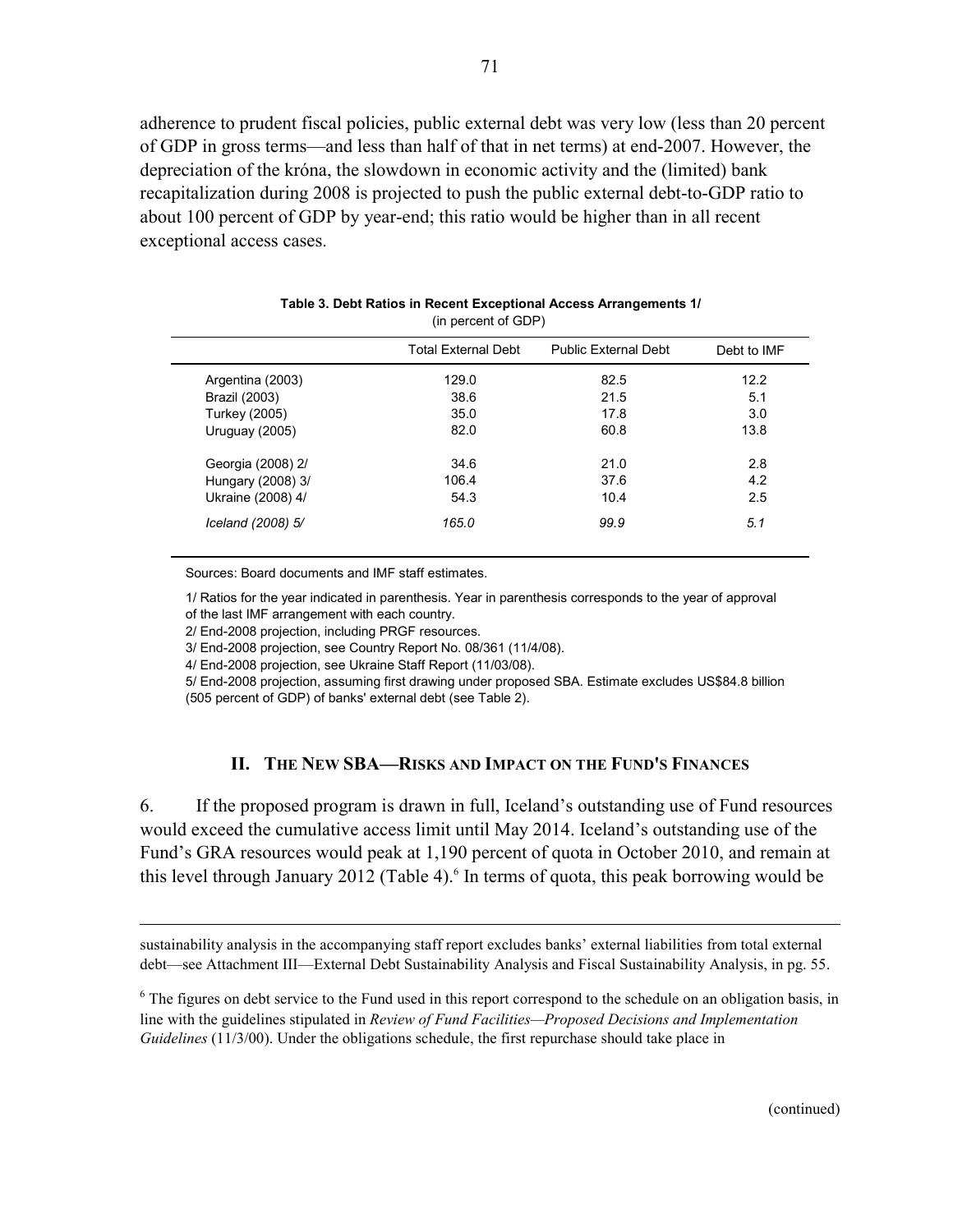significantly higher than in recent exceptional access cases, with the exception of Turkey (Figure 2).<sup>7</sup>

7. **In addition, Iceland would face large repayments to the Fund.** The projected repayment to the Fund under the proposed SBA would average SDR 464 million (8½ percent of exports of goods and services) in 2012–14. The resolution of the banks' external debt is another source of risk for debt repayment to the Fund. If, in the end, the government were to absorb an additional fraction of the external debt liabilities of the "old banks," Iceland might have difficulties repaying the Fund and attaining external debt sustainability.

| Type of<br>Arrangement | Date of<br>Arrangement | Amount<br>Approved | Repurchases 1/<br>Purchases |       |         |  | Fund<br>Exposure 2/ |  |  |  |
|------------------------|------------------------|--------------------|-----------------------------|-------|---------|--|---------------------|--|--|--|
| <b>SBA</b>             | 19-Nov-2008            | 1,400.0            | 560.0                       |       | 560.0   |  |                     |  |  |  |
|                        |                        |                    | 420.0                       | --    | 980.0   |  |                     |  |  |  |
|                        |                        |                    | 420.0                       | --    | 1,400.0 |  |                     |  |  |  |
|                        |                        |                    |                             | --    | 1,400.0 |  |                     |  |  |  |
|                        |                        |                    |                             | 358.8 | 1,041.3 |  |                     |  |  |  |
|                        |                        |                    |                             | 568.8 | 472.5   |  |                     |  |  |  |
|                        |                        |                    |                             | 341.3 | 131.3   |  |                     |  |  |  |
|                        |                        |                    |                             | 131.3 | 0.0     |  |                     |  |  |  |
|                        |                        |                    |                             |       |         |  |                     |  |  |  |

| Table 4. Iceland: Purchases and Repurchases under the Proposed SBA, 2008–15 |  |
|-----------------------------------------------------------------------------|--|
| (In millions of SDRs)                                                       |  |

Source: Finance Department.

1/ Following obligations schedule.

2/ As of end-December.

<u>.</u>

8. **Iceland may become the fourth largest user of Fund resources.** The Executive Board has recently approved two exceptional access arrangements (Hungary and Ukraine). If the proposed arrangement for Iceland is approved, Iceland's share of Fund credit outstanding

February 2012, 3¼ years after the first purchase under the arrangement. Under the policy of time-based repurchase expectations there is an expectation that repurchases in the credit tranches and the EFF, including under exceptional access will adhere to the expectations schedule; an extension from the expectations to the obligations schedule would require a decision by the Executive Board.

 $<sup>7</sup>$  Given the large size and front-loaded phasing of the arrangement, surcharges would apply after the first</sup> purchase upon approval. Specifically, Iceland would have to pay surcharges of 200 basis points (over the adjusted rate of charge) on all amounts in excess of 300 percent of quota (SDR 207.2 million in the first purchase) and of 100 basis points on the segment of credit outstanding between 200 and 300 percent of quota. Surcharges would cease to apply after August 2014, one year prior to the full repayment of the arrangement, according to the obligations schedule.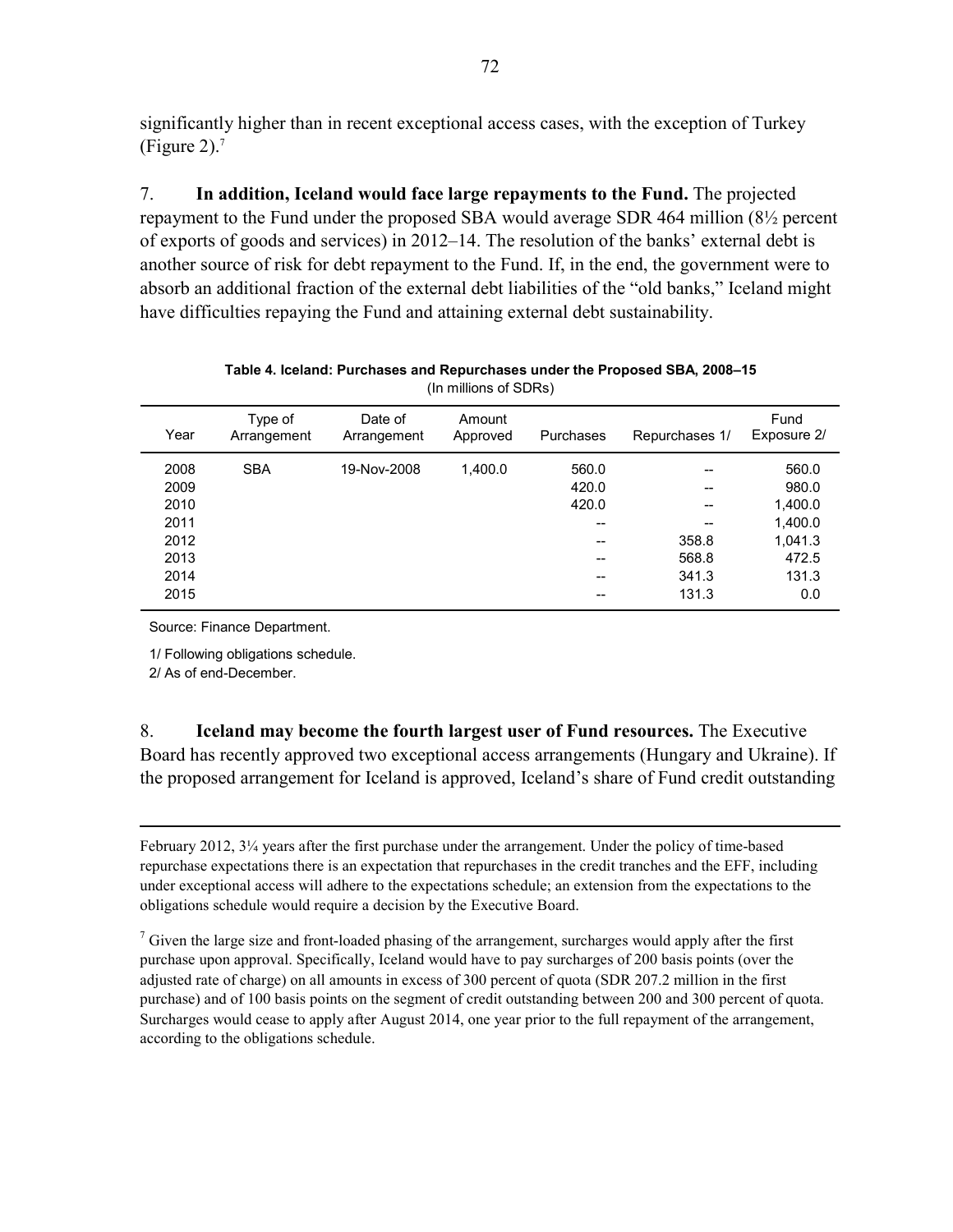would be 3.6 percent, considerably lower than the other two cases, but more than three times that of Georgia (Table 5).

|                                                                 |                     | In Percent of           |                  |                        |                                                    |  |  |  |  |
|-----------------------------------------------------------------|---------------------|-------------------------|------------------|------------------------|----------------------------------------------------|--|--|--|--|
|                                                                 |                     | <b>Total GRA Credit</b> |                  |                        |                                                    |  |  |  |  |
|                                                                 | <b>SDR Millions</b> | Quota                   | GDP <sub>3</sub> | As of end-Sep.<br>2008 | After approval of<br>arrangements in<br>panel B 4/ |  |  |  |  |
| A. Top five borrowers as of end-September 2008:                 |                     |                         |                  |                        |                                                    |  |  |  |  |
| Turkey 1/                                                       | 5,898.7             | 495.1                   | 1.2              | 77.9                   | 38.4                                               |  |  |  |  |
| Dominican Republic 1/                                           | 350.2               | 160.0                   | 1.2              | 4.6                    | 2.3                                                |  |  |  |  |
| Liberia 1/                                                      | 342.8               | 265.3                   | 59.4             | 4.5                    | 2.2                                                |  |  |  |  |
| Sudan 1/                                                        | 220.9               | 130.2                   | 0.6              | 2.9                    | 1.4                                                |  |  |  |  |
| Georgia 1/                                                      | 161.7               | 107.6                   | 2.0              | 2.1                    | 1.1                                                |  |  |  |  |
| B. Proposed and newly approved exceptional access arrangements: |                     |                         |                  |                        |                                                    |  |  |  |  |
| Hungary 2/                                                      | 4,215.0             | 405.9                   | 4.2              | $\cdots$               | 27.5                                               |  |  |  |  |
| Ukraine 2/                                                      | 3,073.1             | 224.0                   | 2.6              | 1.0                    | 20.0                                               |  |  |  |  |
| Iceland 2/                                                      | 560.0               | 476.2                   | 5.1              | .                      | 3.6                                                |  |  |  |  |

#### **Table 5. Fund GRA Exposure**

Sources: Finance Department and IMF staff estimates.

1/ Fund credit outstanding as of September 30, 2008.

2/ Fund credit outstanding after the first purchases of the proposed SBA for Iceland and recently approved SBAs for Ukraine and Hungary (Country Report No. 08/361). For Ukraine, it includes credit outstanding as of end-September 2008.

3/ Staff projections to end-2008.

 $\overline{a}$ 

4/ Numerator is Fund credit outstanding as of end-September 2008 for countries in panel A, and Fund credit outstanding as of end-September 2008 plus the first purchases under the proposed and newly approved SBAs for countries in panel B. Denominator is the sum of total Fund GRA credit outstanding as of end-September 2008 and the first purchases of the proposed and newly approved arrangements in panel B.

9. **The proposed SBA will be very large with respect to Iceland's economy.** By end-2008, after the first purchase under the arrangement, Fund credit outstanding will exceed 5 percent of GDP, higher than the comparable ratios for the top Fund borrowers, except Liberia. If the arrangement were fully drawn, the ratio of Fund credit to GDP would be two-to-three times higher than the end-2008 value, depending on the severity of the output decline.<sup>8</sup>

10. **With the proposed SBA, the Fund's share of Iceland's (adjusted) external debt would be significant.** If the SBA is fully drawn, Iceland's outstanding use of Fund resources would account for over 10 percent of external debt by end-2010. In terms of external debt service, Iceland's projected repayments to the Fund would account for close to  $\frac{1}{4}$  of total

 $8$  Using the GDP projections in pg. 27, the ratio will reach 16 percent in 2010 (Table 6). Output projections in the proposed arrangement with Iceland, however, are subject to considerable uncertainty.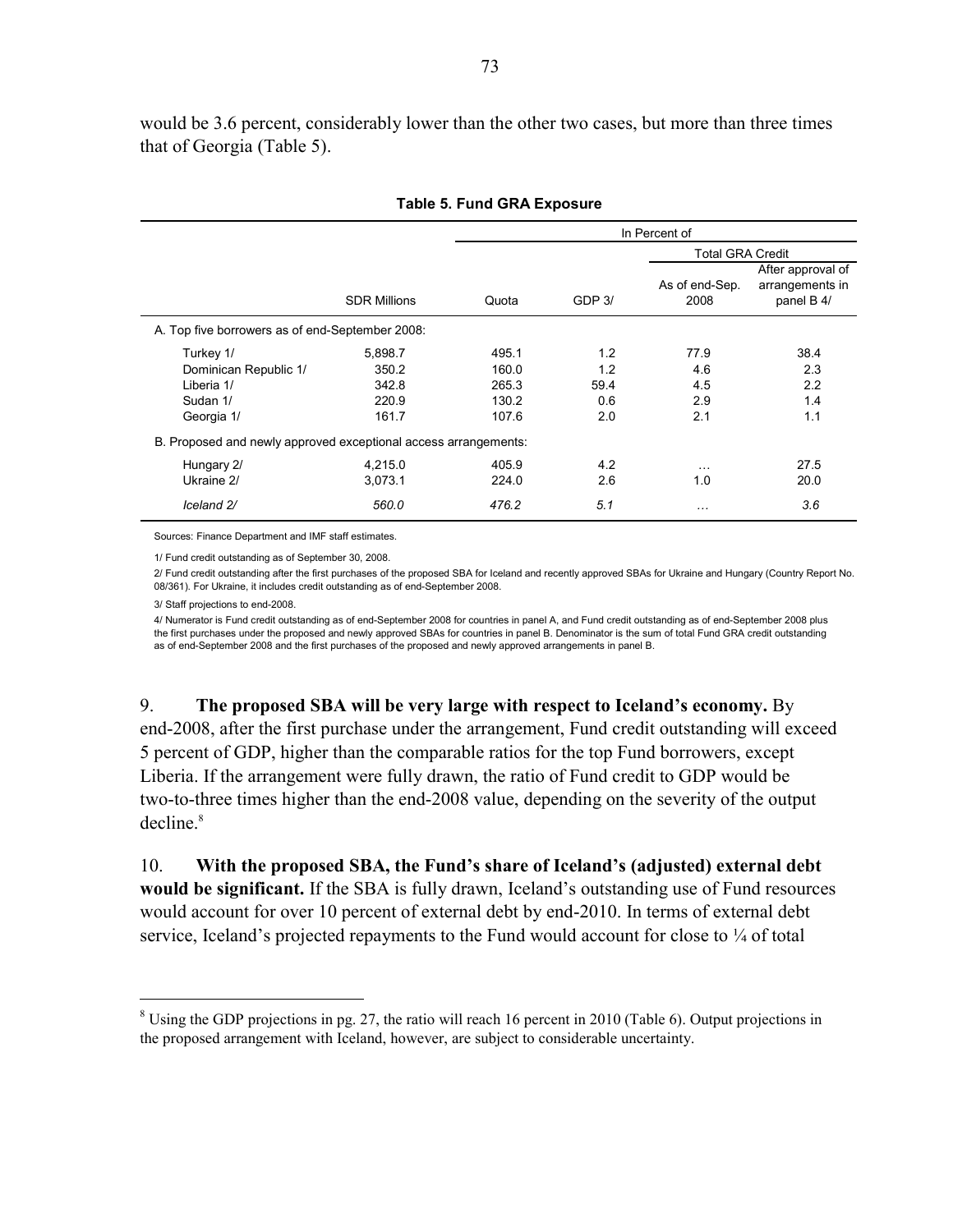external debt service during 2012–14 (Table 6); this ratio would be significantly higher than in other recent exceptional access cases.







Source: IFS, Finance Department, and IMF staff estimates.

1/ Peak borrowing is defined as the highest level of credit outstanding for a member, in percent of quota. Month t represents the month of the highest historical credit outstanding (in percent of quota). For Argentina, t is September 2001; for Brazil, September 2003; for Turkey, April 2003; and for Uruguay, August 2004. For Georgia, t would be reached in February 2010. For the countries in Panel B, t would be reached in February 2010 in the case of Hungary, and October 2010 in the cases of Iceland and Ukraine. For comparability, projected repurchases are assumed to be on an obligations basis.

2/ Projected repurchases (on an obligation basis) as of May 2005. Schedules do not show large early repurchases made by Argentina, Brazil, and Uruguay in 2005-06.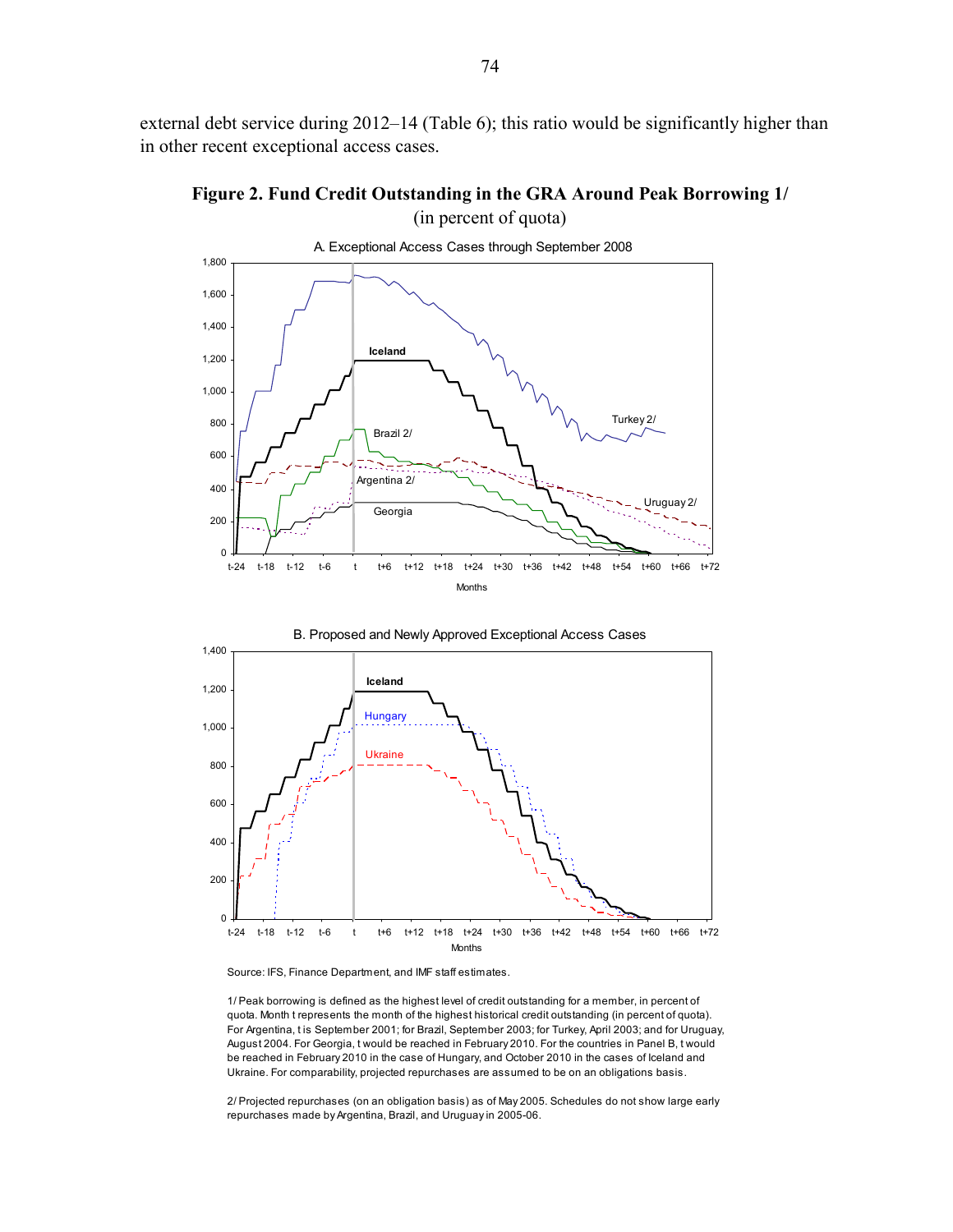| Table 6. Iceland-Impact on GRA Finances                                                          |           |          |          |          |          |          |          |          |
|--------------------------------------------------------------------------------------------------|-----------|----------|----------|----------|----------|----------|----------|----------|
| (In millions of SDRs, at end of period unless otherwise noted)                                   | 2008      | 2009     | 2010     | 2011     | 2012     | 2013     | 2014     | 2015     |
| <b>Exposure</b>                                                                                  |           |          |          |          |          |          |          |          |
| Fund GRA credit outstanding to Iceland 1/                                                        | 560.0     | 980.0    | 1,400.0  | 1,400.0  | 1,041.3  | 472.5    | 131.3    | 0.0      |
| Fund GRA credit outstanding to Iceland (percent of quota) 1/                                     | 476.2     | 833.3    | 1,190.5  | 1,190.5  | 885.4    | 401.8    | 111.6    | 0.0      |
| Fund GRA credit outstanding to Iceland (percent of total GRA credit outstanding) 2/              | 3.6       | $\cdots$ | $\cdots$ | $\cdots$ | $\cdots$ | $\cdots$ | $\cdots$ | $\cdots$ |
| Fund GRA credit outstanding to five largest debtors (percent of total GRA credit outstanding) 2/ | 91.9      | $\cdots$ | $\cdots$ | $\cdots$ | $\cdots$ | $\cdots$ | $\cdots$ | $\cdots$ |
| Liquidity                                                                                        |           |          |          |          |          |          |          |          |
| One-year Forward Commitment Capacity (FCC) 3/                                                    | 106,236.4 | $\cdots$ | $\cdots$ | $\cdots$ | $\cdots$ | $\cdots$ | $\cdots$ | $\cdots$ |
| Iceland's impact on FCC 4/                                                                       | (1,400.0) | $\cdots$ | $\cdots$ | $\cdots$ | $\cdots$ | $\cdots$ | $\cdots$ | $\cdots$ |
| <b>Prudential measures</b>                                                                       |           |          |          |          |          |          |          |          |
| Fund GRA credit outstanding to Iceland (percent of current precautionary balances) 5/            | 8.1       | $\cdots$ | $\cdots$ | $\cdots$ | $\cdots$ | $\cdots$ | $\cdots$ | $\cdots$ |
| Debt and Debt Service Ratios 6/                                                                  |           |          |          |          |          |          |          |          |
| Iceland's GRA credit outstanding (percent of total external debt)                                | 0.8       | 7.0      | 10.9     | 11.2     | 9.0      | 4.5      | 1.4      | 0.0      |
| Iceland's GRA credit outstanding (percent of GDP)                                                | 5.1       | 11.2     | 16.0     | 15.1     | 10.6     | 4.5      | 1.2      | 0.0      |
| Iceland's GRA credit outstanding (percent of gross international reserves)                       | 15.3      | 29.8     | 37.7     | 37.3     | 27.5     | 12.4     | 3.5      | 0.0      |
| Iceland's GRA debt service to the Fund (percent of exports of goods and services)                | 0.1       | 0.7      | 1.2      | 1.5      | 8.2      | 11.2     | 6.3      | 2.2      |
| Iceland's GRA debt service to the Fund (percent of total external debt service)                  | 0.0       | 1.1      | 1.5      | 2.9      | 20.8     | 33.6     | 18.2     | 7.9      |
| <b>Memorandum items</b>                                                                          |           |          |          |          |          |          |          |          |
| Fund's precautionary balances 5/                                                                 | 6.938.6   | $\cdots$ | $\cdots$ | $\cdots$ | $\cdots$ | $\cdots$ | $\cdots$ | $\cdots$ |
| Fund's residual burden sharing capacity 7/                                                       | 110.0     | $\cdots$ | $\cdots$ | $\cdots$ | $\cdots$ | $\cdots$ | $\cdots$ | $\cdots$ |
| Projected payment of charges to the Fund on GRA credit outstanding                               | 2.8       | 35.1     | 59.0     | 73.1     | 66.8     | 42.8     | 14.4     | 2.7      |
| Projected debt service payments to the Fund on GRA credit outstanding                            | 2.8       | 35.1     | 59.0     | 73.1     | 425.5    | 611.6    | 355.7    | 133.9    |

Sources: Icelandic authorities, Finance Department, World Economic Outlook, and IMF staff estimates.

1/ Repurchases follow the obligations schedule.

2/ Reflects Fund credit outstanding as of September 30, 2008, plus first purchases by Iceland, Ukraine, and Hungary (Country Report No. 08/361).<br>3/ As of November 6, 2008. The Forward Commitment Capacity is a measure of th year forward minus the prudential balance.<br>4/ A single country's negative impact on the FCC is defined as the country's sum of Fund credit and undrawn commitments minus repurchases one-year forward.<br>5/ As of end-April 2008

7/ Estimated based on end-September data and taking into account the first purchase of Iceland under its proposed program and the first purchases of Ukraine and Hungary (Country Report No. 08/361). Burden-sharing capacity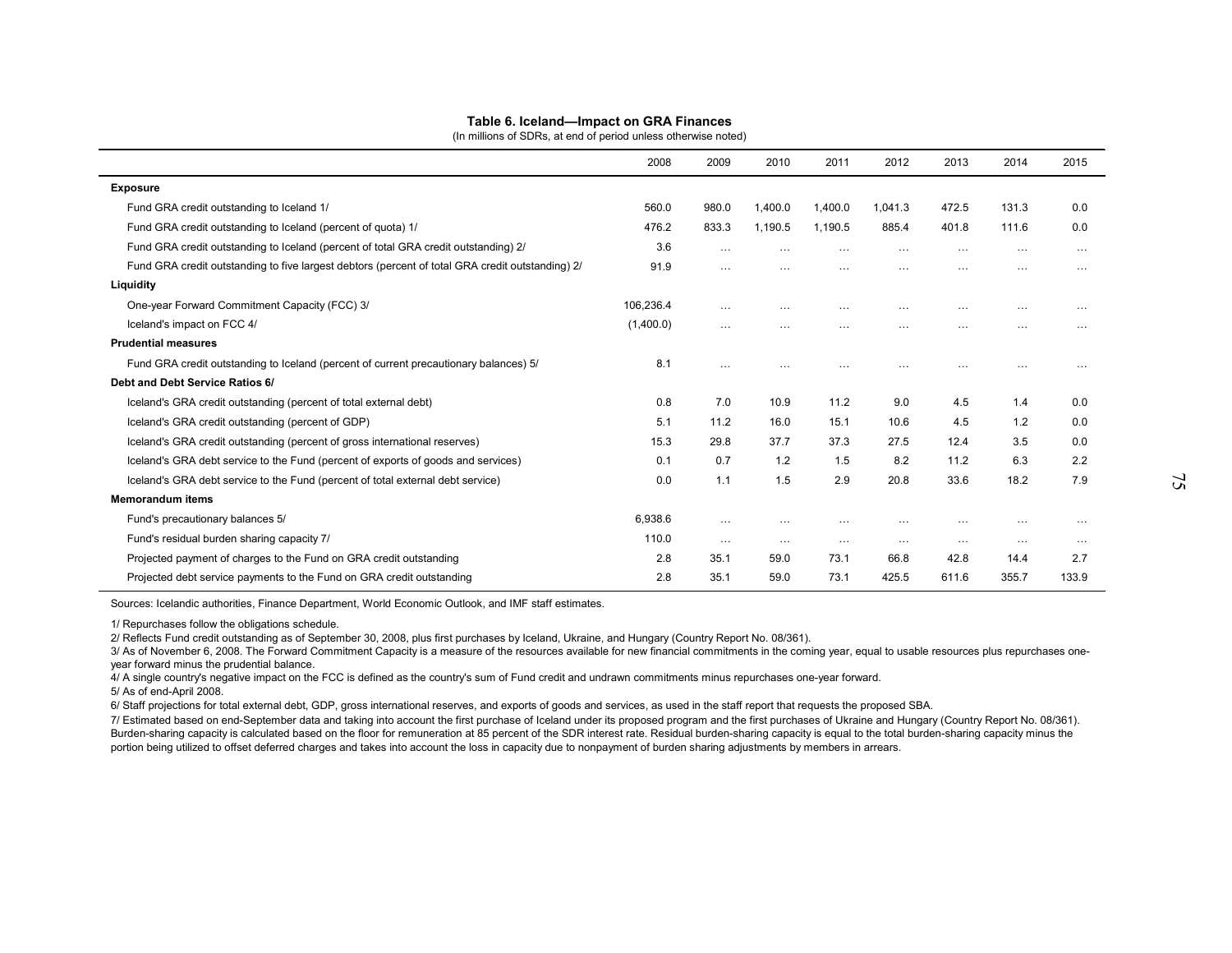11. **Moreover, Iceland's capacity to repay the Fund could be strained further if risks stemming from the resolution of the banking crisis were to materialize, including**:

- **The banks' restructuring strategy may be protracted.** Asset recovery may be hindered by legal actions, or by a more severe global downturn and/or deleveraging.
- **Iceland's return to capital markets may be delayed,** including due to the outcome of the banks' debt resolution. A delayed return to capital markets would imply larger adjustments in the current account and greater fiscal consolidation to meet external obligations.
- **In the near term, further capital outflows could ensue if confidence is not restored quickly.** This could result in further exchange rate depreciation, larger output compression, higher than expected inflation and further deterioration of banks' assets, with attendant negative effects on debt sustainability.

12. **However, given the current high levels of liquidity, the impact of the proposed SBA on the Fund's liquidity position would be modest.** The proposed SBA would reduce the one-year forward commitment capacity (FCC) by SDR 1.4 billion, about 1 percent of the FCC as of November 6—SDR 106.2 billion (Table 6).<sup>9</sup> The potential GRA exposure to **Iceland would also be relatively small in relation to the Fund's precautionary balances.**  After the first purchase, outstanding GRA credit to Iceland as a share of the Fund's precautionary balances at end FY08 would be about 8 percent.

13. **Nonetheless, if Iceland were to incur arrears on the charges accruing to its GRA obligations, it would have a considerable but manageable impact on the Fund's burdensharing capacity.<sup>10</sup>** Charges on Iceland's GRA obligations will be about SDR 35 million

 $\overline{a}$ 

<sup>&</sup>lt;sup>9</sup> The FCC is the principal measure of Fund liquidity. The (one-year) FCC indicates the amount of GRA resources available for new financing over the next 12 months. See The Fund's Liquidity Position—Review and Outlook. Following the creation of the Short-term Liquidity Facility (SLF), the calculation of the FCC will exclude repurchases falling due under the SLF–see A New Facility for Market Access Countries—The Shortterm Liquidity Facility—Proposed Decision.

<sup>&</sup>lt;sup>10</sup> Under the burden-sharing mechanism, the financial consequences for the Fund arising from overdue financial obligations are shared between creditors and debtors through a decrease in the rate of remuneration and an increase in the rate of charge, respectively. The mechanism is used to accumulate precautionary balances in the special contingent account (SCA-1) and to compensate the Fund for a loss in income when debtors do not pay charges. The Executive Board has set a floor for remuneration at 85 percent of the SDR interest rate. No corresponding ceiling applies to the rate of charge. The adjustment for the SCA-1 was suspended, effective November 1, 2006, by the Executive Board (Decision No. 13858-(07/1), adopted January 3, 2007).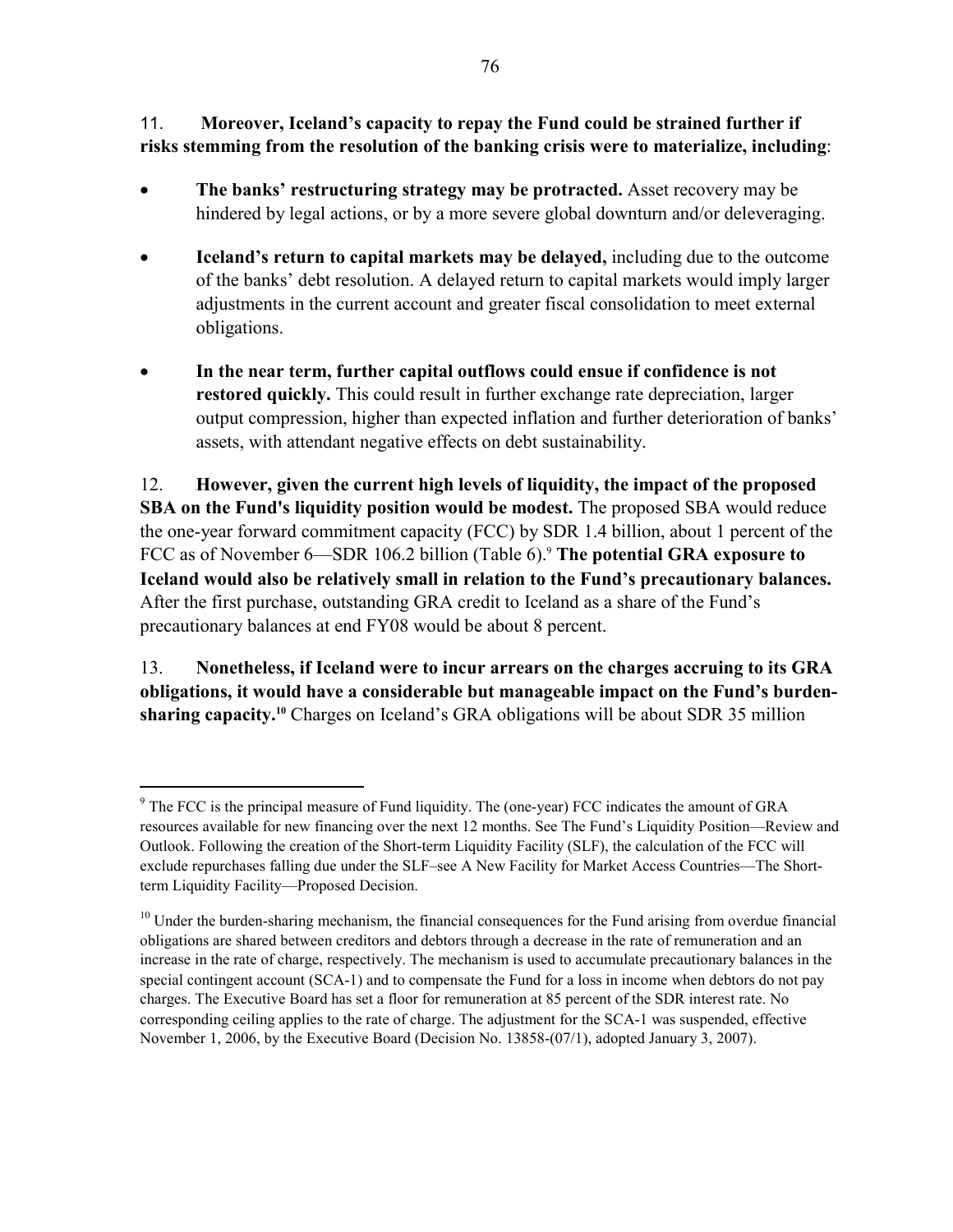over the next year, or about one-third of the Fund's estimated residual burden-sharing capacity—taking into account the initial purchases of the arrangements with Hungary, Ukraine and Iceland (Table 6). The Fund's burden sharing capacity, however, would be expected to increase if there is a pick up in lending activity.

#### **III. ASSESSMENT**

14. **The proposed arrangement for Iceland presents significant financial risks to the Fund.** The main risk relates to Iceland's capacity to repay the Fund, given the very large size of the purchases from the Fund in relation to Iceland's economy and export sector, and the severity of its current financial crisis. The relatively small size of the purchase (in SDR terms) in relation to the Fund's finances, and the strong institutions and track record on macroeconomic policies of the country, mitigates the risks to the Fund.

15. **The large uncertainties surrounding the impact and resolution of Iceland's banking crisis could add significant strains to Iceland's repayment capacity.** In the near term output could be further compressed though balance sheet effects arising from a renewed loss of confidence and further capital outflows and króna depreciation. Over the medium term, while it is possible that asset recovery proceeds faster than envisaged and that the external liabilities of old banks are extinguished in a quick and orderly fashion, the risks are tilted to the downside. In a downside scenario, difficulties in maintaining market access could require further large adjustments in the current account—which should, however, be facilitated by the economy's flexibility demonstrated in previous episodes of sharp adjustment.

16. **Iceland's capacity to repay the Fund hinges on a satisfactory resolution of the banking sector problems and the restoration of confidence in macroeconomic policies and in the regulatory and prudential framework.** This will require quickly adopting strong policies and developing comprehensive bank resolution strategies, and steadfast implementation in the years ahead. Iceland's strong institutions and consensus-based approach to policy formulation would underpin these efforts. In this regard, the authorities' strong resolve to implement the policies contemplated in the proposed SBA provides a key safeguard to Fund resources.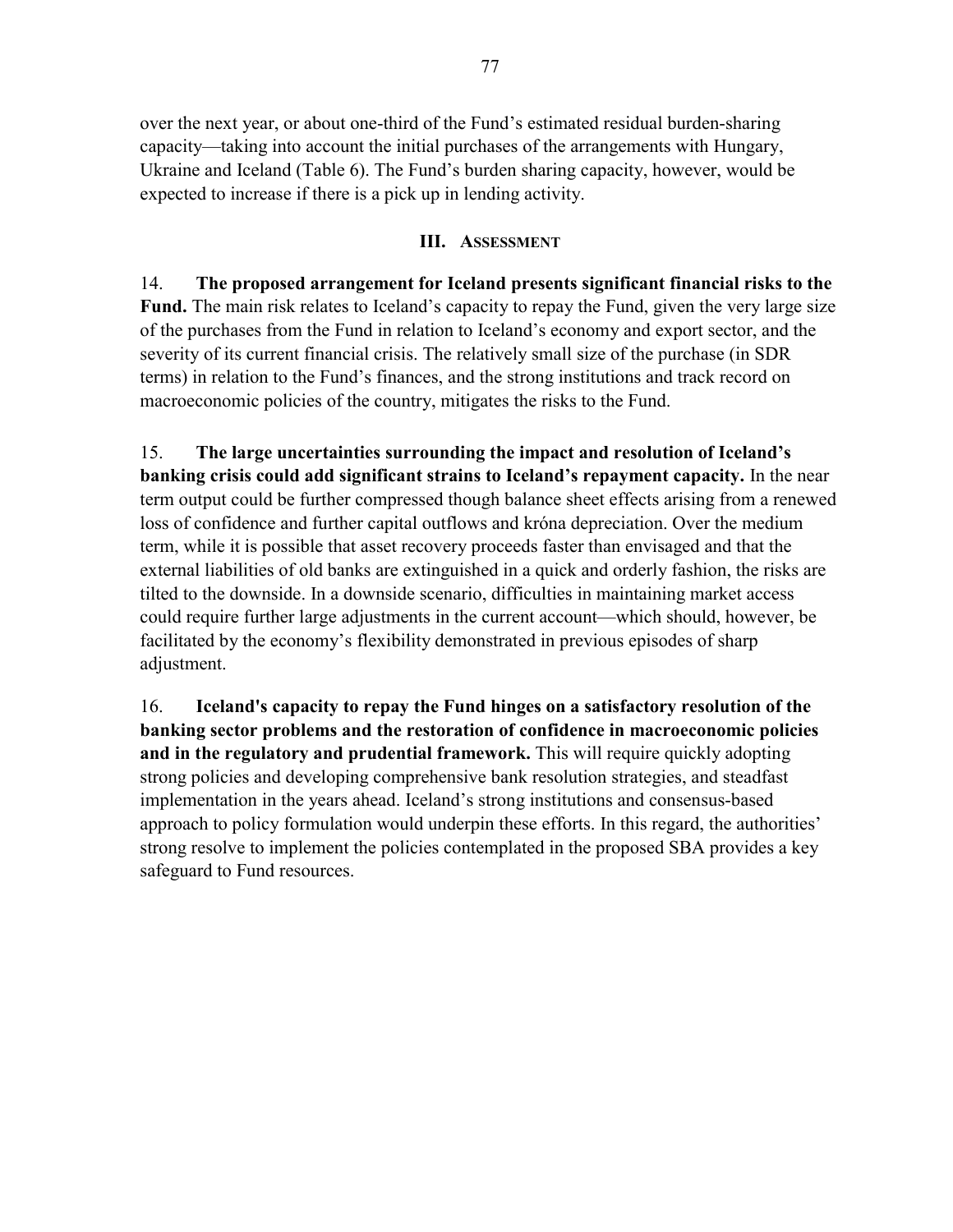

Press Release No. 08/296 FOR IMMEDIATE RELEASE November 19, 2008

International Monetary Fund Washington, D.C. 20431 USA

# **IMF Executive Board Approves US\$2.1 Billion Stand-By Arrangement for Iceland**

The Executive Board of the International Monetary Fund (IMF) today approved a two-year SDR 1.4 billion (about US\$2.1 billion) Stand-By Arrangement for Iceland to support the country's program to restore confidence and stabilize the economy. The approval makes SDR 560 million (about US\$827 million) immediately available and the remainder in eight equal installments of SDR 105 million (about US\$155 million), subject to quarterly reviews. The Stand-By Arrangement entails exceptional access to IMF resources, amounting to 1,190 percent of Iceland's quota, and was approved under the Fund's fast-track Emergency Financing Mechanism procedures.

There are three main objectives of the IMF-supported program: To contain the negative impact of the crisis on the economy by restoring confidence and stabilizing the exchange rate in the near-term; to promote a viable domestic banking sector and safeguard international financial relations by implementing a sound banking system strategy that is nondiscriminatory and collaborative; and to safeguard medium-term fiscal viability by limiting the socialization of losses in the collapsed banks and implementing an ambitious multi-year fiscal consolidation program.

Iceland's economic program envisages that the Fund's Stand-By Arrangement will fill about 42 percent of the country's 2008-2010 financing gap. The remainder will be met by official bilateral creditors.

Following the Executive Board discussion on Iceland, Mr. John Lipsky, First Deputy Managing Director and Acting Chairman, said:

"Iceland is in the midst of a banking crisis of extraordinary proportions. The three main banks, accounting for about 85 percent of the banking system, collapsed within a time span of less than one week. The krona fell sharply, the equity market plummeted, and severe disruptions in the external payments followed. As a result, Iceland is facing a severe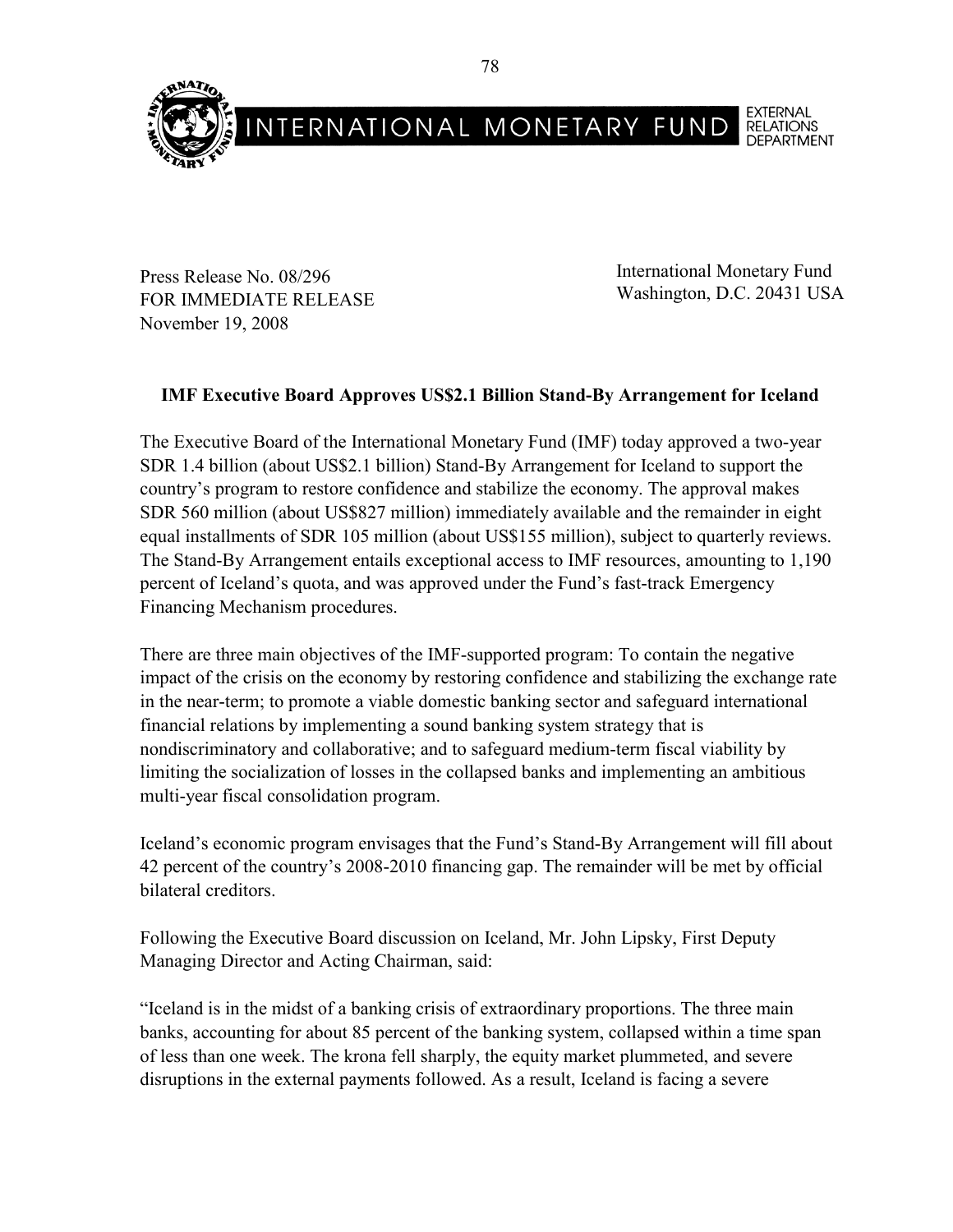recession, given the high debt level in the economy and significant dependence of the private sector on foreign currency and inflation-indexed debt.

"In response to these challenges, the authorities' program, supported by a Stand-By Arrangement and substantial access to Fund resources, has three key objectives: (i) to stabilize the exchange rate, (ii) to develop a comprehensive and collaborative strategy for bank restructuring, and (iii) to ensure medium-term fiscal sustainability.

"Exchange rate stabilization is an immediate priority in order to contain the negative impact of the crisis on output and employment. To this end, the program includes an appropriately tight monetary policy and continued restrictions on capital outflows in the near term.

"A comprehensive banking sector strategy will guide bank restructuring. The strategy contains measures to achieve fair valuation of assets, maximize asset recovery, strengthen supervisory practices, and ensure the fair and equitable treatment of depositors and creditors of the intervened banks. This is needed to promote a viable domestic banking sector and safeguard Iceland's integration into the international financial system.

"Medium-term fiscal sustainability will be restored. In 2009, the fiscal balance will be allowed to worsen due to the effects of the economic cycle. But the program also includes the development of a strong medium-term fiscal plan—to be launched in 2010—to cut expenditures and/or to raise taxes. This effort is needed to deal with the very substantial increase in public sector debt (of about 80 percent of GDP) due to bank restructuring.

"The road ahead is difficult. The program is subject to exceptionally large uncertainty and significant risks, reflecting the unprecedented magnitude of the banking sector collapse. With this in mind, the authorities remain committed to maintaining a resolute policy implementation, and stand ready to adjust policies as circumstances change, working closely with the Fund. At the same time, Iceland's long-term growth prospects remain favorable, buttressed by its very strong fundamentals of a highly educated labor force, a favorable investment climate, and a rich natural resource endowment," Mr. Lipsky said.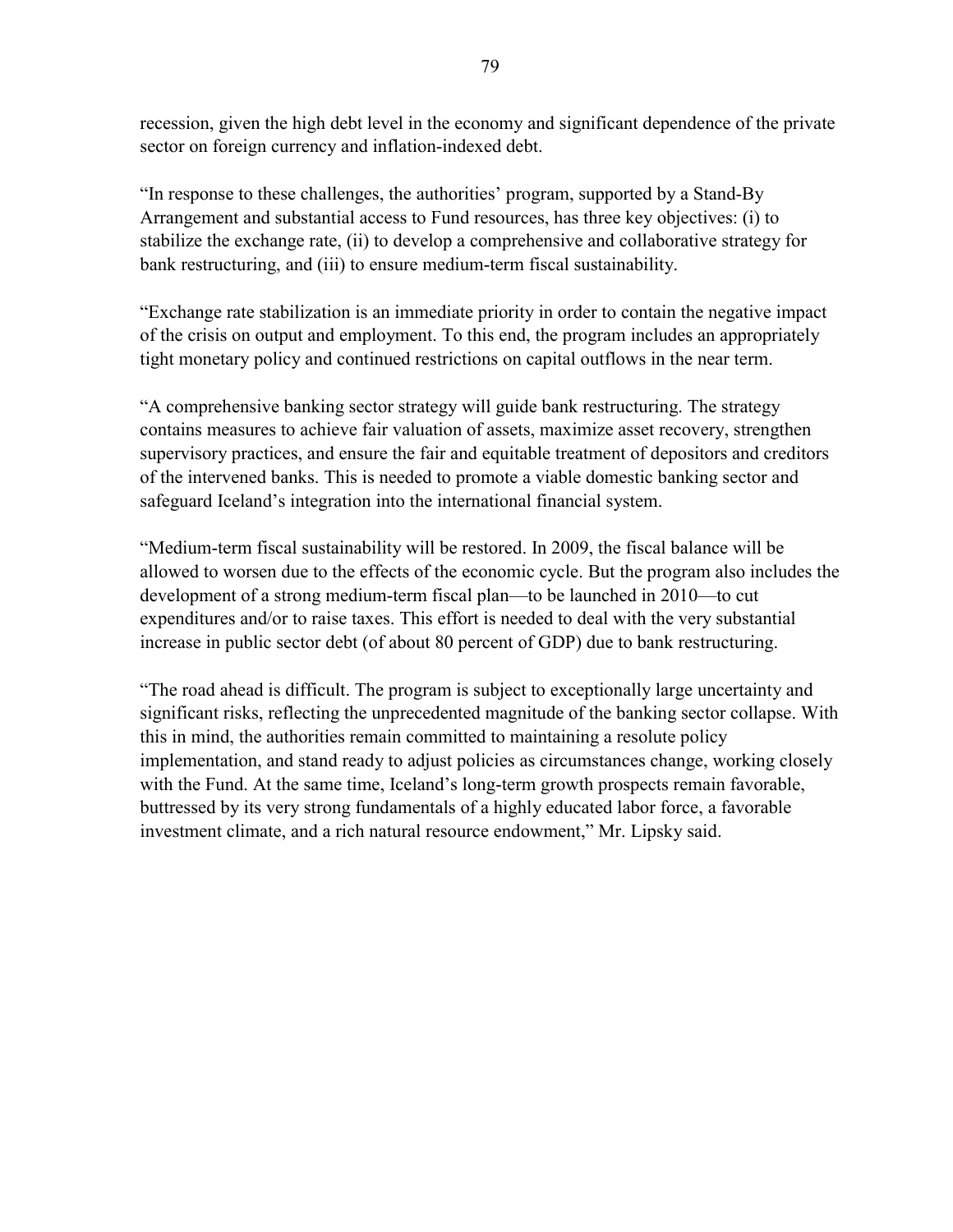#### **Recent Economic Developments**

Iceland's highly leveraged economy was unprepared to withstand the global financial turmoil. Over the past several years, a number of underlying imbalances built up, making the economy vulnerable to adverse external shocks. A long home-grown, foreign-funded boom led to overstretched private sector balance sheets, with high corporate and household leverage and a large share of foreign exchange-linked and inflation-indexed debt. The current account deficit surged to over 15 percent in each of the past three years, and inflation soared. The banking sector relied on the availability of ample foreign funding to rapidly expand abroad and accumulated assets amounted to almost 900 percent of GDP by end-2007. At the same time, gross external indebtedness reached 550 percent of GDP, largely on account of the banks.

Pressures in international markets and the loss of confidence in Iceland's financial system in October 2008 led to the collapse of its three largest banks, Glitnir, Landsbanki, and Kaupthing. As a result, key asset prices plummeted: the onshore foreign exchange market dried up, the króna depreciated by more than 70 percent in the off-shore market, and the equity market fell by 80 percent. Severe disruptions in the external payments system threatened to quickly spread to the real economy. In response, the government took a number of initial actions while developing the comprehensive program that is now supported by the Stand-By Arrangement.

# **Program Summary**

Under the program, the Icelandic economy is expected to adjust sharply in the near term. Given the high leverage in the economy and significant dependence of the private sector on foreign currency and inflation-indexed debt, the economy is expected to enter into a serious recession in 2009-10. The anticipated large import compression will, however, lead to a rapid swing of the current account into surplus, providing significant support to the exchange rate going forward. Once confidence is restored and balance sheets readjusted, domestic demand—both investment and consumption—is projected to rebound strongly in 2011. Long-term growth prospects are favorable, in line with Iceland's very strong fundamentals, not least its highly educated labor force, favorable investment climate and rich natural resource endowment.

To achieve this outcome, the **program focuses on addressing the key challenges** at hand: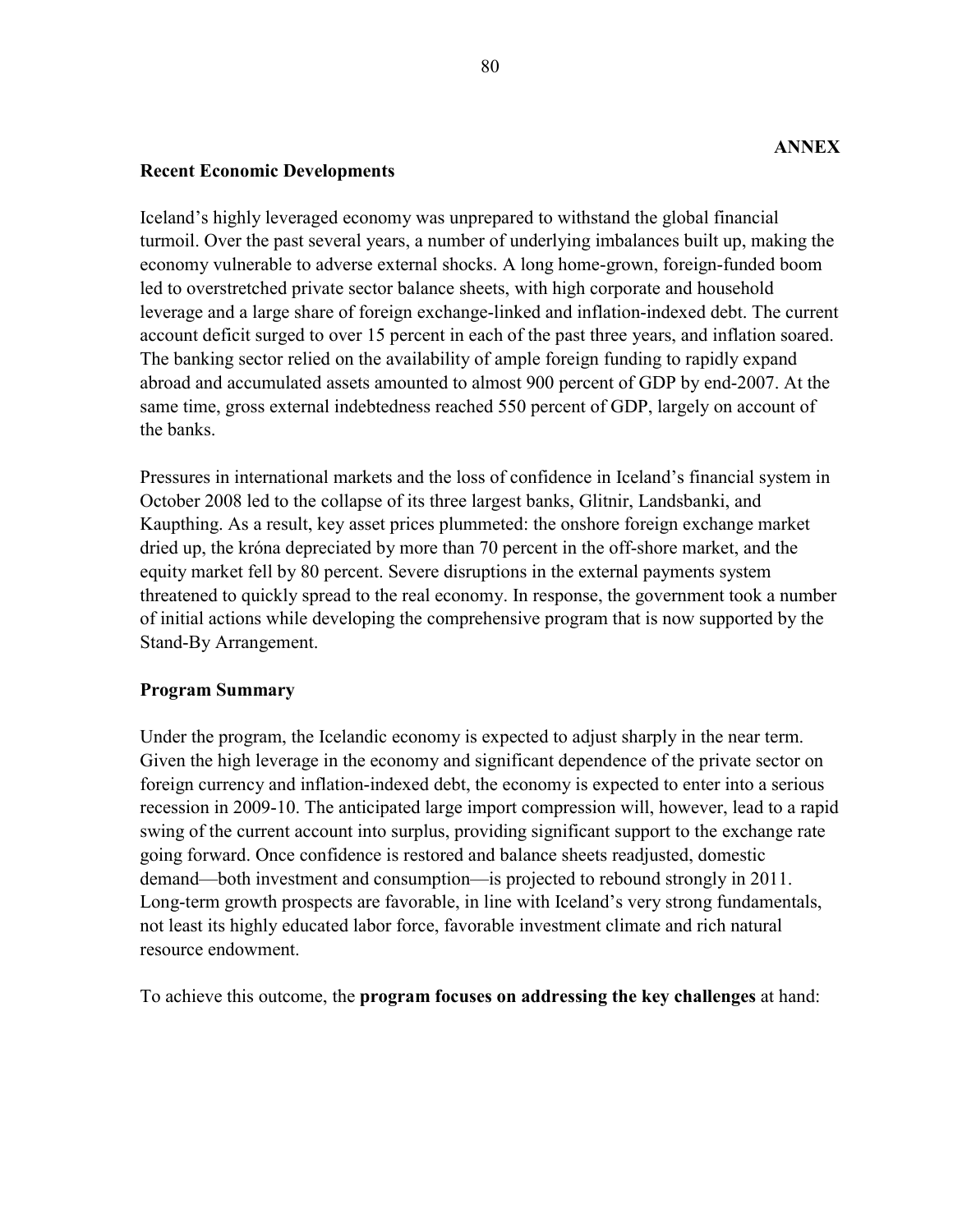- **Preventing further sharp króna depreciation** by maintaining an appropriately tight monetary policy in the context of a flexible exchange rate policy. Restrictions on capital outflows will remain in the near term.
- **Developing a comprehensive and collaborative strategy for bank restructuring** by (i) putting in place an efficient organizational structure to facilitate the restructuring process, (ii) proceeding promptly with the valuation of banks' assets, (iii) maximizing asset recovery in the old banks, (iv) ensuring the fair and equitable treatment of depositors and creditors of the intervened banks, and (v) strengthening supervisory practices and the insolvency framework.
- **Ensuring medium-term fiscal sustainability**. While automatic fiscal stabilizers will be allowed to work in full during 2009, the program includes the development of a strong medium-term fiscal consolidation plan to be launched in 2010. This effort is needed to deal with the very substantial increase in public sector debt that is likely as a result of the budgetary cost of recapitalizing the banking system fulfilling the deposit insurance obligations to depositors in foreign branches of Icelandic banks.

Iceland joined the IMF on December 27, 1945; its quota is SDR 117.6 million (about US\$173.6 million), and it has no outstanding use of IMF credits.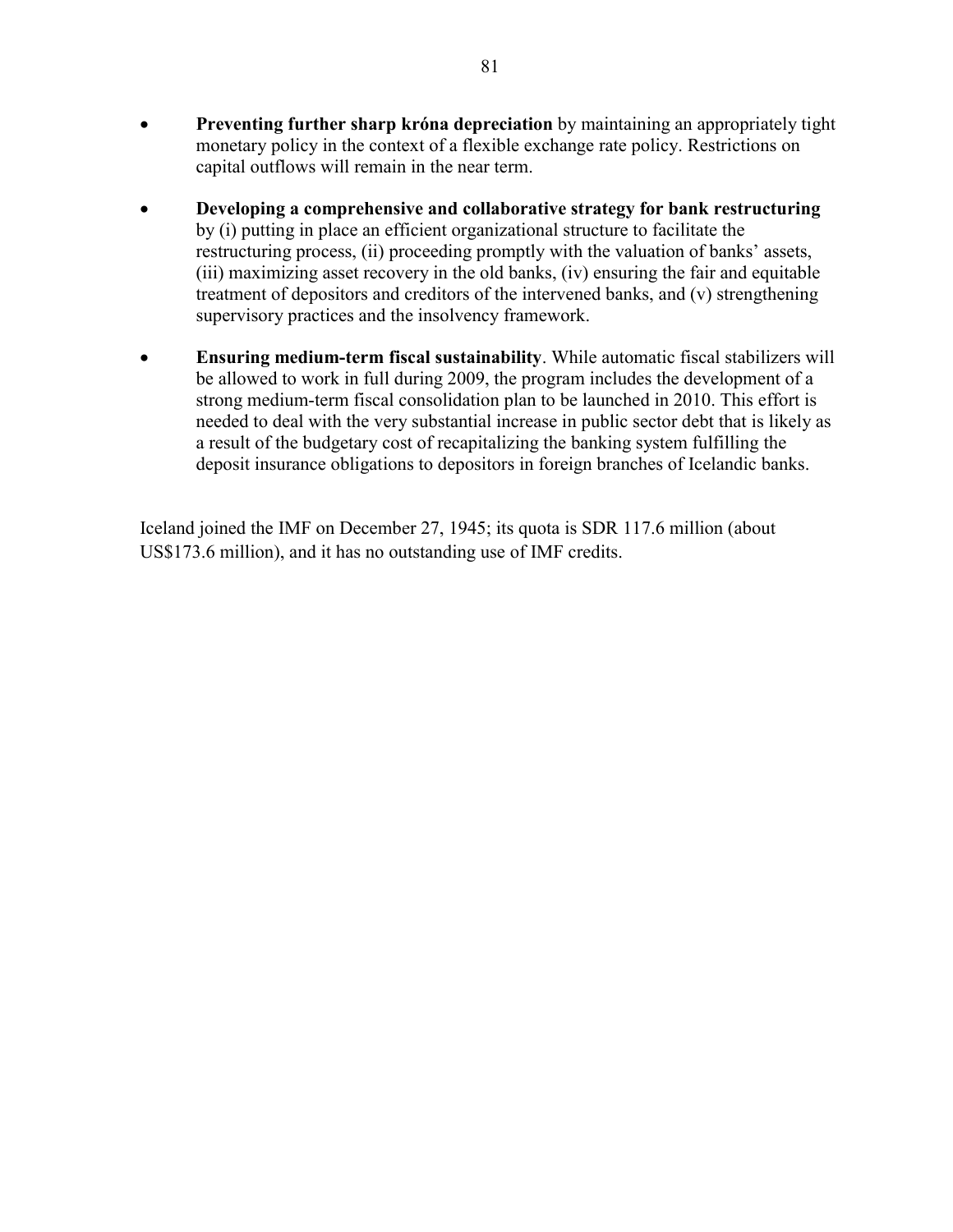| Iceland: Selected Economic Indicators              |                               |         |         |         |          |            |  |
|----------------------------------------------------|-------------------------------|---------|---------|---------|----------|------------|--|
|                                                    |                               |         |         |         |          | Projection |  |
|                                                    | 2004                          | 2005    | 2006    | 2007    | 2008     | 2009       |  |
| Real Economy (change in percent)                   |                               |         |         |         |          |            |  |
| <b>Real GDP</b>                                    | 7.7                           | 7.4     | 4.4     | 4.9     | 1.6      | $-9.6$     |  |
| Domestic demand                                    | 10.0                          | 16.0    | 9.9     | $-1.5$  | $-9.1$   | $-19.7$    |  |
| CPI                                                | 3.2                           | 4.0     | 6.8     | 5.0     | 12.7     | 14.3       |  |
| Unemployment rate (in percent of labor force)      | 3.1                           | 2.1     | 1.3     | 1.0     | 1.4      | 5.7        |  |
| Gross domestic investment (in percent of GDP)      | 23.5                          | 28.4    | 33.7    | 27.6    | 23.9     | 18.2       |  |
| General Government Finances (in percent of GDP) 2/ |                               |         |         |         |          |            |  |
| <b>Financial balance</b>                           | 0.0                           | 4.9     | 6.3     | 5.5     | $-0.2$   | $-13.5$    |  |
| Structural overall balance                         | 1.0                           | 2.9     | 3.5     | 1.5     | $-3.4$   | $-8.7$     |  |
| Gross debt                                         | 34.5                          | 25.4    | 30.1    | 28.9    | 108.9    | 108.6      |  |
| Money and Credit (change in percent)               |                               |         |         |         |          |            |  |
| Domestic credit (end of period)                    | 37.2                          | 54.7    | 33.6    | 28.3    | $-19.1$  | $-4.1$     |  |
| Broad money (end of period)                        | 15.0                          | 23.2    | 19.6    | 56.4    | 34.0     | $-4.4$     |  |
| CBI policy rate (period average, in percent) 3/    | 8.20                          | 10.49   | 14.08   | 13.75   | 14.9     | $\cdots$   |  |
| <b>Balance of Payments</b> (in percent of GDP)     |                               |         |         |         |          |            |  |
| Trade balance                                      | $-5.5$                        | $-12.2$ | $-17.7$ | $-10.1$ | 0.1      | 10.3       |  |
| Current account balance                            | $-9.8$                        | $-16.1$ | $-25.4$ | $-14.6$ | $-10.7$  | 1.0        |  |
| Financial and capital account balance              | 12.7                          | 13.7    | 36.5    | 13.4    | $-118.9$ | $-11.4$    |  |
| Gross external debt 4/                             | 179.1                         | 285.7   | 445.9   | 551.5   | 670.2    | 159.5      |  |
| Reserves 5/                                        | 2.1                           | 1.8     | 3.4     | 3.3     | 11.0     | 9.9        |  |
| Fund position (as of November 18, 2008)            |                               |         |         |         |          |            |  |
| Holdings of currency (in percent of quota)         |                               |         |         |         | 84.2     |            |  |
| Holdings of SDRs (in percent of allocation)        |                               |         |         |         | 7.3      |            |  |
| Quota (in millions of SDRs)                        |                               |         |         |         | 117.6    |            |  |
| <b>Exchange rate</b>                               |                               |         |         |         |          |            |  |
| Exchange rate regime                               | <b>Floating Exchange Rate</b> |         |         |         |          |            |  |
| Present rate (November 18, 2008) 6/                | 218.2                         |         |         |         |          |            |  |
| Nominal effective rate (change in percent) 7/      | 1.8                           | 10.4    | $-10.7$ | 2.8     | $-43.0$  | $\cdots$   |  |
| Real effective (change in percent) 7/              | 2.8                           | 12.7    | $-6.8$  | 5.7     | $-36.4$  | $\cdots$   |  |

Sources: Statistics Iceland, Central Bank of Iceland, Ministry of Finance, and IMF staff estimates. 1/ Projection.

2/ Assumes banking sector recapitalization in 2008, depositor insurance-related loans by the government in 2008,

central bank recapitalization in 2009, and asset recovery in 2010 and 2011. National account basis.

3/ January-October average for 2008.

4/ From 2009 onward, excludes banking sector external debt, which is assumed to be paid off through asset recovery or written down in the bankruptcy process

5/ In months of imports of goods and services.

6/ Broad trade weighted index of the exchange rate as kronur per unit of foreign currency (12/31/1991 = 100)

7/ Exchange rate data as of end-October 2008.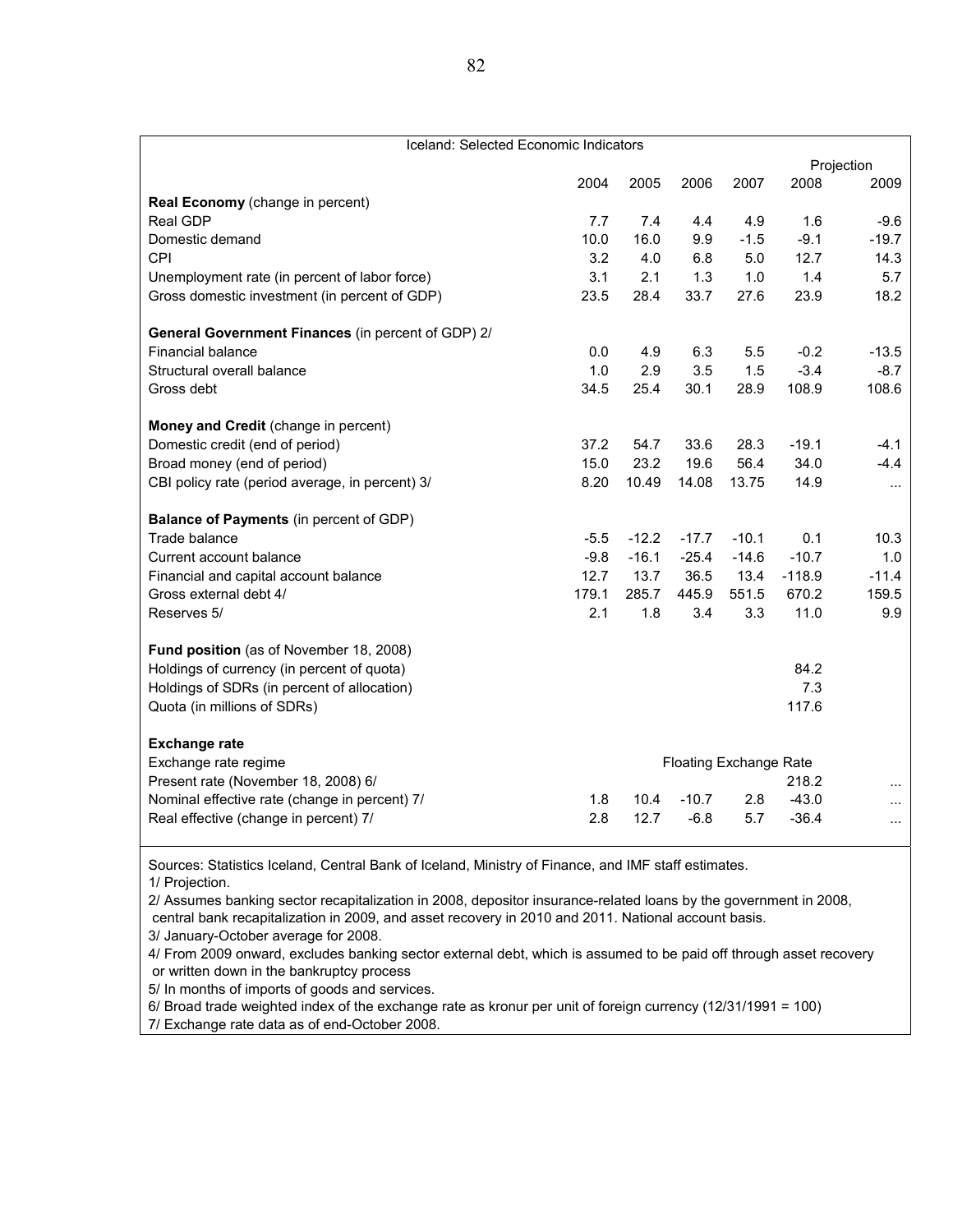# **Statement by Jens Olof Henriksson, Executive Director for Iceland and Bjorn Olafsson, Senior Advisor to Executive Director November 19, 2008**

Iceland's three largest commercial banks collapsed in October. All of them were banks with significant international activities. The background to these dramatic events is well documented in the staff report. While these events were unfolding, the Fund had dispatched a fact-finding mission to Iceland, which eventually turned into a negotiating mission. My authorities are grateful for the quick response of the Fund and the professionalism and dedication demonstrated by its staff. Needless to say, Iceland is dealing with an extraordinarily difficult situation that demands an economic adjustment on a large scale.

#### **Fund program and additional support**

The three main elements of the program are well described in the documents. The immediate priority is to restore stability in the foreign exchange market and bring about a gradual appreciation of the currency from its current level, which is exceptionally low in a historical context. The second element is a medium-term fiscal consolidation policy following the initial year of dramatic adjustment. The third element is the restoration of a properly functioning financial system.

My Icelandic authorities are fully committed to the program. The history of the Icelandic economy has demonstrated its resilience and adaptability. Even so, the period immediately ahead entails a sharper adjustment and greater challenges than Iceland has faced since it became an independent nation.

My Icelandic authorities are grateful for the support that other countries have pledged in conjunction with the Fund's arrangement. This is a vital part of the program and is a crucial element in the restoration of confidence in the foreign exchange market.

# **Monetary policy**

Iceland's monetary policy environment has undergone significant changes in the past few weeks. After the commercial banks failed, transmission channels of monetary policy became more or less dysfunctional, and cross-border payment systems were disrupted. As a result, the exchange rate of the króna fell precipitously, and an unofficial market emerged. In the official market, the Central Bank has conducted limited daily auctions of foreign exchange. Transactions have also taken place in the unofficial or offshore market, where the price was set in limited and non-transparent trades. The spread between the official market and the unofficial market has narrowed significantly since mid-October. The real exchange rate of the króna is currently far below its prior historical troughs.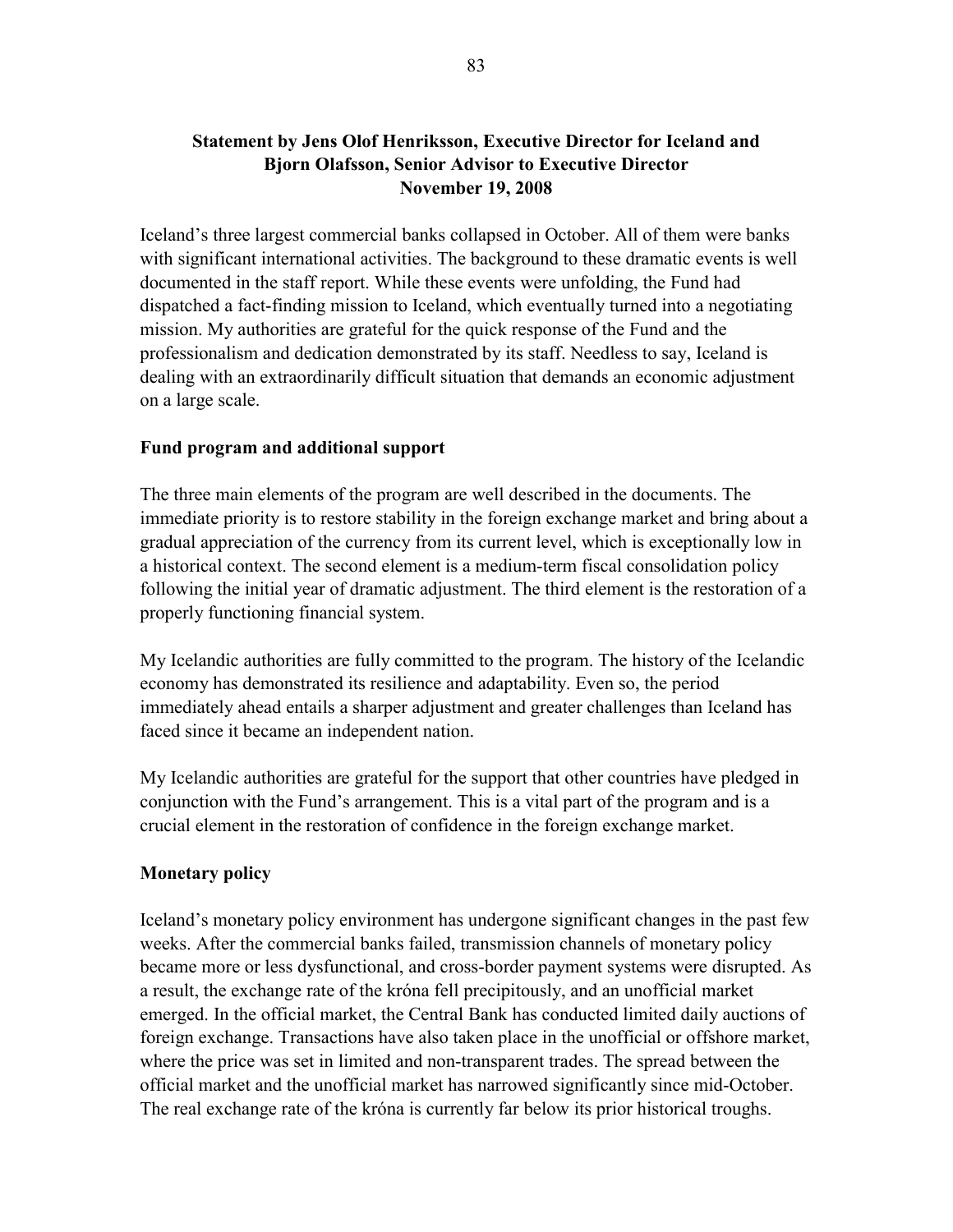In October, following the decline of the króna, twelve-month inflation reached 15.9 percent. Inflation is expected to continue to rise in the near term and may exceed 20 percent in early 2009. The outlook for inflation will be much affected by exchange rate developments. The Central Bank's decision to raise its policy rate to 18 percent reflects the importance attached to the quick restoration of stability in the foreign exchange market.

In view of the ensuing slack in the economy and weak labor market conditions, inflation can be expected to abate quickly once the exchange rate of the króna is stabilized and starts to strengthen. The projections underlying the program envisage rapid disinflation in 2009 and a subsequent lowering of the policy rate. The annual rate of inflation is projected to fall below 5 percent at the end of next year.

# **Fiscal policy**

The automatic stabilizers will be allowed to work fully in 2009, leading to a general government deficit of 13.5 percent of GDP, as indicated in the staff report. Thereafter, the government will embark upon a program of fiscal consolidation aimed at reducing the fiscal debt that will build up in the coming year. The starting position is a favorable one after years of fiscal surpluses and payback of government debt. The consolidation challenge should be seen in the context of Iceland's demonstrated fiscal prudence.

# **Program implementation and other developments**

Important steps have already been taken by my authorities in relation to the Fund program. As is mentioned above, the Central Bank raised its policy rate to 18 percent on October 28. The Bank has also tightened control over the banks' access to credit by narrowing the range of instruments accepted as collateral.

Progress has been made towards solving the problems of the collapsed banks on the basis of the emergency legislation adopted by Parliament in early October. Much remains to be done, however, and work is proceeding in the manner laid out in the letter of intent and described in the background documentation of the staff. New banks were established, providing regular banking services.

Payment intermediation between Iceland and other countries was seriously disrupted. Although this situation has improved significantly, it has not yet returned to normal. An unusual volume of transfers is still being channeled through the Central Bank.

On deposit guarantees, a press release issued by the Office of the Prime Minister on November 16, stated, *inter alia,* the following: